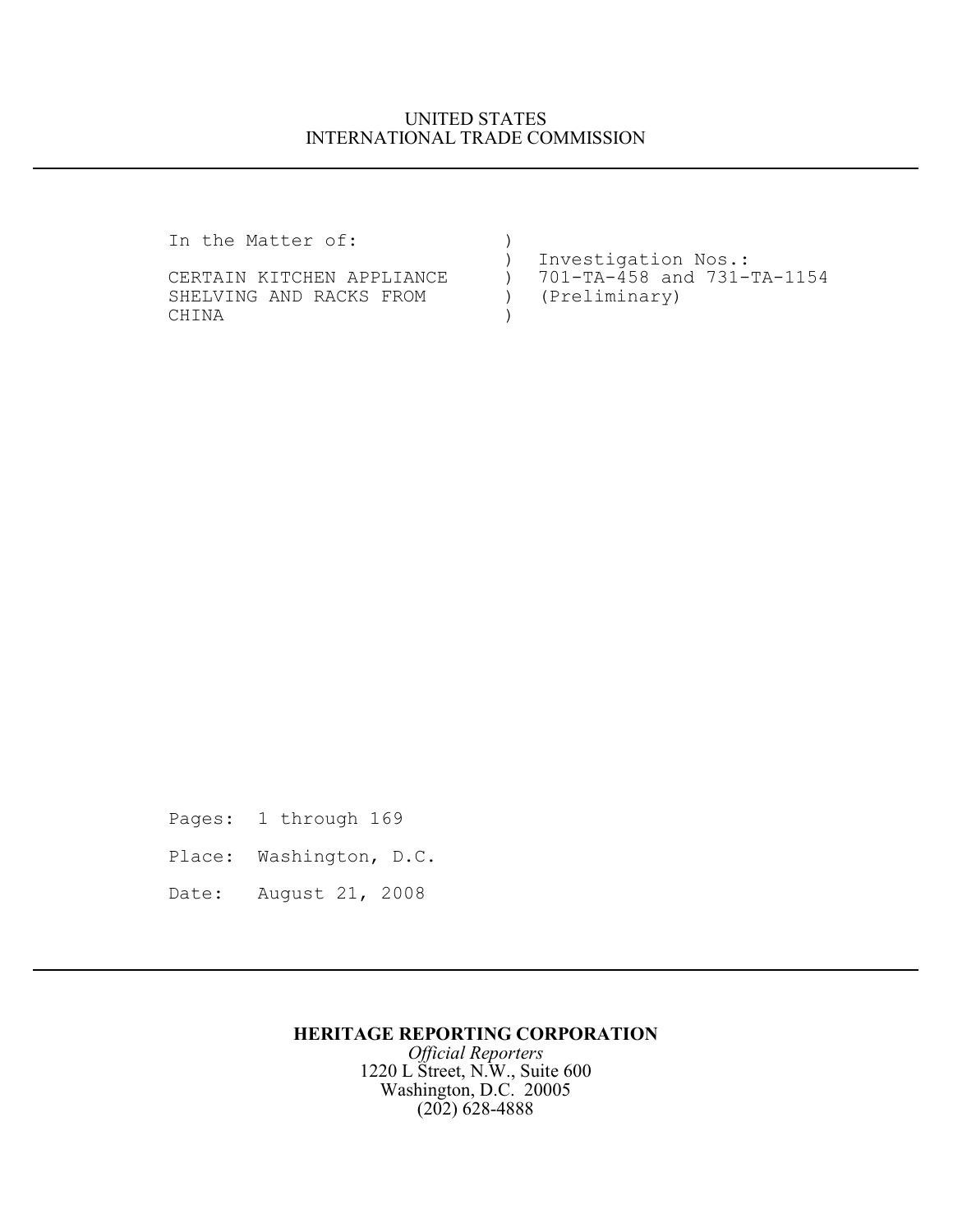#### THE UNITED STATES INTERNATIONAL TRADE COMMISSION

| In the Matter of:         |                            |
|---------------------------|----------------------------|
|                           | Investigation Nos.:        |
| CERTAIN KITCHEN APPLIANCE | 701-TA-458 and 731-TA-1154 |
| SHELVING AND RACKS FROM   | (Preliminary)              |
| CHINA                     |                            |

Thursday, August 21, 2008

Room No. 101 U.S. International Trade Commission 500 E Street, S.W. Washington, D.C.

The preliminary conference commenced, pursuant to

Notice, at 9:30 a.m., at the United States International

Trade Commission, ROBERT CARPENTER, Director of

Investigations, presiding.

APPEARANCES:

#### On Behalf of the International Trade Commission:

Staff:

ROBERT CARPENTER, DIRECTOR OF INVESTIGATIONS JIM McCLURE, SUPERVISORY INVESTIGATOR JOANNA LO, INVESTIGATOR JUNE BROWN, ATTORNEY/ADVISOR JAMES FETZER, ECONOMIST JUSTIN JEE, AUDITOR RUBEN MATA, INDUSTRY ANALYST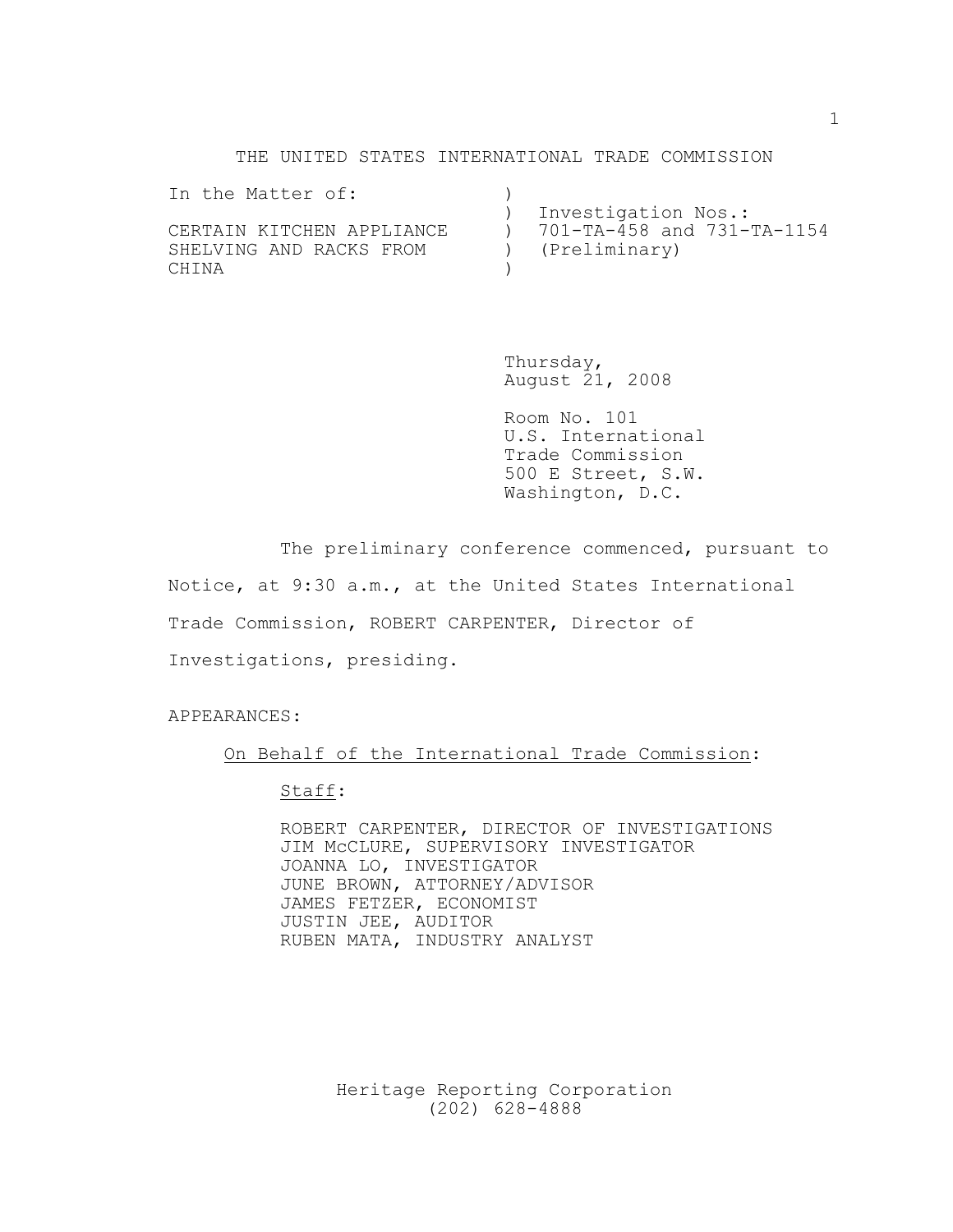APPEARANCES: (Cont'd)

In Support of the Imposition of Countervailing and Antidumping Duties:

On Behalf of Nashville Wire Products, Inc.; SSW Holding Company, Inc.; United Steel, Paper and Forestry, Rubber, Manufacturing, Energy, Allied-Industrial and Service Workers International Union; and International Association of Machinists and Aerospace Workers, District Loge 6, Clinton, Iowa:

PAUL KARA, President and Chief Executive Officer, SSW Holding Co. MARK A. GRITTON, SR., Vice President, Operations, Sales & Marketing, SSW Holding Co. BRAD NALL, Director of Marketing, SSW Holding Co. STEVEN ROLLINS, President, Nashville Wire Products, Inc. BRAD HUDGENS, Economist, Georgetown Economic Services, Inc.

PAUL C. ROSENTHAL, Esquire ROBIN H. GILBERT, Esquire GRACE W. KIM, Esquire Kelley Drye & Warren, LLP Washington, D.C.

In Opposition to the Imposition of Countervailing and Antidumping Duties:

On Behalf of General Electric Company; Whirlpool Corporation; and Maytag Corporation:

> DAVID METZGER, Program Manager for Sourcing, Consumer & Industrial, General Electric Co. SCOTT WESSENDORF, Commodity Manager, North American Procurement, Whirlpool Corp. BRUCE MALASHEVICH, President, Economic Consulting Services ALEXANDER COOK, Economist, Economic Consulting Services

MARGUERITE TROSSEVIN, Esquire Jochum, Shore & Trossevin, PC Washington, D.C.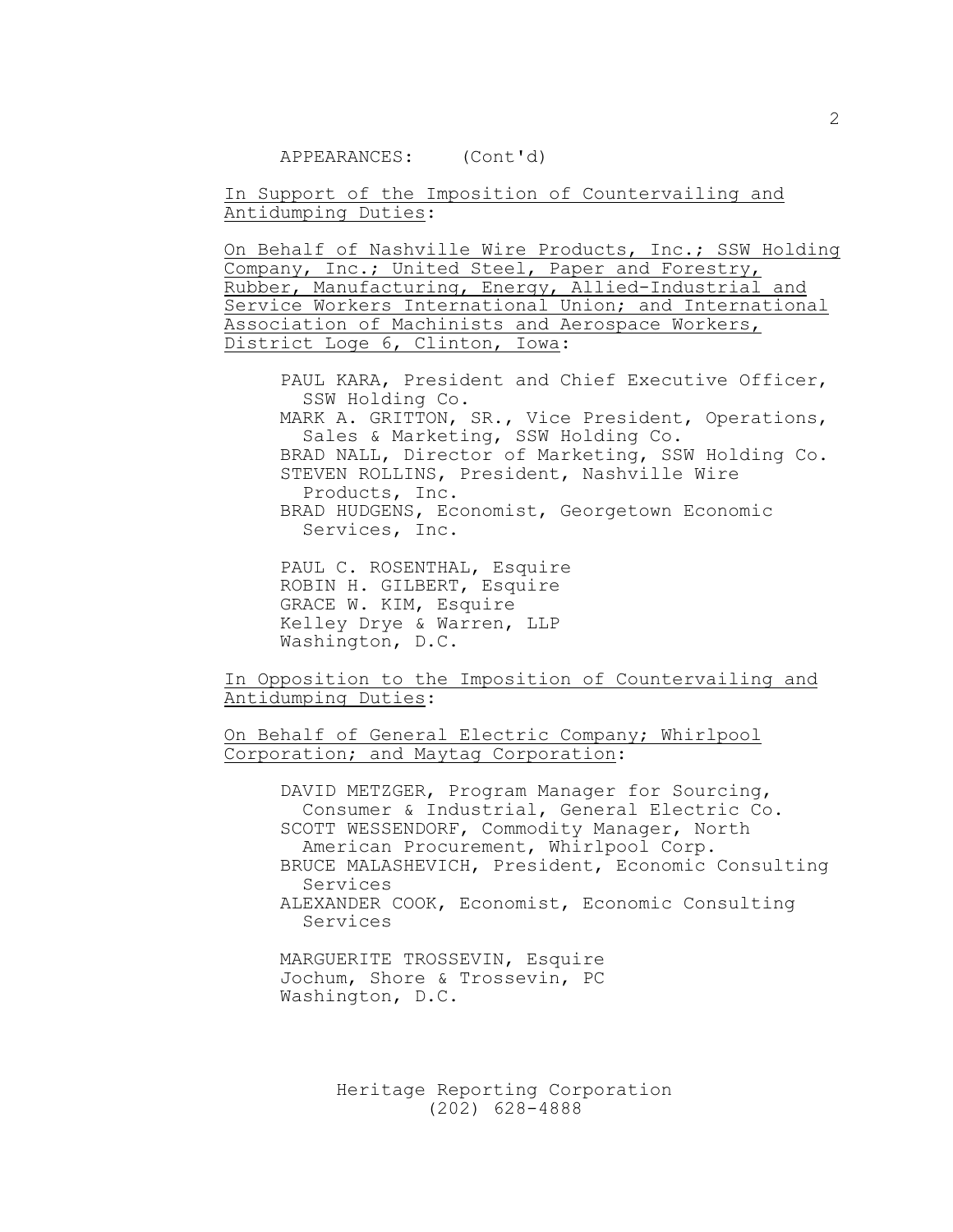# $\underline{\texttt{I}} \underline{\texttt{N}} \underline{\texttt{D}} \underline{\texttt{E}} \underline{\texttt{X}}$

# PAGE

| OPENING STATEMENT OF PAUL C. ROSENTHAL, ESQUIRE,<br>KELLEY DRYE & WARREN, LLP                            | 6   |
|----------------------------------------------------------------------------------------------------------|-----|
| OPENING STATEMENT OF MARGUERITE TROSSEVIN, ESQUIRE,<br>JOCHUM, SHORE & TROSSEVIN, PC                     | 9   |
| TESTIMONY OF PAUL C. ROSENTHAL, ESQUIRE,<br>KELLEY DRYE & WARREN, LLP                                    | 12  |
| TESTIMONY OF PAUL KARA, PRESIDENT AND CHIEF<br>EXECUTIVE OFFICER, SSW HOLDING CO.                        | 13  |
| TESTIMONY OF STEVEN ROLLINS, PRESIDENT, NASHVILLE<br>WIRE PRODUCTS, INC.                                 | 22  |
| TESTIMONY OF MARK A. GRITTON, SR., VICE PRESIDENT,<br>OPERATIONS, SALES & MARKETING, SSW HOLDING CO.     | 26  |
| TESTIMONY OF ROBIN H. GILBERT, ESQUIRE,<br>KELLEY DRYE & WARREN, LLP                                     | 31  |
| TESTIMONY OF BRAD HUDGENS, ECONOMIST, GEORGETOWN<br>ECONOMIC SERVICES, INC.                              | 36  |
| TESTIMONY OF MARGUERITE TROSSEVIN, ESQUIRE,<br>JOCHUM, SHORE & TROSSEVIN, PC                             | 93  |
| TESTIMONY OF DAVID METZGER, PROGRAM MANAGER FOR<br>SOURCING, CONSUMER & INDUSTRIAL, GENERAL ELECTRIC CO. | 94  |
| TESTIMONY OF SCOTT WESSENDORF, COMMODITY MANAGER,<br>NORTH AMERICAN PROCUREMENT, WHIRLPOOL CORP.         | 101 |
| TESTIMONY OF BRUCE MALASHEVICH, PRESIDENT, ECONOMIC<br>CONSULTING SERVICES                               | 112 |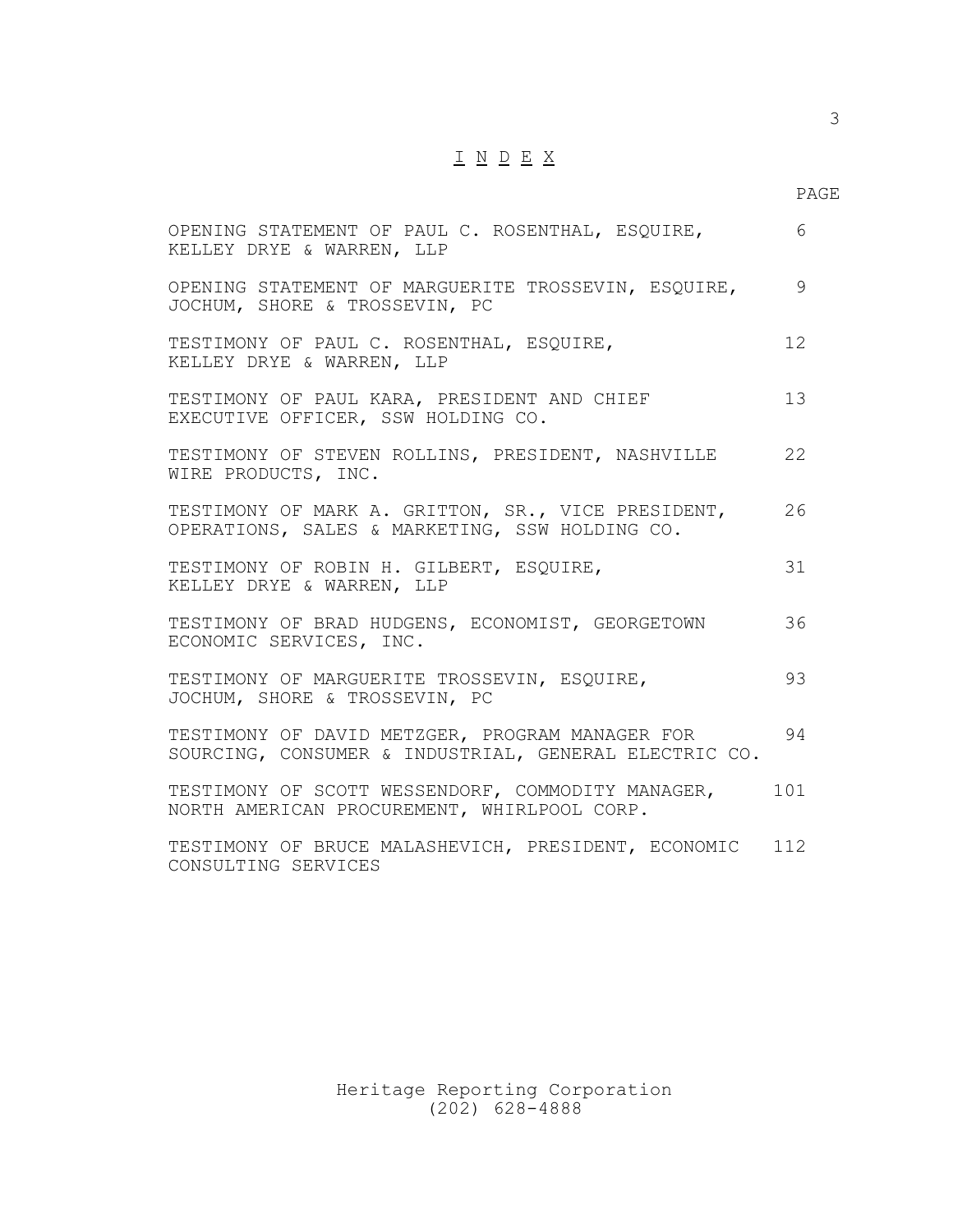#### I N D E X

PAGE

CLOSING STATEMENT OF PAUL C. ROSENTHAL, ESQUIRE, 159 KELLEY DRYE & WARREN, LLP

CLOSING STATEMENT OF MARGUERITE TROSSEVIN, ESQUIRE, 166 JOCHUM, SHORE & TROSSEVIN, PC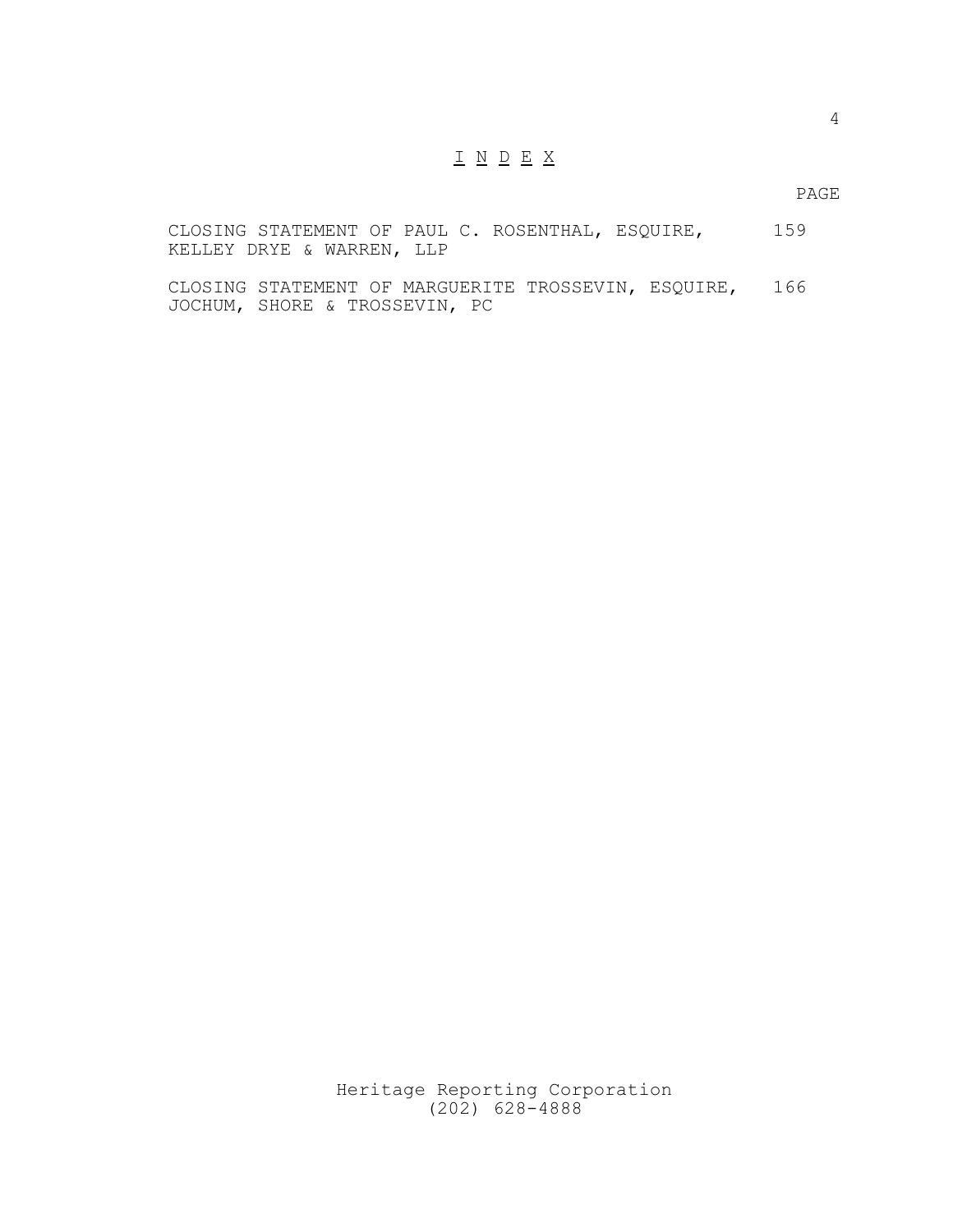Heritage Reporting Corporation (202) 628-4888 P R O C E E D I N G S (9:30 a.m.) MR. CARPENTER: Good morning and welcome to the United States International Trade Commission's conference in connection with the preliminary phase of countervailing duty investigation No. 701-TA-458 and antidumping investigation No. 731-TA-1154 concerning imports of Certain Kitchen Appliance Shelving and Racks From China. My name is Robert Carpenter. I'm the Commission's Director of Investigations, and I will preside at this conference. Among those present from 13 the Commission staff are, from my far right, Jim McClure, the supervisory investigator; Joanna Lo, the investigator; on my left, June Brown, the attorney/ 16 advisor; Jim Fetzer, the economist; Justin Jee, the 17 auditor; and Ruben Mata, the industry analyst. 18 I understand the parties are aware of the time allocations. I would remind speakers not to refer in your remarks to business proprietary information and to speak directly into the microphones. We also ask that you state your name and affiliation for the record before beginning your presentation. 25 Are there any questions?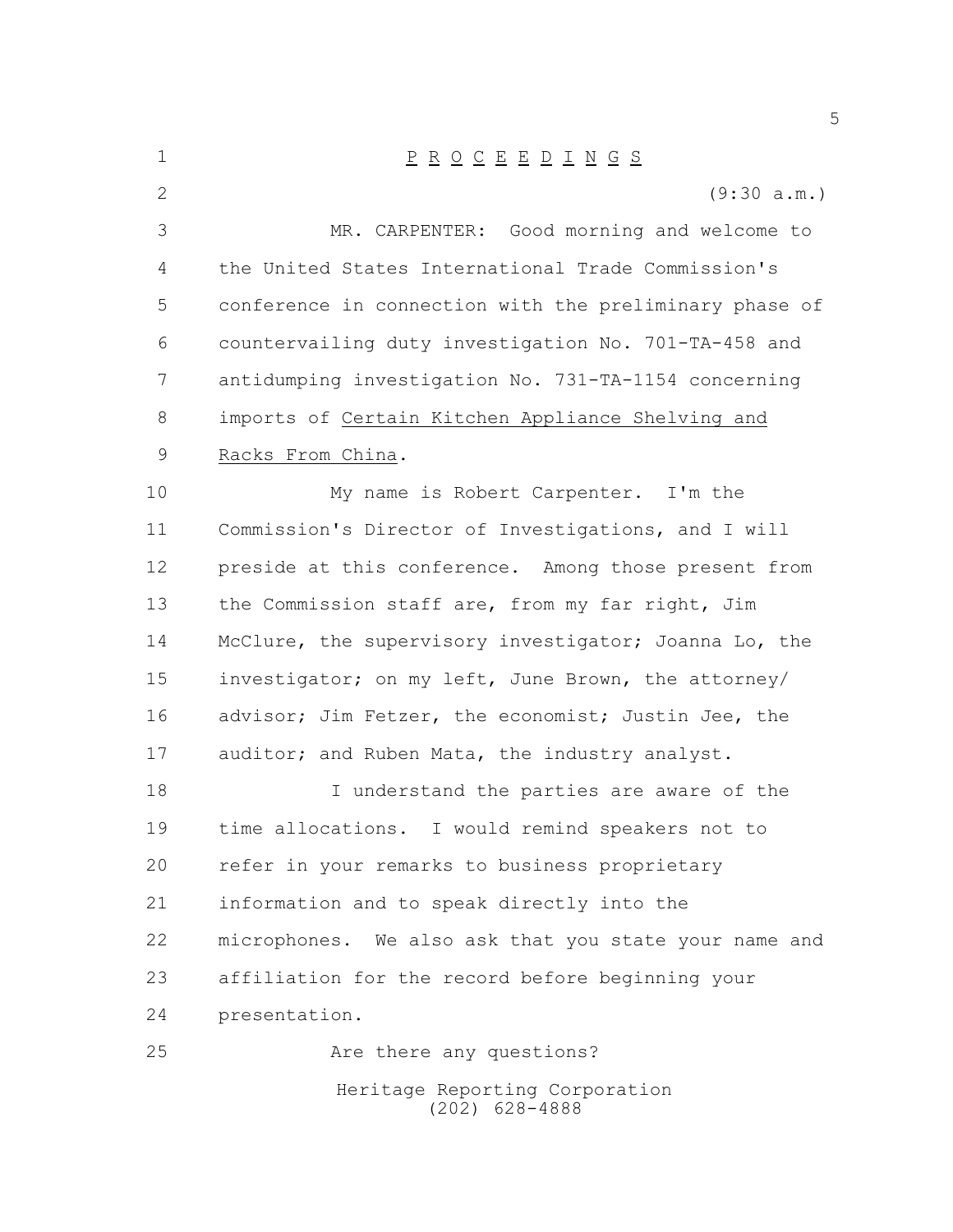(No response.)

 MR. CARPENTER: If not, welcome, Mr. Rosenthal. Please come forward for your opening statement.

 MR. ROSENTHAL: Thank you, Mr. Carpenter. Good morning. My name is Paul Rosenthal of Kelley Drye & Warren. We represent the Petitioners in this proceeding.

 In many respects this case is similar to several that the Commission has seen in recent years, in fact in recent months. The Commission is already quite familiar with cases involving wire rod and wire products. You've learned about skyrocketing scrap and 14 energy costs and other costs to make wire rod, and you've heard firsthand in these cases about how wire 16 rod costs are being passed on, if possible, to wire rod users.

 The Commission has also investigated other wire products such as Certain Steel Nails; in fact had a recent decision in that case, and in that case the Commission found that the nail industry was being caught in a cost/price squeeze. Despite rising raw material costs, the nail producers could not increase their prices sufficiently to cover their increased costs.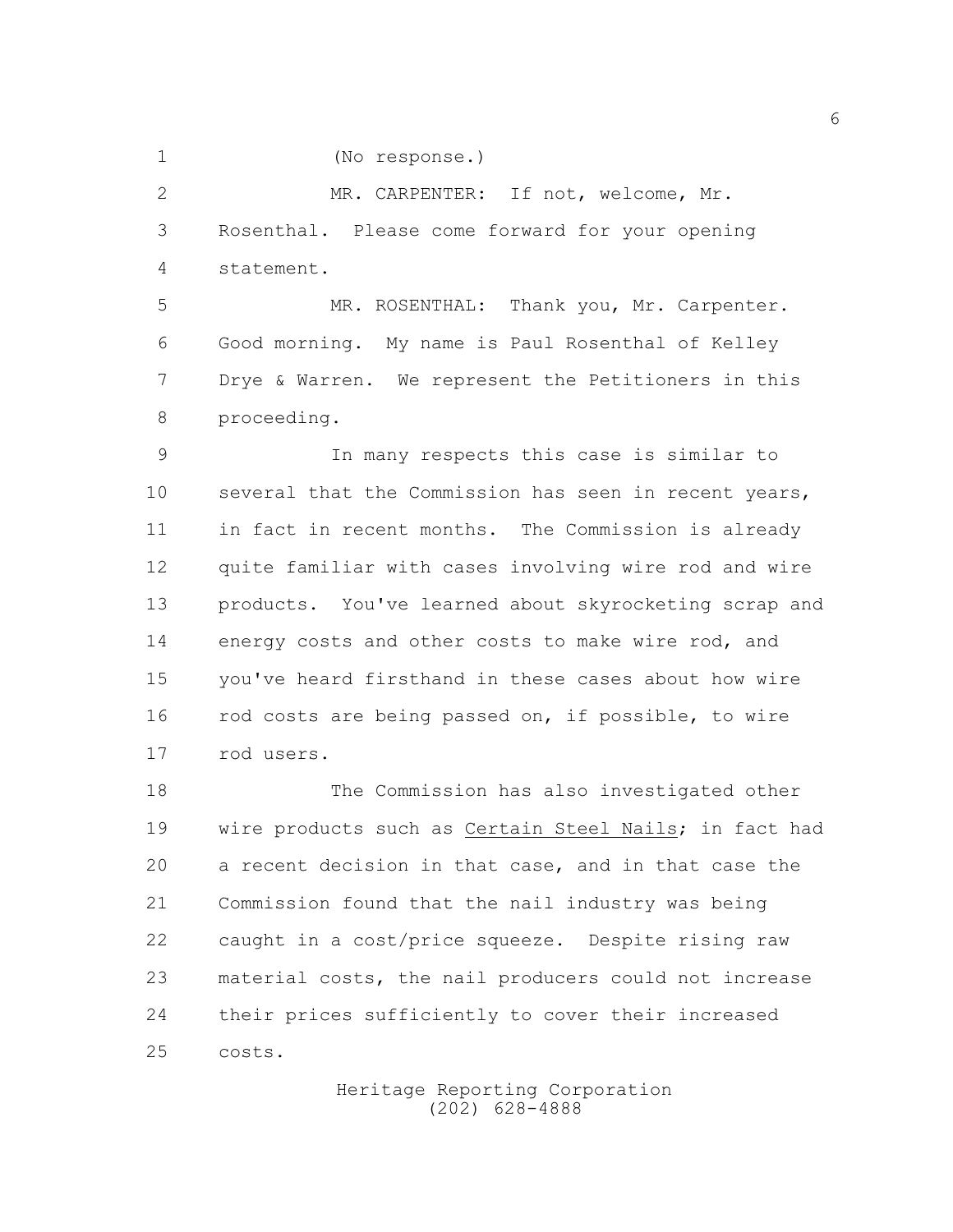The reason? Dumped imports from China were undercutting U.S. producer prices, causing price suppression, lost sales, declining market share and anemic profits. Those very same facts are present in this case involving Certain Kitchen Appliance Shelving and Racks.

 The U.S. producers of the subject kitchen appliances and racks are facing higher cost of raw materials, but the domestic industry cannot pass on the entire cost because of low-priced imports from China. This should not be surprising because the customers for these products are a few large, multinational companies that have tremendous market power.

 Of course, these customers also have their own competitive pressures, and we recognize them, but they have the ability to source their inputs internationally and to extract from their suppliers 19 the lowest possible prices. In this case, they have exercised that capability.

 The customers have used low-priced imports from China to demand price concessions from domestic wire shelving producers. But, as you'll learn, even when the domestic producers lower their prices to compete with the Chinese, these price concessions have

> Heritage Reporting Corporation (202) 628-4888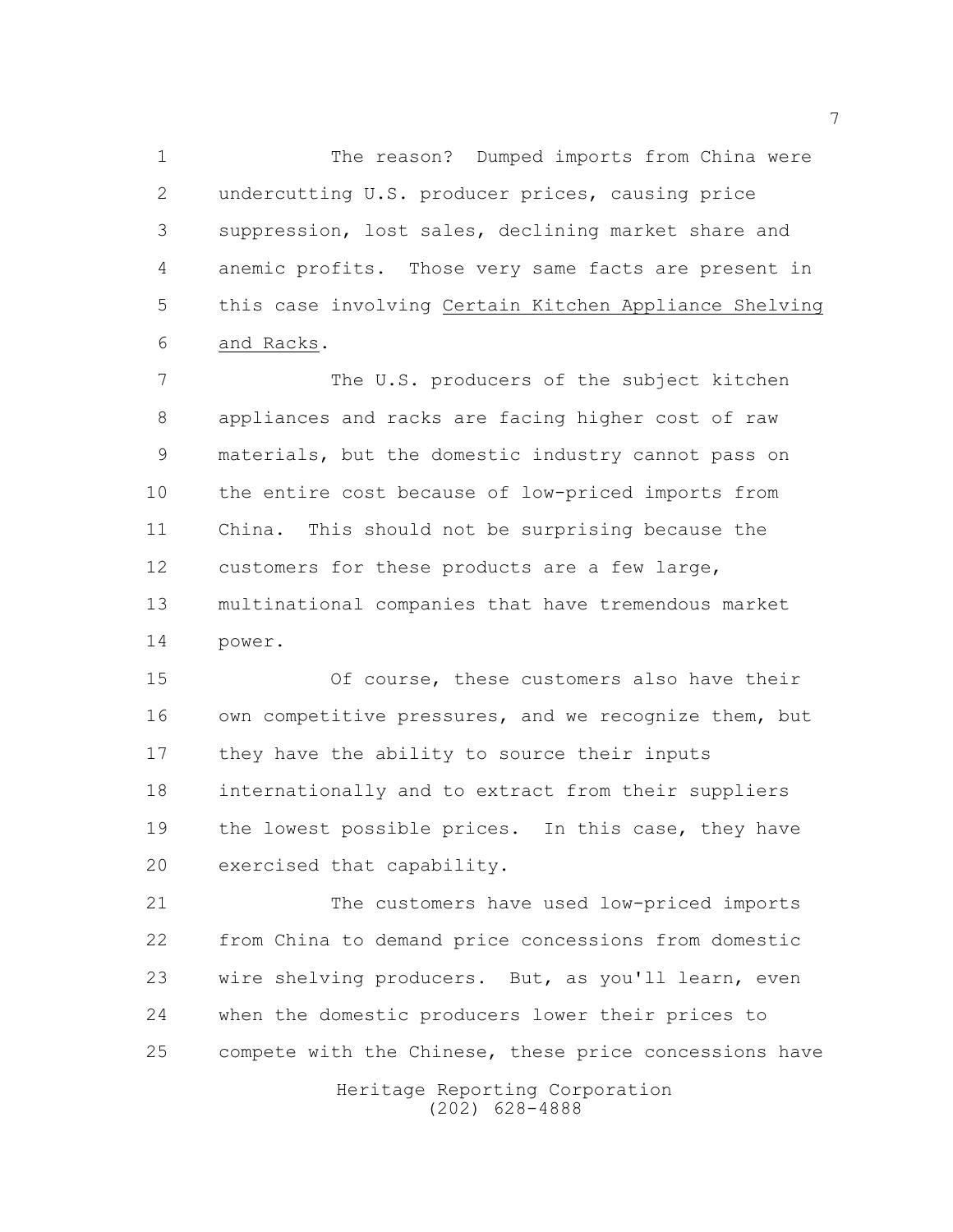not been enough to stop the large customers from buying from China.

 The U.S. producers have been forced to choose between accepting unprofitable business that does not cover their cost or to forego that business and lose market share. Unfortunately, the Petitioners have felt the points of both horns of this dilemma. The result has been price suppression, reduced production, reduced capacity utilization, layoffs and dismal profits.

11 The Respondents will undoubtedly claim, as they do in all cases, some non-price reason for the injuries suffered by the domestic industry, but neither demand nor any other extraneous factor explains the domestic industry's condition.

16 As the Commission will learn, there is one compelling reason for the domestic industry's problem: Dumped and subsidized imports from China. By the way, there aren't any other import sources that muddy the picture here. It is imports from China alone and prices of those imports that are the cause of the domestic industry's problem.

 It will be interesting to see whether the witnesses for the Respondents today attempt to deny that price is the primary factor in their purchasing

> Heritage Reporting Corporation (202) 628-4888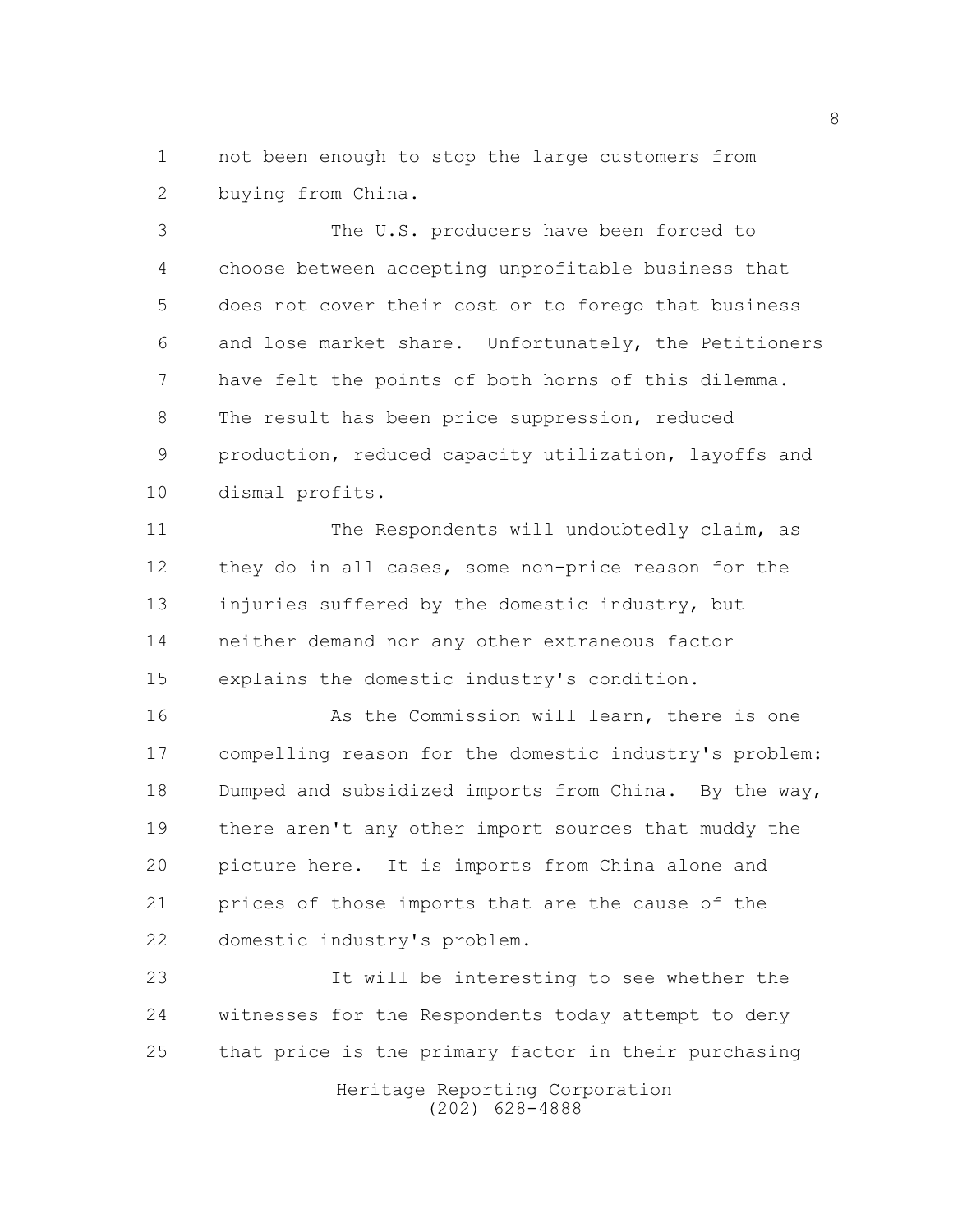decisions or that they've switched to imports for reasons other than price.

 I hope they don't testify that way. The record will show that price is the key, and there's plenty of documentation to support that contention. The Chinese have gained market share based on price alone, and any suggestion to the contrary is simply not credible.

 The testimony today and the Commission's record will show that an affirmative determination is 11 justified in this case. Thank you.

12 MR. CARPENTER: Thank you, Mr. Rosenthal. Ms. Trossevin?

14 MS. TROSSEVIN: Thank you. Good morning. I appreciate the opportunity to be here before you and 16 hope we have a good conversation about this case; in particular about two fundamental flaws in Petitioners' case.

 The first is that they have failed to properly define the domestic industry. The second is they are attributing to imports injury that they did not cause.

 Petitioners have argued in this case for a very carefully crafted definition of the domestic industry, but that definition doesn't capture the

> Heritage Reporting Corporation (202) 628-4888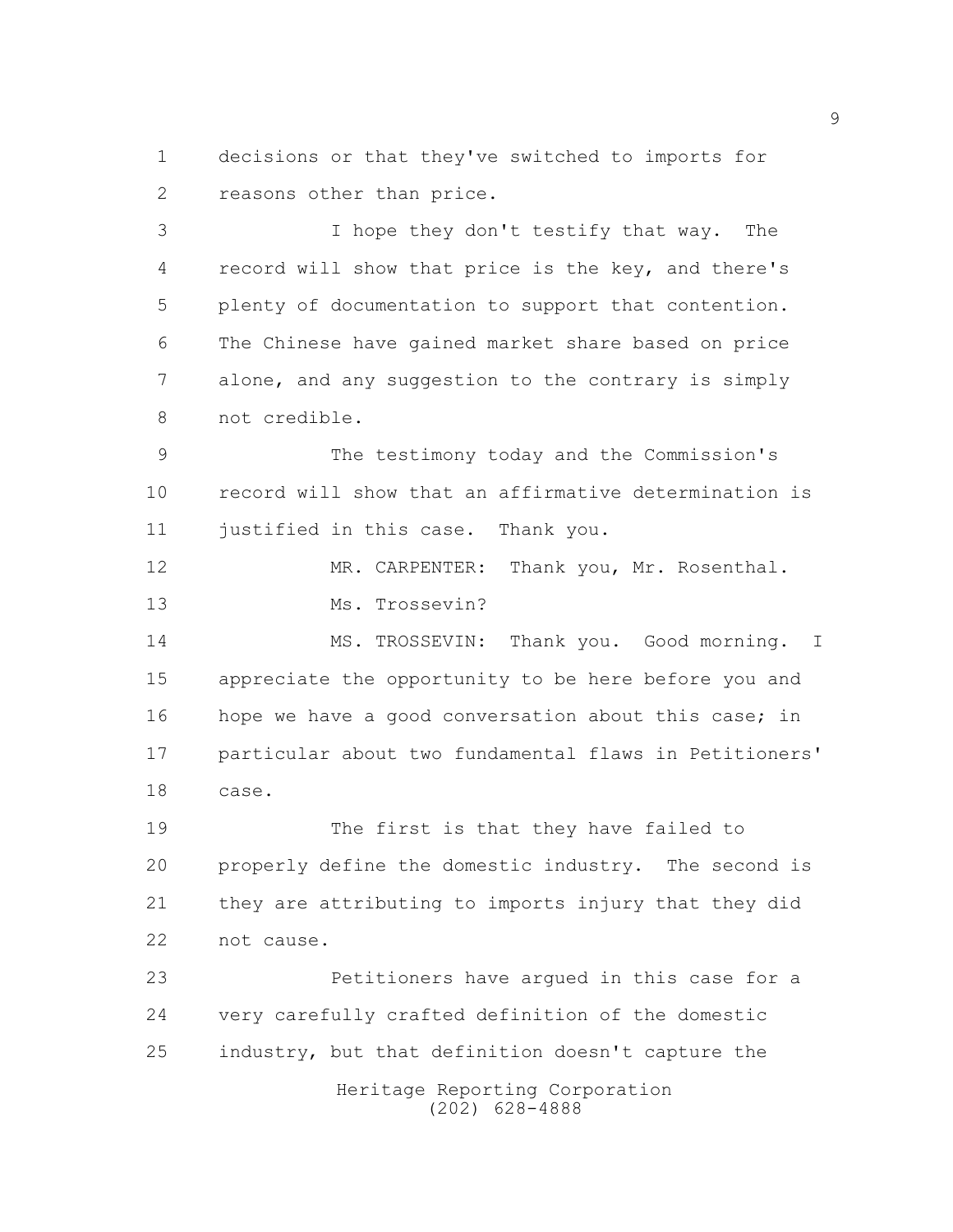industry. It only captures part of it. As you will hear today, looking at the Commission's traditional six factor test, the like product and hence the industry must be defined much more broadly than proposed in the petition.

 The identified U.S. producers make a host of wire racks and shelves, all of which are produced from the same input material, using essentially the same production processes and have essentially the same use. Nevertheless, Petitioners asked the Commission to focus only on a narrow segment of this industry, certain oven racks and certain refrigeration racks.

13 For example, Petitioners have sculpted the like product to exclude racks and shelves for other appliances such as dishwashers. They have also carved out a segment of what is a continuum of products ranging from racks and shelves for low-end residential to high-end residential and to commercial products with the commercial segment being entirely outside the scope.

 The industry experts that we have here today will address these issues and will also refute Petitioners' allegations of price and volume effects. Now, Mr. Rosenthal said just a moment ago that he hoped we weren't going to testify to the fact that

> Heritage Reporting Corporation (202) 628-4888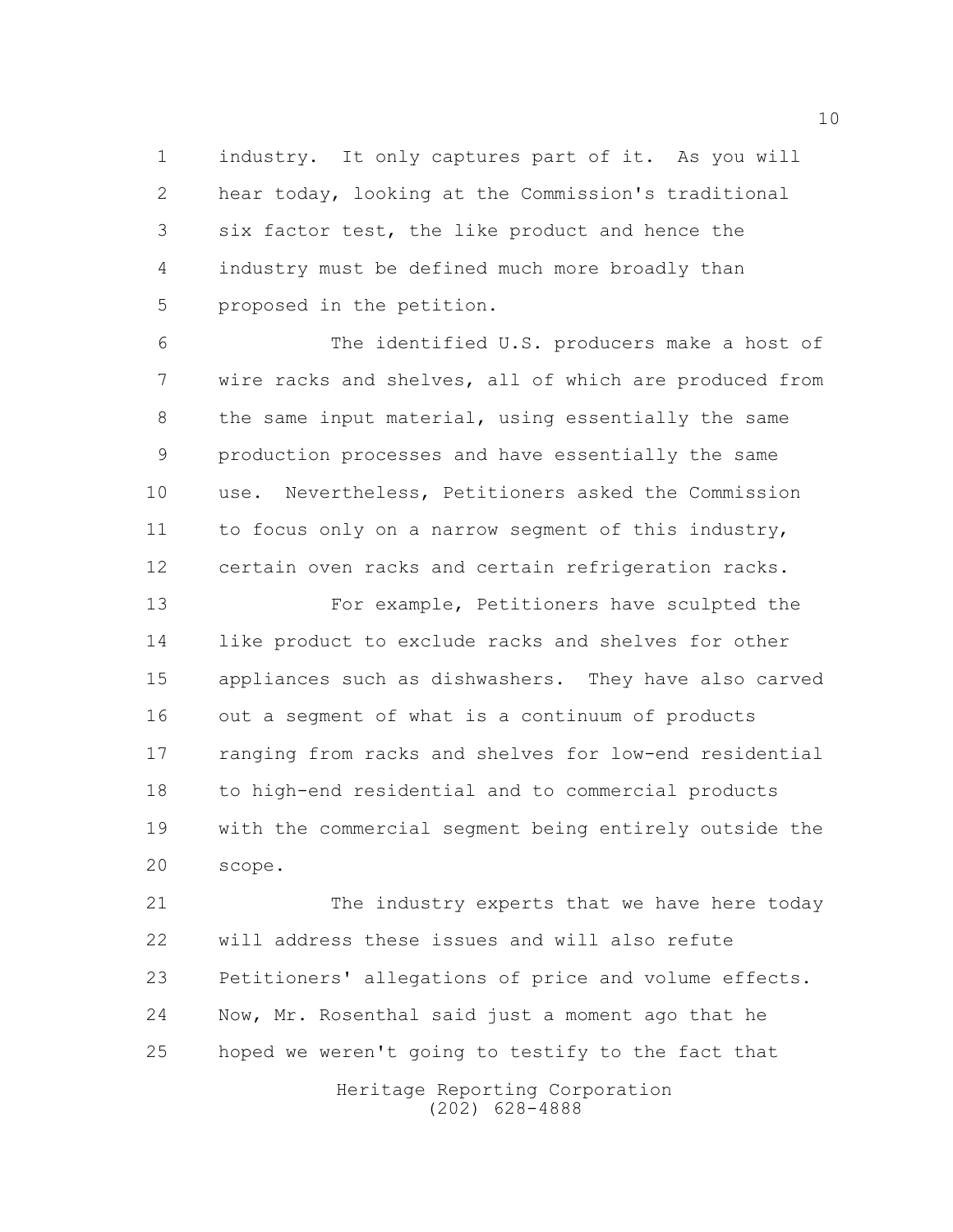price was not the only driving force in this industry. 2 I think that's rather remarkable.

 The people we have here today are representatives of GE and Whirlpool. They are the largest U.S. appliance manufacturers, making products whose names have become synonymous with quality and durability. You don't invest millions of dollars in that type of brand recognition and then ignore quality as a factor. Quality is an extremely important factor in everything these companies do.

 You will also hear from the horse's mouth -- not from me -- what actually drives the sourcing 13 decisions for these major appliance manufacturers, and you will in fact hear that for the very reasons I've just mentioned that quest for quality is an important factor.

 You will also hear that despite Petitioners' allegations to the contrary of a price/cost squeeze that these producers have themselves faced significant and continuing price increases from the supplying industry before you today.

 Finally, it should come as no surprise that despite Mr. Rosenthal's wishes to the contrary you will hear confirmation that the current crisis in the housing market and the economy more generally has

> Heritage Reporting Corporation (202) 628-4888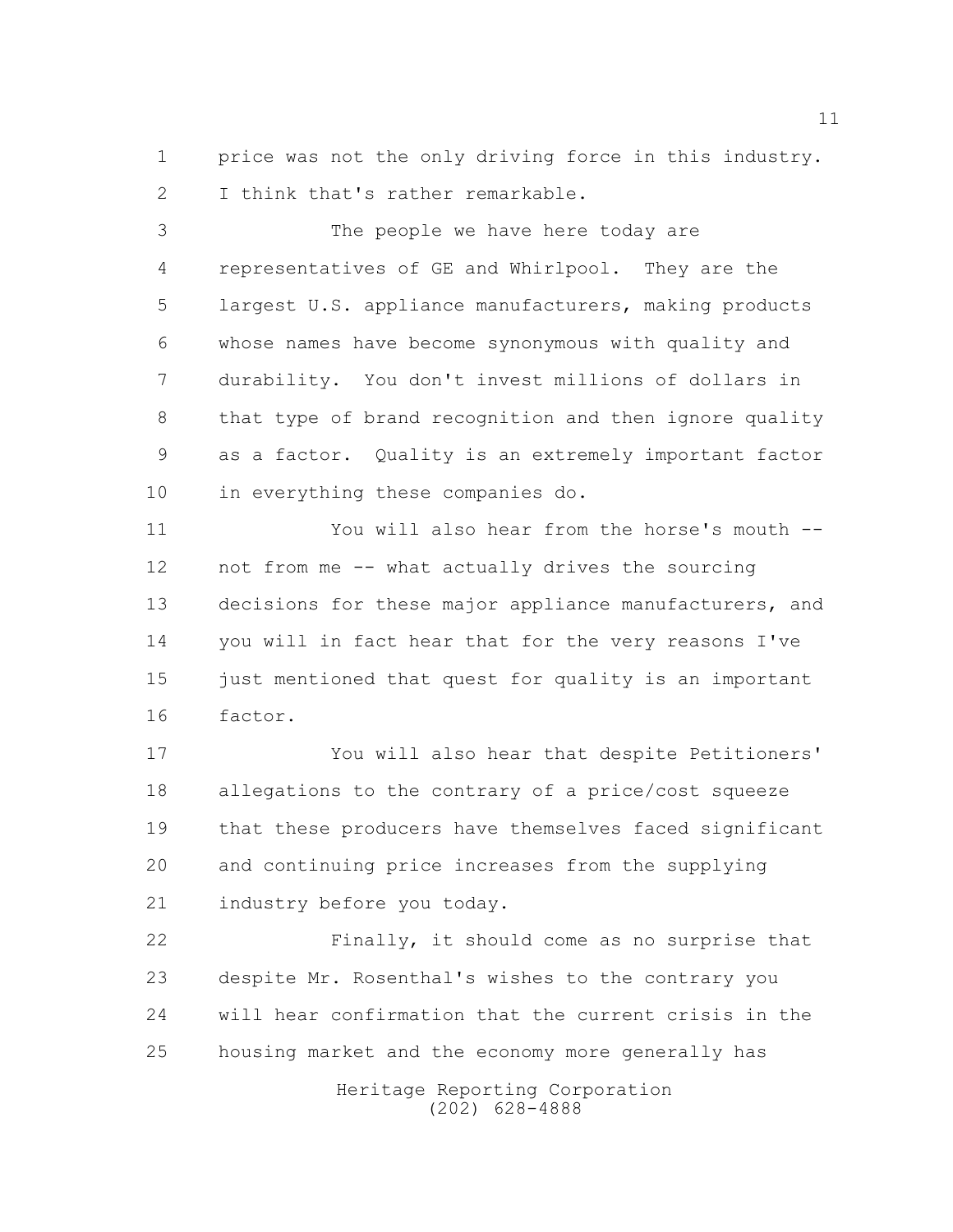dramatically affected the demand for major appliances, and this in turn has dramatically affected the demand for the Petitioners' products. It is these market factors that are overwhelmingly the root cause of the situation that both industries face today. So in sum, looking at the industry properly defined, you will hear that there is no reasonable indication of injury by reason of the imports. Thank you. 10 MR. CARPENTER: Thank you, Ms. Trossevin. Would the domestic panel please come forward at this time? MR. ROSENTHAL: Good morning again. I've got a group of industry witnesses that will present what I think will be a comprehensive picture of the industry. I will not spend much time introducing them. I will simply say the following: You're going to hear testimony from representatives of the two major producers of the subject merchandise, Paul Kara and Steven Rollins and Mark Gritton. You'll hear from my colleague, Robin Gilbert, on the like product issue and from Brad Hudgens from Georgetown Economic Services. Also available to answer questions today will be Brad Nall of SSW.

> Heritage Reporting Corporation (202) 628-4888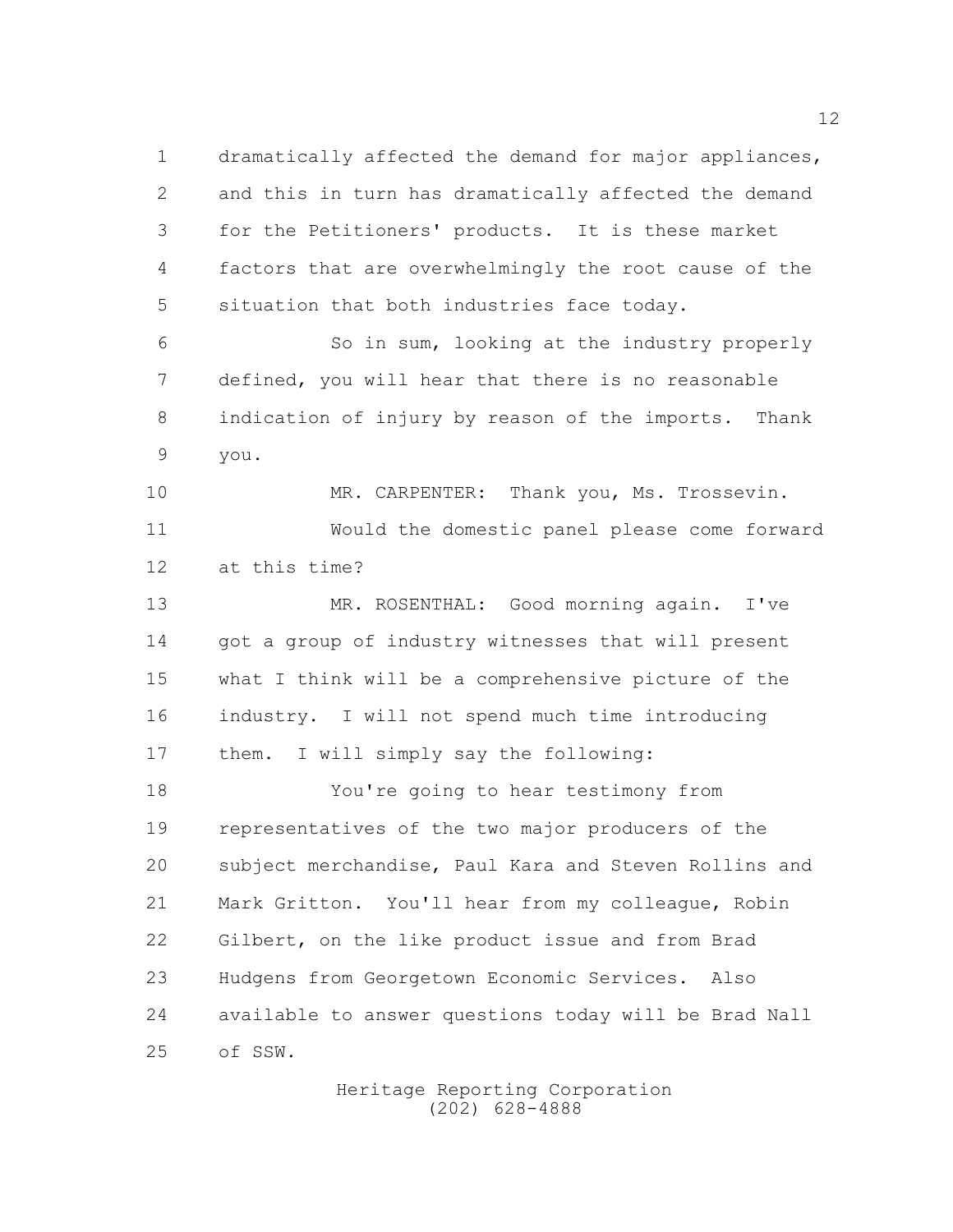1 The U.S. Steelworkers wanted to testify today, but because of scheduling difficulties were not able to be here, but they wanted to make sure we got on record indicating their interest in this proceeding.

 With that, I'm going to turn this over to Paul Kara.

 MR. KARA: Good morning. My name is Paul Kara, and I am president and CEO of SSW Holding Company, Inc. I've held this position since October 2000 and was previously associated with the company as both an advisor and as a board of directors member for about 20 years.

 SSW fabricates, finishes and assembles a wide range of wire, metal and other storage solution products designed to the unique and particular specifications of each of the leading original equipment kitchen appliance manufacturers in the U.S. Through our dedication to innovation and change, a focus on lean operations and a commitment to teamwork, we have developed into a world class

supplier over the past 62 years.

Heritage Reporting Corporation (202) 628-4888 In the United States we have manufacturing facilities in Fort Smith, Arkansas; Ludington, 25 Michigan; Newport, Tennessee; Madison, Tennessee; and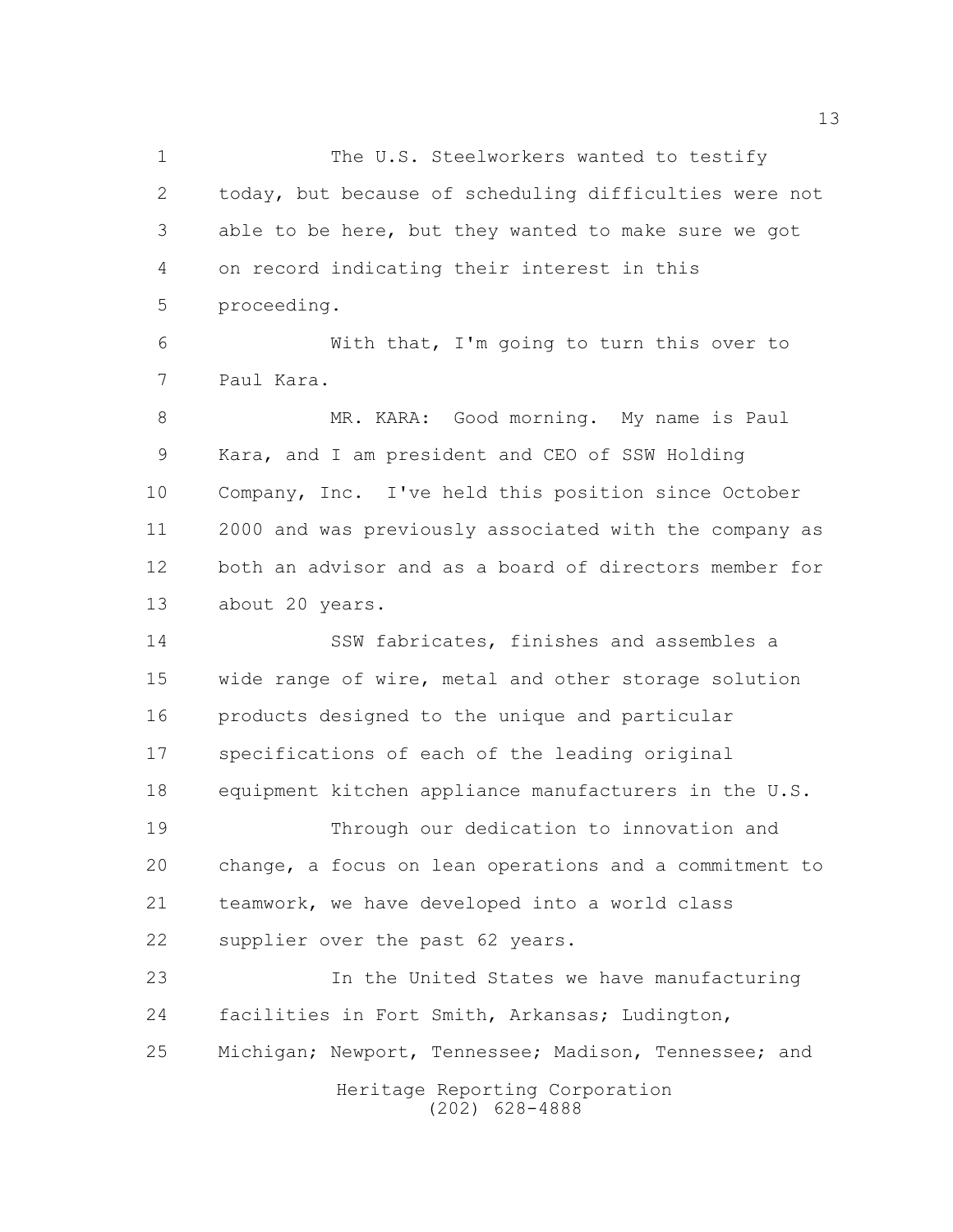Clinton, Iowa. Presently SSW employs 531 workers in our manufacturing operations producing the subject merchandise. By comparison, just a few years ago at the beginning of the period of inquiry our employment was over 900 workers producing the subject merchandise.

 These investigations focus on one of our core businesses, kitchen appliance refrigeration shelving and baskets and oven racks. My company and Nashville Wire Products are the two largest domestic producers of these products.

 Our shelving and baskets are made for original equipment manufacturers of residential and recreational vehicles, refrigerators, freezers, refrigerator/freezers, and our oven racks are made for OEMs of residential and recreational vehicle freestanding ranges and wall ovens.

 Kitchen appliance refrigeration shelving and baskets and oven racks are products which are designed and produced for specific model applications for specific original equipment manufacturers. In other words, while many refrigerator or freezer shelves and baskets and oven racks have a similar appearance and function, in fact parts are designed and produced to very exacting specifications for particular kitchen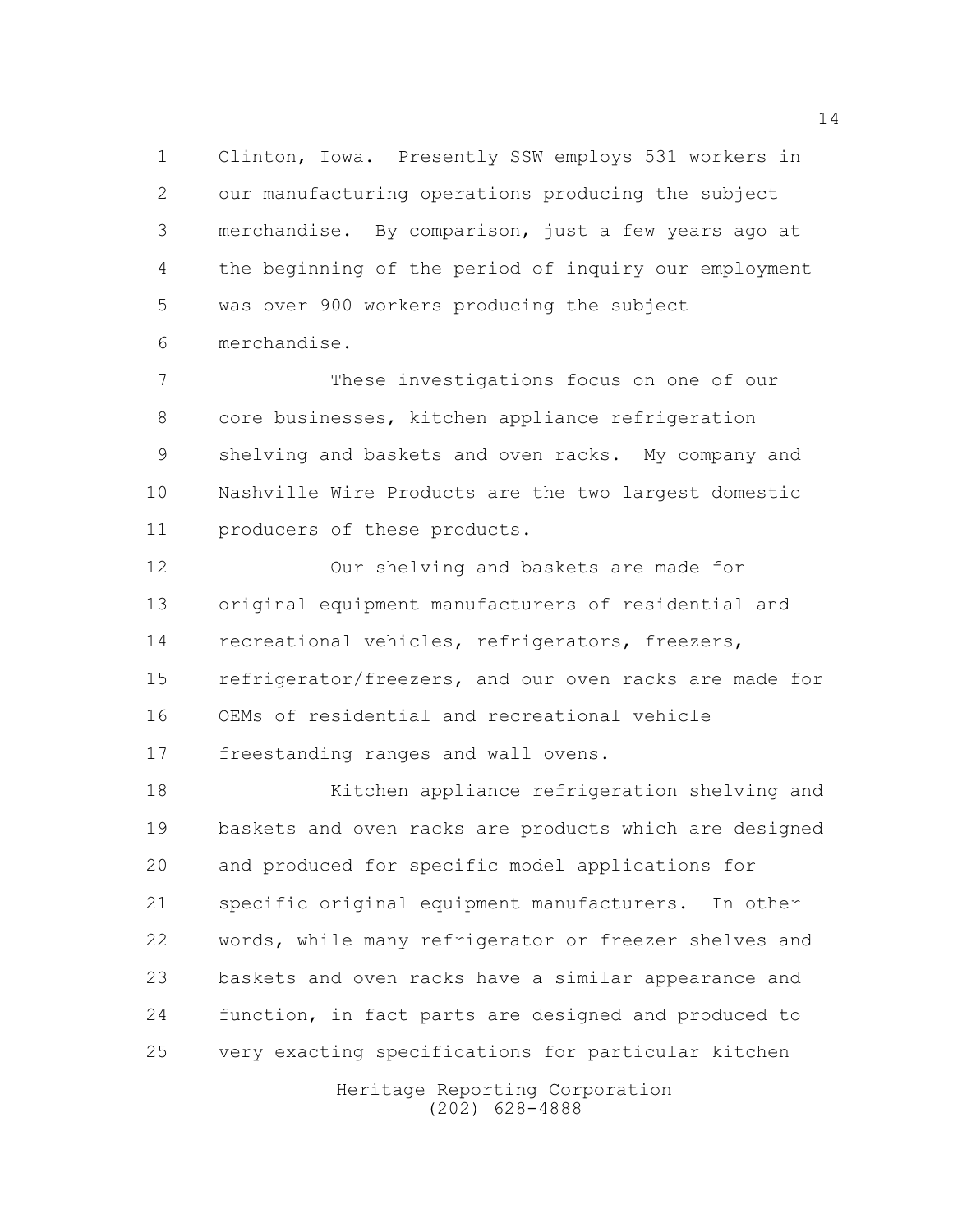appliance models of each OEM. Thus, the parts are not generally interchangeable among different models made by the various OEMs.

 In short, unlike other products such as automobile tires which can be used across several models of motor vehicles, kitchen appliance refrigeration shelving and baskets and oven racks are made to order for each specific model of each OEM producer.

 In our petition we have identified two like products consisting of kitchen appliance refrigeration shelving and baskets and oven racks. Ms. Gilbert will address this issue in more detail in her statement, but I would just like to say that SSW is being materially injured and threatened with material injury 16 by unfair imports of both types of products, whether you analyze this along the lines of separate products or together.

 Kitchen appliance refrigeration shelving and baskets and oven racks are produced in different production facilities using dedicated fabrication, tooling and finishing equipment to produce parts to OEM specifications.

Heritage Reporting Corporation (202) 628-4888 The production process for both refrigeration shelving and baskets and oven racks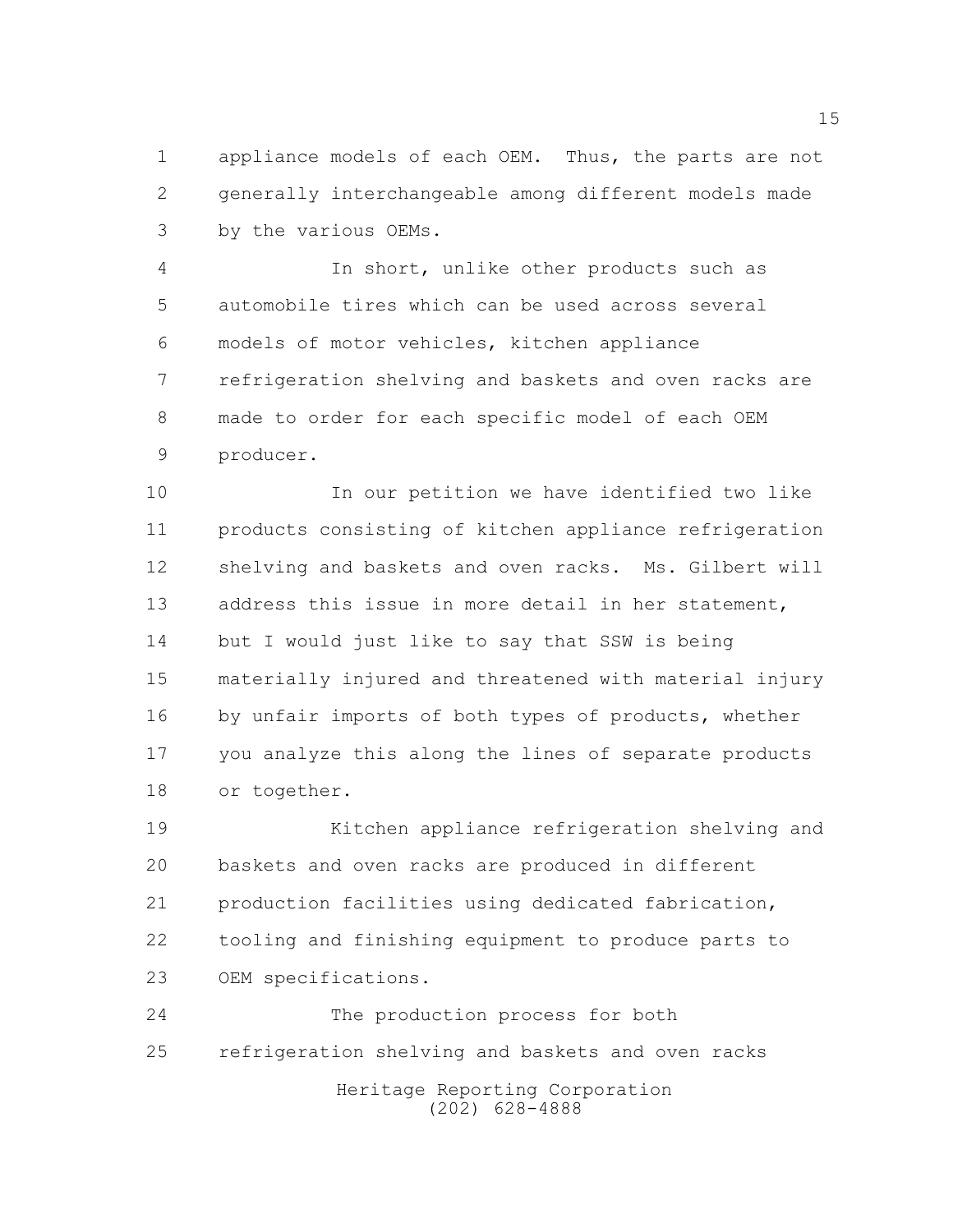begins with the straightening and cutting of low carbon steel wire of the specific diameters needed for the particular part.

 The wire is then formed and welded, which includes forming and welding the frames, forming and welding the mats, joining the frames and mats and forming the frame/mat assembly. Depending upon the specific part, sheetmetal trim components may be added during the final stages of the fabrication process. I have brought with me some samples of the parts so you can refer to them as I discuss this process.

 What we have here are four different typical parts. This is a typical freezer basket, and I'll talk about it in just a moment. We have a freezer shelf, a slide-out freezer shelf, another very simple freezer shelf, and the final product example is an oven rack. We'll leave these with the Commission if you'd like to look at these.

 To help you understand the OEM specifications, I would like to refer to this particular freezer basket. This basket has a total of 16 dimensions that have to be met in order for the basket to meet OEM quality requirements. Those dimensions are specified by the OEM customer, and some tolerances on the dimensions are specified at plus or

Heritage Reporting Corporation (202) 628-4888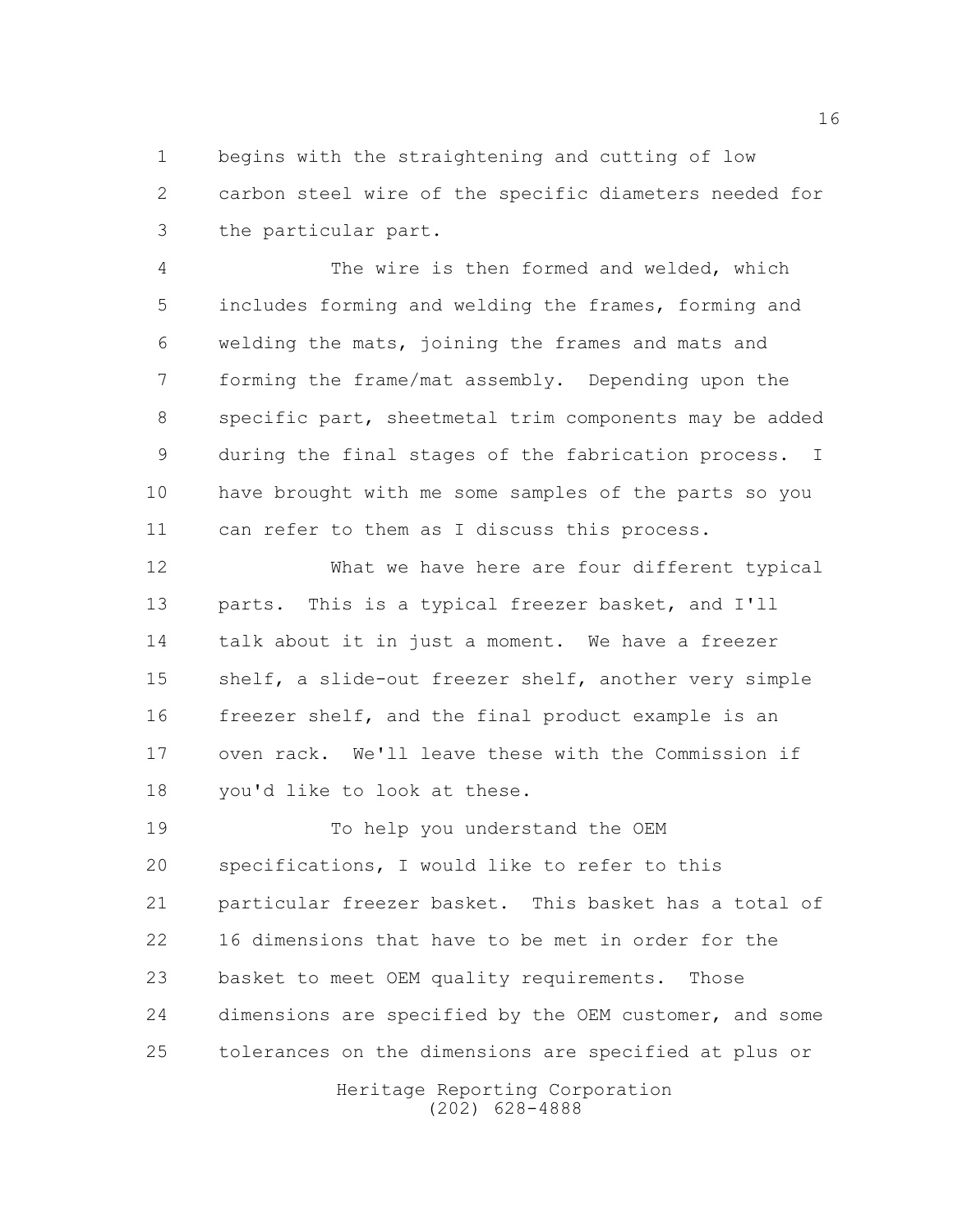minus nine one-thousandths of an inch. In lay terms, that tolerance is less than the thickness of three sheets of copy machine paper.

 After the initial fabrication process, the shelving baskets and racks are then cleaned, pretreated and coated. For refrigeration shelving, the coating is most often electrostatic powder paint, but it can include a range of other finishes. For oven racks, the coating process is most often a nickel plating process, but may also include porcelain or other coatings that can withstand temperature inside a cooking appliance.

 Finishing requirements are also specified by each of our OEM customers and include appearance requirements as well as the ability to withstand corrosion and abrasion. Most shelving and racks are then packaged and shipped with some shelving and racks requiring further assembly.

 As you can begin to understand from the prior description of the fabrication and finishing process, the nature of our business -- that is making products to OEM specifications -- is that we sell products made to very exact dimensional appearance and similar specifications.

Heritage Reporting Corporation (202) 628-4888 If they are not manufactured in conformance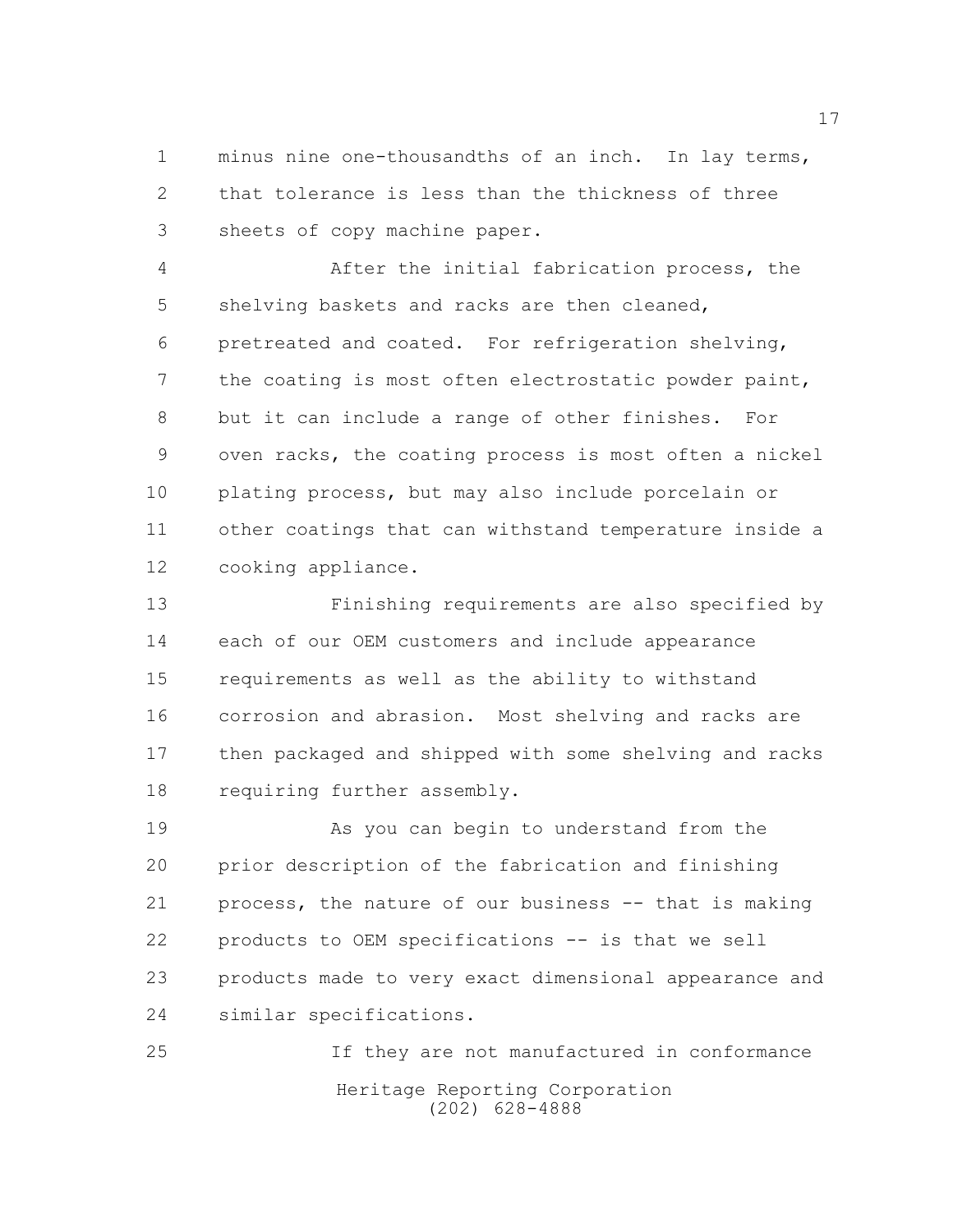with the specifications, the products are not acceptable to our customers. Meeting these design requirements requires substantial investment in tooling with each new design.

 To remain competitive, we have invested heavily in making our production facilities as automated as possible through the use of robotics and similar automated equipment. These investments have enabled us to improve the efficiency of our plants and significantly reduce labor cost.

 Despite these efforts, the Chinese producers have been taking away business from us through aggressive pricing practices in recent years. The Chinese producers have acquired the business by offering the lowest priced shelving, baskets and racks 16 in the market. This is of great concern to us, particularly as our material costs have risen significantly.

19 The majority of our material costs are comprised of low carbon steel wire. As you may be aware, low carbon steel rod and wire prices have increased significantly during the past three years. We need to be able to increase prices sufficiently to cover these cost increases and to regain some measure of profitability on these products.

> Heritage Reporting Corporation (202) 628-4888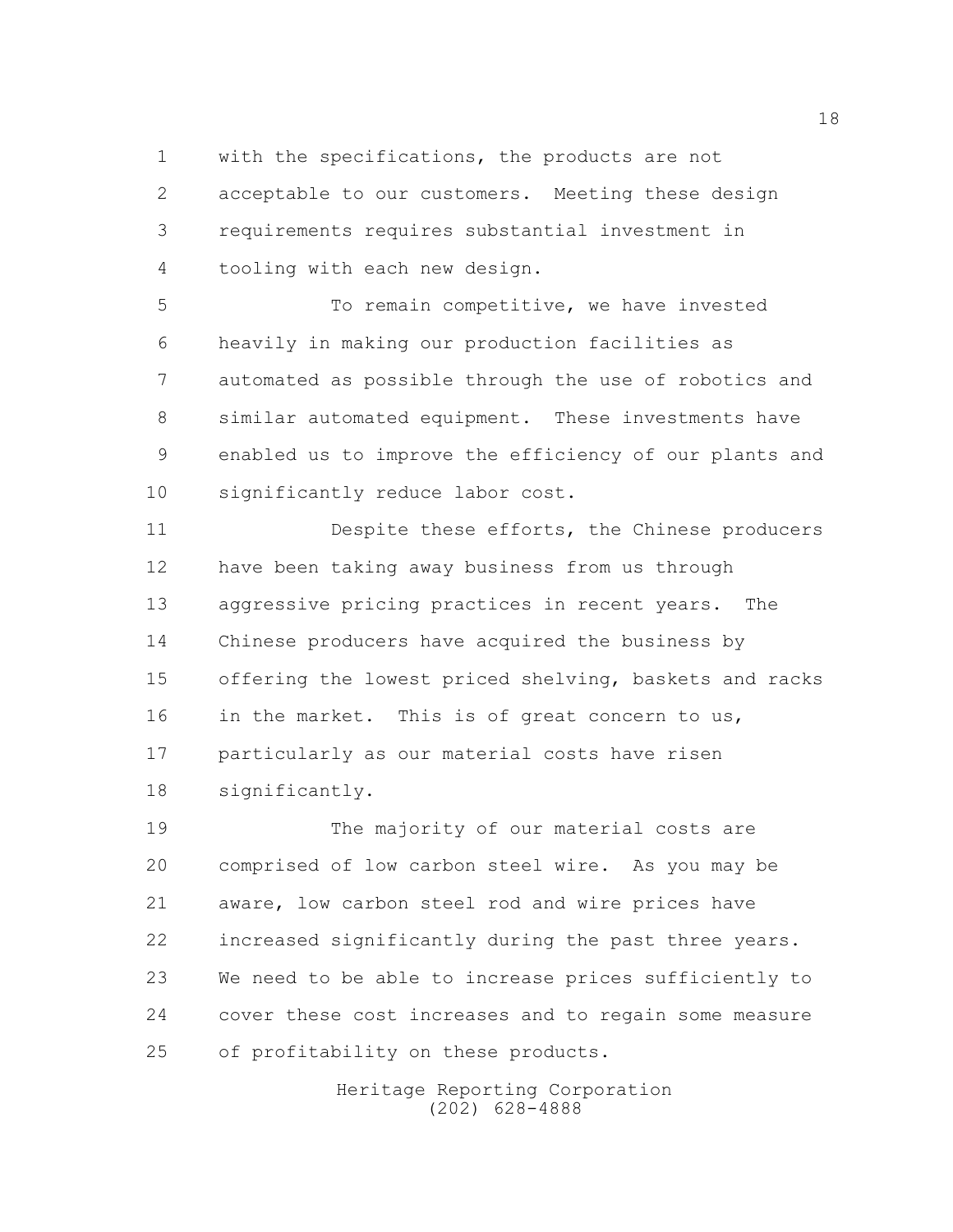But in the face of the high level of unfair imports from China, we have been unable to do that. The Chinese producers have not fully passed on these material cost increases during this period to the OEMs. We have done everything possible to lower our cost and to keep our production lines full.

 Most significantly, in 2001, we began implementing the most advanced lean manufacturing techniques at our plant by training our production employees, supervision and management in continuous improvement, Kaizen, 5S, waste reduction, SMED and similar tools to make year-over-year productivity gains.

 We have rationalized plants and services and have closed three facilities since 2002. The most recent closure was in April 2007 when we shut down our Evansville, Indiana, plant.

 Our labor unions have committed to long-term agreements with very modest annual wage and benefit increases. Nonetheless, our sustained productivity improvements and continual efforts at reducing and eliminating cost and improving efficiencies still have not allowed us to match Chinese pricing.

 There's very little we can control. There's little else we can do to eliminate or reduce

> Heritage Reporting Corporation (202) 628-4888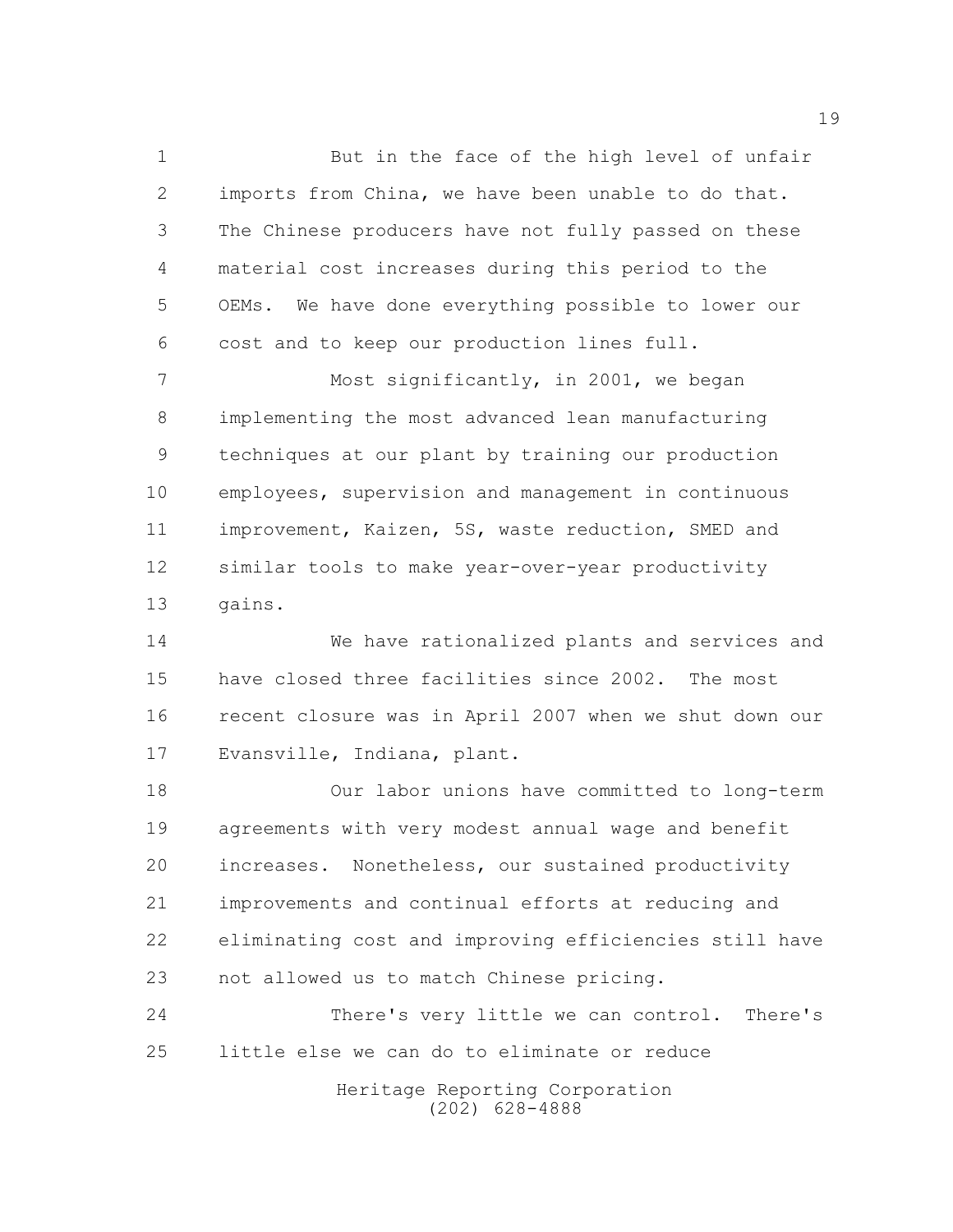production cost, and there are virtually no means by which we can get our costs low enough to be able to match the dumped and subsidized prices of Chinese shelving baskets and racks.

 Prices have been so low that we either have had to forego certain sales to try to maintain profits or we have had to accept the sales at prices that do not cover costs to maintain some market share. Neither choice has been attractive.

 Our declining financial performance is directly attributable to dumped and subsidized imports of kitchen appliance shelving, baskets and racks from China. Even as consumer demand for kitchen refrigeration appliances has followed the downward housing market over the past three years, imports from China have grown significantly in absolute terms and as a percentage of total kitchen appliance shelving baskets and racks consumed by the OEMs.

 There is no question that the imports from China undersell us in the marketplace. The underselling has allowed Chinese producers to directly take sales and market share away from SSW. Between 2005 and 2008 we lost major commitments by a number of U.S. customers, including some of our top customers, to Chinese imports.

> Heritage Reporting Corporation (202) 628-4888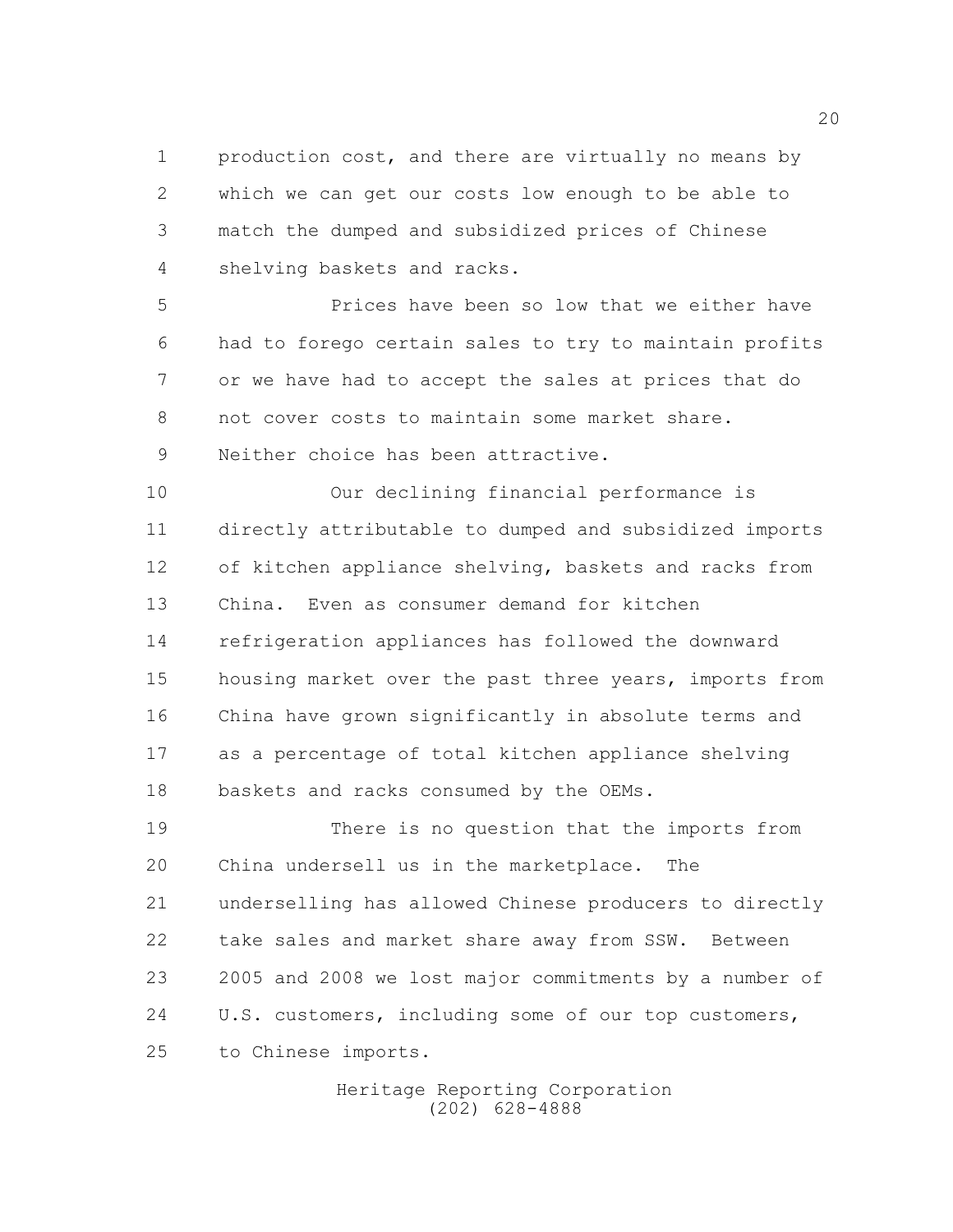Over the past several years our customers have become increasingly familiar with the Chinese product and the willingness of the Chinese producers to supply them at prices far below our own.

 Because we could no longer afford to lose this business with longstanding customers, we have been constrained to defend our remaining business aggressively by lowering our prices to our current customers. In this way, the effects of each dumped Chinese sale went far beyond the particular transaction to affect virtually our entire sales base.

12 In light of our worsening financial condition and the loss of market share to imports from China, it is impossible for SSW to continue making the investments in equipment, processes and people that are necessary to be sustainable in the long term.

 We have invested \$15 million since 2005 to maintain our competitive position. We cannot continue to invest in the face of no return on that investment, nor can we continue to match or beat Chinese prices.

 We are here today because we are convinced that our company is at a crossroads. If the Chinese prices continue at current levels we may be forced to choose not to manufacture kitchen appliance shelving and racks in the United States. We therefore urge the

> Heritage Reporting Corporation (202) 628-4888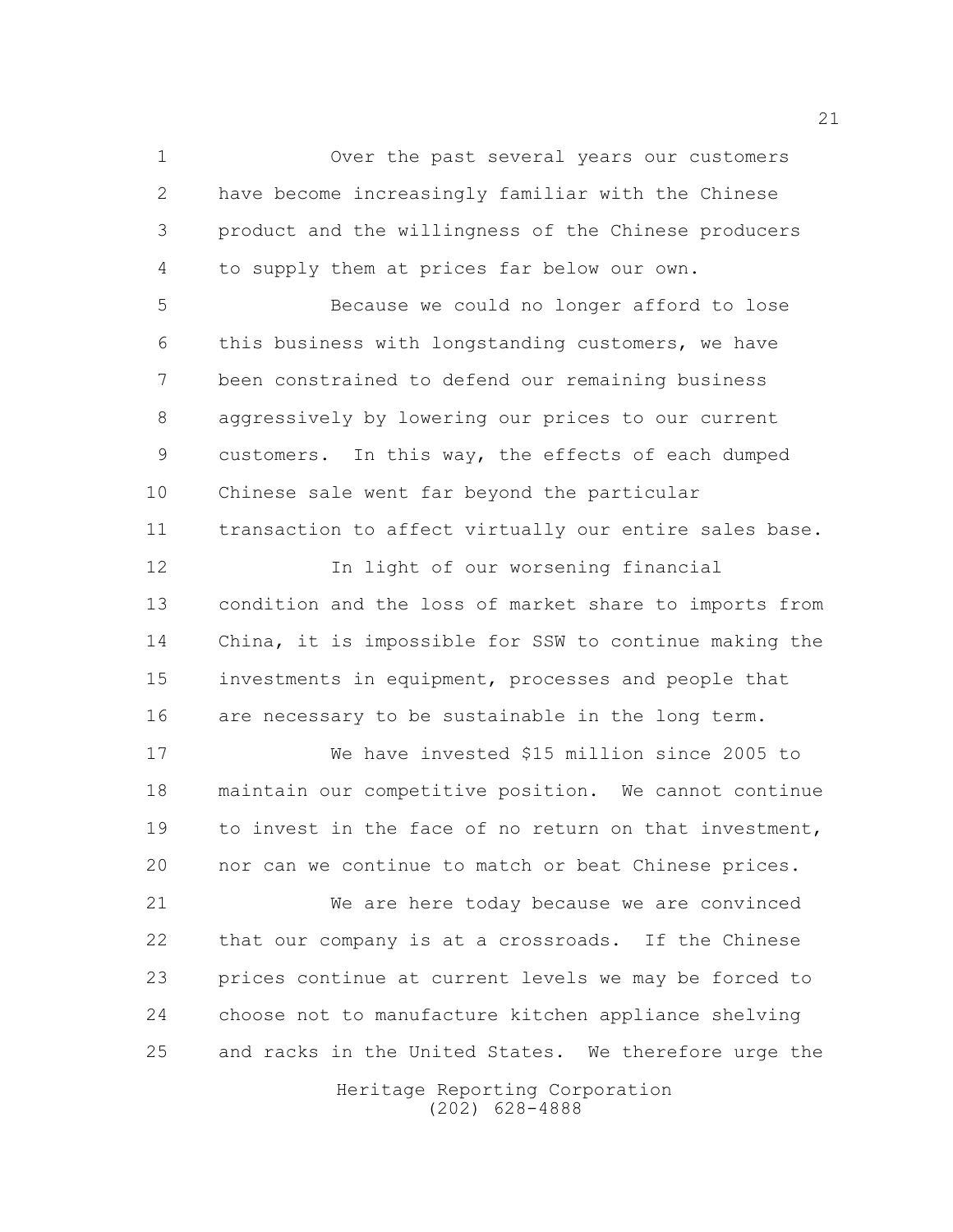Commission to act to neutralize China's unfair pricing practices.

 Thank you very much for your attention. MR. ROSENTHAL: Thank you.

 Our next witness will be Steven Rollins of Nashville.

 MR. ROLLINS: Good morning. My name is Steven Rollins. I am the president of Nashville Wire Products, Inc. My company was established in 1934 by my grandfather, and my brothers and I joined my father in our family's business 19 years ago.

12 Within the scope of these investigations, Nashville Wire is predominantly a producer of oven 14 racks. Along with SSW, we are the most significant U.S. producers of certain kitchen appliance shelving and racks. We are based in Nashville, Tennessee, and have production facilities for these products in McEwen and White Bluff, Tennessee, in addition to Nashville.

 Our production process at Nashville Wire is consistent with what Mr. Kara has told you about his companies, so I'll not spend much time on that but rather tell you about how dumped and subsidized imports from China have affected Nashville Wire's business over the last few years.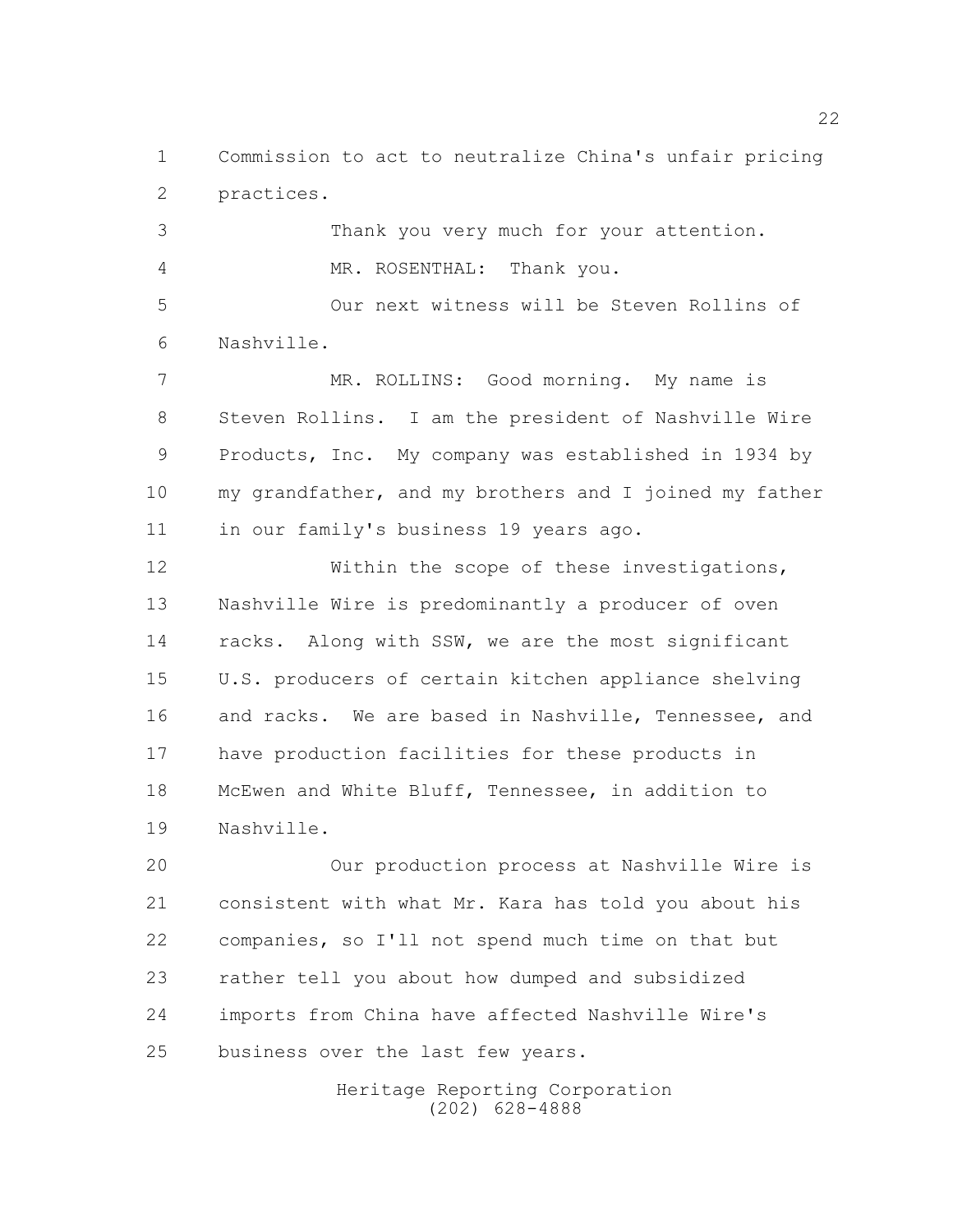Since 2005, our industry has seen a rapid increase in the imports of subject merchandise from China. These imports have been sold in the U.S. market at such consistently low prices that the only way we have been able to compete is to sell our products without being able to receive a satisfactory return.

 We have been forced to lower prices and forego price increases in a period in which we have faced rising cost of raw materials, energy and transportation.

 You can see from our questionnaire response that the direct impact of large and increasing volume of dumped and subsidized imports from China is that 15 our prices have remained suppressed, our profitability has dropped, and investments have been postponed.

 All of these declining trends are tied directly to the presence of imports from China in our market as demand for oven racks has increased slightly during the period of investigation.

 Throughout the period of investigation we have been constantly told by our customers that they have a lower cost alternative by sourcing the same product from a Chinese producer. The continuing threat of being replaced by a Chinese producer has

> Heritage Reporting Corporation (202) 628-4888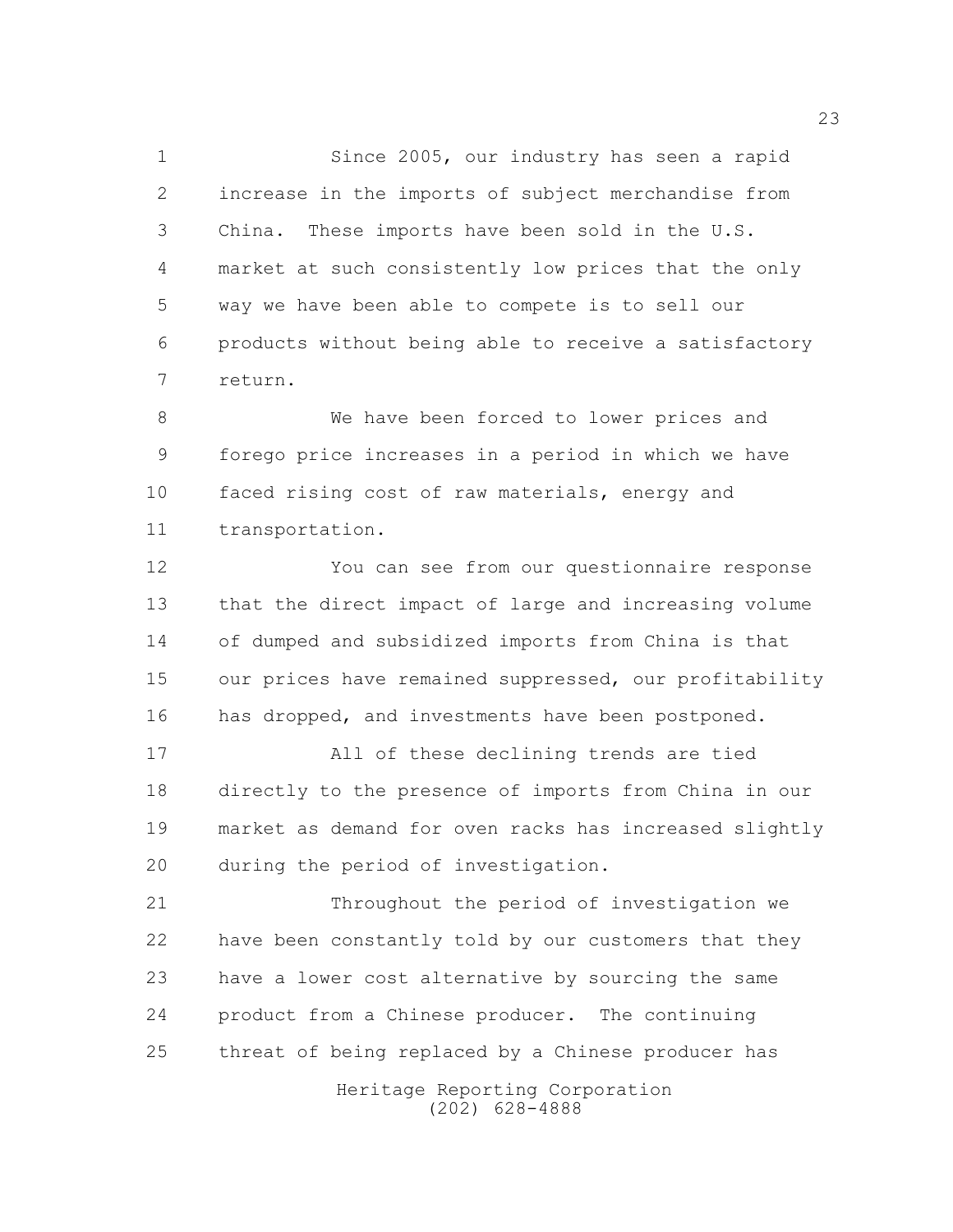eroded our ability to price our products at levels where we have the opportunity to make a reasonable profit.

 The financial losses that we have incurred by attempting to stay in this market are not sustainable in the long term. While we have had to deal with large increases of input costs and have attempted to adjust our prices accordingly, the pricing of Chinese imports has barely budged.

 Given that prices for wire and wire rod have increased throughout the world, there's no reason to believe that the Chinese have not faced the same increases in raw material costs that we have, nor can it be assumed that the Chinese have a significant labor cost advantage because this product is not particularly labor intensive in nature. The consistently low prices for imports of oven racks from China are irrational and unjustifiable.

19 As Mr. Kara testified, the majority of our sales are to the large OEMs that produce kitchen appliances. Our sales are produced to order and meet design requirements specified by the OEMs. With the majority of our sales concentrated on large volume shipments, even the loss of a few sales can be detrimental to our business.

> Heritage Reporting Corporation (202) 628-4888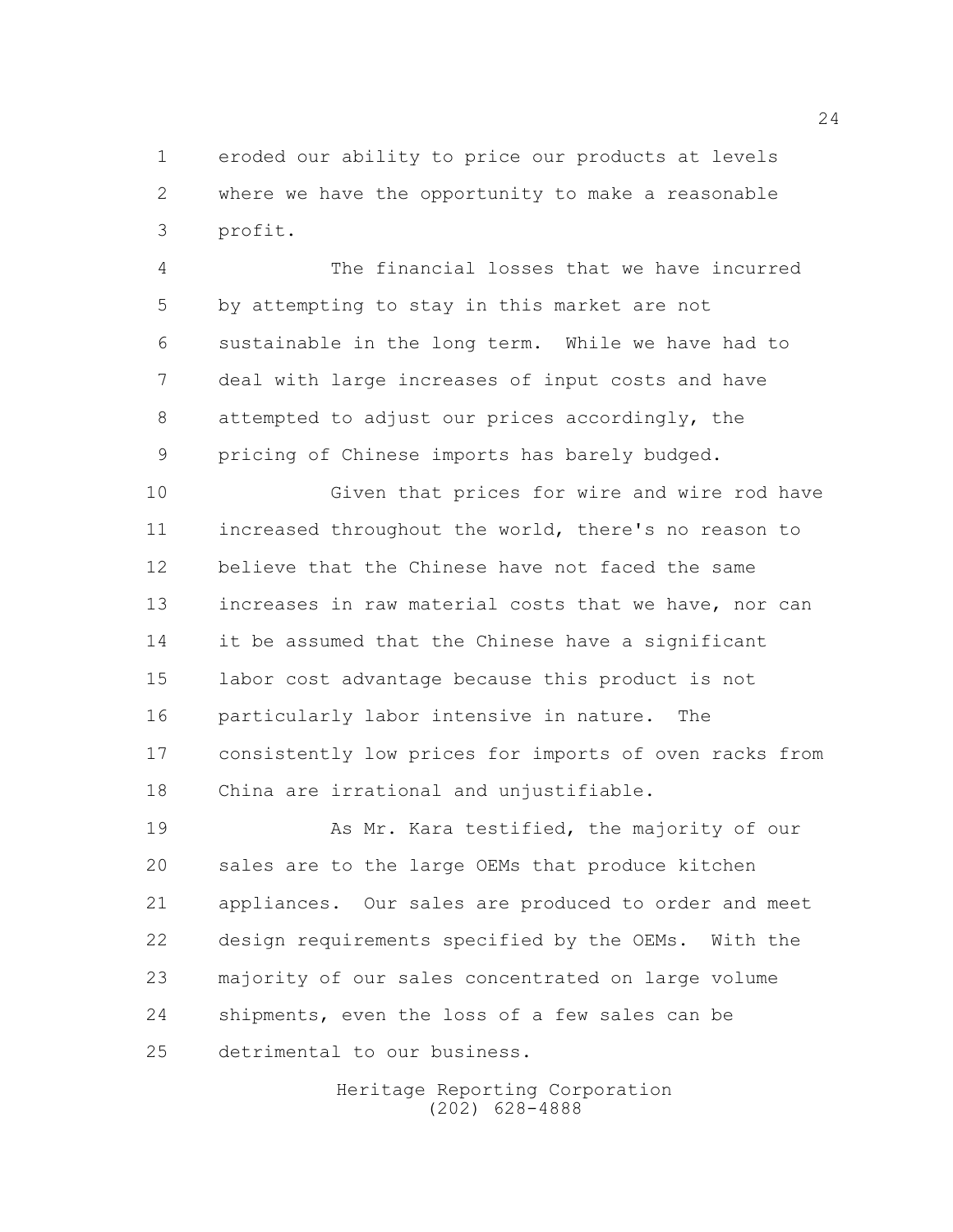Beginning in 2007, we lost a significant portion of our business to imports from China. By 2008, we have lost more than 40 percent of our business. In less than two years, our market share has been decimated because of dumped and subsidized imports from China.

7 As detailed in the petition and our questionnaire response, we lost all of those accounts solely on the basis of price. The Chinese producers significantly undersold us in all transactions, often at prices well below our cost. We are threatened with losing the remaining business if imports from China continue to undersell us at existing levels.

14 As a result of these lost sales, we have been forced to take drastic measures. We reduced our employment levels from our OEM division by more than 25 percent during the period of investigation. In 2008, we were forced to curtail production levels by almost 50 percent compared to 2007 levels.

 We have made our best efforts to take on this challenge and compete directly with the Chinese. We have trimmed our budgets as much as possible. If the high volume of dumped and subsidized imports from China continues to undersell us, take market share and hold down prices, we will be forced to leave the

> Heritage Reporting Corporation (202) 628-4888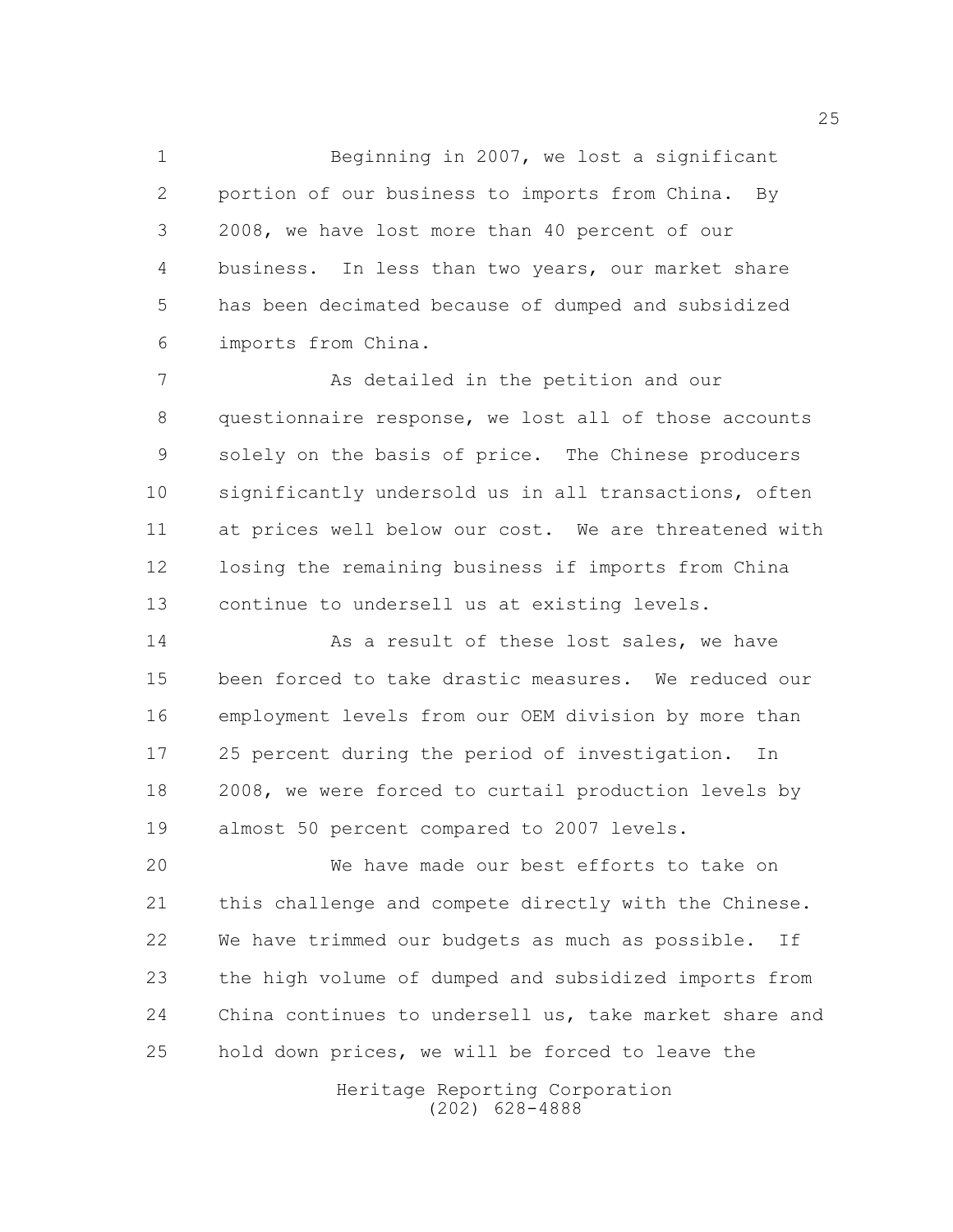business entirely.

| 2  | The production of oven racks is capital                |
|----|--------------------------------------------------------|
| 3  | intensive. Unfortunately, our returns in recent years  |
| 4  | have been far too weak to justify continuing           |
| 5  | significant investments and improvements to our        |
| 6  | production equipment. We are committed to remaining a  |
| 7  | domestic producer of kitchen appliance shelving and    |
| 8  | racks. While we recognize there's a place for imports  |
| 9  | in the market, they must not be dumped or subsidized.  |
| 10 | We are confident that if import relief is              |
| 11 | produced Nashville Wire can effectively compete and    |
| 12 | again achieve a healthy return on our investment as we |
| 13 | were doing just a few short years ago.                 |
| 14 | Thank you very much for the opportunity to             |
| 15 | speak to you. I'm happy to answer your questions.      |
| 16 | Thank you.                                             |
| 17 | MR. ROSENTHAL: Thank you.                              |
| 18 | Our next witness will be Mark Gritton from             |
| 19 | SSW.                                                   |
| 20 | MR. GRITTON: Good morning. My name is Mark             |
| 21 | Gritton. I'm the Senior Vice President of Sales and    |
| 22 | Marketing for SSW Holding Company, Inc. I've been      |
| 23 | with SSW for 14 years. Before that I had direct        |
| 24 | professional experience working for a kitchen          |
| 25 | appliance OEM.                                         |
|    | Heritage Reporting Corporation                         |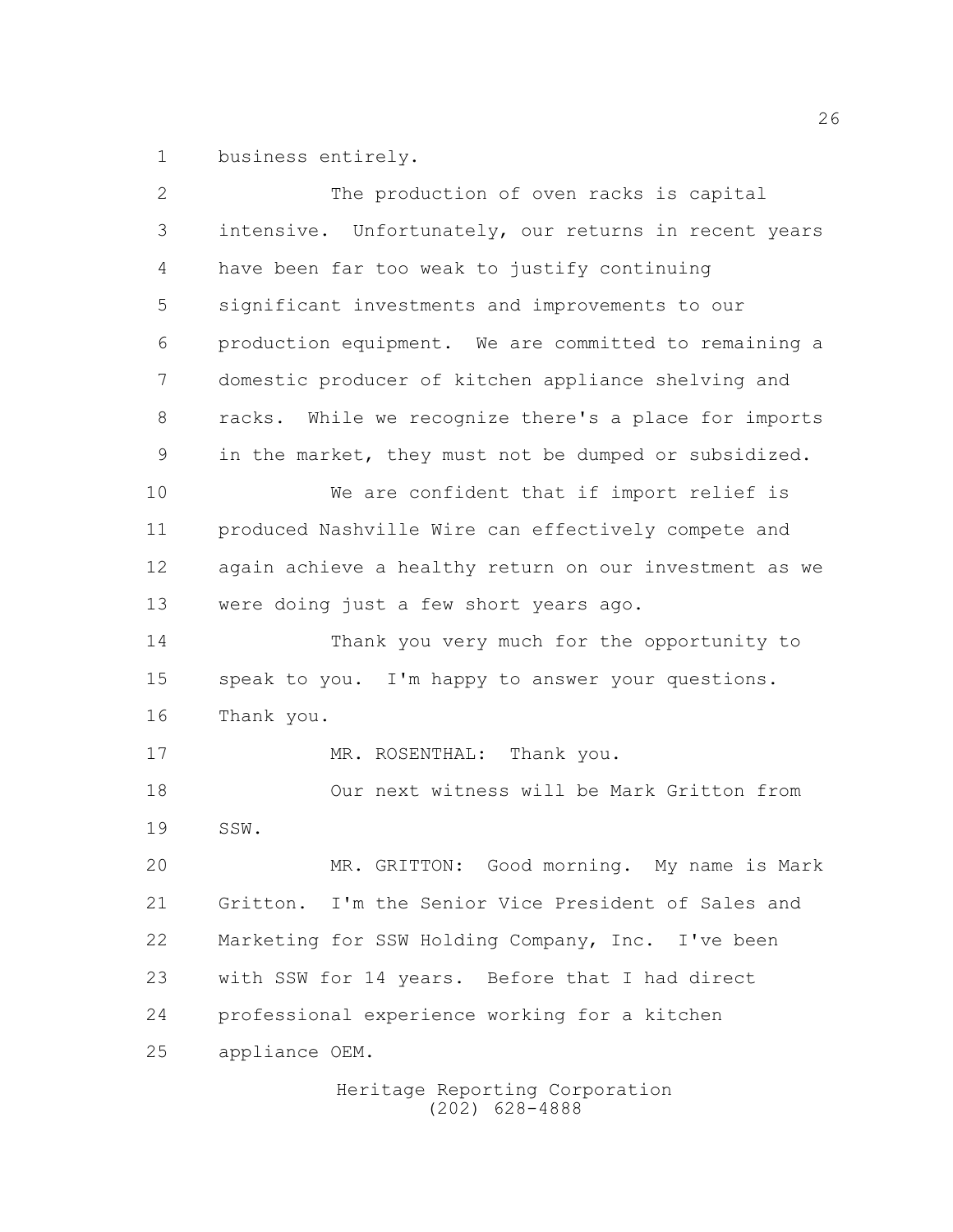In my testimony I will describe how kitchen appliance refrigeration shelving and baskets and oven racks are sold in the U.S. market and describe how imports from China have captured a significant share of our market in just three years.

 Kitchen appliance refrigeration shelving and baskets and oven racks are sold directly to original equipment manufacturers or OEMs of kitchen appliances. In the United States there are three major OEMs that 10 purchase shelving, baskets and racks. Those are Electrolux, GE and Whirlpool. These three OEMs have approximately a 90 percent share of the U.S. kitchen appliance market.

 Beginning in 2003, our OEM customers began advising us that China pricing was significantly below our U.S. pricing in order to gain price concessions from us. Our customers threatened to move product to Chinese producers if we did not meet lower Chinese pricing.

 We did our best to lower our prices, but that was not enough. Beginning in 2004, but most evidently during 2005 to 2008, we lost major amounts of business to imports from China. As detailed in the petition and our questionnaire response, we lost all of that business solely on the basis of price. The

> Heritage Reporting Corporation (202) 628-4888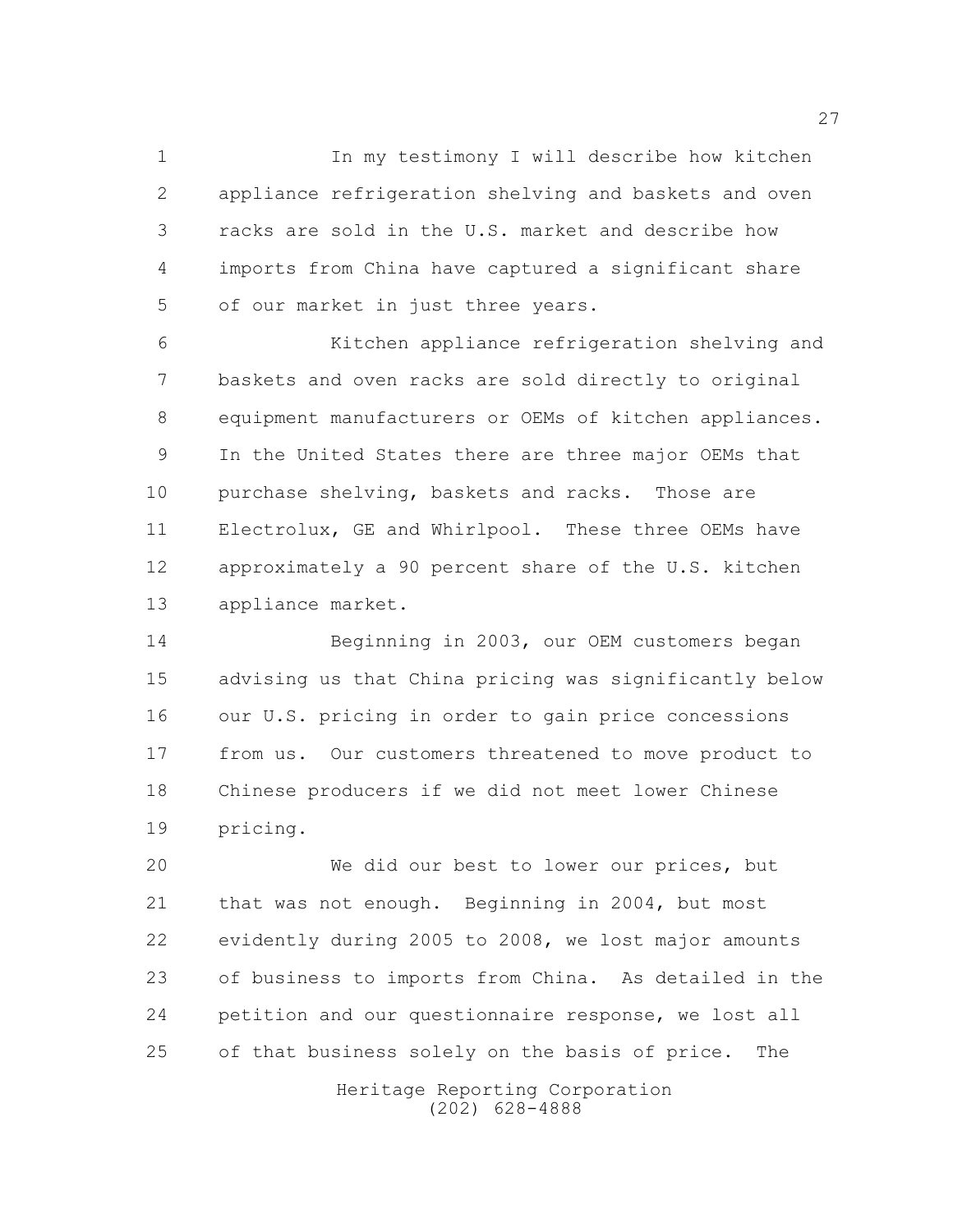Chinese producers significantly undersold us in all transactions, often at prices well below our cost.

 Virtually all of the sales of kitchen appliance shelving, baskets and racks are produced to order. Each order is produced to specific OEM design requirements for the respective appliance model. The purchase order contracts that are negotiated with the OEMs are usually for large volume shipments that outline the customers' expected annual usage, tooling costs for the project and the terms of sale. Due to the significance of each purchase order, the loss of a single purchase order has a significant volume and financial impact on our business.

 Because kitchen appliance refrigeration shelving, baskets and oven racks are products made to OEM specifications it is relatively unimportant to the OEM whether they use the product of one manufacturer 18 or another or whether the product is produced domestically or by a Chinese manufacturer.

 We compete for the same customers on the same products as the Chinese do in the United States, and since the Chinese manufacturers have qualified their products at the OEMs the resultant competition for a purchase order is strictly on the basis of price.

> Heritage Reporting Corporation (202) 628-4888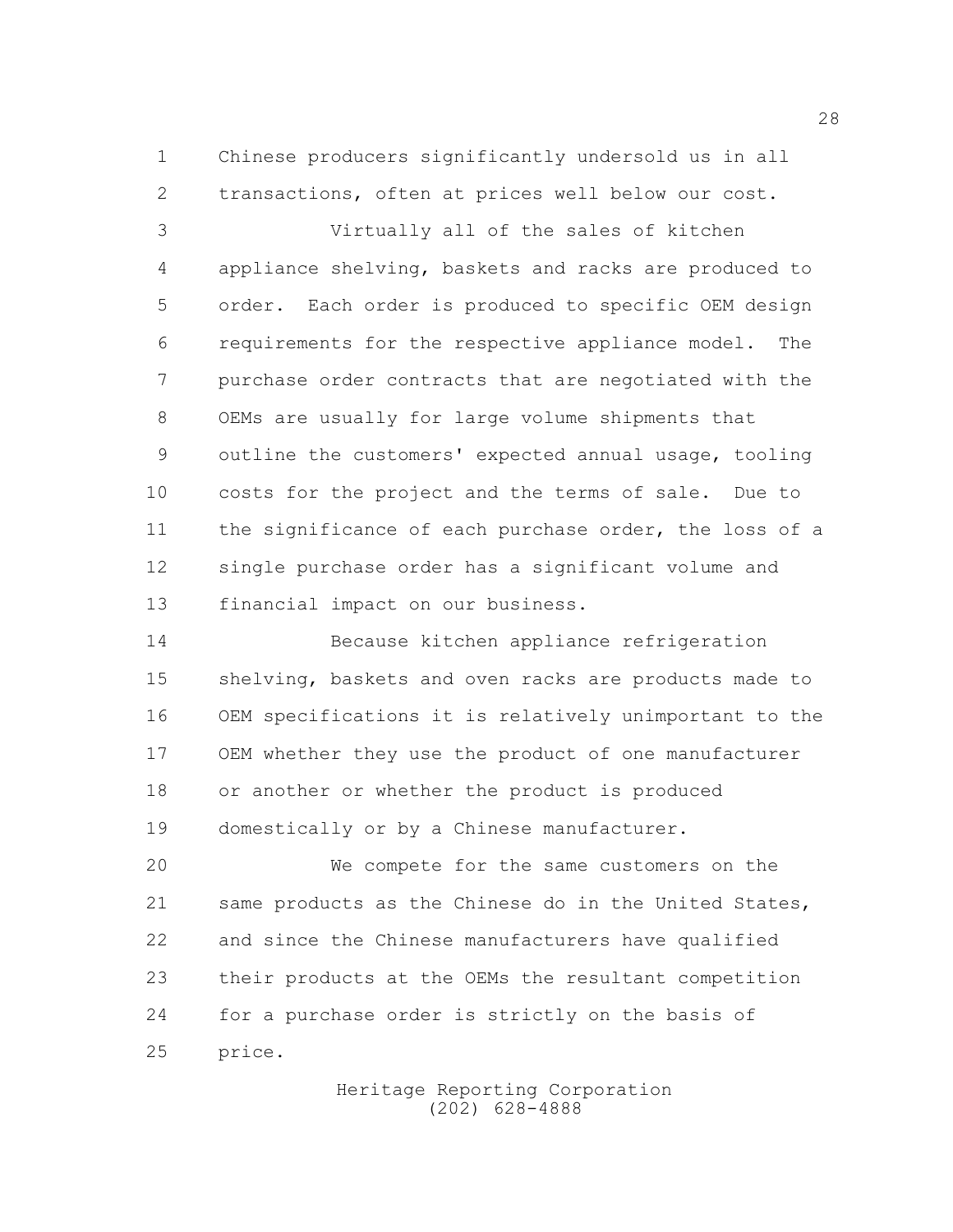We directly trace our financial problems to imports from China in a number of ways. There is no question that imports from China significantly undersell us in the marketplace. That underselling has allowed the Chinese producers to directly take sales and market share away from us.

 Between 2003 and 2008, we lost business from the vast majority of our U.S. customers to Chinese producers. In addition to the actual lost sales and revenues for shelving, baskets and racks, we have also been hurt by the Chinese practices regarding the cost of tooling for these products.

13 Since there are significant tooling and design costs associated with the initial production of new refrigerator shelving and baskets and oven rack designs, the cost of tooling has been traditionally incurred by the OEM.

 The Chinese producers routinely charge much less than the typical cost for tooling in the U.S., so the Chinese are either giving away or providing at extremely reduced prices an important element of the 22 cost of the shelving, baskets and racks, effectively reducing the prices for the subject merchandise. If the Commission is going to undertake a proper comparison of the Chinese and domestic pricing of the

> Heritage Reporting Corporation (202) 628-4888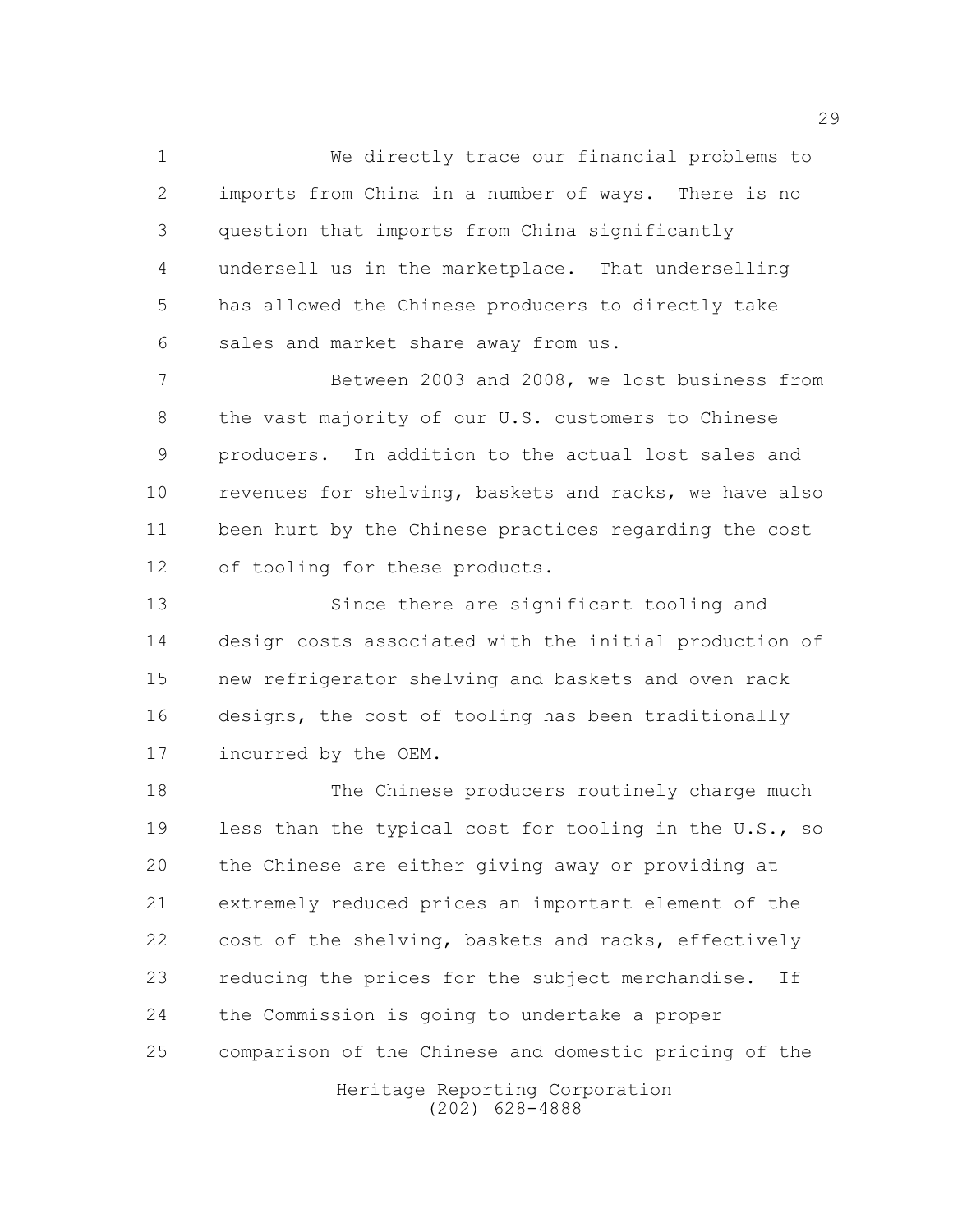subject merchandise, the Commission should look into the Chinese practices regarding tooling expenses.

 Another price-related practice often used by the Chinese is the extension of credit terms that are far more favorable than those offered by domestic producers. I don't know how the Commission factors these favorable credit terms in your pricing comparisons, but it is important for you to get all of the necessary information on this topic.

10 Over the past several years the OEMs have become increasingly familiar with the willingness of the Chinese producers to supply them at prices far below our own. Because we can no longer afford to 14 lose this business at longstanding customers, we have been constrained to defend our remaining business by aggressively lowering our prices to our current customers even when it means we will operate at a financial loss. You can review our questionnaire profit and loss statement to see the devastating results.

 Our difficulty on the bottom line can be attributed only to imports from China. When we lose a sale to imports it is only to Chinese producers. There are virtually no imports of kitchen appliance refrigeration shelving and baskets and oven racks from

Heritage Reporting Corporation (202) 628-4888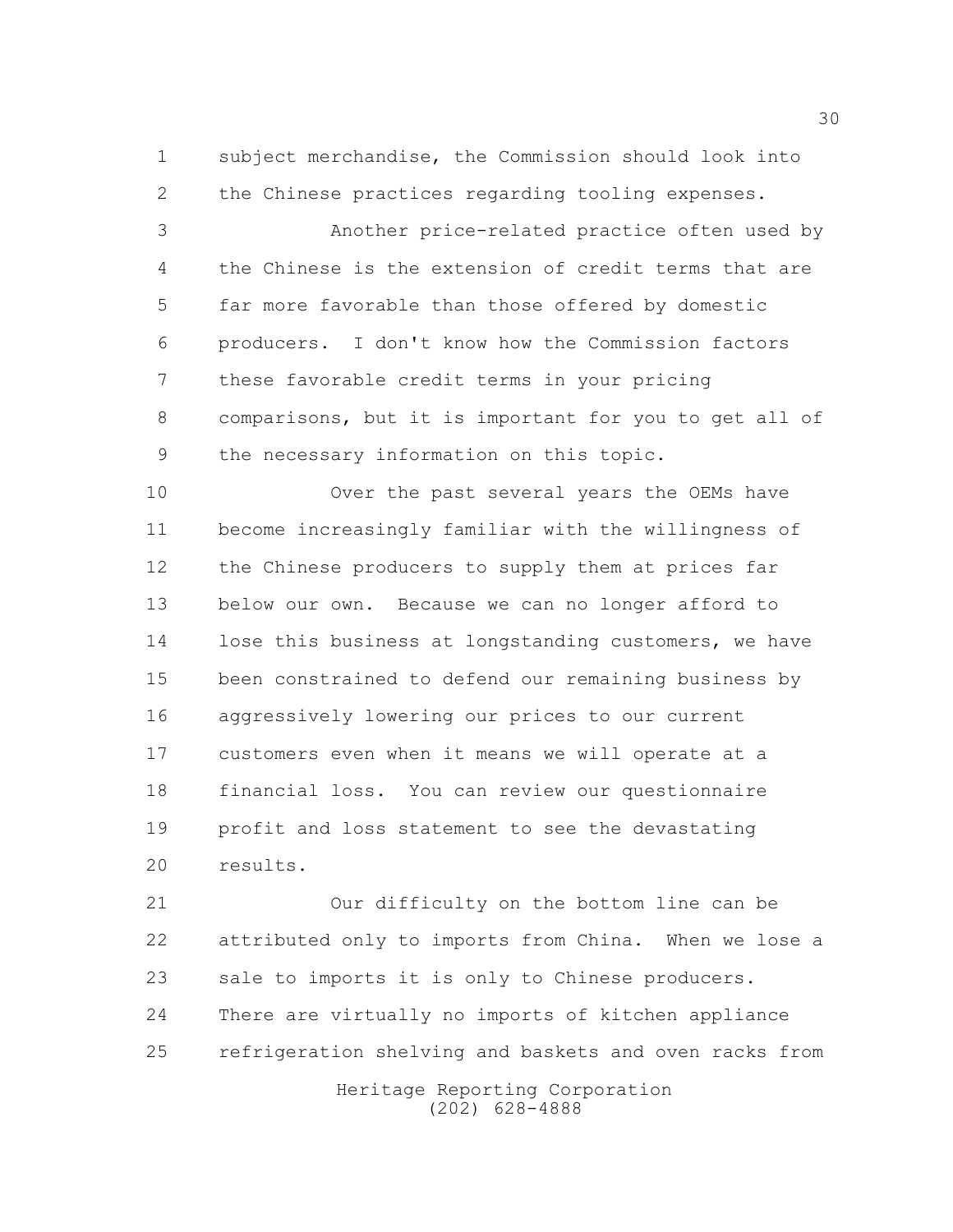any other source except China.

 If China's pricing continues at current levels we may be forced to choose not to manufacture kitchen appliance refrigeration shelving and baskets and oven racks because we may be forced from the market by low pricing. As indicated in our petition, China has excess capacity to produce the subject merchandise. This excess Chinese capacity, perhaps more than anything, explains why the Chinese industry has been so aggressive in its U.S. sales efforts in the last few years. Between their excess capacity and the Chinese producers' pattern of pervasive underselling, SSW's position will only continue to worsen. To 16 reverse this trend, our industry needs the kind of help only available through the U.S. trade laws. 18 Thank you very much for your attention. MR. ROSENTHAL: Our next witness will be Robin Gilbert of Kelley Drye. MS. GILBERT: Good morning. This morning I would like to address the definition of the domestic

 domestic like product begins with examining the scope of the case.

like product. As you know, the definition of the

Heritage Reporting Corporation (202) 628-4888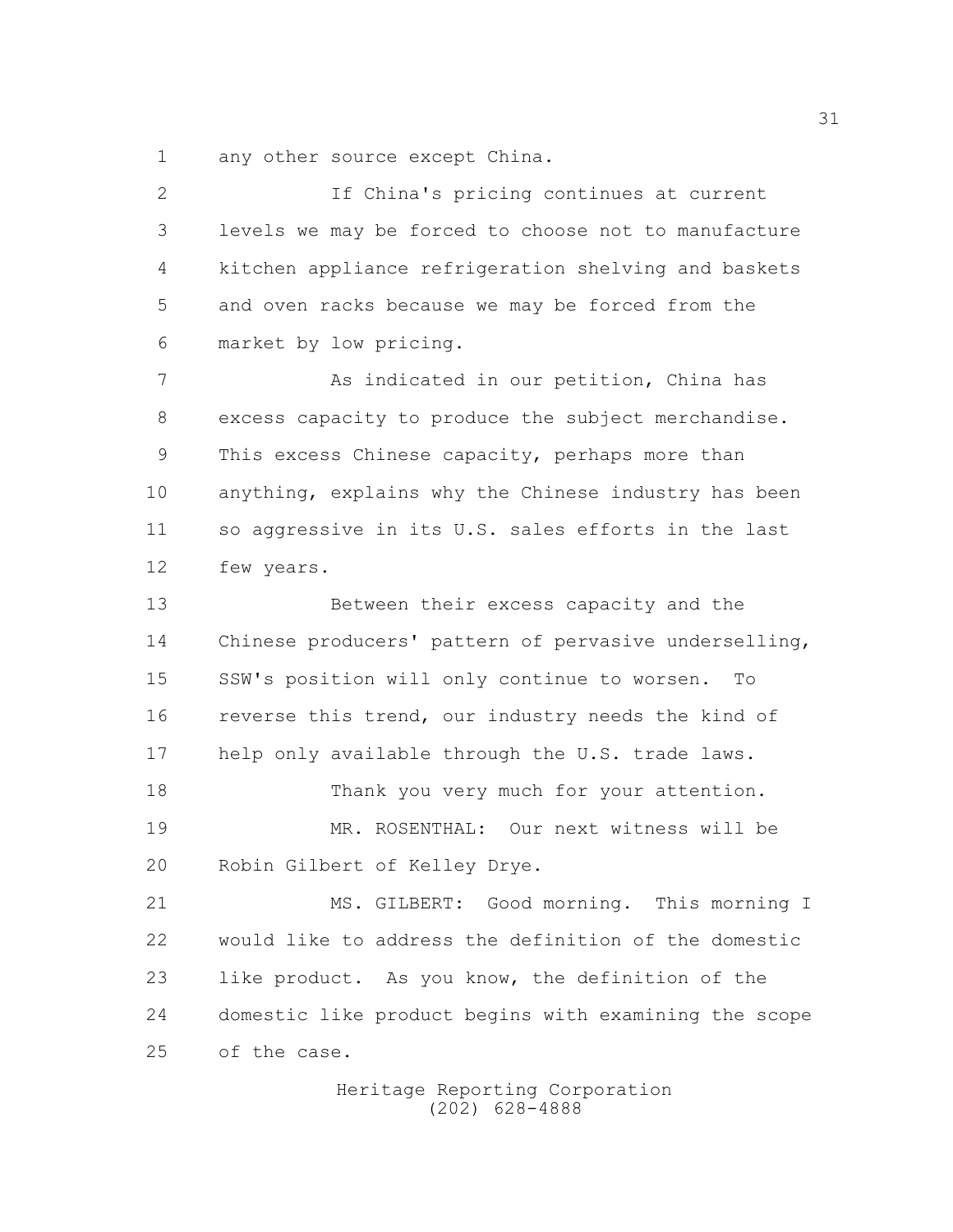The scope of this case consists of certain kitchen appliance shelving and racks. The covered shelving is certain refrigeration shelving and baskets for residential and recreational vehicle refrigerators, freezers, combination refrigerator/ freezers and other refrigerating or freezing equipment of certain dimensions.

 These products are comprised of carbon or stainless steel wire in a range of thickness, as well as carbon or stainless steel sheetmetal in a range of thicknesses. The shelving and baskets may be coated or uncoated, may be formed and/or welded.

 The covered racks consist of certain oven racks, side racks and subframes for residential and recreational vehicle cooking stoves, ranges and ovens of certain dimensions. They are comprised of carbon or stainless steel wire in a range of thickness, as well as carbon or stainless steel sheetmetal in a range of thicknesses. The racks may be coated or uncoated and may be formed and/or welded.

 Applying the facts of this case to the traditional multi-factor analysis the Commission uses to define the like product, we believe that refrigeration shelving and oven racks comprise two separate domestic like products and industries.

> Heritage Reporting Corporation (202) 628-4888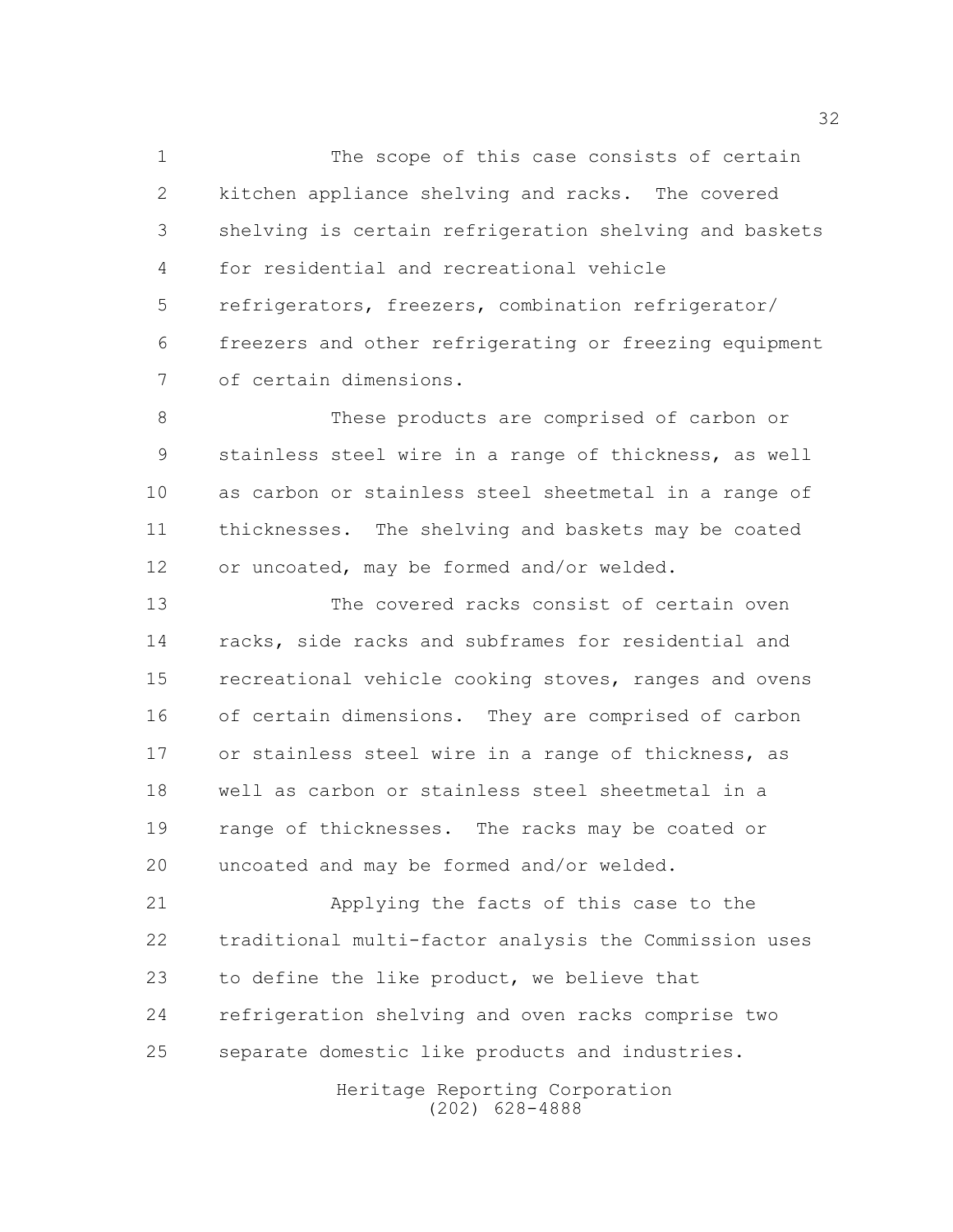The petition sets forth a summary of the like product factors and the differences between certain refrigerator shelving and certain oven racks with respect to each of those factors. I'll summarize them for you here:

 First, there are differences in the physical characteristics and uses of the two. While both are formed and are welded of carbon or stainless steel wire or carbon or stainless steel sheetmetal, the two products aren't interchangeable because they're produced to distinctly different OEM specifications, and they're coated with different finishing material.

13 For example, for certain refrigeration shelving the coating is generally electrostatic powder 15 paint, but in contrast oven racks are generally coated with nickel, but they also may be coated with porcelain or other coatings that have the ability to withstand high temperatures inside of a cooking appliance.

 Second, the two products are manufactured on separate and distinct equipment and machinery.

 Moreover, producers and customers alike perceive the two products as different. Each is designed specifically to meet the size requirements of specific residential or recreational vehicle

> Heritage Reporting Corporation (202) 628-4888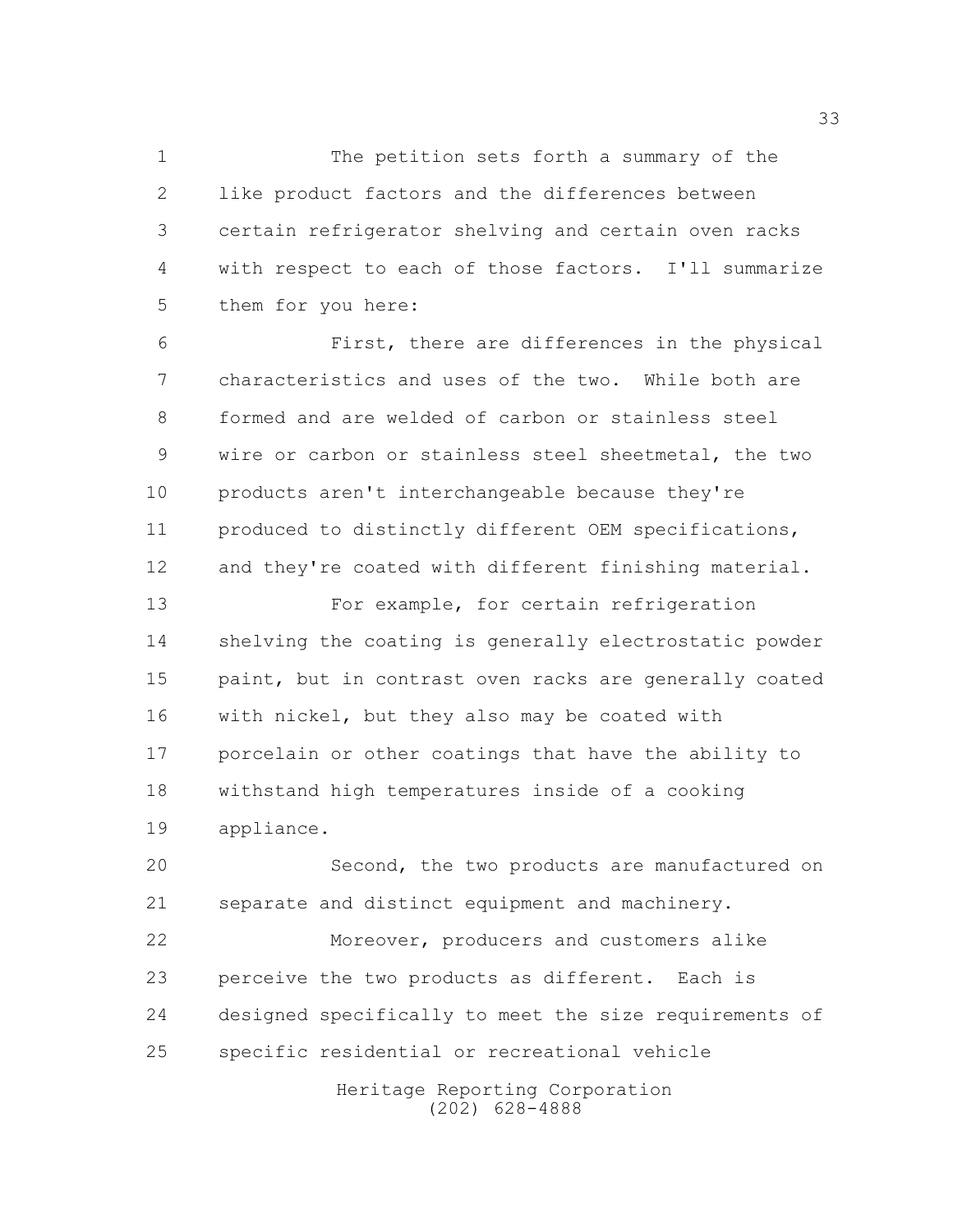appliances and is coated with finishes to meet the specific function of that appliance, so customers and producers never view these products as being interchangeable with each other.

 Likewise, even though OEMs may purchase both types of subject merchandise, their purchases are made for separate and distinct operations within their own companies.

 I will note, though, that while Petitioners believe it's appropriate in this case to treat each as a separate domestic like product, if the Commission were to instead find a single domestic like product exists we believe it would not have any adverse affect on a finding of material injury or threat of material injury.

 In addition to the distinctions between refrigeration shelving and oven racks as domestic like 18 products, there are other products that should not be considered part of the domestic like product here such as shelving and racks for commercial appliances for the following reasons:

 First, they are not designed specifically for residential and recreational vehicle appliances and thus don't meet the requirements of the OEM manufacturers.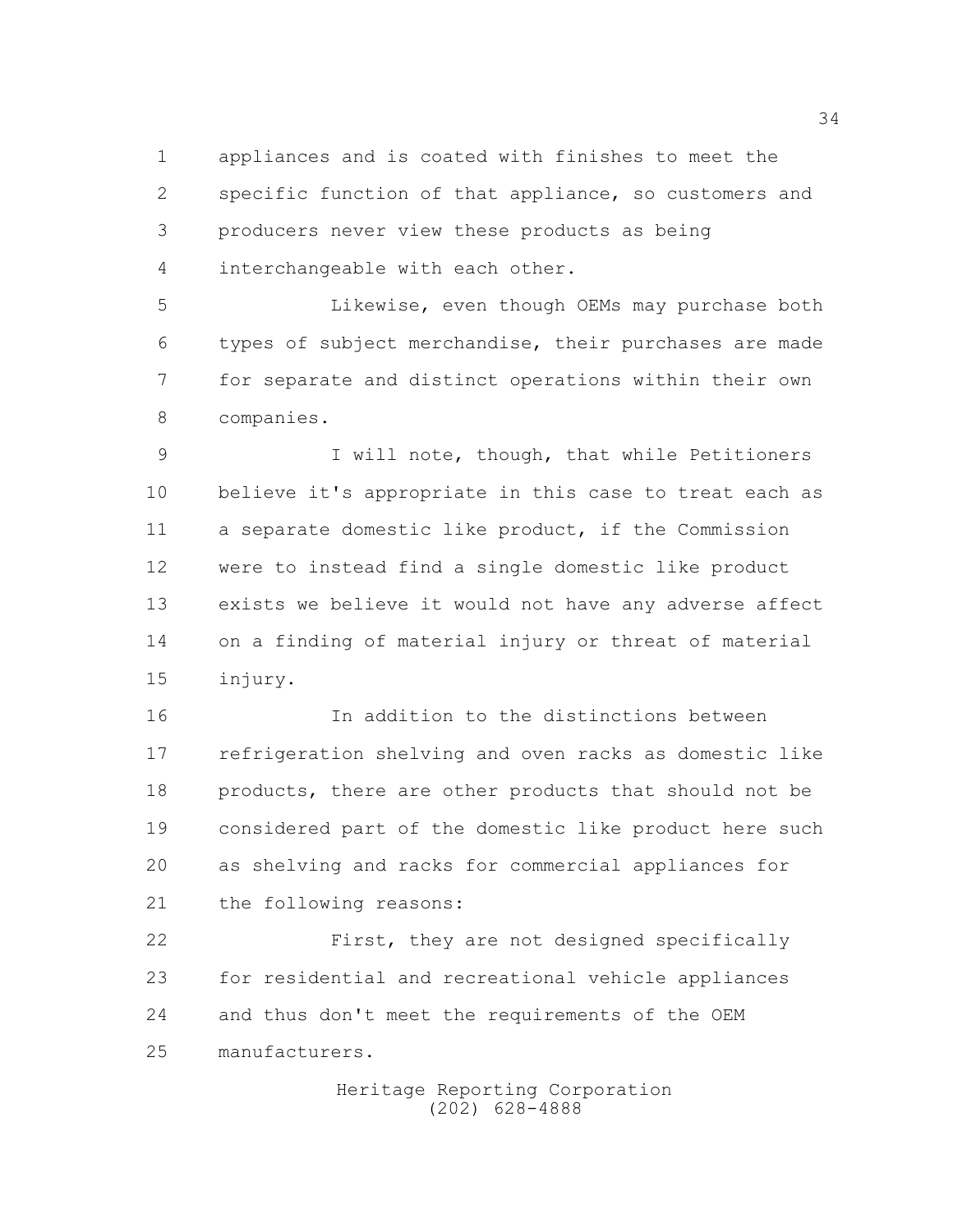The OEMs themselves don't perceive the other wire and metal shelving and racks to be substitutes for or interchangeable with the subject merchandise because of differences in physical characteristics such as the size requirements to fit into or meet specific functions of the particular client, so they also don't consider these other products in their purchasing decisions regardless of price.

 Third, because the subject merchandise is manufactured on dedicated equipment and machinery, other types of wire and metal shelving and racks don't share any commonality with production equipment and employees that make the subject merchandise.

 Finally, because the subject merchandise is sold to OEMs to meet specific design requirements for each appliance, other wire and metal shelving and racks are not sold through the same channels of distribution.

 For example, as you heard from our industry witnesses, there are three companies that account for the vast majority of residential and recreational vehicle appliance shelving and racks. That's GE, Whirlpool and Electrolux.

 But the companies that purchase most commercial appliance shelving are entirely different

Heritage Reporting Corporation (202) 628-4888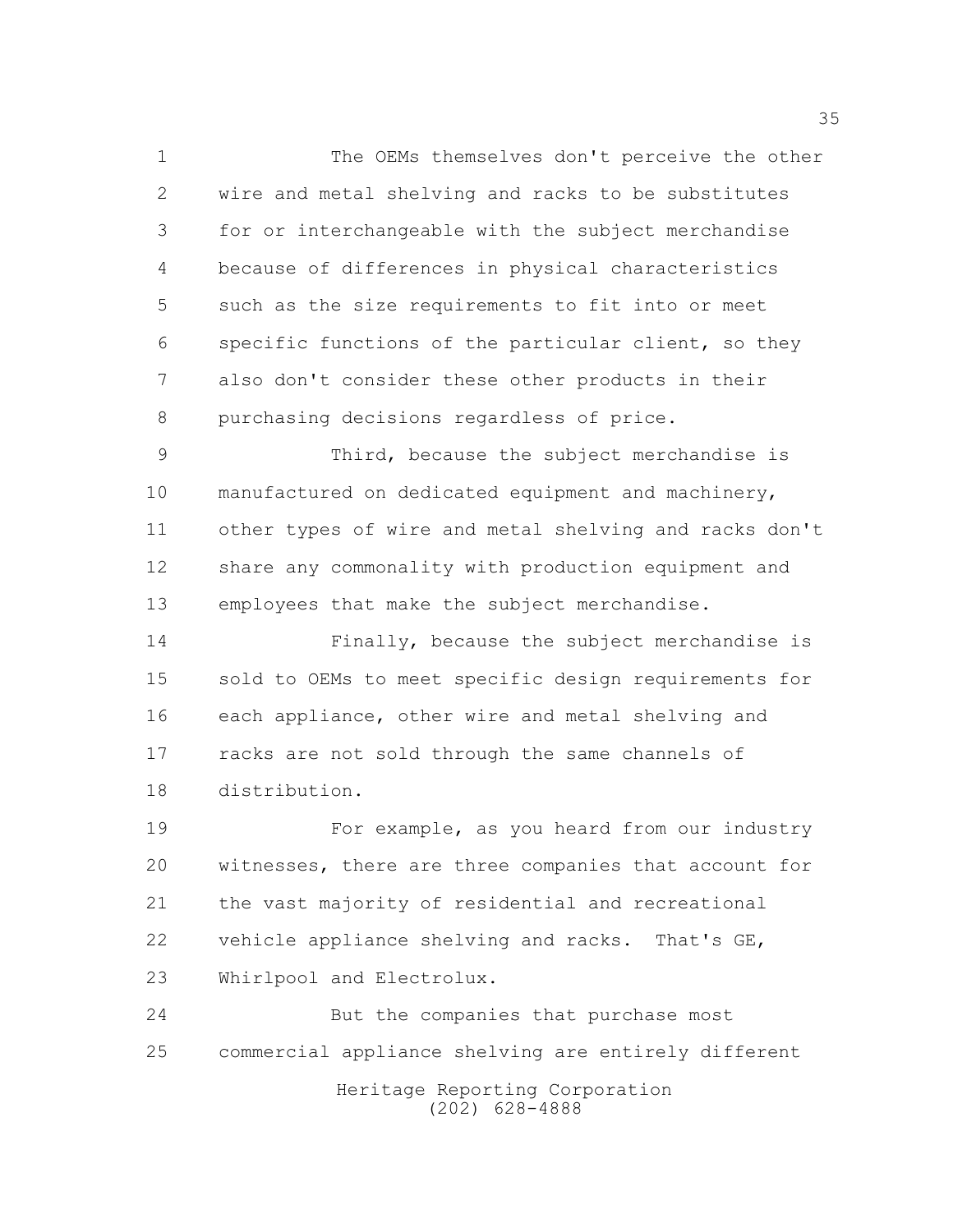companies. Those companies are manufacturers of refrigeration and cooking equipment that's used in supermarkets, warehouse clubs, convenience stores, drugstores, mass merchants and food service establishments.

 In general, neither group of OEMs use residential and commercial appliance shelving and racks to be interchangeable in any way. So as you can see from the summary, there is no legal or factual support for either standing or subdividing for like product definition in this case. Thank you.

12 MR. ROSENTHAL: Thanks.

 Our last witness will be Brad Hudgens of Georgetown Economic Services.

 MR. HUDGENS: Good morning. I am Brad Hudgens of Georgetown Economic Services. This morning I will discuss the data on the record concerning the injurious impact of the unfair imports from China on the domestic industry producing certain kitchen appliance shelving and racks.

 The Commission is required to perform its injury analysis within the context of the business cycle and conditions of competition prevalent in the market. There are several conditions of competition that are pertinent to these investigations.

> Heritage Reporting Corporation (202) 628-4888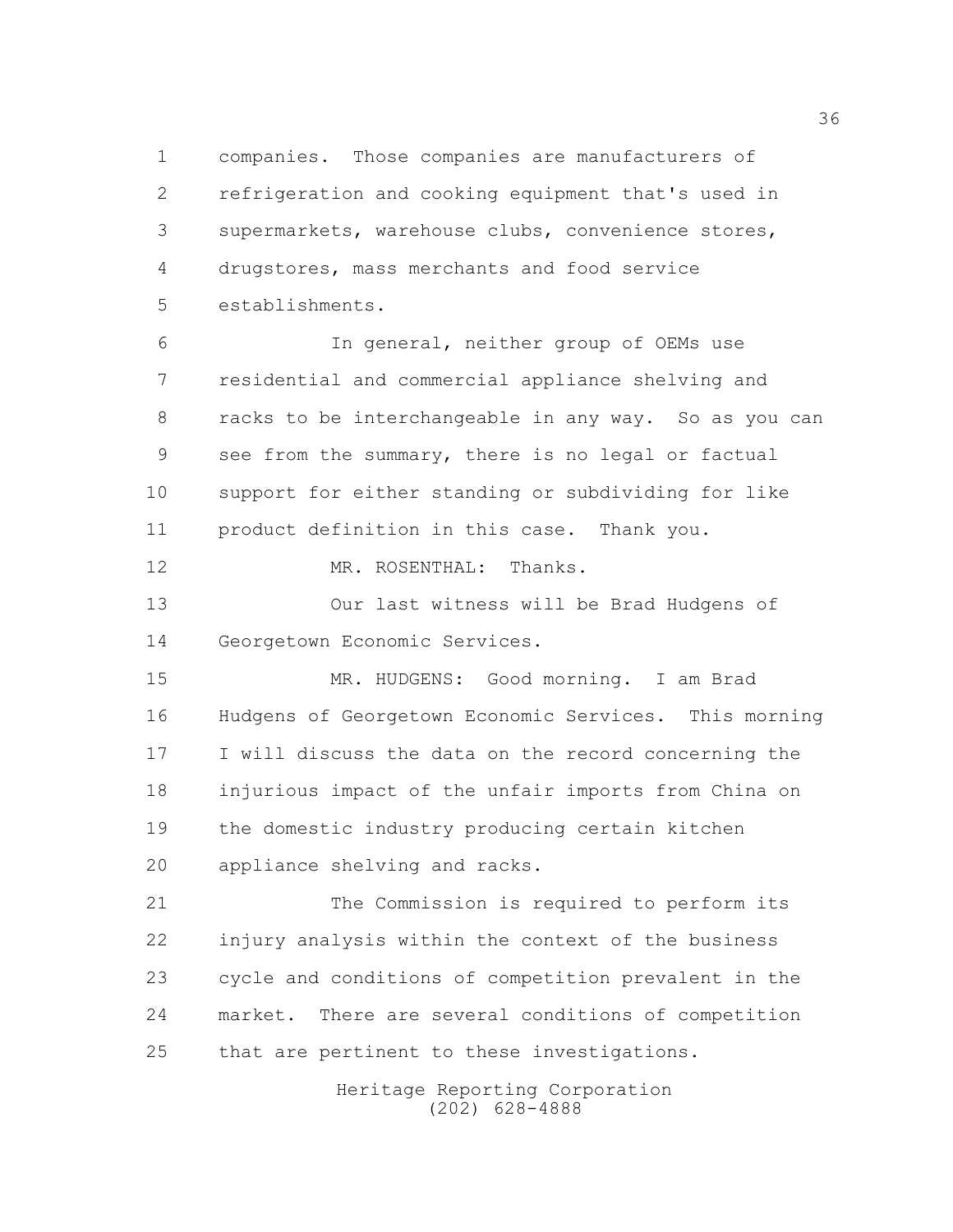First, as Mr. Kara testified earlier, kitchen appliance shelving and racks are produced to order. Each order is produced to specific OEM design requirements and have multiple critical dimensions that have to be met. Currently the entire market is being supplied by producers in the United States and China that have been qualified by the OEMs to meet specific design requirements.

 Second, kitchen appliance shelving and racks are products for which the primary determinant of a sale is price. The OEMs purchase both the U.S. and 12 the Chinese products and use both interchangeably. U.S. produced and imported products are sold through the same channels of distribution to the same customers.

 Nothing can be more supportive of a finding of substitutability between the U.S. produced and Chinese product than the events that have taken place during this period of investigation. China's share of the U.S. market increased as the domestic industry lost sales to unfair imports from China entirely due to price.

Heritage Reporting Corporation The domestic industry's customers have increased their purchases from Chinese suppliers because the quality is satisfactory and the prices are

(202) 628-4888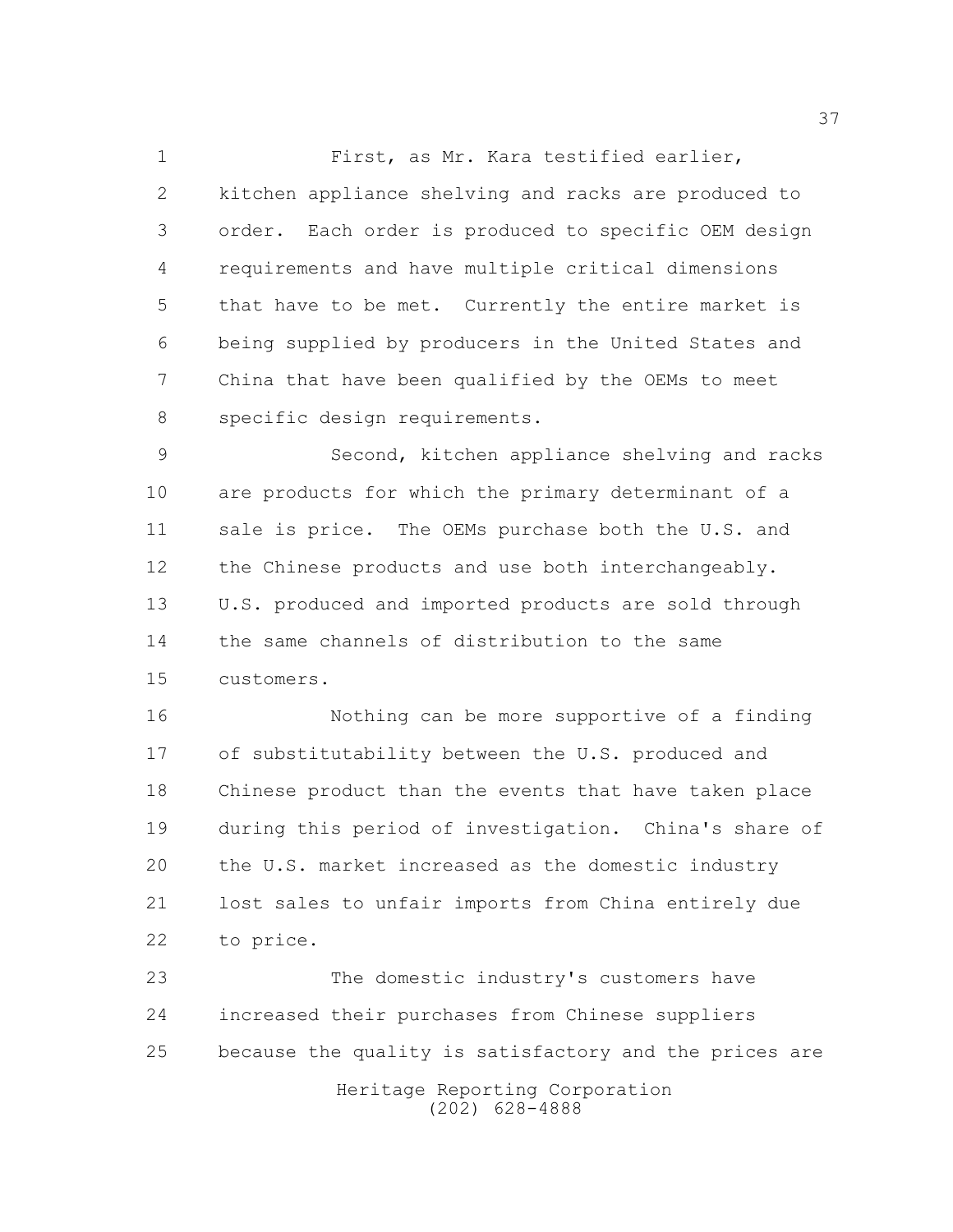significantly lower than the domestic industry. These events demonstrate the importance of price in the purchasing decision and the clear substitutability of domestic and Chinese products.

 Third, as you've heard from the Petitioners themselves this morning, the industry is in a period of rising cost. Energy and raw material costs have risen over the period, and as a result of high energy prices transportation costs have increased as well.

10 10 In a period of rising costs, producers must be able to raise prices to cover these costs. As I will discuss in a few moments, the domestic industry has not been able to do so.

 Fourth, the demand for kitchen appliance shelving racks decreased somewhat over the period of investigation primarily due to the recent declines in the housing market. Earlier this morning the Respondents attributed the domestic industry's injury to this decline in demand rather than the imports from China. Don't believe it.

 Yes, there was a modest decline in demand over the period of investigation, but there was no decline in demand for China's products at dumped and subsidized prices. In fact, we estimate that imports had more than doubled over the POI. Indeed, instead

> Heritage Reporting Corporation (202) 628-4888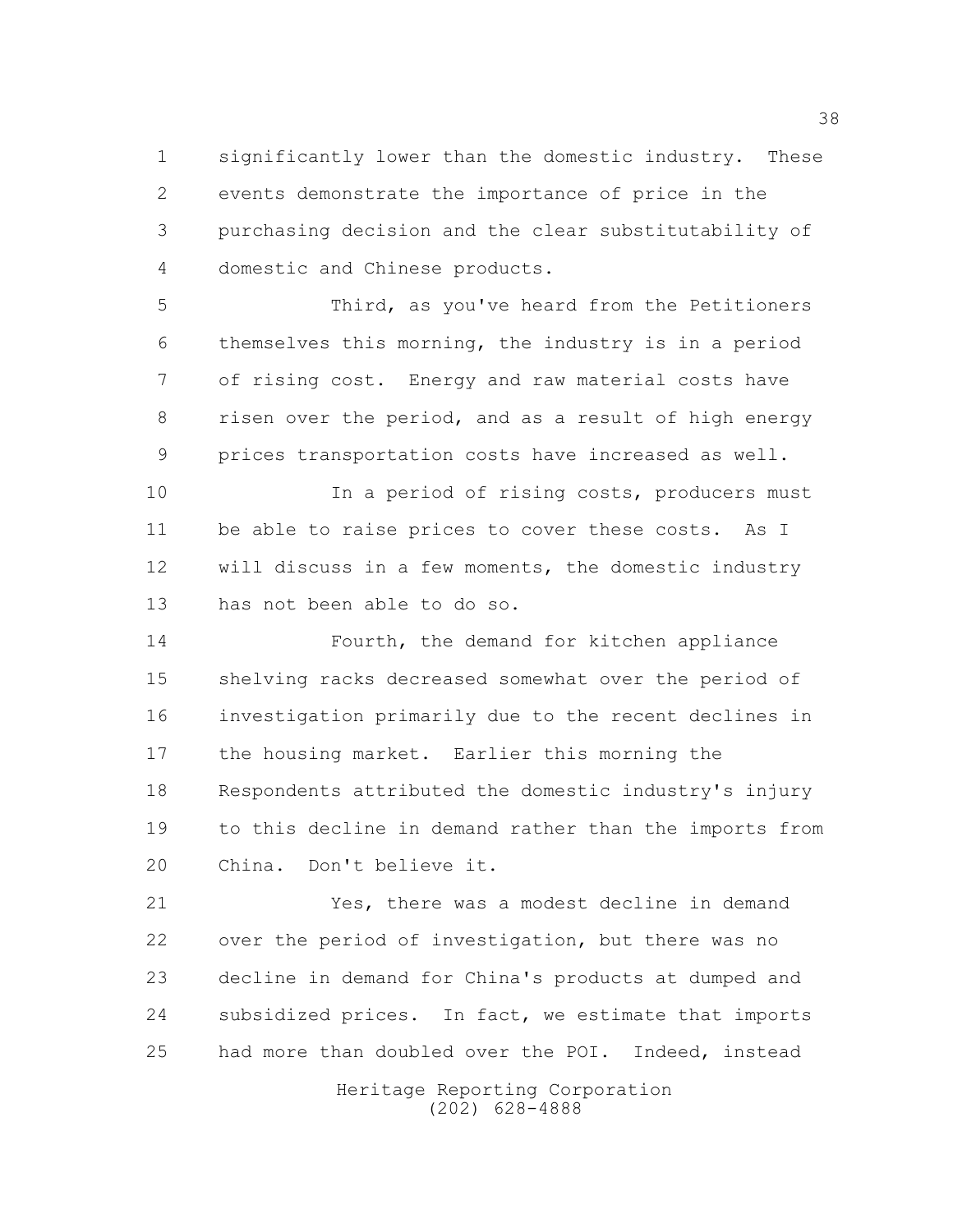of being an alternate cause of injury, a decline in the overall market has only served to exacerbate the injury caused by the dumped and subsidized imports.

 As I will show you this morning, the domestic industry's material injury has been a result of the unfair import competition from Chinese producers. By consistently using aggressive pricing practices, these producers were able to significantly increase their shipments in the U.S. market.

 As Ms. Gilbert testified earlier, we believe that kitchen appliance shelving and racks comprise two like products, refrigeration shelving and oven racks. Regardless of whether the Commission finds two separate like products or combines the two products into one like product, the data show that imports from China have been a cause of material injury to the domestic industry during the period of investigation.

 Imports of both Chinese produced refrigeration shelving and oven racks increased between 2005 and 2007 and between the first half of 2007 and the first half of 2008. Based on the questionnaire responses received to date, imports of refrigeration shelving increased by more than 200 percent during 2005 to 2007, and they have more than doubled during the first half of 2008 compared to the

> Heritage Reporting Corporation (202) 628-4888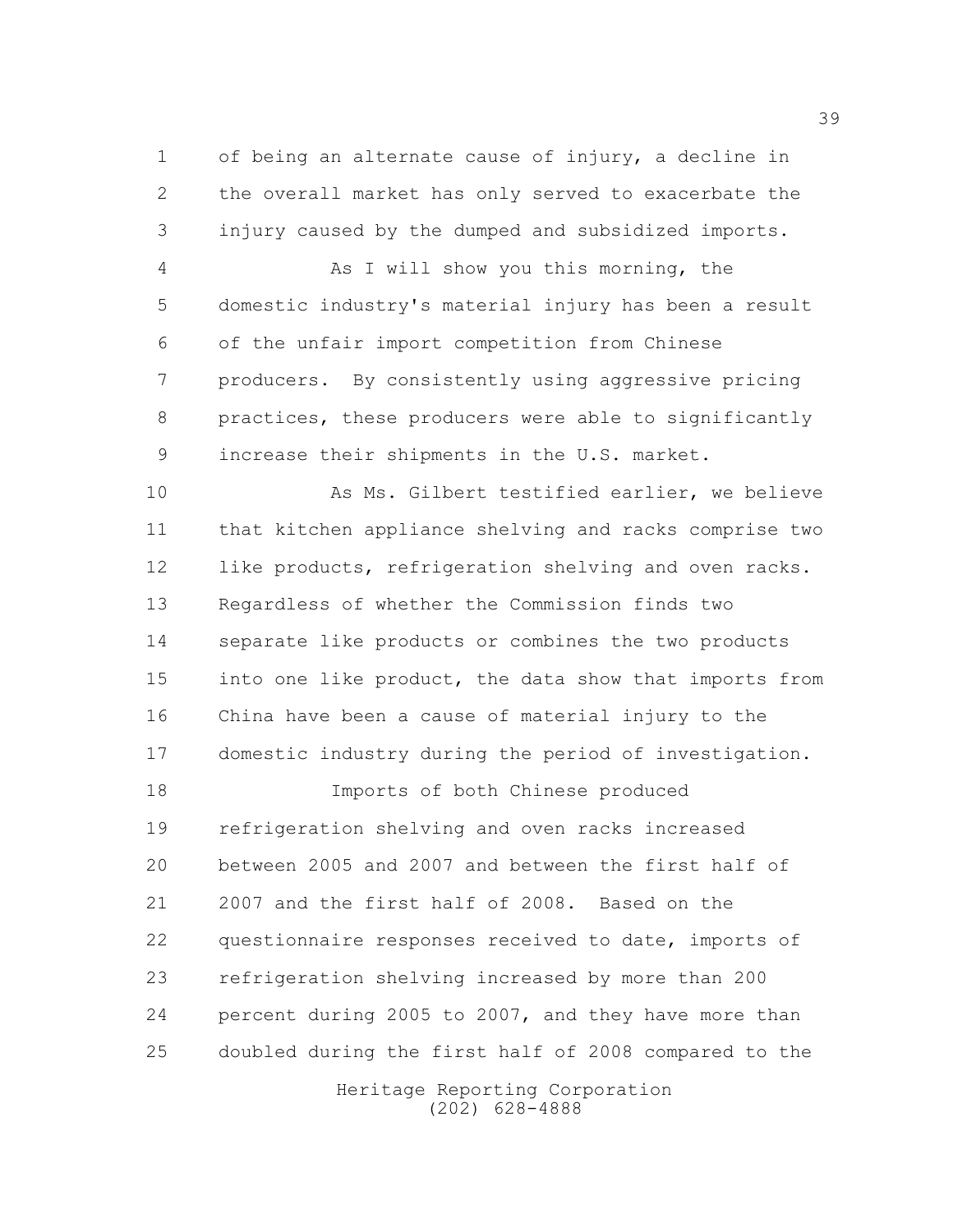same period in 2007.

| 2             | Imports of oven racks have also increased               |
|---------------|---------------------------------------------------------|
| 3             | significantly during the period of investigation by     |
| 4             | almost 40 percent during 2005 to 2007 and by more than  |
| 5             | 100 percent between the interim period.                 |
| 6             | The vast majority of the responding                     |
| 7             | importers reported an increase in imports from China    |
| 8             | during the period of investigation. The volume of       |
| $\mathcal{G}$ | growth of subject imports has come at the direct        |
| 10            | expense of the domestic industry.                       |
| 11            | As imports increased during the period of               |
| 12            | investigation, U.S. producers' market share declined.   |
| 13            | Accordingly, there can be no doubt that the import      |
| 14            | volumes of both refrigeration shelving and oven racks   |
| 15            | from China are significant both in absolute terms and   |
| 16            | also relative to domestic consumption.                  |
| 17            | The growth in the volume of the Chinese                 |
| 18            | imports has been achieved through aggressive pricing    |
| 19            | and underselling the domestic producers. Based on       |
| 20            | lost sales and lost revenue examples that we've         |
| 21            | submitted in the petition, import prices from China     |
| 22            | show consistent, significant and widespread             |
| 23            | underselling of U.S. producers' prices.<br>Imports from |
| 24            | China undersold the domestic product by margins of up   |
| 25            | to 50 percent.                                          |

Heritage Reporting Corporation (202) 628-4888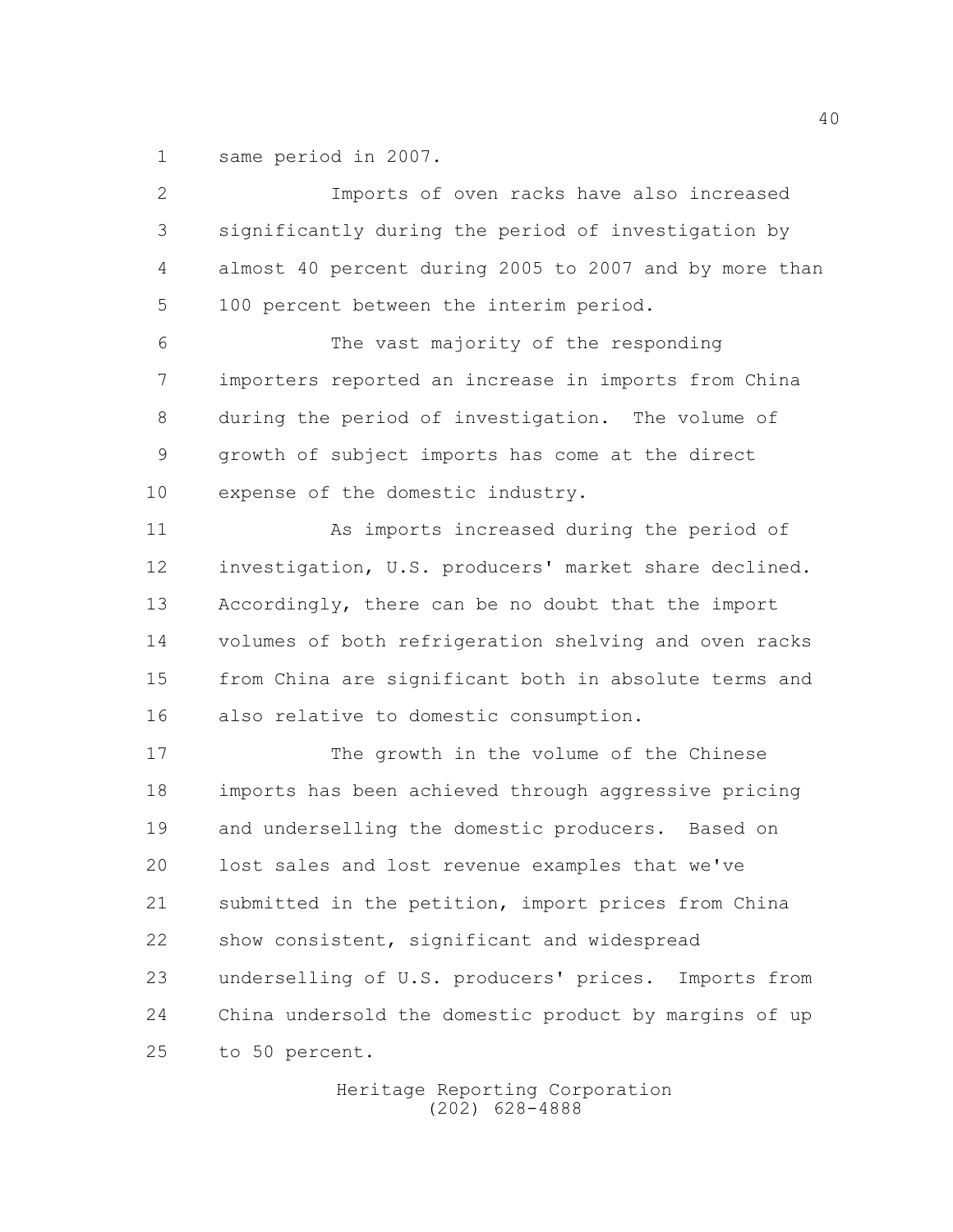Although the pricing data received to date are incomplete, the data show that the most prevalent underselling margins to be in the latter part of the period of investigation as U.S. producers have lost significant high volume sales to imports from China. In a market characterized by intense price-based competition, this degree of underselling,

 coupled with the increasing volume of subject imports, has led to the price suppression experienced by U.S. producers of both refrigeration shelving and oven racks.

 It is important for the Commission to put the current pricing trends in context. The domestic industry's prices had already declined significantly as a result of competition with the low-priced imports before the period of investigation.

17 As Mr. Gritton testified earlier, the OEM customers began using Chinese prices as a negotiating tool to gain price concessions from the U.S. producers as early as 2003. Consequently, prices were already at extremely low levels when the period of investigation began.

23 As I noted earlier, the domestic producers' cost began rising over the period of investigation while Chinese imports continued to increase at very

Heritage Reporting Corporation (202) 628-4888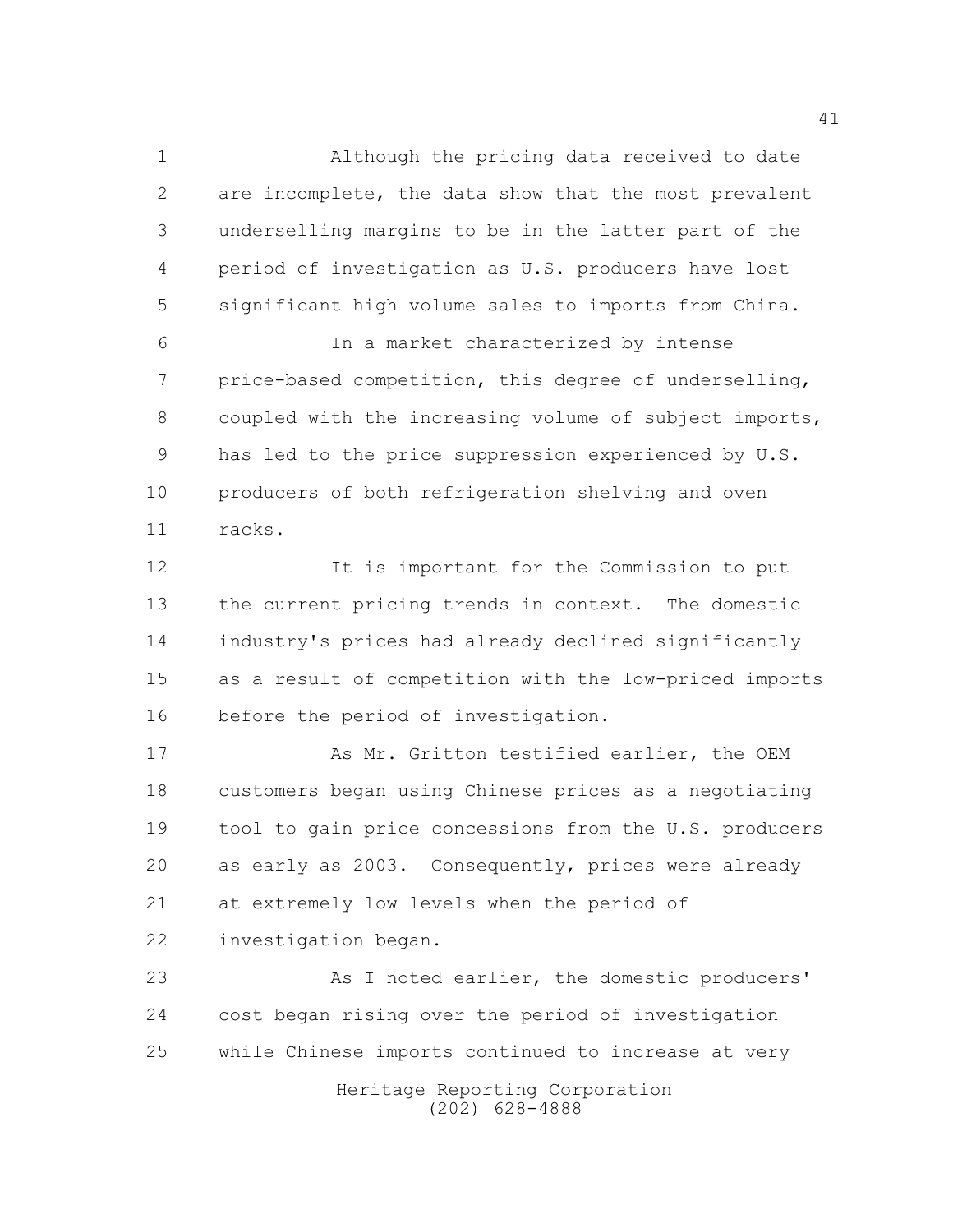low prices and undersold the domestic industry. The pervasive underselling has caused more price depression for some products, but for all products it has meant that the industry could not raise the prices to cover these increasing costs, and that is price suppression.

 The suppression of U.S. prices has resulted in a significant financial deterioration for both industries producing refrigeration shelving and oven racks. For both industries, the domestic producers' operating income plummeted during the period of investigation.

 In a period of rising costs, the domestic producers should have been able to pass on those cost increases to the customers, but due to the pervasive underselling by imports from China domestic producers were unable to pass on these increased costs, and that has led to the financial deterioration of the domestic industry.

 In addition to the significant financial declines, the record also shows a decline in production, shipments and employment, particularly in 2008 as imports from China increasingly took away sales from the domestic industry.

Heritage Reporting Corporation (202) 628-4888 Now, Respondents may argue that the domestic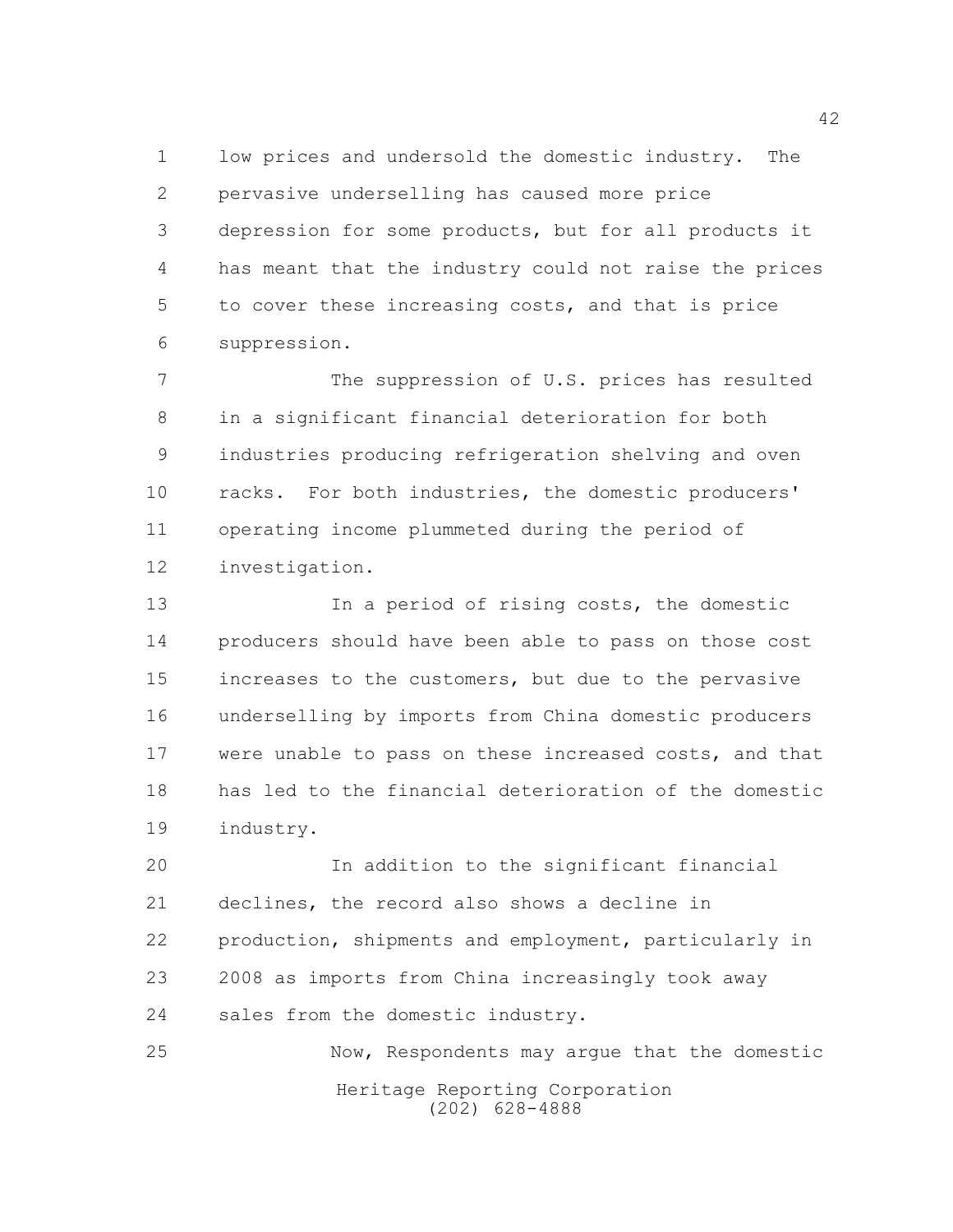industry's financial injury is not a result of the suppressed prices, but rather high production cost and manufacturing inefficiency. Nashville Wire and SSW have done everything possible to control those rising costs and are among the most efficient producers in the world. Both companies have invested heavily in plant and equipment to improve production efficiency.

8 As Mr. Kara testified earlier, SSW has implemented several measures to make the plant more efficient such as a major capital investment, a cost reduction program which included the rationalization of several production facilities and the termination of about 40 percent of its workforce between 2005 and 2008.

 Mr. Rollins testified also that Nashville Wire was forced to cut manufacturing and employment to reduce cost in 2008. Nashville Wire has also invested heavily in capital improvements to improve production efficiency.

 Yet for all of the capital improvements and cost reductions the U.S. producers have not been able to compete with imports from China because these imports have been sold at such low prices in the U.S. market that their prices are often below the domestic industry's production cost. There's no amount of

> Heritage Reporting Corporation (202) 628-4888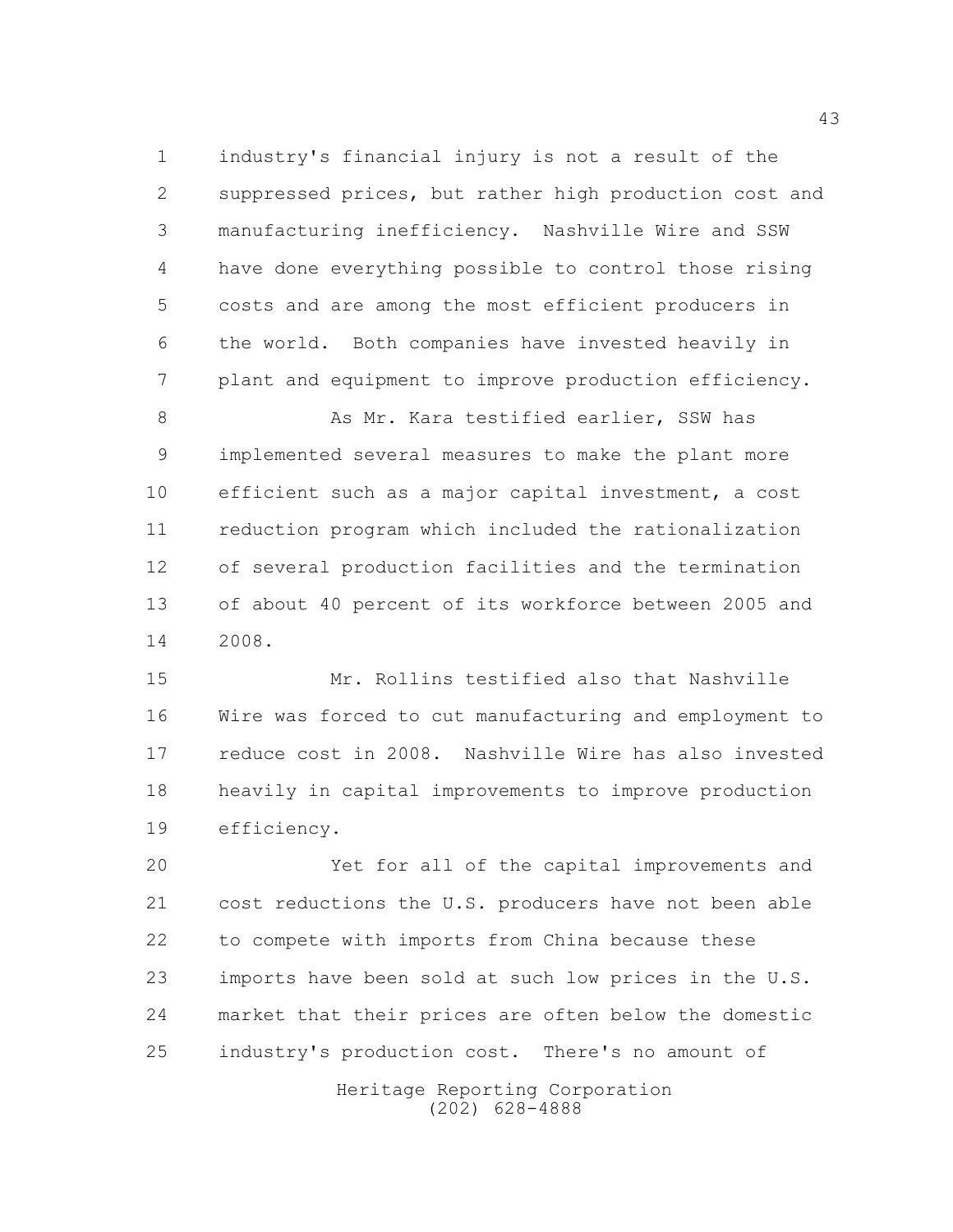efficiency gains that would enable the U.S. producers to compete against these low priced imports.

 In summary, the industries producing refrigeration shelving and oven racks are being materially injured as a result of low-priced imports from China. As these imports surged into the U.S. market during 2005 to 2008, the U.S. industries experienced declining market share, underselling by the subject imports, lost sales and revenues and a significant price depression.

 Despite rising raw material and other costs, U.S. producers were unable to raise prices due to the intense competition with low-priced imports. As a result of the price depression, the U.S. producers' financial performance worsened. Consequently, the U.S. producers' material injury is directly linked to the surge in low-priced imports from China. 18 Thank you for your attention. MR. ROSENTHAL: That concludes our

testimony.

 I've spent most of my life looking into refrigerator interiors, and I consider myself something of an expert in that area, but we are fortunate this morning to have real experts on that topic, and I would welcome the opportunity for you to

Heritage Reporting Corporation (202) 628-4888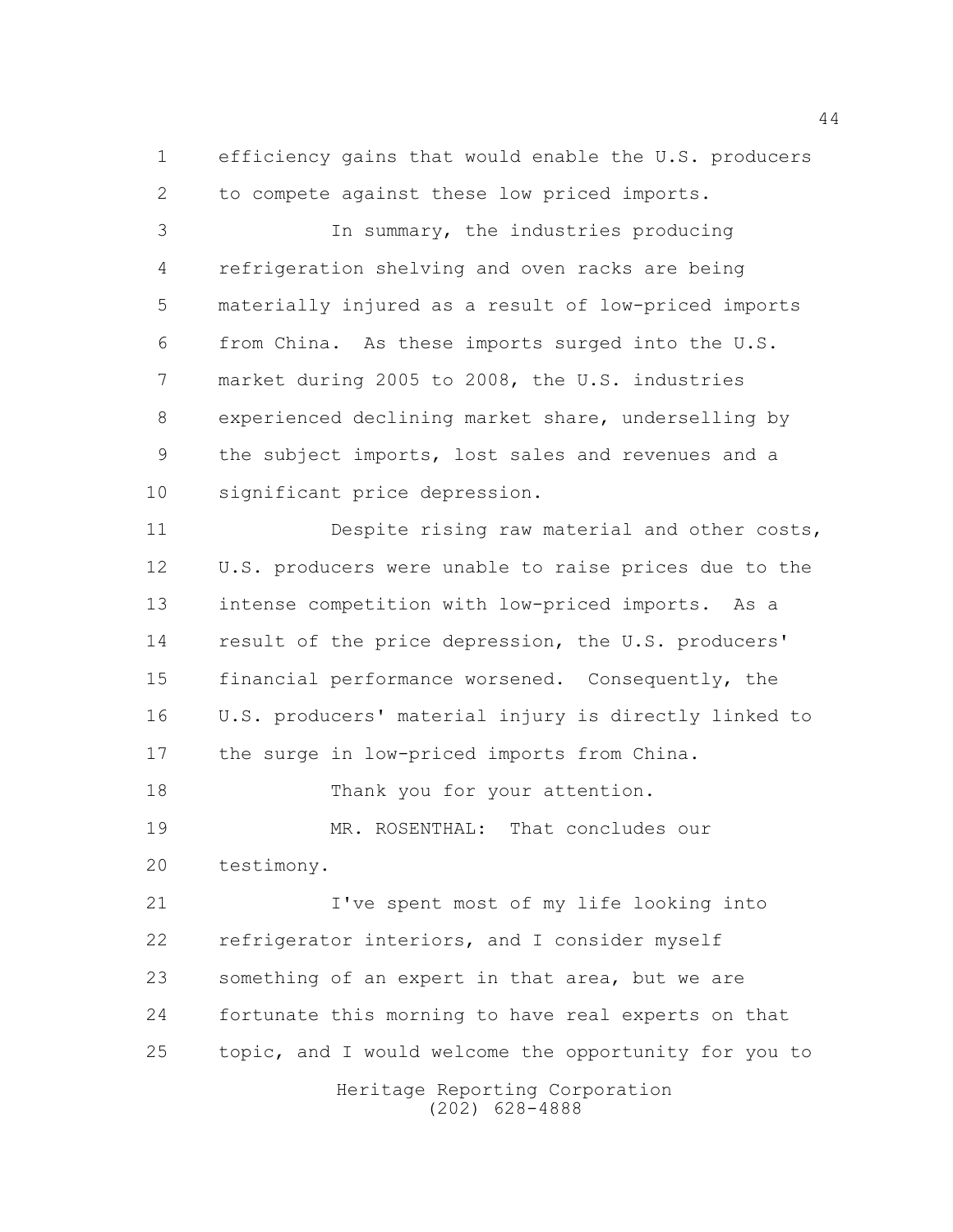question them.

| $\mathbf{2}$  | MR. CARPENTER: Thank you very much, panel,             |
|---------------|--------------------------------------------------------|
| 3             | for your testimony. We really appreciate it.           |
| 4             | We'll begin the staff questions with Ms. Lo,           |
| 5             | the investigator.                                      |
| 6             | MS. LO: Hi. Thank you for your testimony               |
| 7             | today. This is Joanna Lo, Office of Investigations.    |
| 8             | I wanted to understand better the way the              |
| $\mathcal{G}$ | production process works for the two separate like     |
| 10            | products. You state that each product is made          |
| 11            | separately because of the OEM dimension demands on the |
| 12            | product, but is it made in two separate facilities?    |
| 13            | Is it possible after one distinct OEM run,             |
| 14            | for example, to make another product using the same    |
| 15            | equipment?                                             |
| 16            | MR. KARA: In fact, we do not make any                  |
| 17            | refrigeration product at all at the plants that are    |
| 18            | dedicated to oven racks, nor do we make any oven racks |
| 19            | at the plants that are dedicated to the refrigeration  |
| 20            | shelving and baskets.                                  |
| 21            | The production equipment is not                        |
| 22            | interchangeable. The processes are similar in the      |
| 23            | sense that we're welding in forming wire, but the      |
| 24            | finishing systems are completely distinct, and the     |
| 25            | oven rack product tends to be far, far more automated  |
|               | Heritage Reporting Corporation<br>$(202)$ 628-4888     |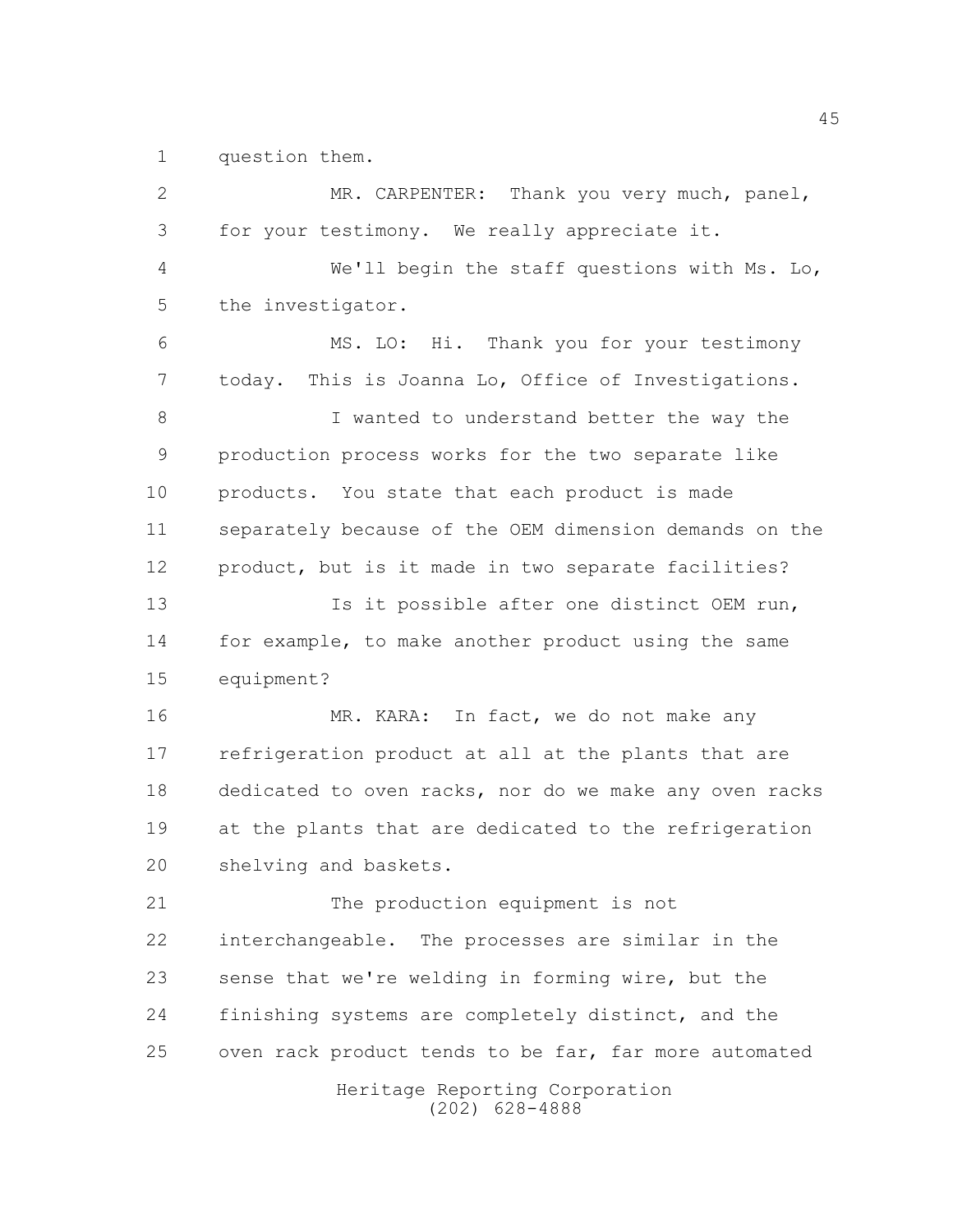and it's simply not possible to use that equipment to make the refrigeration shelving or baskets.

 Ms. Lo, I hope that answers the question, but, Mark Gritton, if you'd like to comment on that? MR. GRITTON: No. Actually I think that says it very well. The only thing that I might add is that in the manufacturing equipment in order to produce the products in the quantities required at the cost levels required it requires a high degree of specialization in that equipment, so therefore that's why it's not interchangeable. MR. ROLLINS: From Nashville Wire's perspective, the same situation. We have separate facilities for the range product from the refrigeration product, and all the equipment is dedicated specifically. Oven racks, for example. We have dedicated automation equipment for oven rack type product because of the dimensions and the configurations. Although, you know, there might be some that are similar, we just haven't had an experience where we could run a refrigeration rack down like an oven rack line.

 Also the finishing systems. An oven rack typically has a nickel finish applied to it whereas a

Heritage Reporting Corporation (202) 628-4888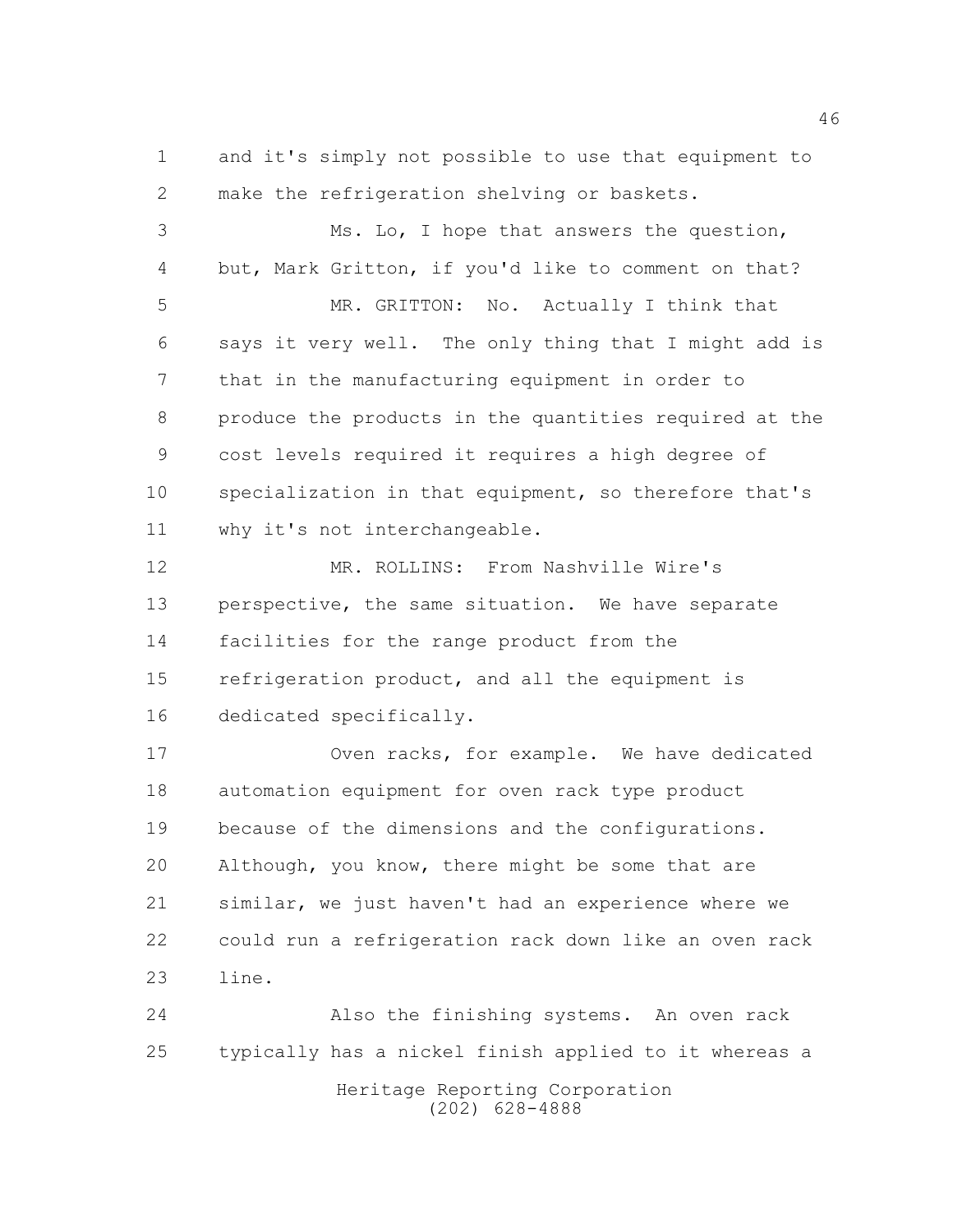refrigeration shelf has a powder coat finish applied to it.

 You know, within each distinct facility we try to streamline the production flow as much as possible. It just makes sense to organize our business in that fashion.

 MS. LO: I have a follow-on to that. Do you make other products such as dishwasher baskets or shelving in either facility?

10 MR. KARA: No. We are not involved at all in the production of dishwasher baskets. We also do not produce any commercial refrigeration or cooking products in the U.S. It's completely separate products, different distribution channels.

 In the case of dishwasher baskets, it's an entirely different set of fabrication equipment that would be completely unsuitable for either oven rack production or freezer basket or refrigeration shelving production.

 MR. ROLLINS: Likewise for us. I mean, we certainly have had inquiries from our customers regarding production of dishwasher baskets, for example, since they view us as a wire fabricator. Certainly if we had the opportunity to do that with the equipment that we have we would

> Heritage Reporting Corporation (202) 628-4888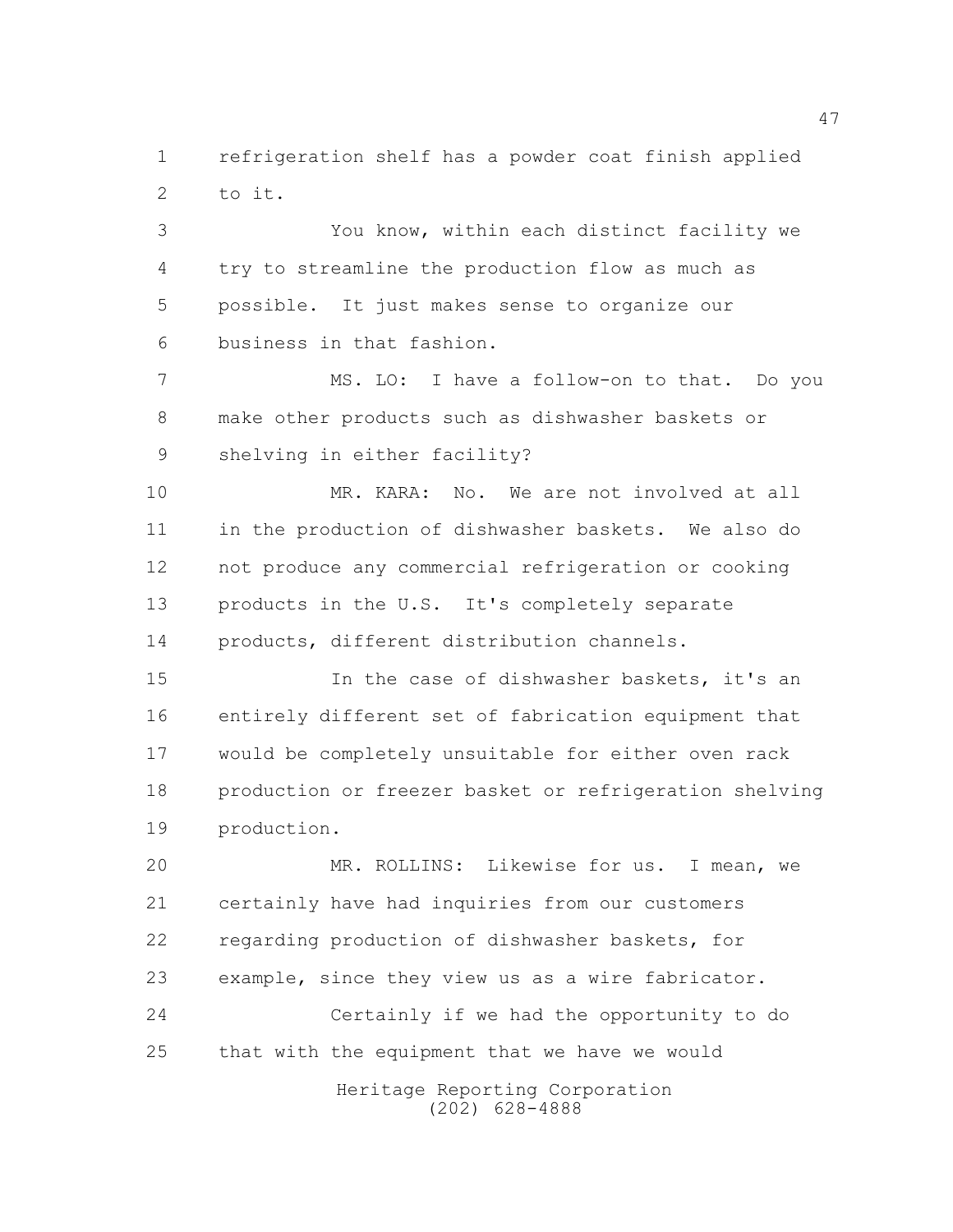certainly explore that and attempt to do that, but again it's a very separate, dedicated type of equipment for that product that we would have to make the capital investment in. It's separate and distinct.

 I will comment that Nashville Wire does participate in the commercial refrigeration market, but again there that product runs on separate equipment from the domestic refrigeration production and it's a much smaller market for us and a very different market than the domestic refrigeration.

 MS. LO: Can you expand a bit more on the distinction between the two markets?

 MR. ROLLINS: In general terms, a commercial refrigeration shelf will be much larger dimensionally, and it has a very different application. It's going into a convenience store or supermarket type of environment.

 You have a completely separate set of customers that you're selling to, so it's just a different market. There's more variation. The volumes are quite a bit lower, so it doesn't have probably the same level of automation that the equipment for the residential market would. 25 MR. GRITTON: That would be a point that I

> Heritage Reporting Corporation (202) 628-4888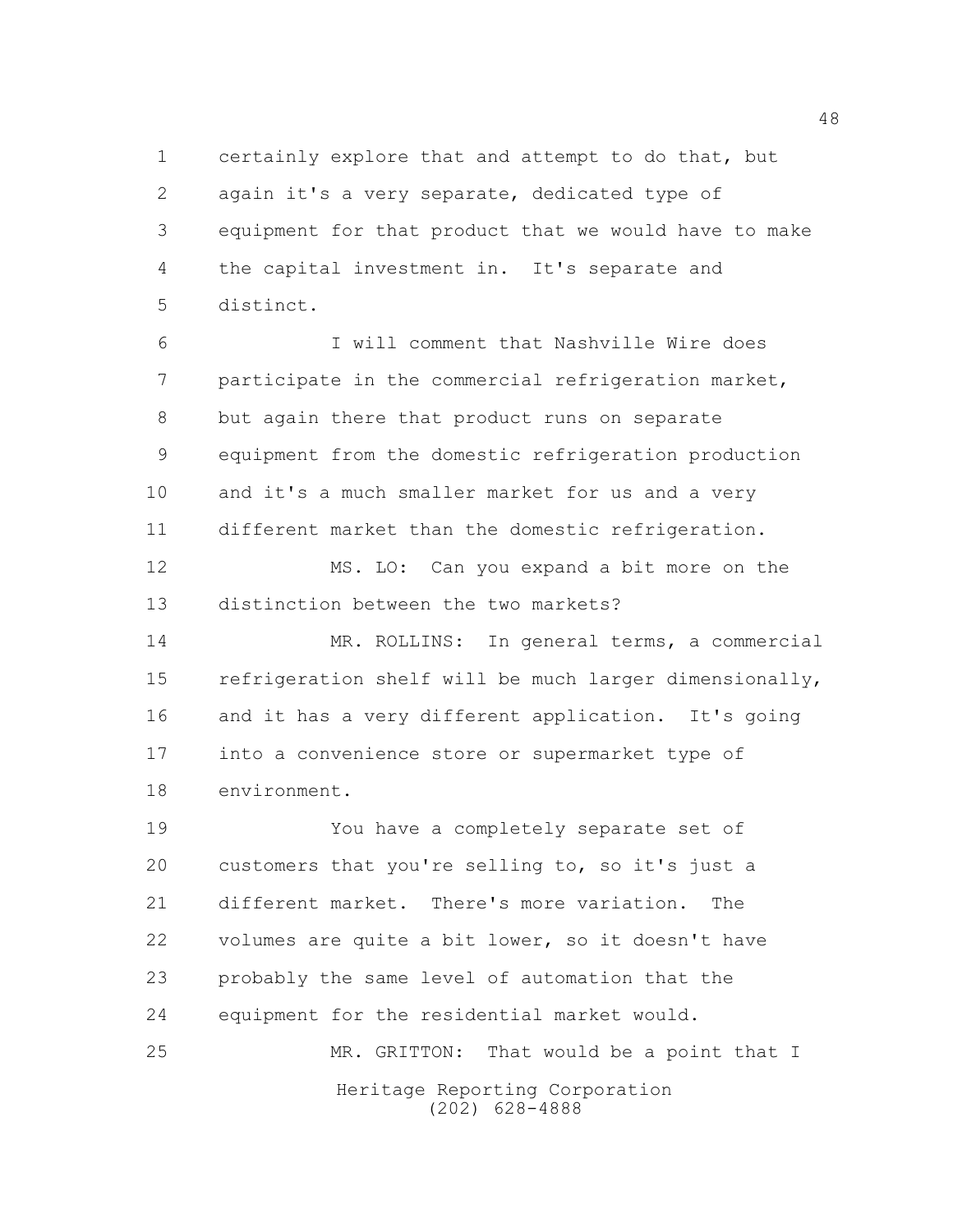would emphasize is that the volumes are so much lower, considerably lower, that the product is produced using completely different machinery and methods.

 MS. LO: I have another question related to this. Are you aware of similar types of business modeling for other producers, U.S. or Chinese, in this industry?

8 MR. ROSENTHAL: Could you expand on that question? What do you mean by similar types of business modeling?

 MS. LO: Whether the other U.S. producers also specialize just in oven racks or make both. Why is there not a specialization in one type of product versus the other, for example?

 Some of this is BPI information, so if you could think about that perhaps in the brief?

17 MR. ROSENTHAL: I'm still not 100 percent 18 sure that I understand your question, so maybe you want to just follow up in writing on that one so we answer precisely what you're asking.

21 MS. LO: Thank you.

 MR. ROLLINS: I don't mind commenting somewhat towards that.

 I guess to phrase how I understand the question, you're asking about other producers and do

Heritage Reporting Corporation (202) 628-4888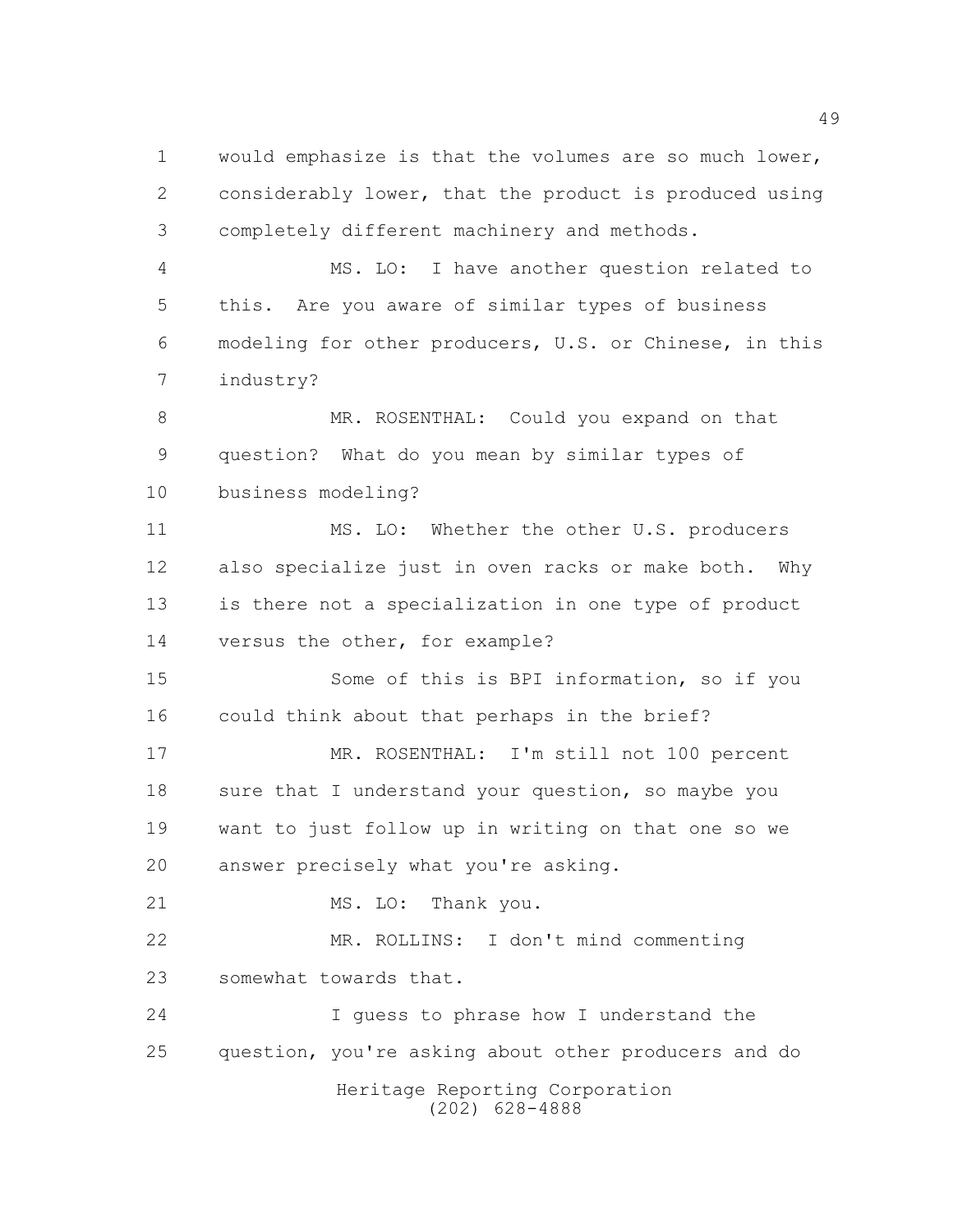they typically specialize in certain product markets or categories or areas maybe to a degree.

 I think certainly most people sort of pick their niches where they're going to be successful, and most companies that sell to the OEM appliance manufacturers like GE, Electrolux and Whirlpool -- I know, for example, with the dishwasher baskets that you brought up there are companies that specialize in the production of that product, and that's pretty much uniquely what they do.

11 11 In our situation, in SSW's situation, we have chosen to sort of specialize within the niche of the refrigeration shelving and the oven shelving production mainly because once you sort of pick your place there's significant capital investment that's made and the equipment is so specialized for that product category that it becomes a situation where you are where you are in essence.

 MS. LO: Thank you. That's all my questions for this.

21 MR. CARPENTER: Ms. Brown?

 MS. BROWN: Thank you. Good morning. I'm June Brown with the Office of General Counsel. Thank you very much for your testimony. It was very helpful. I have a couple more questions on the like

Heritage Reporting Corporation (202) 628-4888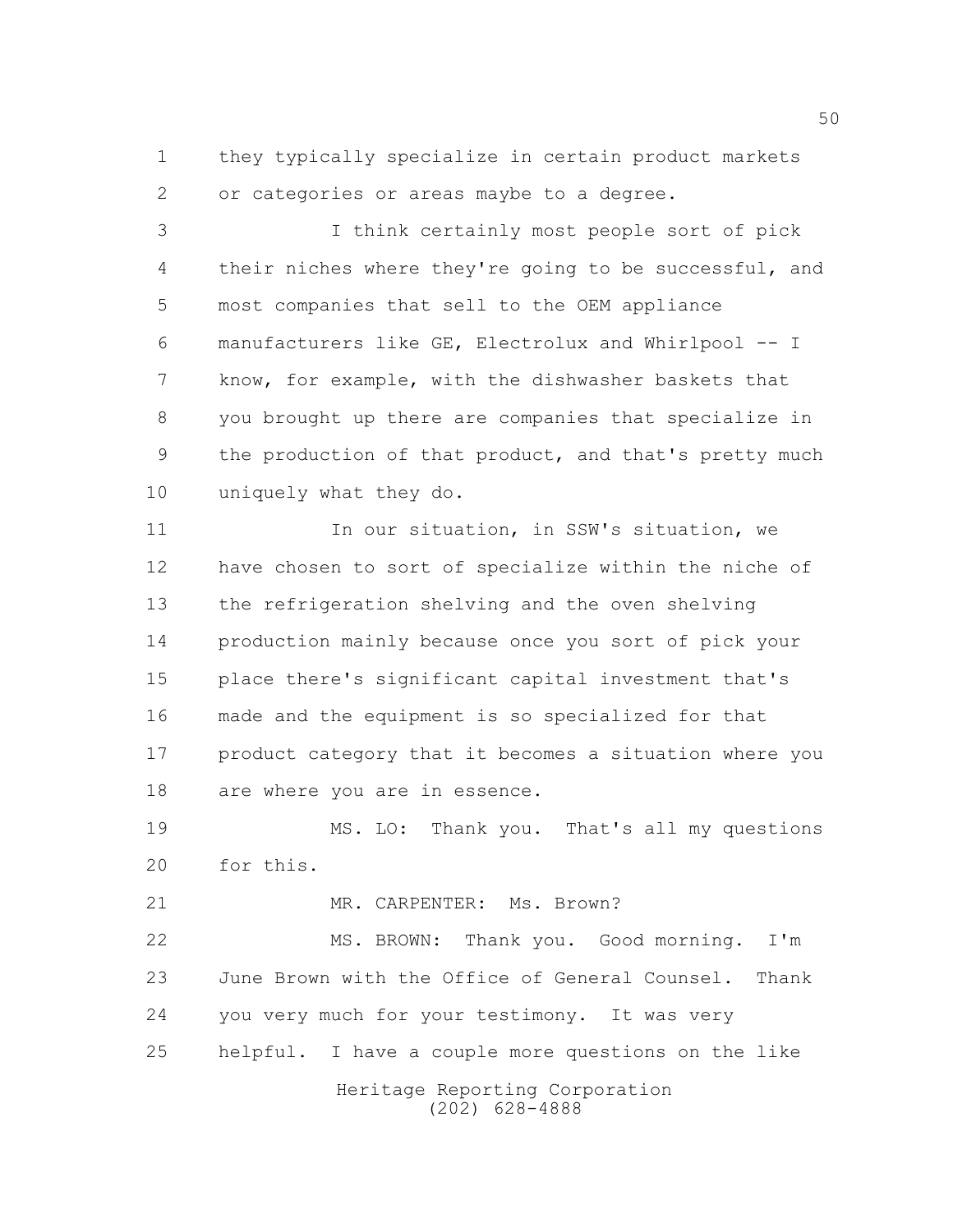product. I'm trying to understand it a bit.

 With respect to oven racks and refrigerator shelving that is made from steel wire or metal that is used for residential or recreational vehicle use, does the scope cover all sizes and types or are there sizes and types that are not in the scope?

 MS. GILBERT: Yes. In the petition itself and in some follow-up correspondence we have submitted to the Department of Commerce we have given a lot more detail which I didn't get into here today for purposes of this conference, but we have certain dimensional definitions within the scope language itself so that we're not intending to cover all types of shelving and racks but only those that are used in residential and recreational vehicles --

 MS. BROWN: Right, but within the residential and recreational.

18 MS. GILBERT: Within those, only of certain dimensions.

Heritage Reporting Corporation (202) 628-4888 MS. BROWN: Okay. So, for example, Mr. Rollins, you make mostly oven racks but you make more oven racks for residential use than recreational vehicle use that are covered by the scope here, is that correct? Maybe you can give me an idea? MR. HUDGENS: Could I just make one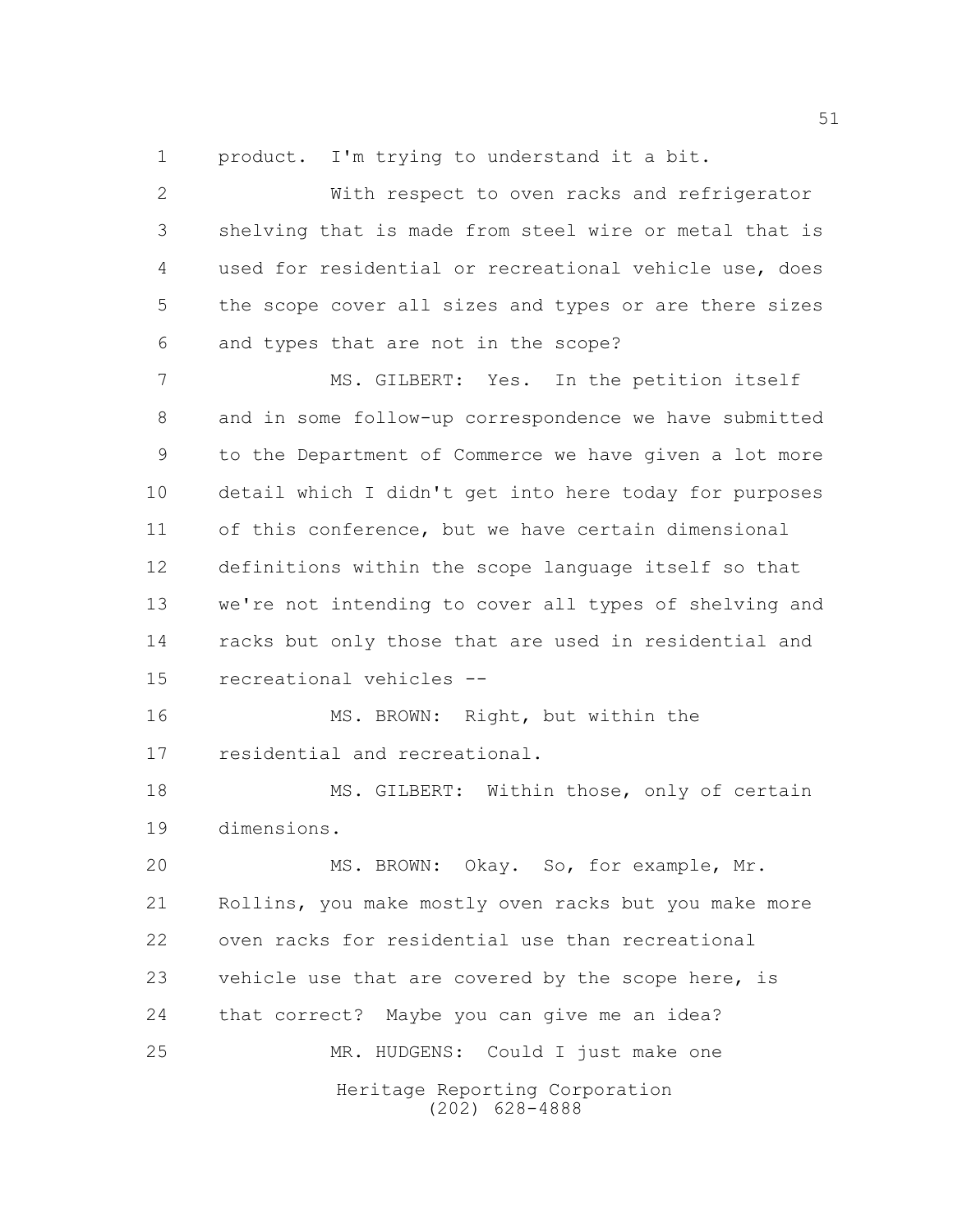clarification? So the scope is written to include all refrigeration shelving and oven racks that are used in residential and --

Heritage Reporting Corporation (202) 628-4888 MS. BROWN: Right. No, I understand that, but for those that are used for residential and recreational vehicle use, are there other sizes and types made from the same steel wire and steel sheet -- 8 MR. ROSENTHAL: The answer is no. MR. HUDGENS: That are not included in the scope? 11 MS. BROWN: Those are not in the scope, other sizes and types. MR. ROLLINS: No. 14 MR. HUDGENS: Right. 15 MS. BROWN: No, there aren't any. So, Mr. Rollins, what you make as far as oven racks for residential, recreational vehicle use, for example, from steel wire and steel metal is covered here? MR. ROLLINS: It's completely covered within that, yes. MS. BROWN: Okay. That's what I'm trying to figure out. Okay. But things made for other appliances are not covered. You said you don't make, for example, shelving for or baskets for dishwashers. Do you make things for other appliances that's not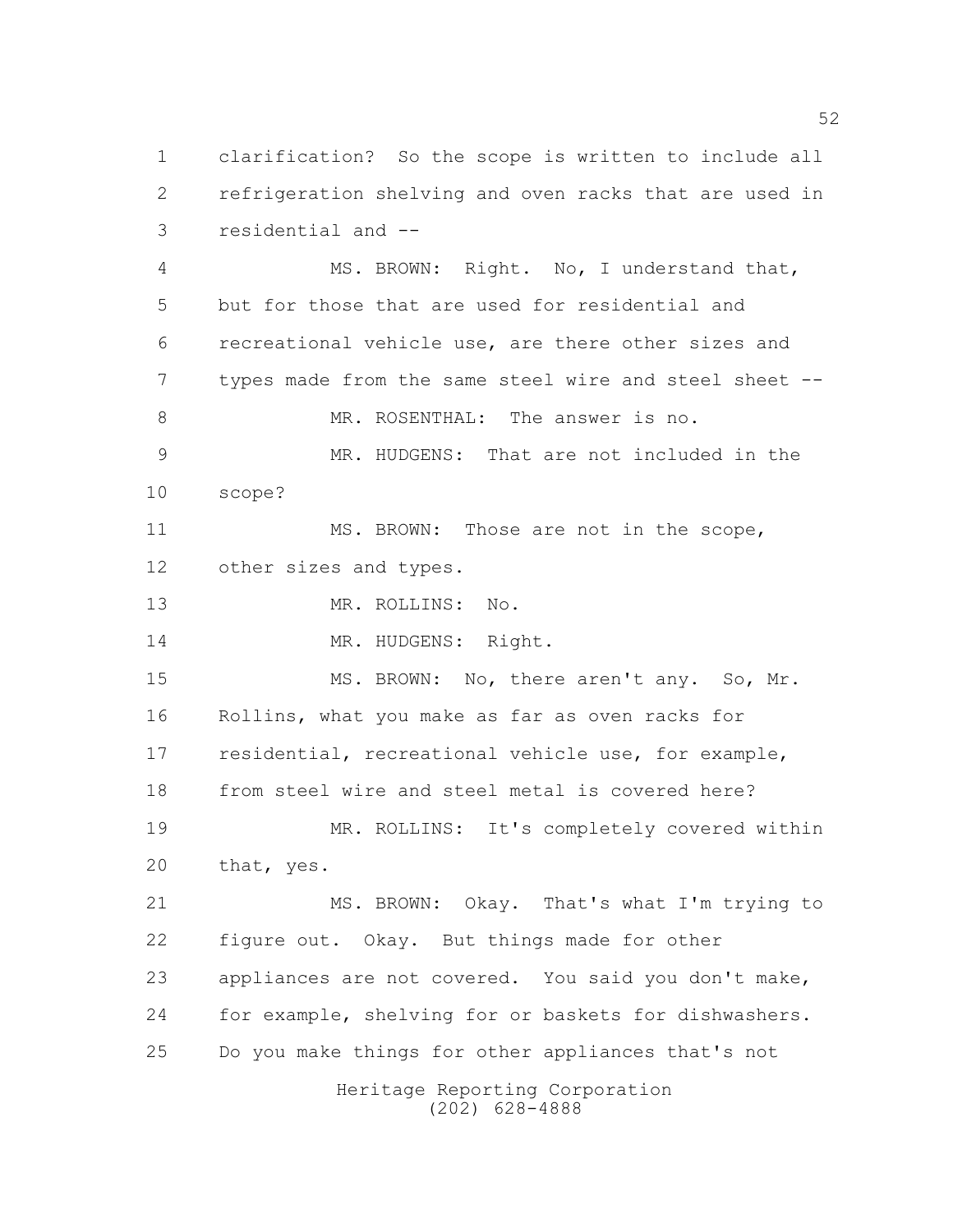Heritage Reporting Corporation (202) 628-4888 covered here besides ovens and refrigerators? MR. ROLLINS: No, we don't. 3 MS. BROWN: No. And Mr. -- MR. GRITTON: No, we don't. 5 MS. BROWN: And, Mr. Kara, do you? MR. KARA: No, we don't. MS. BROWN: So you're basically in refrigeration shelving and oven racks? MR. KARA: We are in that business. We're also in some other business segments that are completely outside of this. For example, we make HVAC inlet and discharge grills. 13 13 If you look at a home air-conditioning unit, oftentimes you'll see a very large, sometimes as much as, you know, nine feet of a wire grill that's on the exterior of that to protect the condensers and also fan guards on the top that are called discharge grills that protect the fan blades from debris and so forth. In terms of appliance, this is what we produce. MS. BROWN: This is it. Okay. Thank you. I think what -- go ahead. Ms. Lo's question kind of triggered a question in my mind. Maybe it's what she had in mind. Would other domestic producers that are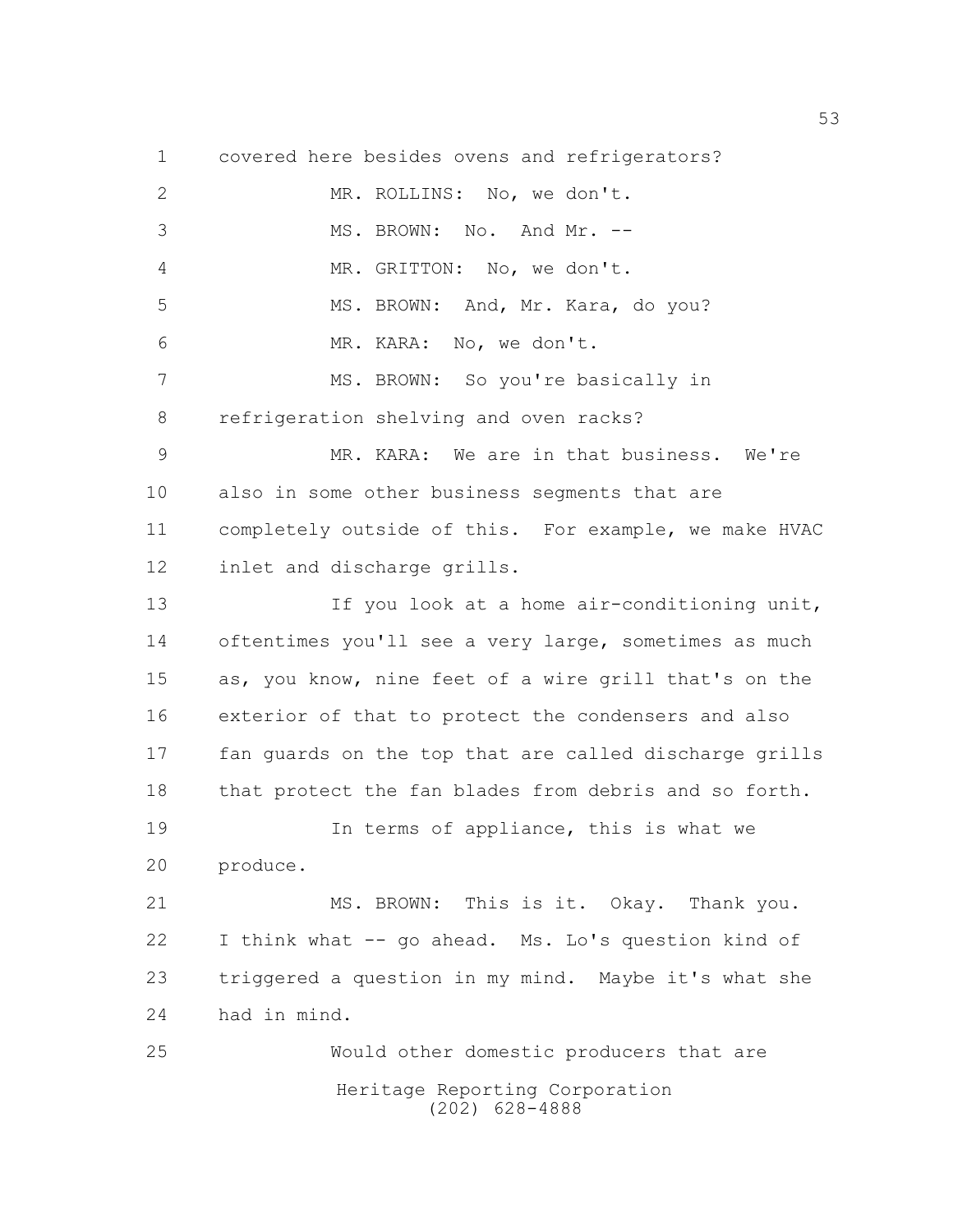making oven racks and refrigeration shelving that's of the type and size within the scope, would they make for other appliances or would they be concentrating on, would they be limiting themselves to the oven and refrigeration products, or do you not know that?

 MR. ROSENTHAL: If there were any other significant producers of the subject merchandise they would have been named, so what you have are the known producers of the product that we're concerned with today.

11 MS. BROWN: Okay. Thank you. Now, are the specifications so exact that, for example, if you make an oven rack for a particular OEM for a particular 14 oven another OEM could not use that same oven rack, you'd have to manufacture a completely different product?

17 MR. GRITTON: That's correct. The racks are designed to interface with the inside of the oven in 19 order to hold the racks in place, and make sure they slide properly, and fit properly and are safe, so 21 based on that, the interaction with other components, each rack is its own entity and they're not substitutable, not interchangeable.

 MS. BROWN: Okay. Thank you. Do the domestic producers import any of the subject product

Heritage Reporting Corporation (202) 628-4888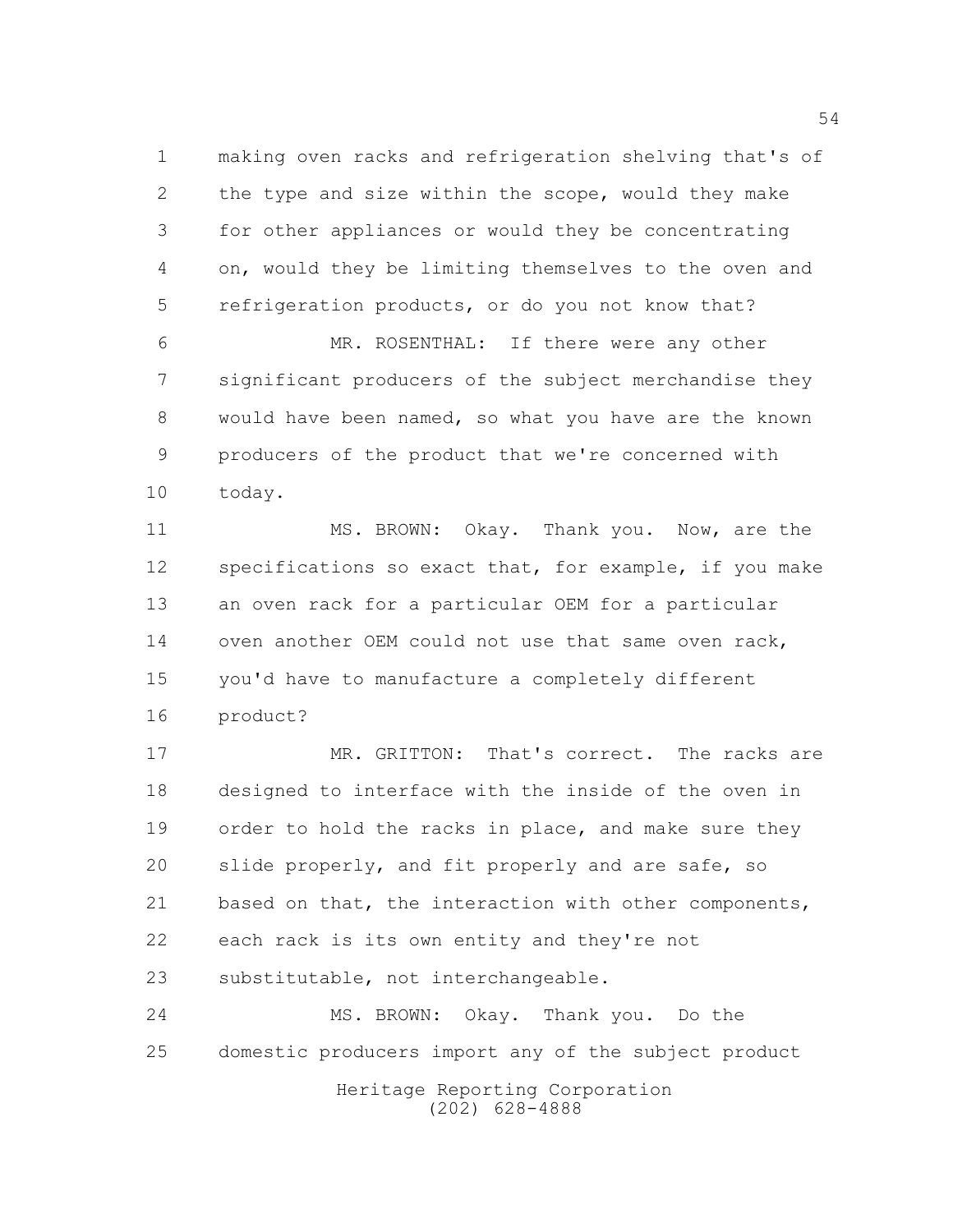or purchase imports, and, if so, could you give us some idea of how much that is and why you do that? MR. ROSENTHAL: I don't think we'll get into how much because it's business proprietary, but I think the witnesses are happy to acknowledge why. MS. BROWN: Okay. Thank you. MR. GRITTON: Yes. I'll take that first on behalf of SSW. Actually, we acquired a company a few years ago that was already engaged in the process of importing some oven racks. As we integrated that business, we chose to continue that practice. Based on the fact that we looked at the pricing we were unable to produce those products in the United States for the pricing levels that were demanded by the customers who were buying them so it was necessary for us to continue that importing activity. We have also been strongly encouraged, we've been under I would even say a great deal of pressure over the past few years from our customer base to import and import product from China so that we could pass along lower pricing. So it's been a matter of necessity that we have, you know, had to have some of that activity. 25 MS. BROWN: Thank you.

> Heritage Reporting Corporation (202) 628-4888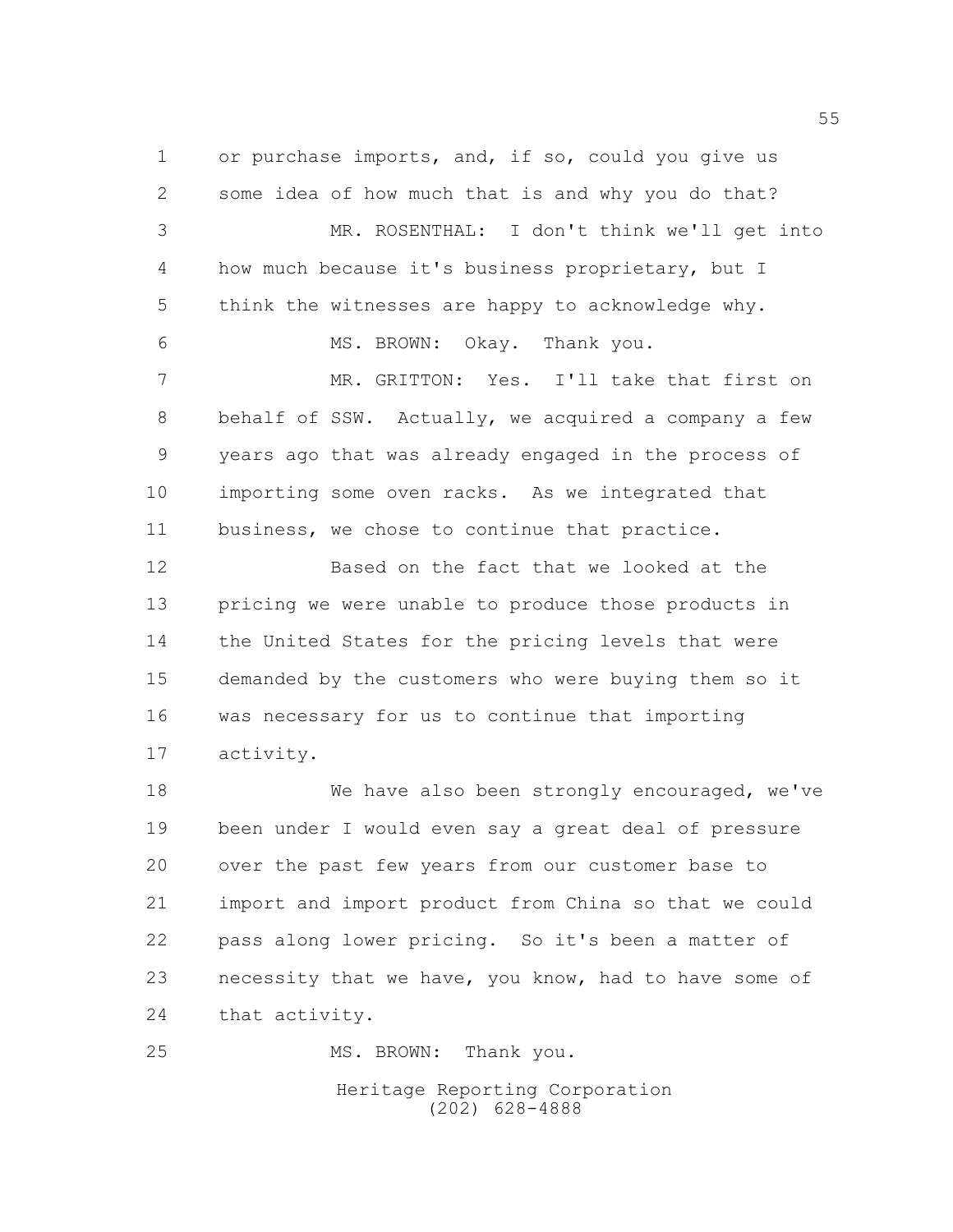MR. ROLLINS: Our experience is similar to that. There's a small percentage of product that's within the scope that we do import.

 Again, there's a situation where there's a tremendous amount of pressure from our customer base that, you know, when the request has been made that, you know, do you have the capability to source product, and they would tell us, you know, you can either, you know, it may be a case by case situation with specific parts that we're quoting and say, you know, or an existing part that we have in our program, there's always pressure to reduce cost, reduce the price.

 We've been presented with some scenarios where we can take the option of sourcing the product 16 to get the price that's needed or just simply losing it altogether. In some situations where we did not have the ability to price the product that we're selling at the level that the customer wanted we're able to source the product and combine with our domestic production and sell to those OEMs.

22 MS. BROWN: Thank you. Any other? MR. KARA: With respect to SSW, I'd like to 24 just point out that since we inherited that situation with the purchase in 2002 of our subsidiary, American

> Heritage Reporting Corporation (202) 628-4888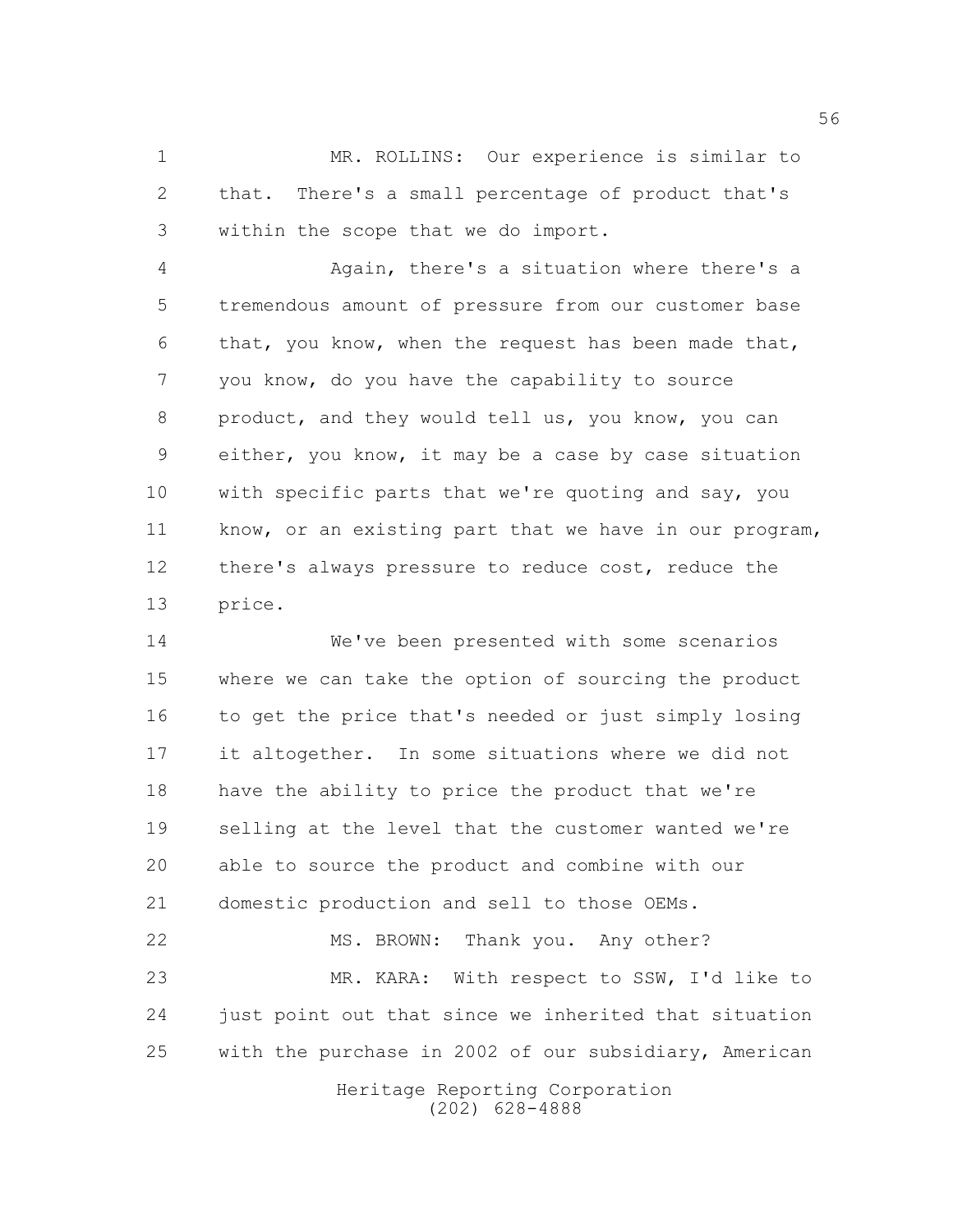Appliance Products, which Mark Gritton was talking about, our imports have actually declined during that period of time, and especially during the period of investigation. Thank you.

 MS. BROWN: Thank you. If you can expand a bit in your postconference brief on the quantities, we'd appreciate it. Thank you. Mr. Hudgens, you talked about conditions of competition for the industry or industries. If the Commission were to find two industries, are there differences affecting with respect to the refrigeration shelving and the oven rack?

 MR. HUDGENS: There's one significant difference between refrigeration and oven racks and that is the demand. Over the period of investigation we've seen a decline in demand of refrigeration 17 shelving, but in terms of oven racks, the demand, particularly between 2005 and 2007, has shown an increase.

 There's been some slight decline in 2008, but we believe that there's been more of a drop in demand for the refrigeration shelving while oven racks there's been an actual increase.

24 MS. BROWN: Thank you. I just have one more question. We were kind of curious why or how the

Heritage Reporting Corporation (202) 628-4888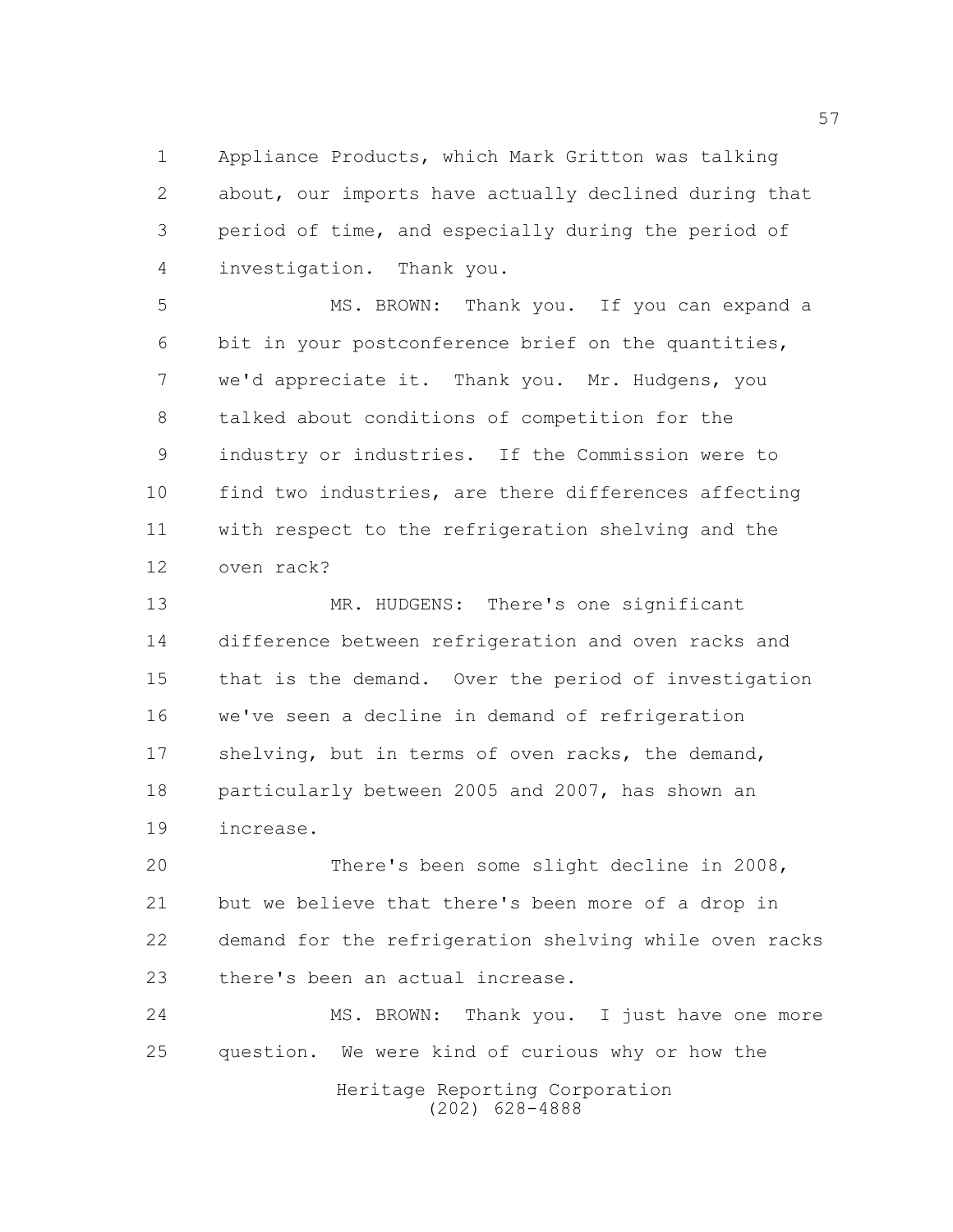decision was made for you to bring your petition claiming one scope, a single scope, of subject merchandise, and yet, two like products. Do you have anything to say on that?

 MR. ROSENTHAL: In my experience, it's not unusual, certainly not unheard of, and in the good old days the Commerce Department would often find a different class or kind of merchandise to match the like product finding at the ITC. So you may not have seen it much in the last couple years, but it's certainly been a common practice in years gone by.

 Commerce has a little more hesitancy to do it these days but it's not at least that unusual. There's certainly been decisions by the Court going back to the Hostedum case that Ms. Gilbert and I worked on, and if I'm recalling that correctly, making clear that the like product decisions by the ITC didn't necessarily have to align with the Commerce determination with respect to class or kind.

 MS. BROWN: Thank you very much. I don't believe I have any further questions at this point. 22 MR. CARPENTER: Mr. Fetzer? MR. FETZER: Thank you. Jim Fetzer, Office of Economics. Thanks for joining us this morning. It's really helpful, especially on new products, to

Heritage Reporting Corporation (202) 628-4888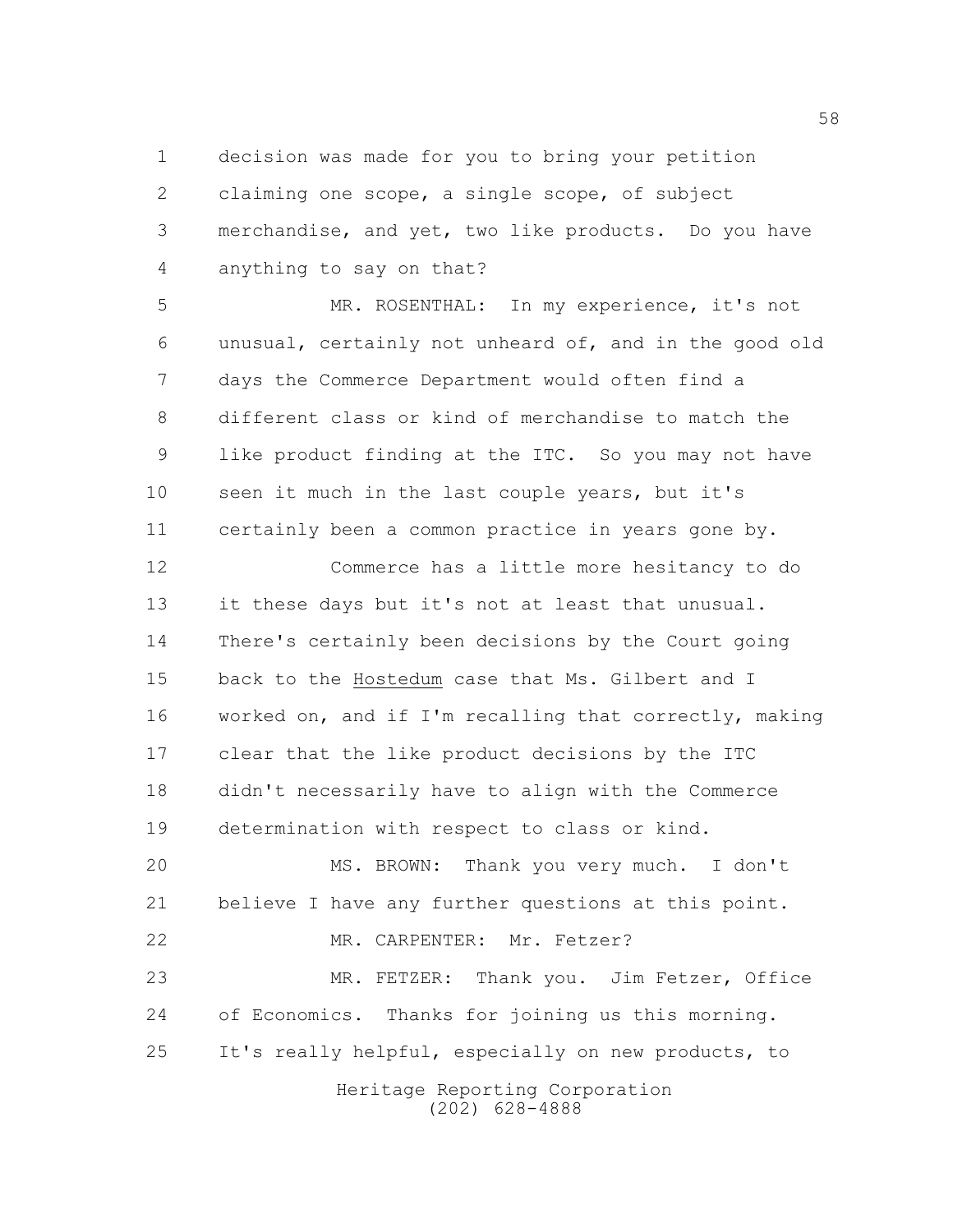1 get to figure out what's going on, so I do have a few questions. First of all, there's been a lot of discussion by this panel and also in the petition about rising material costs.

 I didn't see anywhere a reference to the degree of how much it's gone up by. Can you give a sense without giving away, you know, BPI information how much raw material costs have gone up during POI or if there's been any swings at particular periods? You could respond in posthearing if that's more appropriate.

 MR. KARA: Without talking about specific pricing, it's gone up over 100 percent during the period of investigation. Well, I don't have a calculator but it's perhaps significantly more than 100 percent during that period. More than doubled.

 MR. FETZER: Okay. Thanks. Thank you. In terms of looking at raw material costs, the raw material here I assume is the wire rod. If we were going to look at any public pricing, should we look at, you know, prices for that or for the scrap that is used to make the wire rod? What would be the more appropriate thing to look at?

Heritage Reporting Corporation (202) 628-4888 MR. GRITTON: We would say wire rod. MR. FETZER: Okay.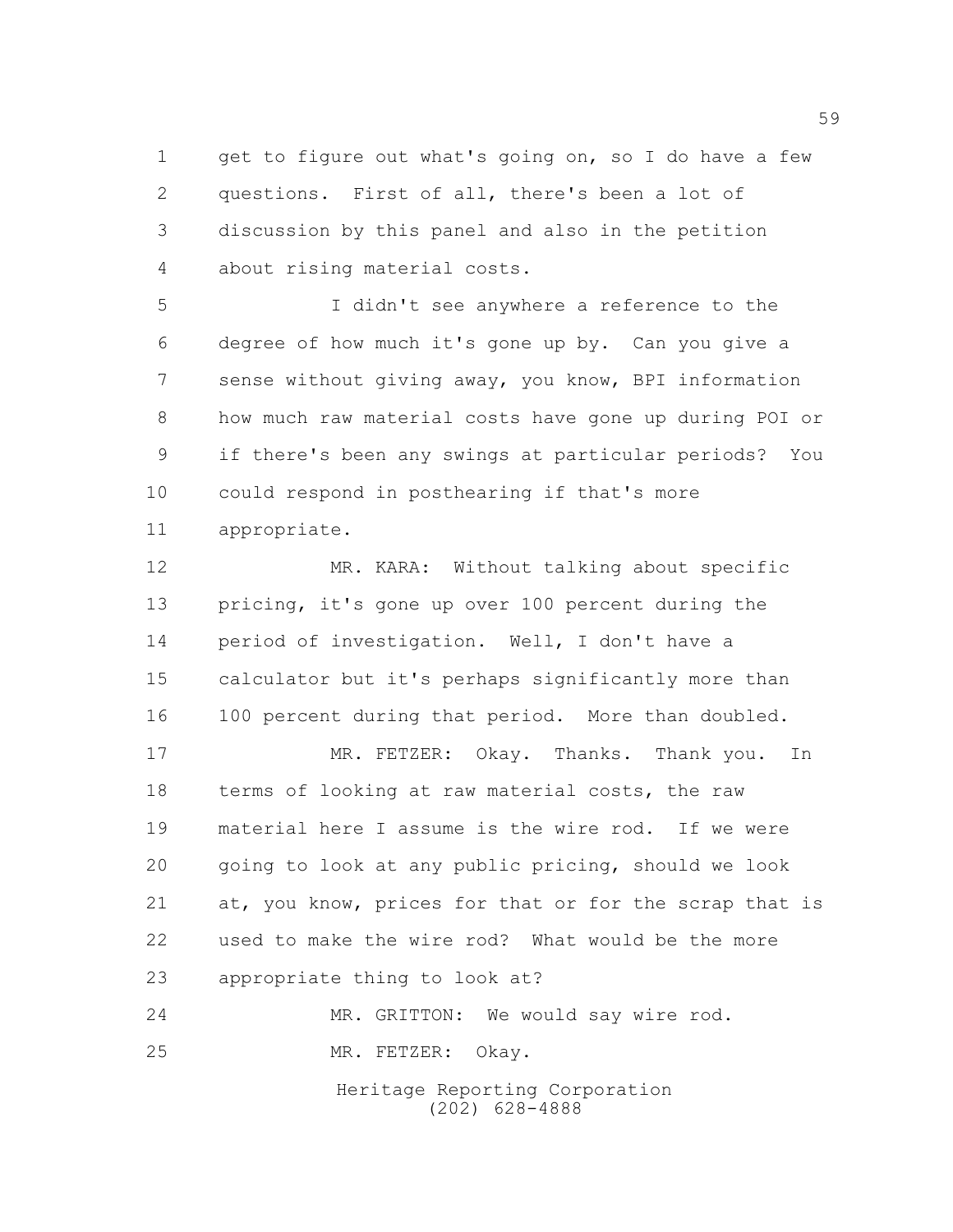Heritage Reporting Corporation (202) 628-4888 MR. KARA: I'm sorry, Mr. Fetzer, also drawn wire is what you would have to look at because it's actually wire that is used -- rod is just the, you know, initial, it's the starting point. The rod's got to be drawn down to the appropriate diameter wire. MR. FETZER: Okay. So drawn wire would be? Okay. Everybody agrees on that one. Just want to make sure we're looking at the right thing because, you know, at a certain point what is a raw material is, you know, going to be a point of contention. Anything further on that or we're okay? (No response.) MR. FETZER: In terms of demand, obviously demand for oven racks and kitchen racks are of a certain -- the products we're talking about here depends on demand for refrigerators and ovens. If we 17 look at the data, would that be pretty much proportional? So if refrigerator and oven demand went up by 10 percent, would the demand for racks go up by 10 percent, or would it be pretty close to that? MR. GRITTON: I would say that the demand for refrigeration products is fairly closely tracked with housing. On the other hand, as I think Brad Hudgens pointed out in his testimony or in an answer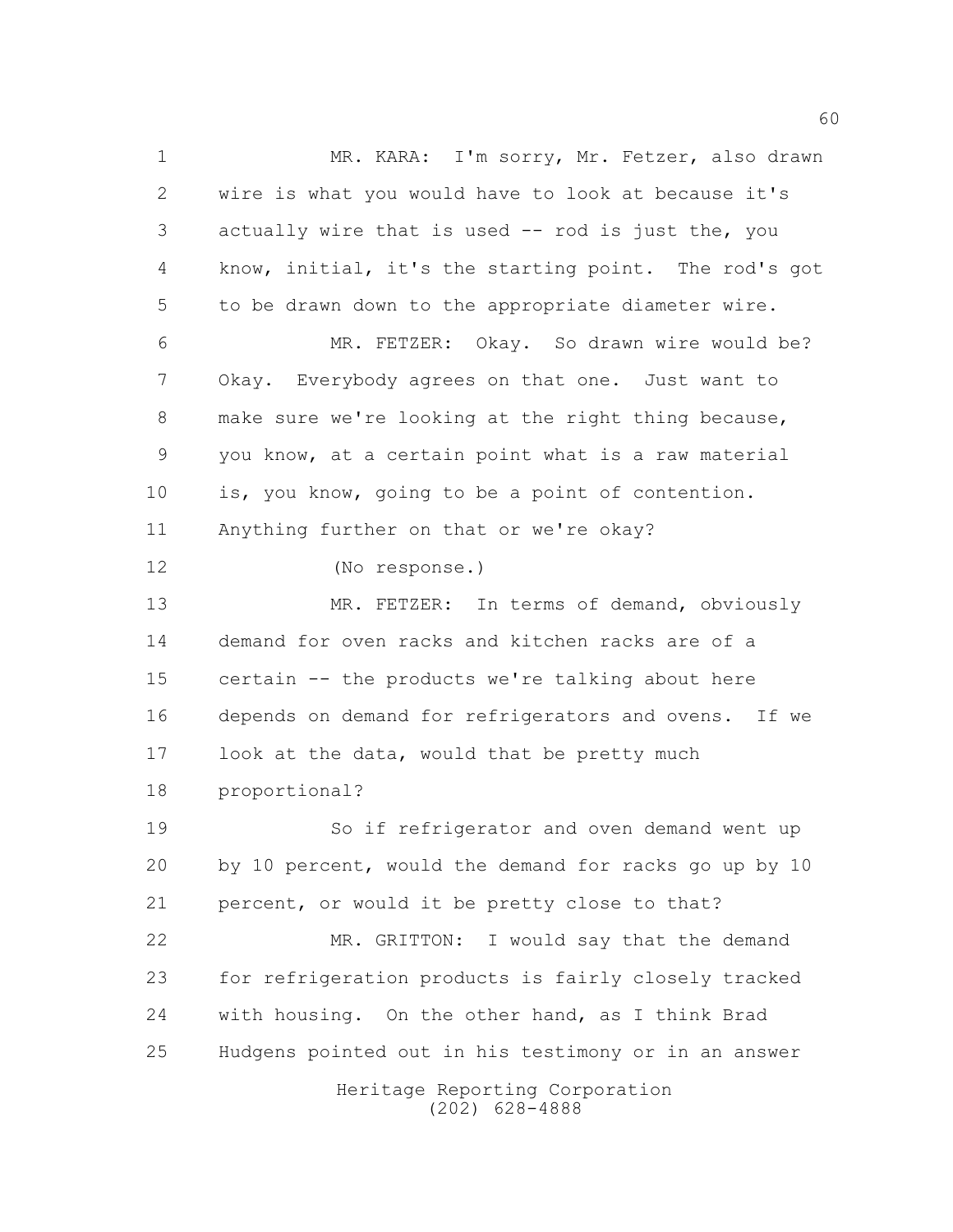to a question earlier, there's actually been an increase for demand for oven racks during the period of investigation.

 We attribute that primarily to a change in product mix toward a more premium products, finished goods, which actually include more racks per range, so is one strong contributing factor.

8 MR. FETZER: Okay. So it's not necessarily more people are buying ovens or more ovens being sold, it's just that they may be bigger and there's more racks going into them?

 MR. GRITTON: There's more racks in them. That's correct.

 MR. FETZER: Okay. I know housing was thrown out there as one of the driving things that you might look at in terms of demand. Are there any other special events, like Hurricane Katrina, for example? Did that have any impact on our data that we would want to take a look at? Were there any spikes for sales during the POI?

 MR. GRITTON: No, I would not say that we noticed significant lifts in a case like that.

 MR. FETZER: Okay. Any other factors that you guys can think of since I guess we're looking at, what, since 2005, that would have affected demand?

> Heritage Reporting Corporation (202) 628-4888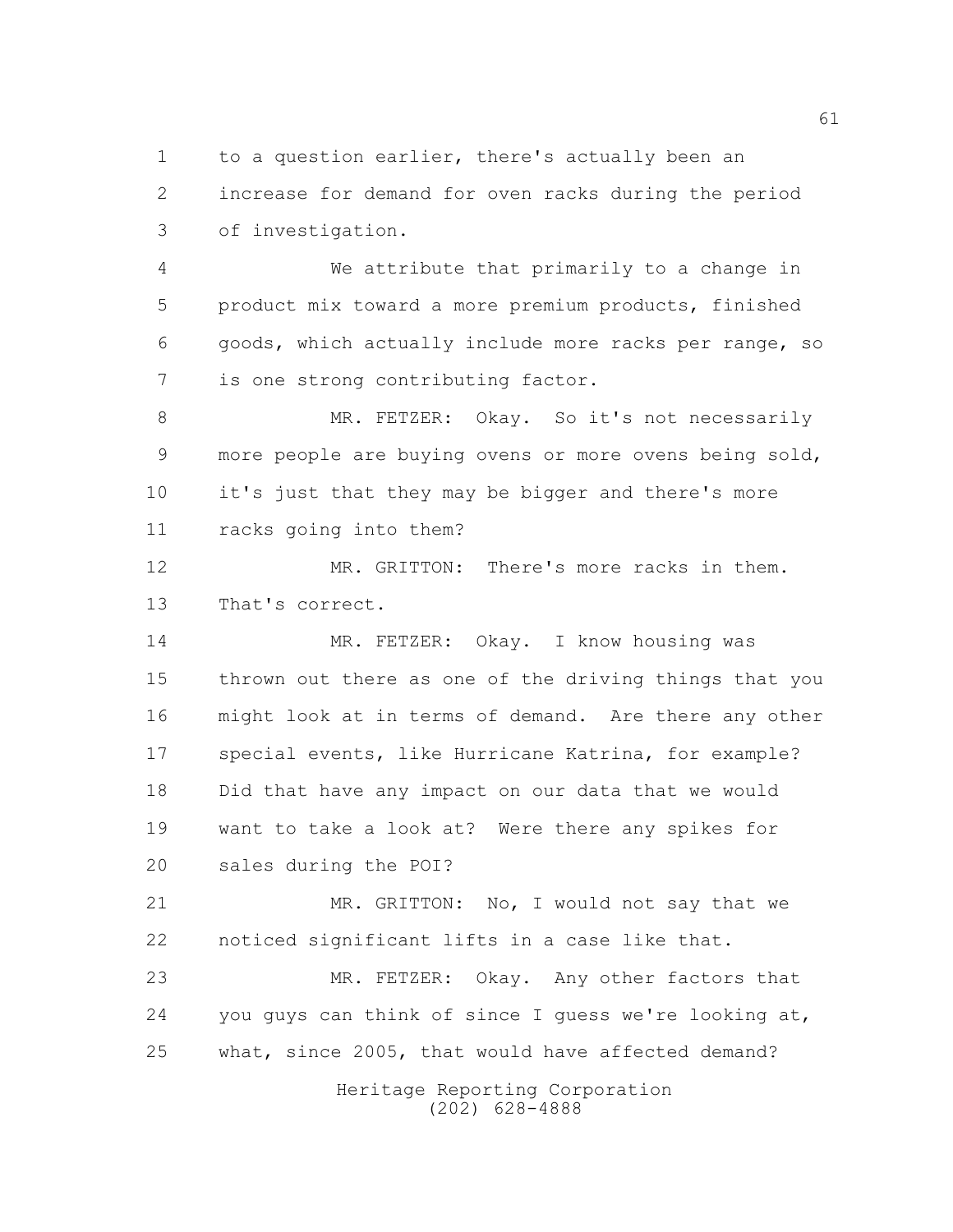No? Okay. I guess quality. I know that, you know, Respondents in their opening statement said quality is very important.

 Most of the testimony from this panel has been that price is the main reason for injury. There was some testimony that the Chinese had qualified, I believe by Mr. Gritton, that the Chinese were qualified.

 So is this a case where maybe quality matters but the product is interchangeable, or quality matters up to a threshold and it's not important to have the best quality but just to meet a threshold and 13 it just happens that what's being sold out there has, 14 I mean, if you're able to make a sale, then you have to have that quality anyway?

 MR. GRITTON: I think that's a pretty good assessment of the issue. The quality standards in our industry are very high and our customers, for good reason, hold us to very high standards of quality.

 However, as the Chinese importers have become qualified to produce product and supply product 22 at the same levels of quality, the determining factor in purchase decisions in the awarding and placement of business has been price.

Heritage Reporting Corporation (202) 628-4888 25 As a matter of fact, we were remarking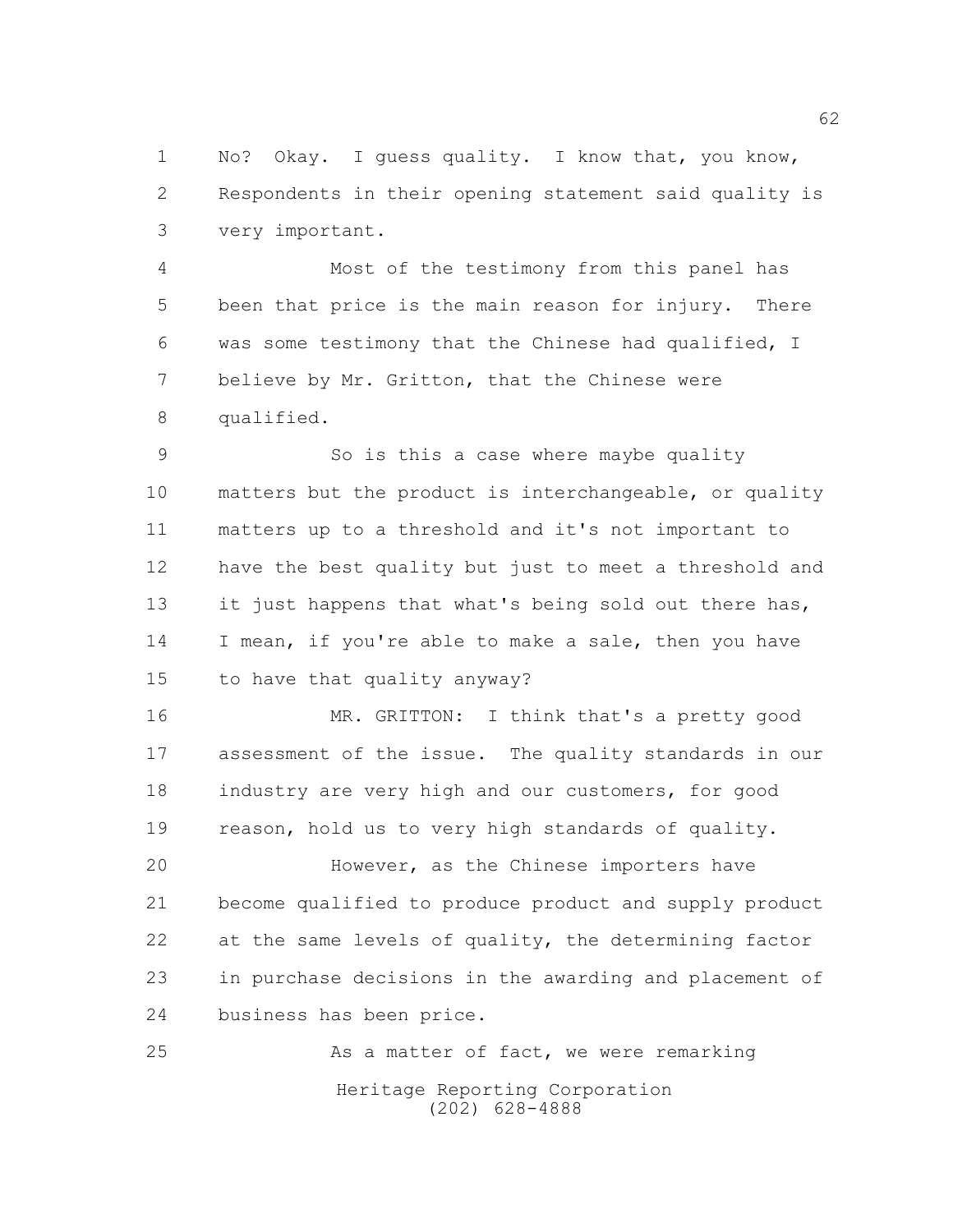yesterday, and this is some anecdotal information, we were having a conversation about the uncanny similarity between meetings that we had had, Paul and I, with some senior level procurement executives with a couple of our major customers.

 Within a short period of time of each other they called us in and sat us down and said, hey, look, you know, we really like you guys as a supplier, you've been a reliable partner for many years, you supply a quality product, you ship your product on time, you bring us innovations that help us to improve 12 our bottom line by increasing value to our customers, 13 and we really appreciate all that, but the problem is we have all this pricing from China on the products that you supply and it is just too low to be ignored, so we have to do something.

 You know, if you can't meet this pricing or if you're not able to adjust your pricing, we don't know about your future but, you know, we appreciate everything you've done for us, but this pricing is too low and we're going to have to do something. It was again uncanny the similarity in that message from different places and the consistency of the message. MR. HUDGENS: I might just also add that the record shows that there are multiple Chinese producers

> Heritage Reporting Corporation (202) 628-4888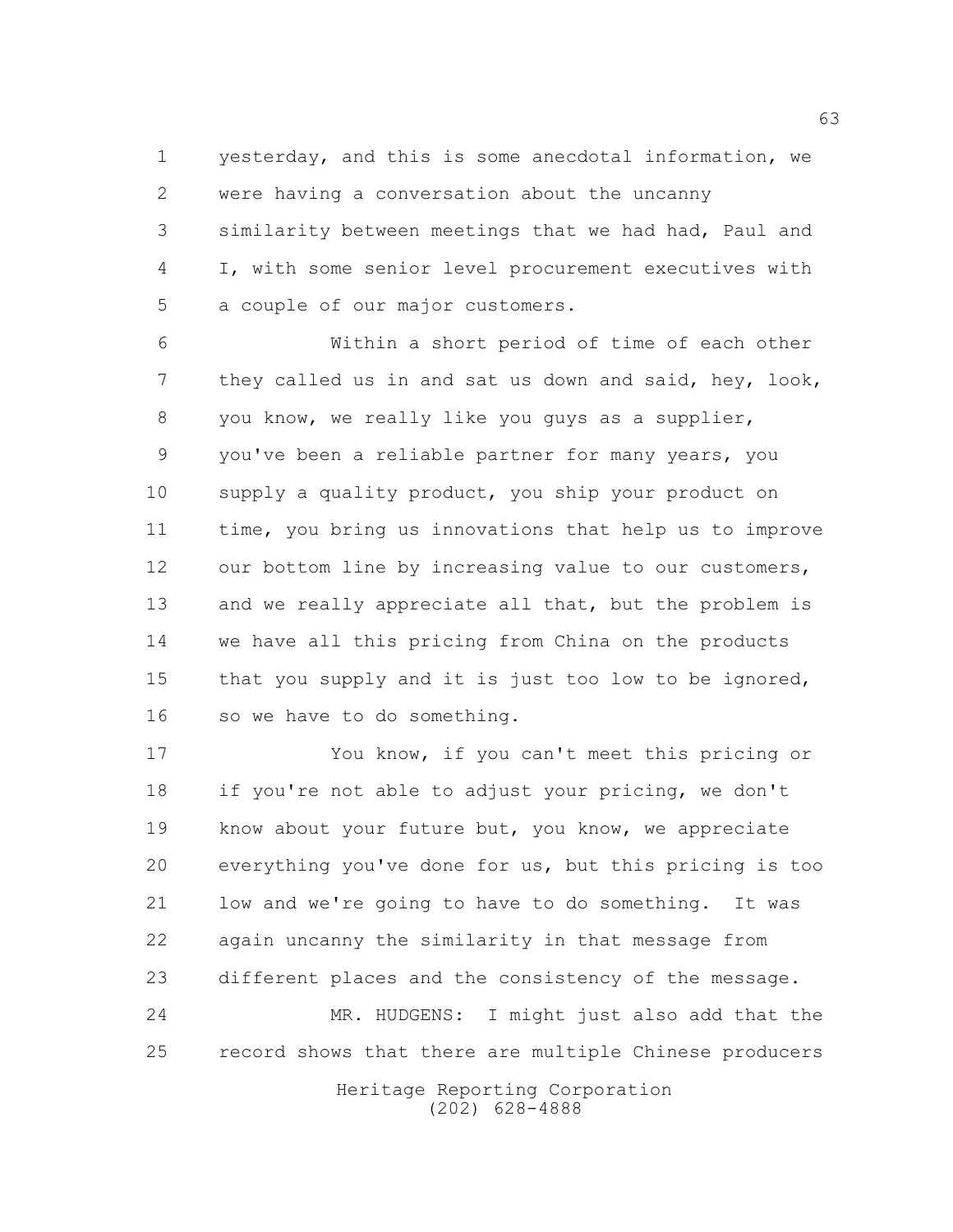that are qualified for the three OEMs.

 MR. FETZER: Okay. Thanks. I appreciate that.

 MR. ROLLINS: I could just second his comments. I mean, without a doubt, the quality standards are extremely high for these OEM manufacturers, and they make that clear to us, and 8 they have high expectations.

 With the lost business that we've experienced in the communications and the feedback 11 that we get from our customers, basically, they tell us that there's not any deficiencies as far as 13 service-delivery-quality issues; you're just being 14 beat significantly by pricing. A lot of times, they won't say, specifically, China, but the say "overseas sources," but we ultimately find out it's a Chinese source.

 MR. FETZER: Okay. Thanks. Would the same type of thing apply to the brand-name issue that the Respondents brought up, in terms of what Mr. Gritton said, in terms of brand name being important. Certainly, I think it's important on the appliances. I don't know. That's going in another direction, but, I mean, is brand name important, or is it something that has just been trumped by price?

> Heritage Reporting Corporation (202) 628-4888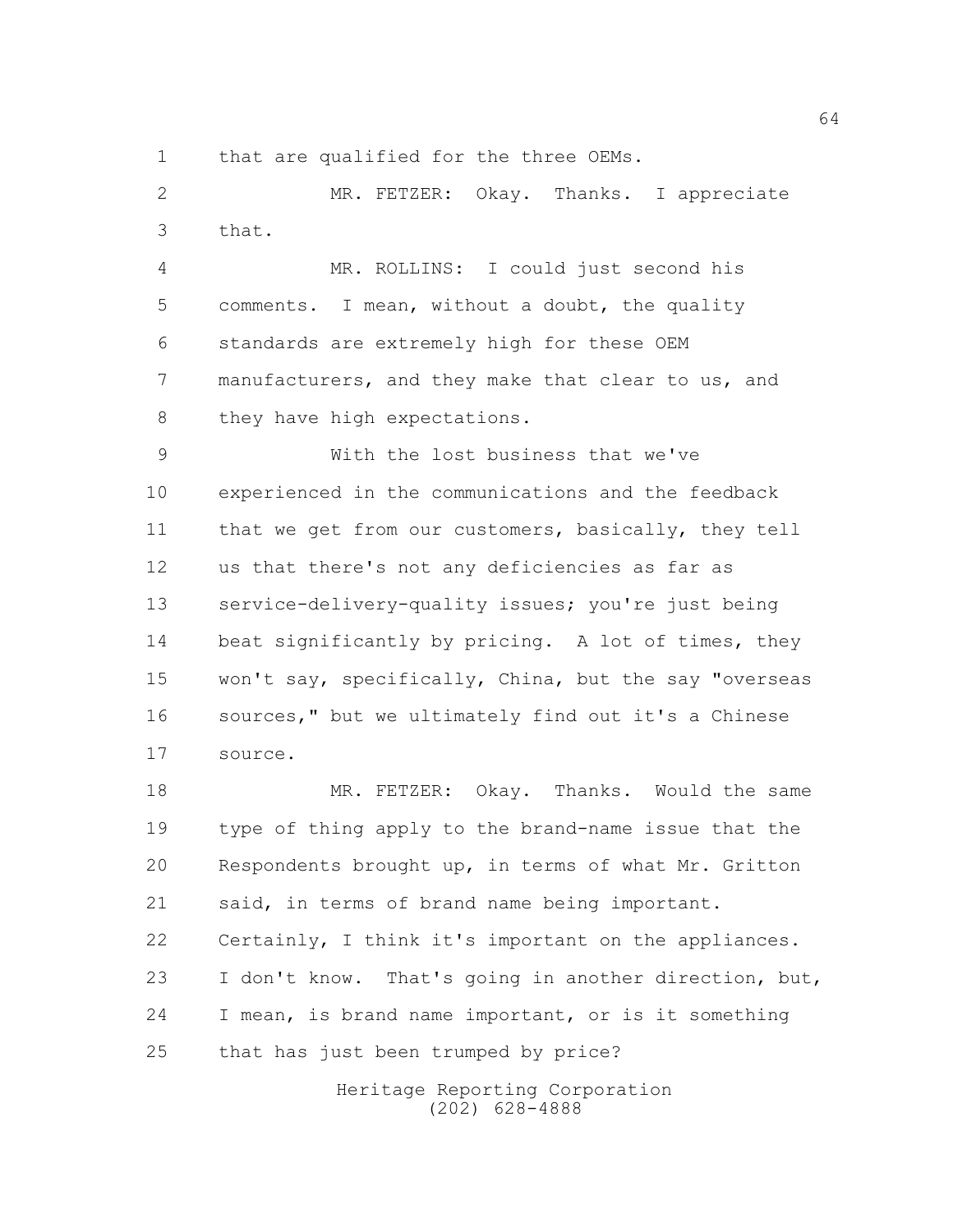MR. ROSENTHAL: Are you talking about brand name of the racks and baskets? MR. FETZER: I'm assuming that that's what the Respondents were talking about this morning, yes. MR. ROSENTHAL: No. Actually, let me give you my interpretation --

7 MR. FETZER: Okay. 8 MR. ROSENTHAL: -- because I think what they were saying was that their brand names, the Whirlpools, the GEs, are so important and are so associated with quality, they insist upon the highest- quality components, including racks and baskets and shelving, and that's why Ms. Trossevin was taking issue with my statement that price was paramount.

**In fact, I don't disagree with what she said**  concerning those companies' reputations and their desire to be associated with high quality and demand high quality. What you heard from Mr. Gritton and Mr. Rollins is perfectly consistent with that. The customers demand high-quality shelving and racks and baskets for their product, and, in fact, all of the suppliers who qualify deliver that quality, and then once you qualify and have demonstrated that you can deliver quality product, then the primary issue, the only issue, after you qualify is price.

> Heritage Reporting Corporation (202) 628-4888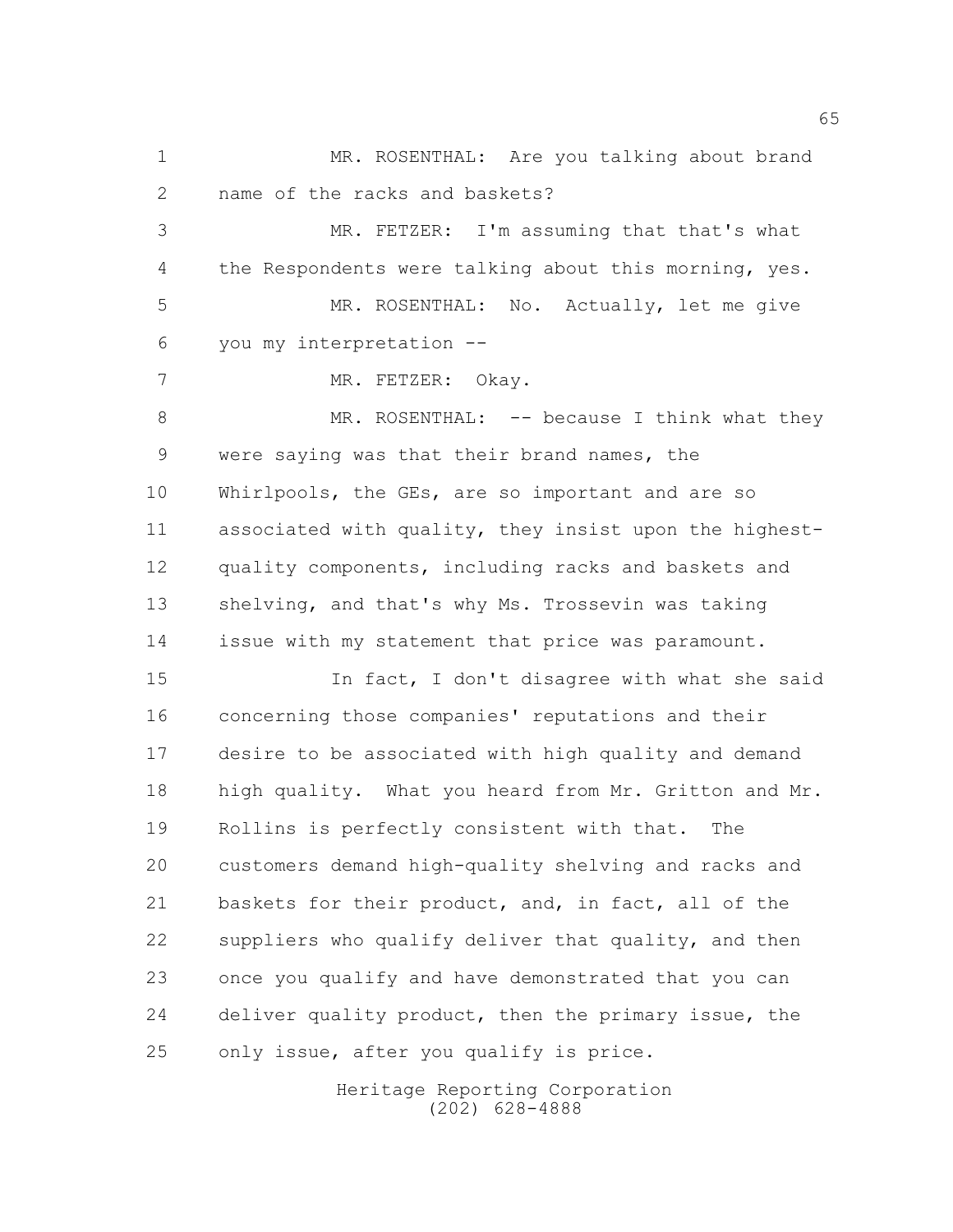What you also heard testimony on, just a minute or two ago, is that the customers that we've heard about have not complained, nor could they complain, about the quality of the domestic producers sitting at this table. What they have said to them is, We love you, you do a great job, you give us high quality, you give us great service, but you've got to match the prices of the Chinese, or else we're buying from the Chinese, and, in fact, they have done that.

 MR. FETZER: Okay. Thank you. In this industry, is diversification of suppliers, supply base, important? Your customers indicate that they would like to have multiple sources of supply, you 14 know, in case they are not able to get supply from one producer. Is that much of an issue? They probably have a better idea, and we'll probably hear about that this afternoon a little bit more, but just to get a 18 sense if that has been communicated to you at all.

 MR. KARA: The fact of the matter is that the pendulum seems to swing back and forth every couple of years between consolidating the supply base as a stated objective of our customers, and they tell us that in various supplier meetings that we have where they bring in a whole group of suppliers for 25 their products, and when they consolidate, the next

Heritage Reporting Corporation (202) 628-4888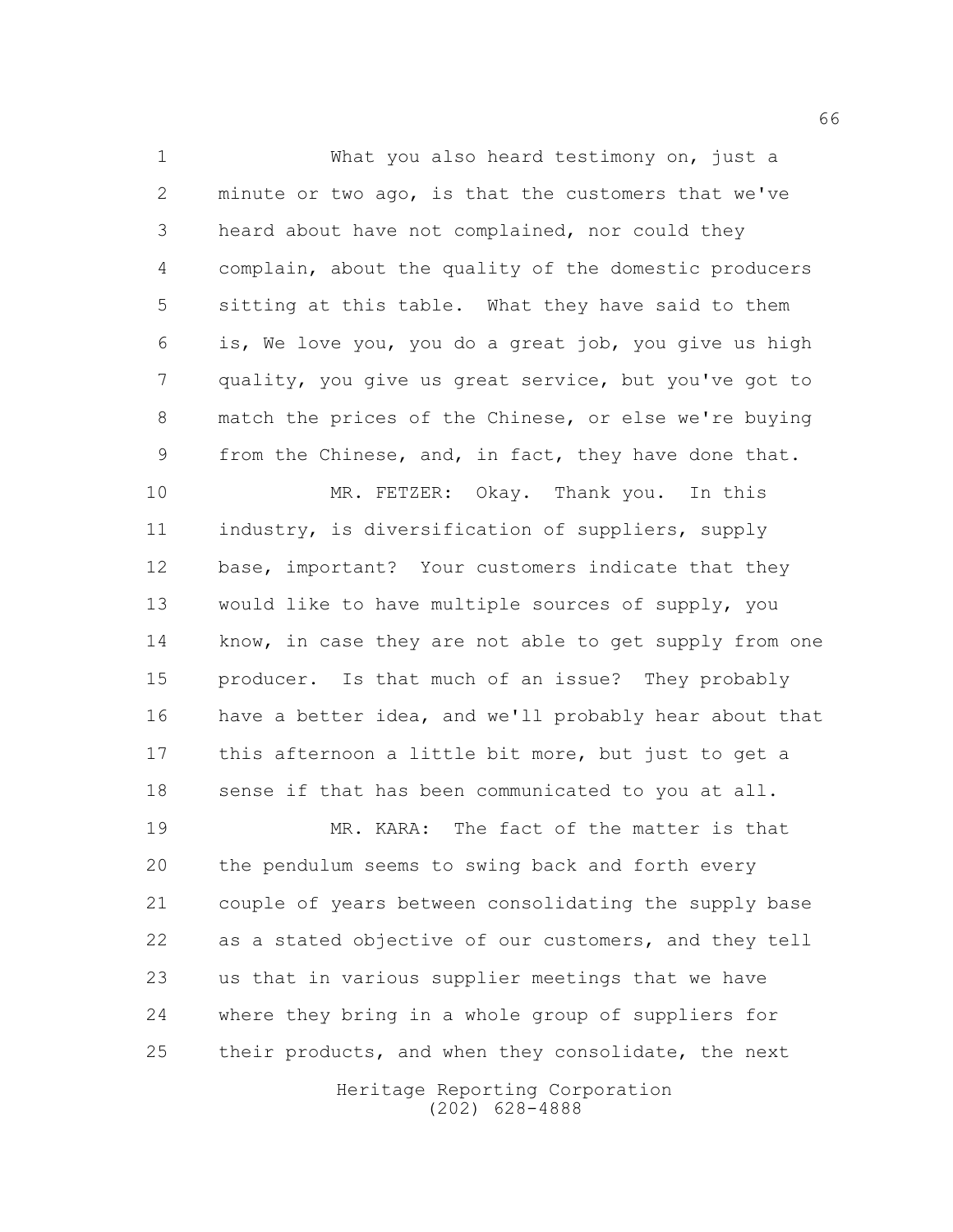tactic is to enter into a long-term agreement, and the conditions of the long-term agreements are to reduce pricing over the period of the long-term agreement, and then the pendulum starts to swing back to having multiple suppliers at that point.

 So it depends on what year we're talking about as to what the state objective is.

 MR. GRITTON: The only thing that I might add to Mr. Kara's response is that we have not lost business because we were unable to supply product. We've never lost a piece of business because we couldn't supply. We've not lost business because our quality was not good enough.

 What we have lost business because of is price. We have had our production replaced by Chinese product, which is priced far below ours.

 MR. FETZER: Okay. Mr. Kara, in terms of 18 that pendulum, how is that, let's say, since 2005? How has it moved, or where is it at right now?

 MR. KARA: Well, the pendulum, last fall, with a particular customer, was to continue a long- term agreement with us as a single source, if you will. When we indicated that we were unwilling to meet the Chinese pricing, the lower Chinese pricing, and were unable to enter into a long-term agreement

Heritage Reporting Corporation (202) 628-4888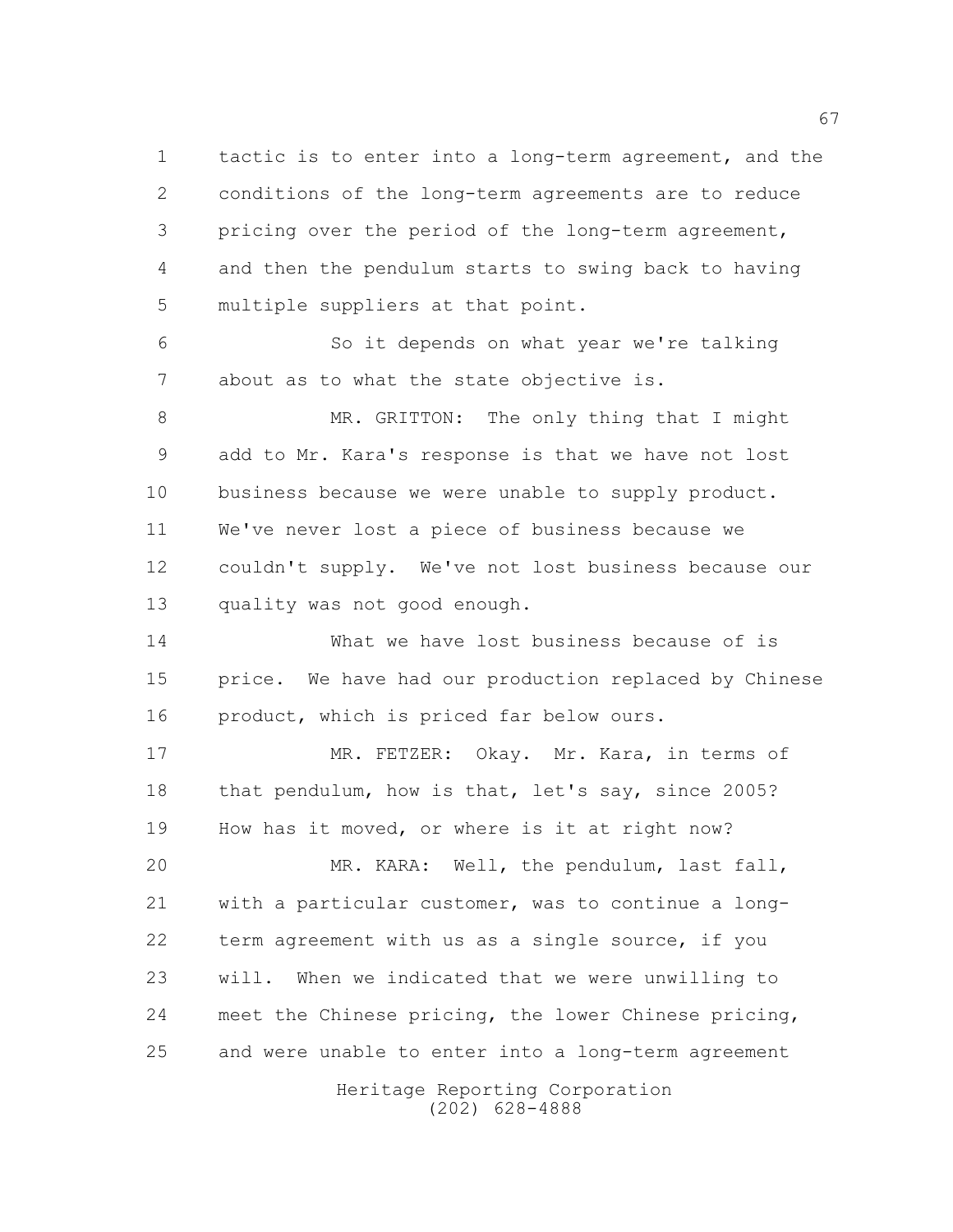that would do that, the pendulum quickly swung to, "We need multiple sources."

MR. FETZER: Okay.

MR. KARA: So it's very situational.

MR. FETZER: Okay.

 MR. ROLLINS: From my experience, you know, when you're talking with these purchasing people with 8 the major OEMs, the conversations are pretty one dimensional. Obviously, the quality threshold, the 10 delivery; they have very high expectations, and once 11 you're there, that's great, and they certainly want to qualify and bring other people in potentially, but there is so much pressure on them to reduce costs and to scour the earth and find where there's opportunities to save money, and it seems like they are always landing in one place.

17 That gets back to us, you know, "How do you want to respond? You're great, but we've got this better opportunity out there," and they are taking advantage of it more and more, and it's price.

21 MR. FETZER: I appreciate that. Mr. Gritton, earlier, you brought up an issue about tool costs and credit terms being offered by the Chinese. I don't remember this being in the petition or anything or something we collected data on or asked

Heritage Reporting Corporation (202) 628-4888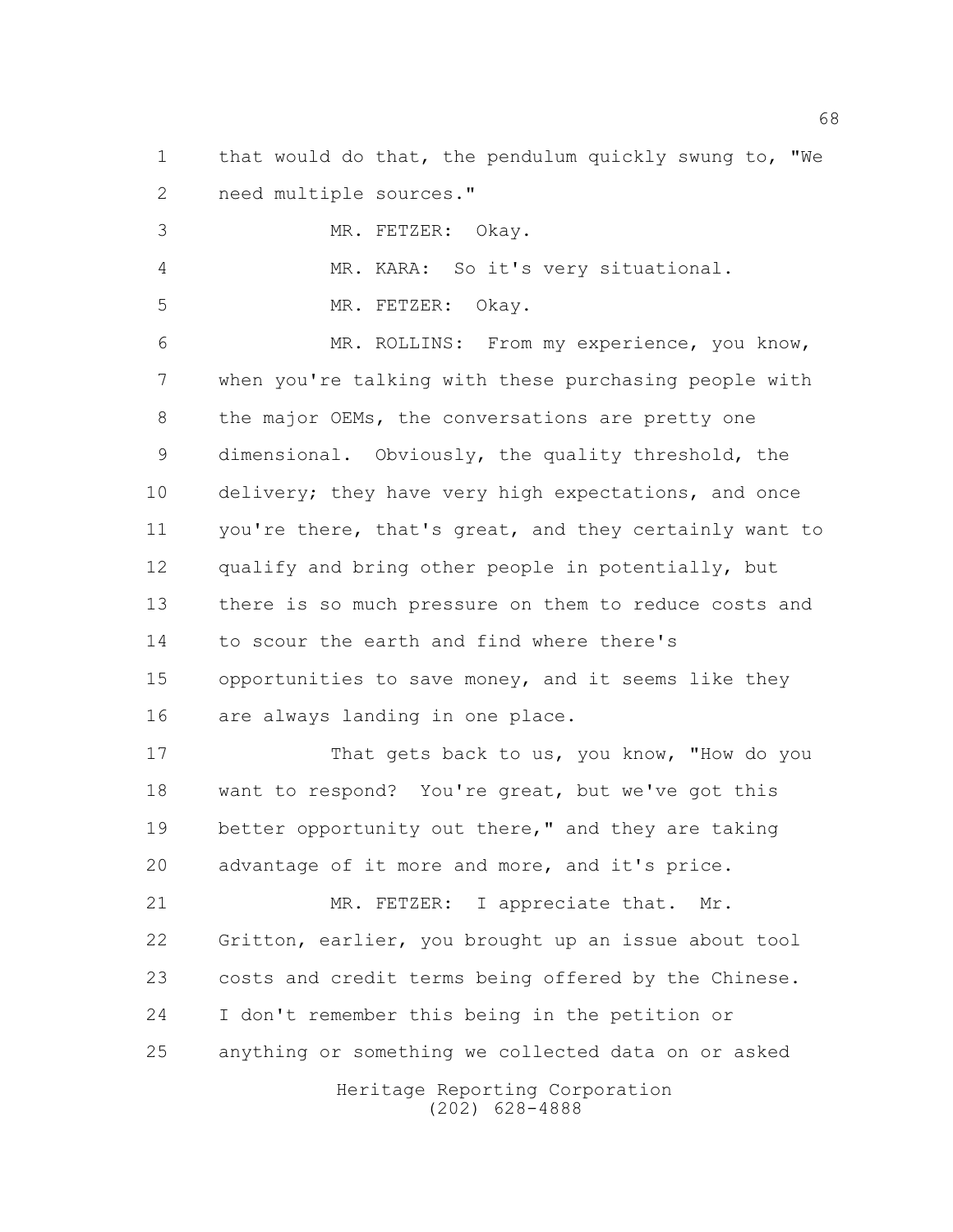questions about, but I just want to get a sense of how important that is, and you suggested that the Commission needs to take that into account, and if there's any suggestions on how we would do that.

 MR. GRITTON: Yes. It's a very important issue. It is something that has come up in our discussions, but all of these economic factors contribute to, number one, dropped price suppression of our price because the Chinese suppliers offer tooling of new products, for example, for a fraction of the amount that tooling costs for us to supply the product domestically.

13 So, therefore, in the overall landscape, that has downward pressure on our ability to compete with that package of pricing at low pricing and low tooling, so it drives price suppression.

 Also, it's an economic factor that wasn't show up in their piece price, for example. If you said, "Well, you bought this from Supplier A, and you bought this from Supplier B," and all you looked at was the unit price for the part, the impact of that low tooling would not show up in a comparison of those two unit prices. Is that more clear?

 MR. FETZER: That makes sense. I just want to make sure. It's one thing, if we're talking about

> Heritage Reporting Corporation (202) 628-4888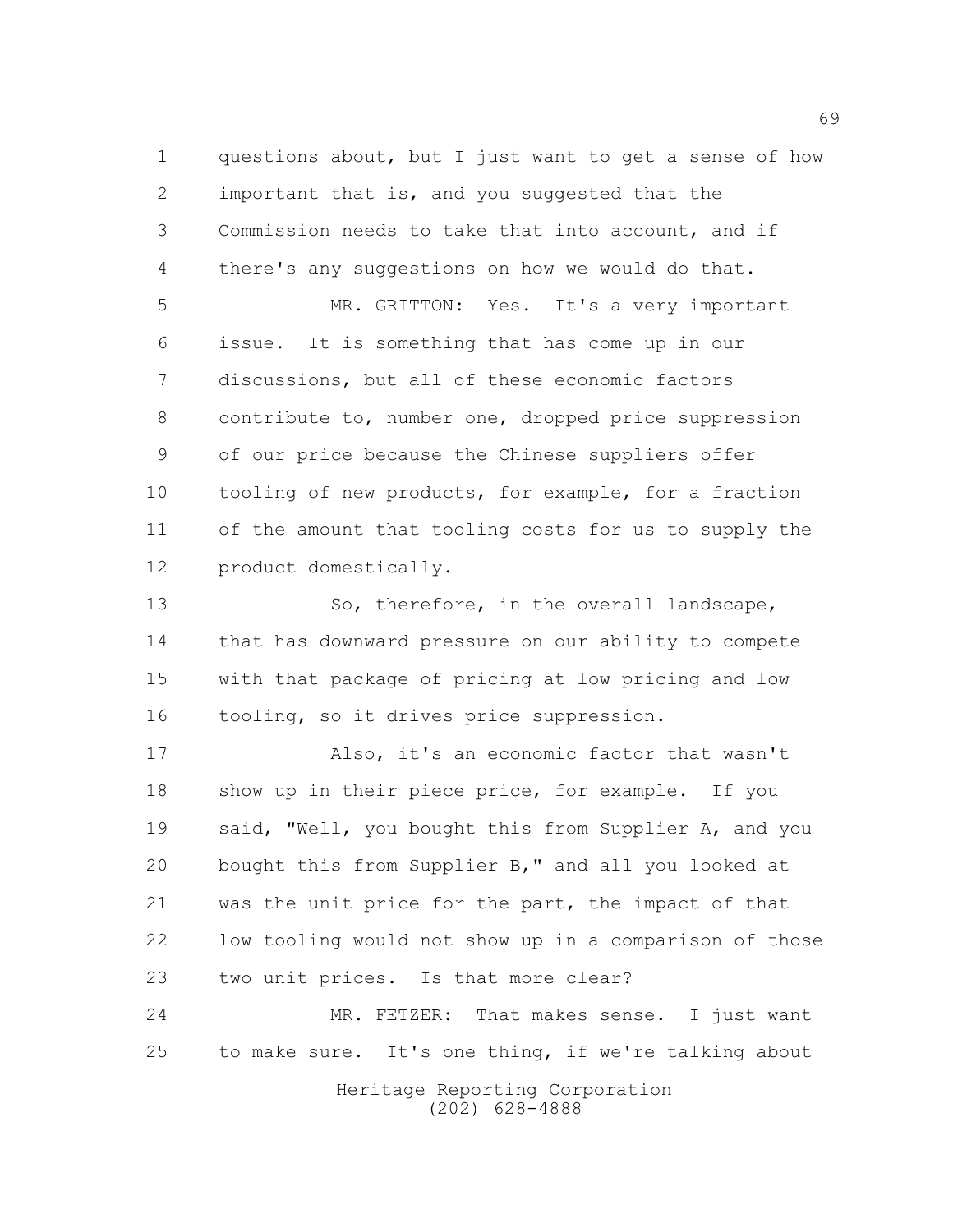their cost of production, which is more of a Commerce issue, I guess, or if there's tools that the purchaser has that are being, you know, that there is some kind of side payment going on. That's what I'm trying to distinguish. Is that something we need to --

 MR. HUDGENS: If I might add, the distinction between tooling costs and other production costs is that the OEM usually purchases the tooling along with the new design and a new order, and what Mr. Gritton is indicating is that many times the Chinese are not fully capturing all of the costs of 12 that tooling in the price of their tooling or, in some 13 instances, not even charging for the tooling at all.

 MR. FETZER: So when the Petitioners make a sale, they are actually paying -- the OEM is giving them money for the tooling. How does it work?

17 MR. HUDGENS: I think that Mr. Kara can explain that better.

 MR. KARA: Yes. With new products, typically there is a purchase order that's issued for the tooling to make that product and then a purchase order that is issued for the actual expected purchase 23 of the parts with the expected annual usage, and then, as the demand is there, you make and deliver parts against that blanket purchase order. So the tooling

> Heritage Reporting Corporation (202) 628-4888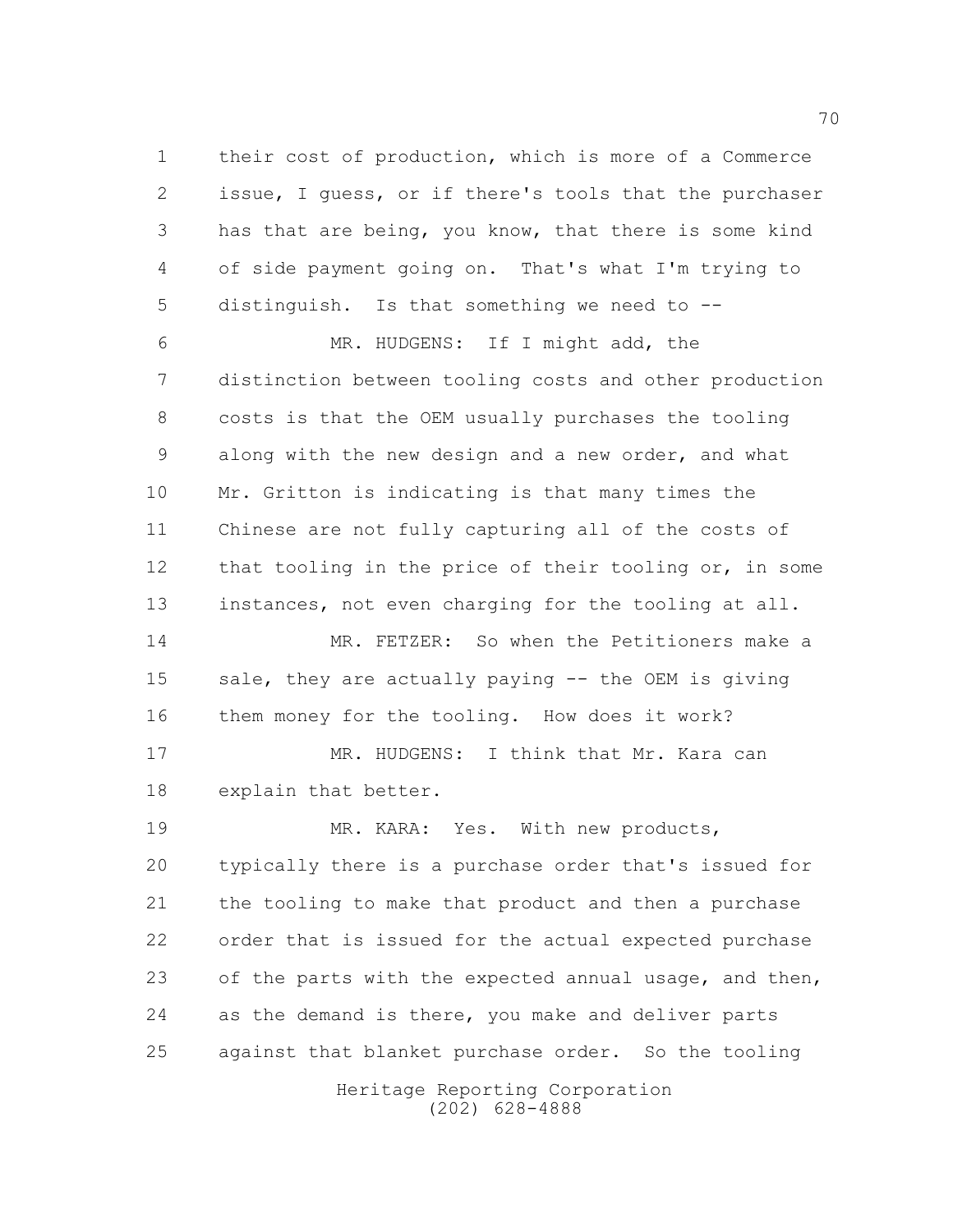is a separate and distinct charge that's made to the OEM in that situation. Does that --

 MR. FETZER: Okay. So the OEM is paying for 4 the tooling just sort of as an up-front cost, so they make sure they order more than one rack or something like that.

7 MR. KARA: Exactly right. 8 MR. GRITTON: Yes. That's correct. I guess, to further, it may be helpful to explain, I 10 quess, there are three main components of a transaction for a new product or a new project. There is tooling, there is the unit price for the parts, and then there are also the credit terms on which you sell the product, if it's 60 days or 90 days or 30 days or whatever.

16 It's been our experience, and our understanding, that the Chinese are offering far longer credit terms than we're able to offer. So, therefore, that's another area of it's kind of a hidden price reduction, if you will, that's not captured in the unit price data that needs to be considered in the overall understanding of the issues. MR. FETZER: I mean, I don't know, at this point, in terms of what we asked for in the questionnaires, if I have a sense of what that

Heritage Reporting Corporation (202) 628-4888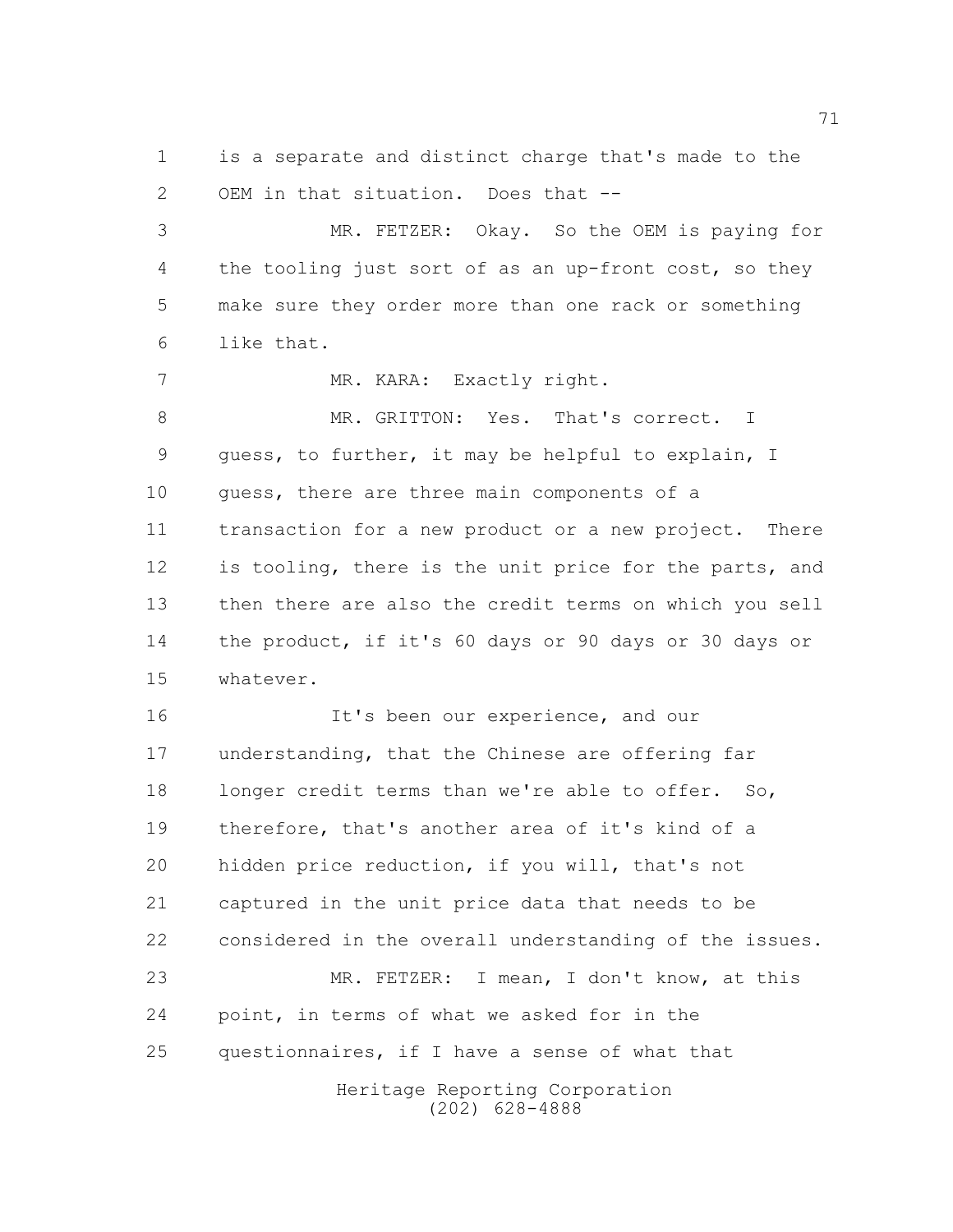information is. If there is anything you can provide in the post-hearing brief, in terms of the difference in the credit terms or the significance of tooling costs, I think that would be helpful.

 MR. ROSENTHAL: We recognize it's on the questionnaires, and it doesn't often come up, and it's only since the questionnaires went out that we learned 8 about these other practices. So my suggestion, respectfully submitted, is that you ask the Respondents about that when they are up here and ask them to provide any information they have got on that as well, and we'll do the same in our post-conference brief.

14 MR. FETZER: Okay. I appreciate that. Thanks.

 An extra question on the credit: Is it just a question of the terms being more favorable, or, to your knowledge, is it different types of credit offered? Is it a different paradigm, or is it just that maybe they are a little more generous or a longer timeframe? MR. GRITTON: I would say the longer

 timeframe is the thing that we know the most about. MR. FETZER: Okay. And I can ask them further about that.

> Heritage Reporting Corporation (202) 628-4888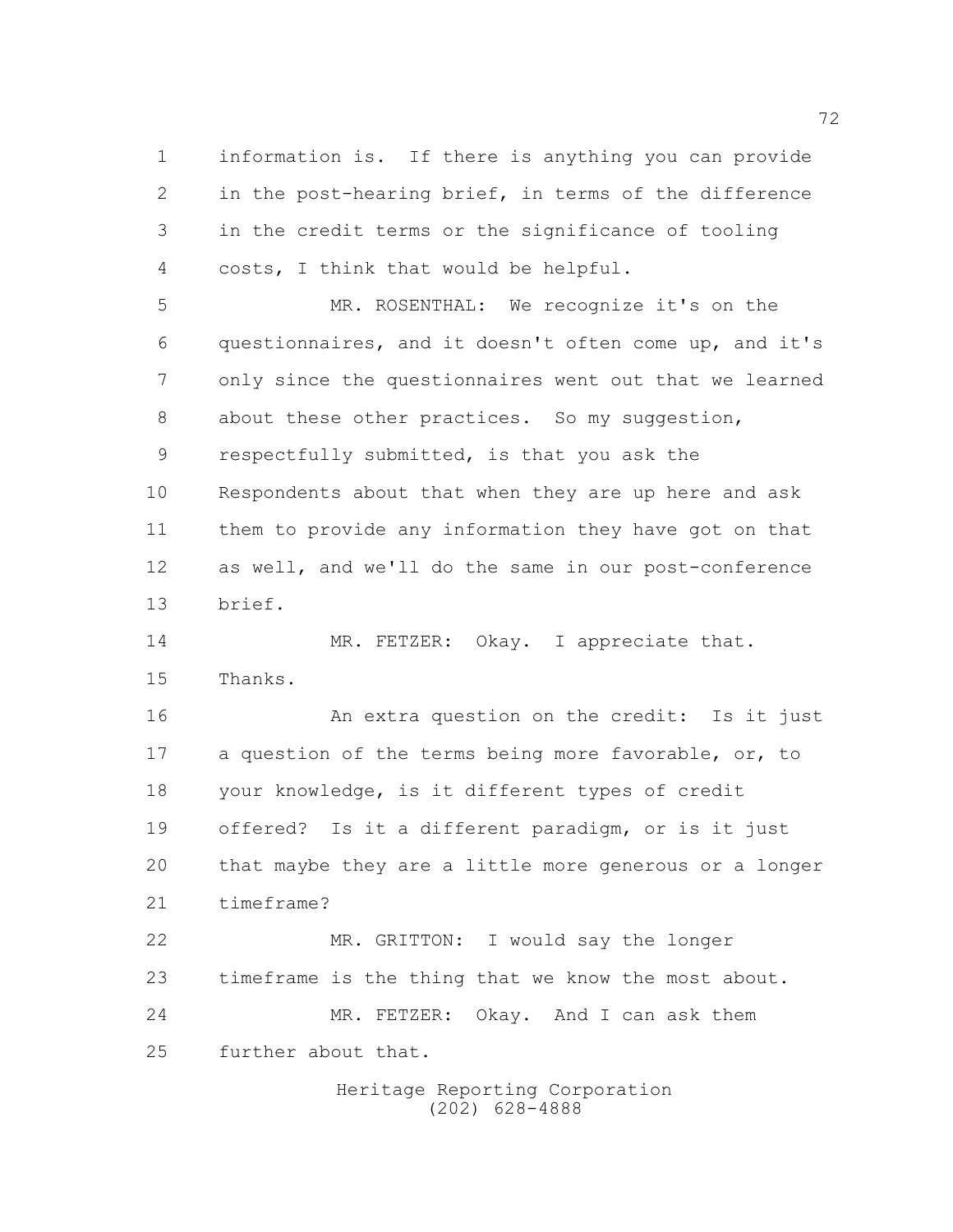Is consignment an issue in this industry at all and giving options for that? And if it's something BPI, you can talk about it in the post-hearing submission.

 MR. GRITTON: Yes, it is an issue. It's very situational. Different OEMs have different programs. We participate in some, and others, we are unable to or don't. I'm sure that that is an issue that's a universal issue, selling within this industry.

11 MR. FETZER: So how exactly does it work, though?

13 MR. GRITTON: Well, again, they are all 14 different, but, in general, the point is to create cash flow by not paying for the parts until they actually use them, or, actually, the preference would be not to pay for them until 120 days after they use them, but, obviously, you know, it depends on what the system can stand. But, in general, that's the issue.

 You know, there are all kinds of different terms for it, but it consists of us: We make the product and ship the product when the OEMs request it. They don't necessarily pay for the product when we ship it; they pay for it when they install it into a 25 refrigerator, for example, that went down their line.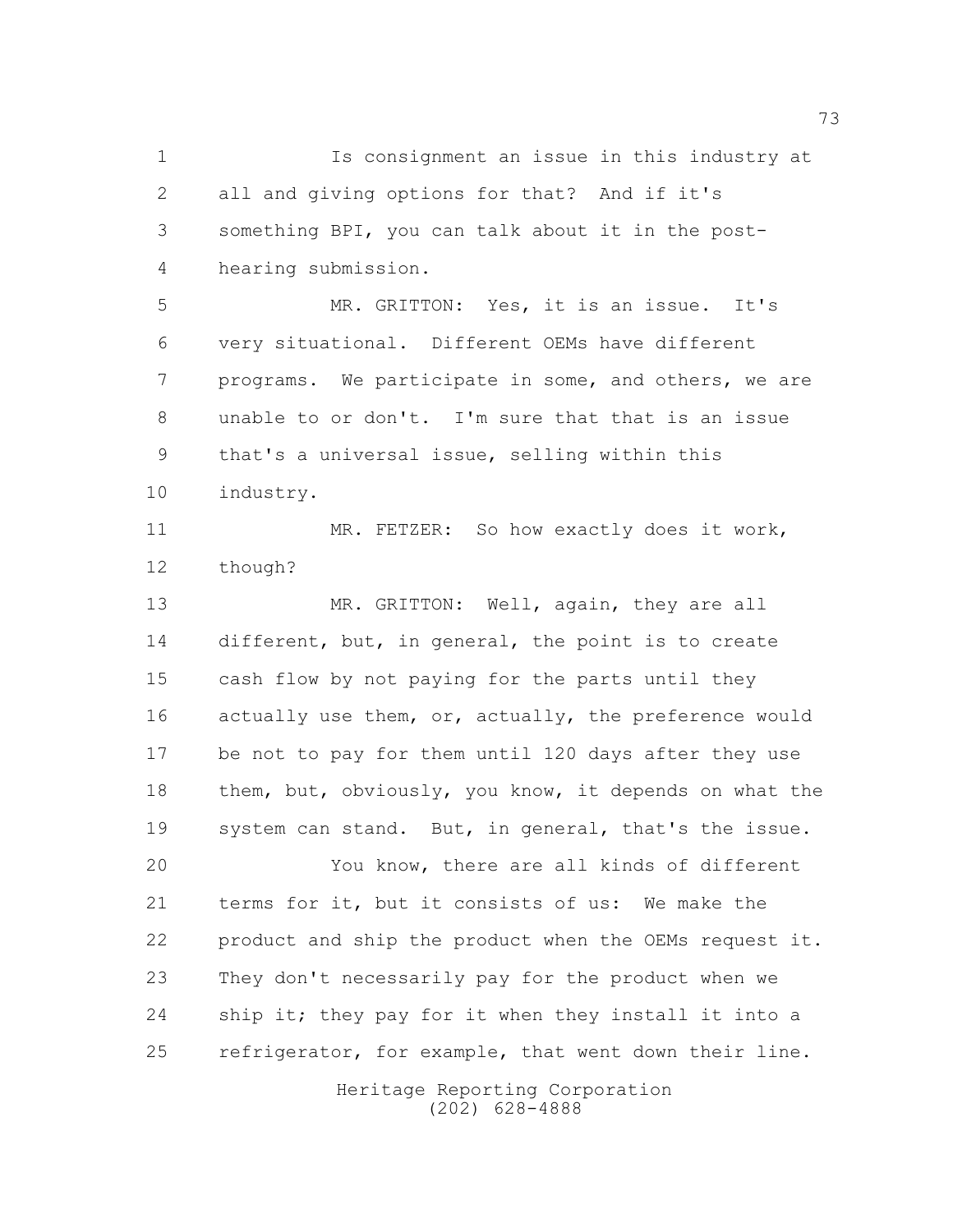That's when the clock starts ticking for them to pay for the product.

 MR. FETZER: And that can be different from different suppliers.

MR. GRITTON: That's correct.

 MR. FETZER: Even in the domestic industry, there is not, like, a standard or something.

 MR. GRITTON: That's right. They are all different.

10 MR. FETZER: Okay. I appreciate that.

11 Substitutes. I know, in the petition, there is discussion of how other metal racks aren't substitutable because they aren't made to specifications, but what about glass or plastic shelving or porcelain racks that are sometimes seen in 16 refrigerators, particularly, or are there any other substitutes out there? How much of a substitute are they, and could you give me some sense of that?

 MR. GRITTON: If you look at glass, for example, glass shelving from a price substitutability standpoint, there is a considerable difference between those and wire, and, you know, up to two times difference.

 MR. FETZER: Excuse me. Is the glass more expensive?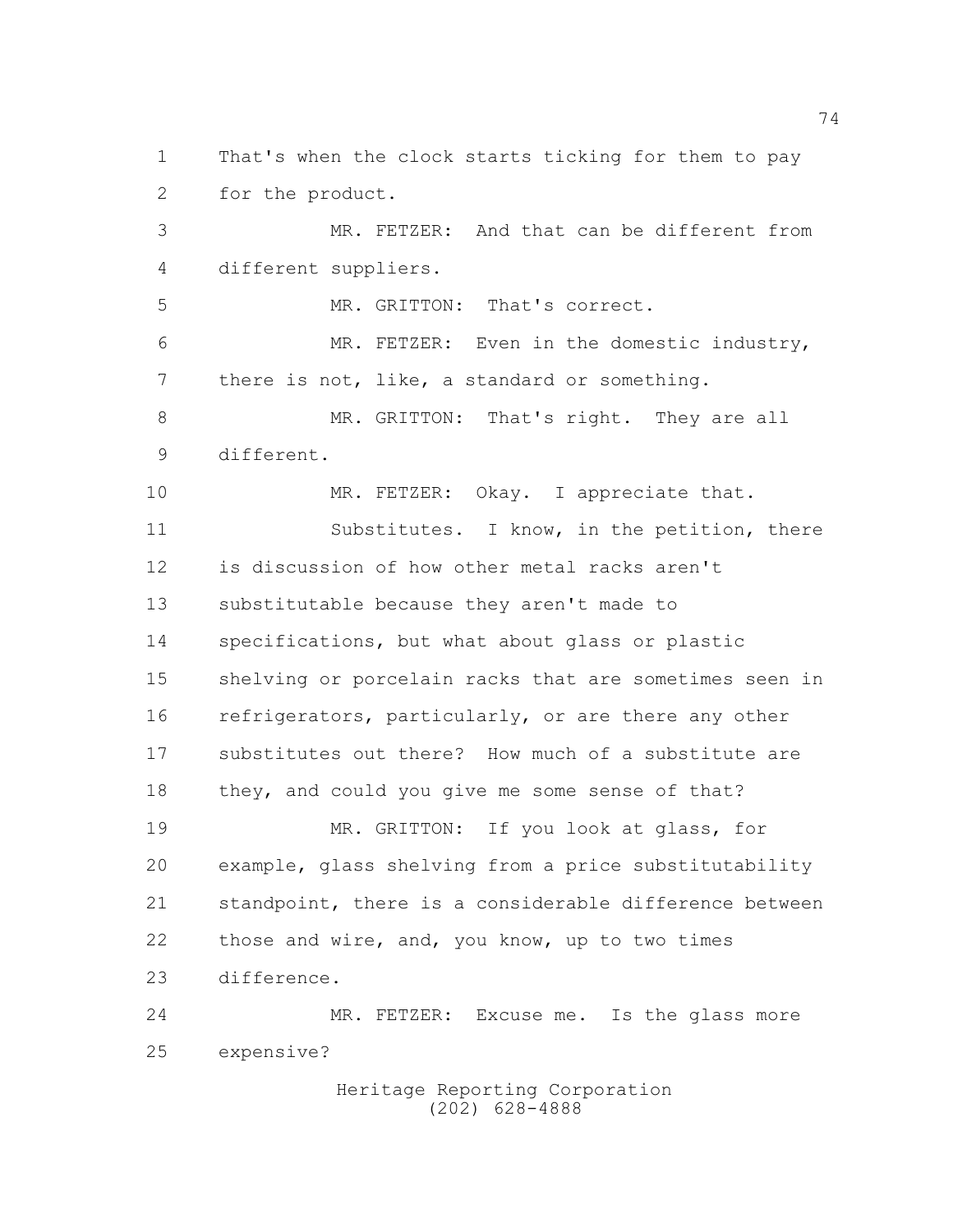MR. GRITTON: The glass may be, yes, up to two times more expensive than, you know, a wire of the same function or same size or whatever. So that's one part of the issue.

 There is not a real substitutability issue on that basis. We have seen, in the past, substitution of plastic bins, for example, for a wire basket. That's not a new issue, and it's certainly not an issue that's going to be affected by this case necessarily. It's been around for a long time, and it's been done in the past.

 The point is that it seems like that's not a consumer preference. The consumer preference is for, especially in certain applications, the wire product, and it also gets into some technical issues like air 16 flow in the freezer compartment, for example.

17 So there are a number of reasons why that has not proliferated.

 MR. FETZER: Okay. I'm just thinking, I think I have plastic baskets, now that I think about it, but I did check this morning. I do have wire on the top. I thought I had glass or something clear, but, no, I have wire, and I think I have a plastic shelf with two different baskets in there. Are there any other thoughts on that?

Heritage Reporting Corporation (202) 628-4888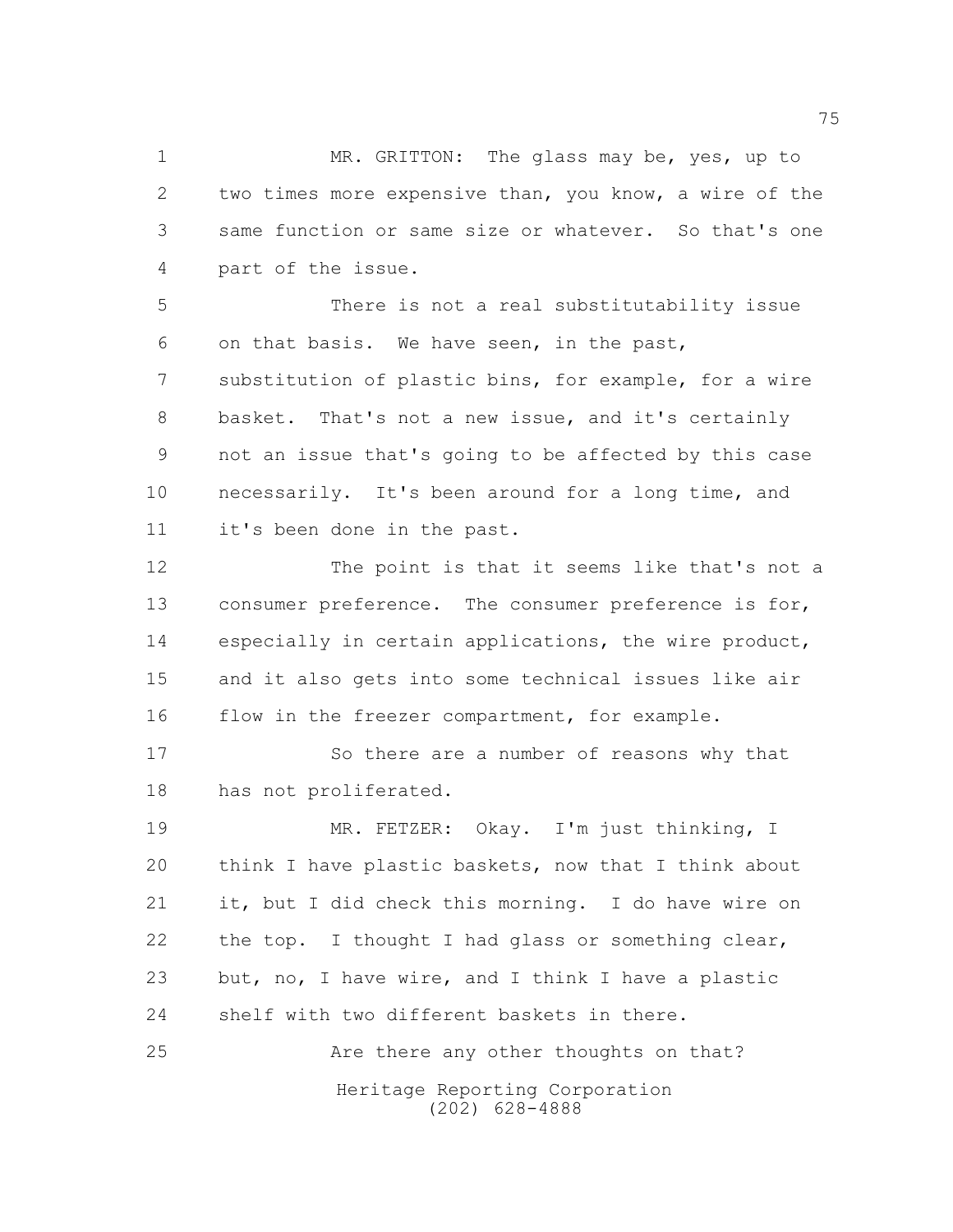Heritage Reporting Corporation (202) 628-4888 1 MR. ROLLINS: Just to answer from the oven range side, I'm not aware of any substitutions for wire rack. You typically have a wire rack with a nickel finish or a porcelain-enamel finish. Certainly, there has been exploration of alternative finishes potentially for the racks, but I haven't seen any. 8 MR. FETZER: Okay. Thanks. Porcelain; is that just a covering over of the wire? So that would still be subject product. 11 MR. HUDGENS: Yes. It's still subject product. MR. FETZER: Okay. I just wanted to make sure. Let's see here. Mr. Hudgens, you talked about aggressive Chinese practices. Was there anything specific that you were referring to or just general pricing? I think you talked about maybe using pricing as a leverage for the domestic. Is there anything, I guess, that the domestics aren't doing at all, or is it just that the Chinese are doing it to a higher degree? 23 MR. HUDGENS: Well, in addition to significantly underselling the domestic producers, we indicated two items in our testimony: just the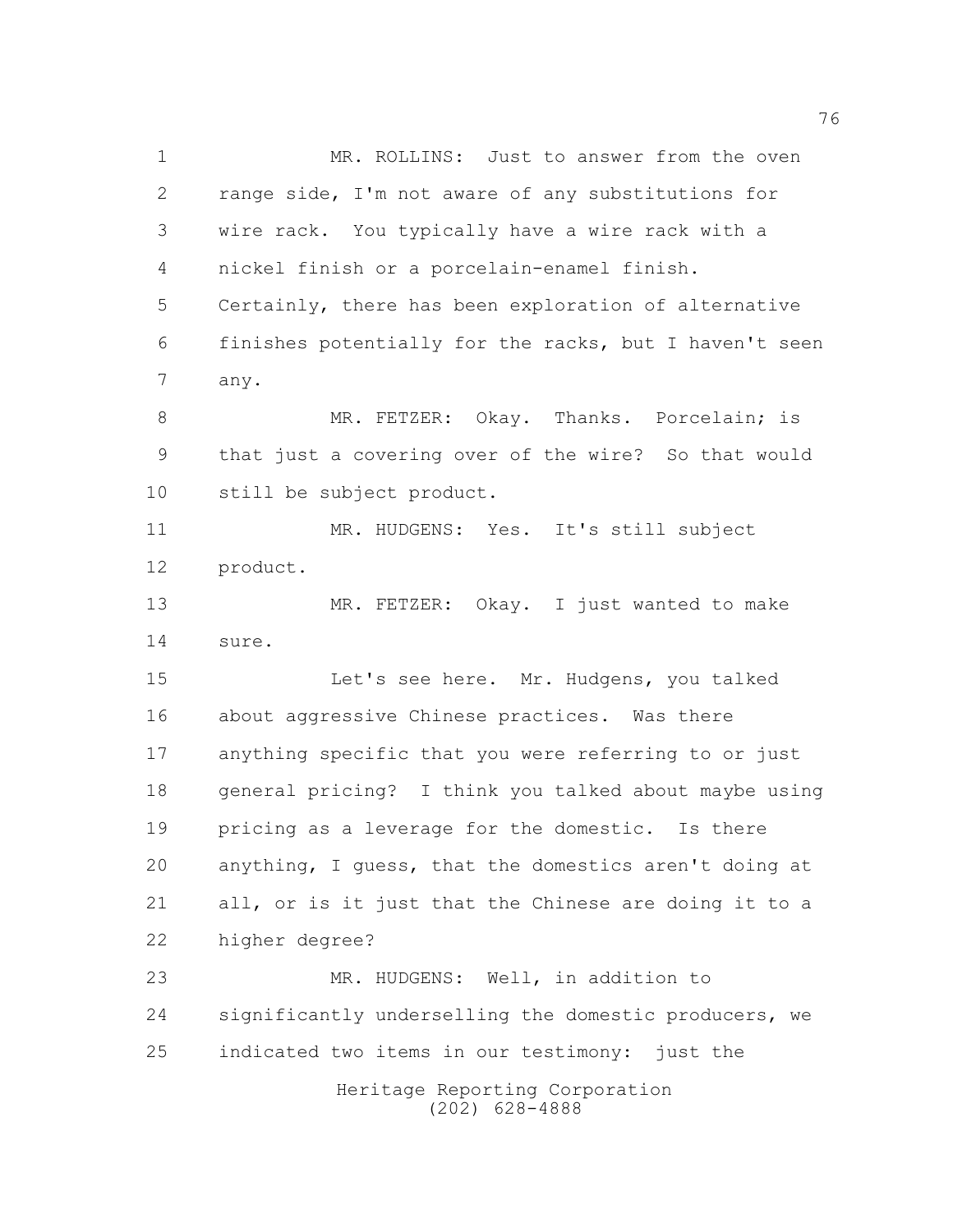favorable credit terms and also the low tooling costs, or free tooling costs, associated with the low prices. MR. FETZER: Okay. So that would be in the aggressive-pricing-practice category.

MR. HUDGENS: Yes.

 MR. FETZER: Okay. And you were talking about prices declining before the period of investigation, in 2002. Do you have any sense of what the volumes were during that period because you mentioned that purchasers were using Chinese prices, but were they just using that as a threat and not purchasing the Chinese product, or were import volumes increasing during that period, to your knowledge?

14 MR. HUDGENS: Well, beginning in the early 2000s, the OEM customers began using the Chinese pricing as a negotiating tool before they started actually getting those producers qualified and purchasing shipments from them, and then, as the 19 pricing began to come down further and further, they began to qualify more Chinese producers, and, as a result, we've lost more sales over the period of investigation.

 But the pricing competition was in effect even before the imports were in the market at large volumes.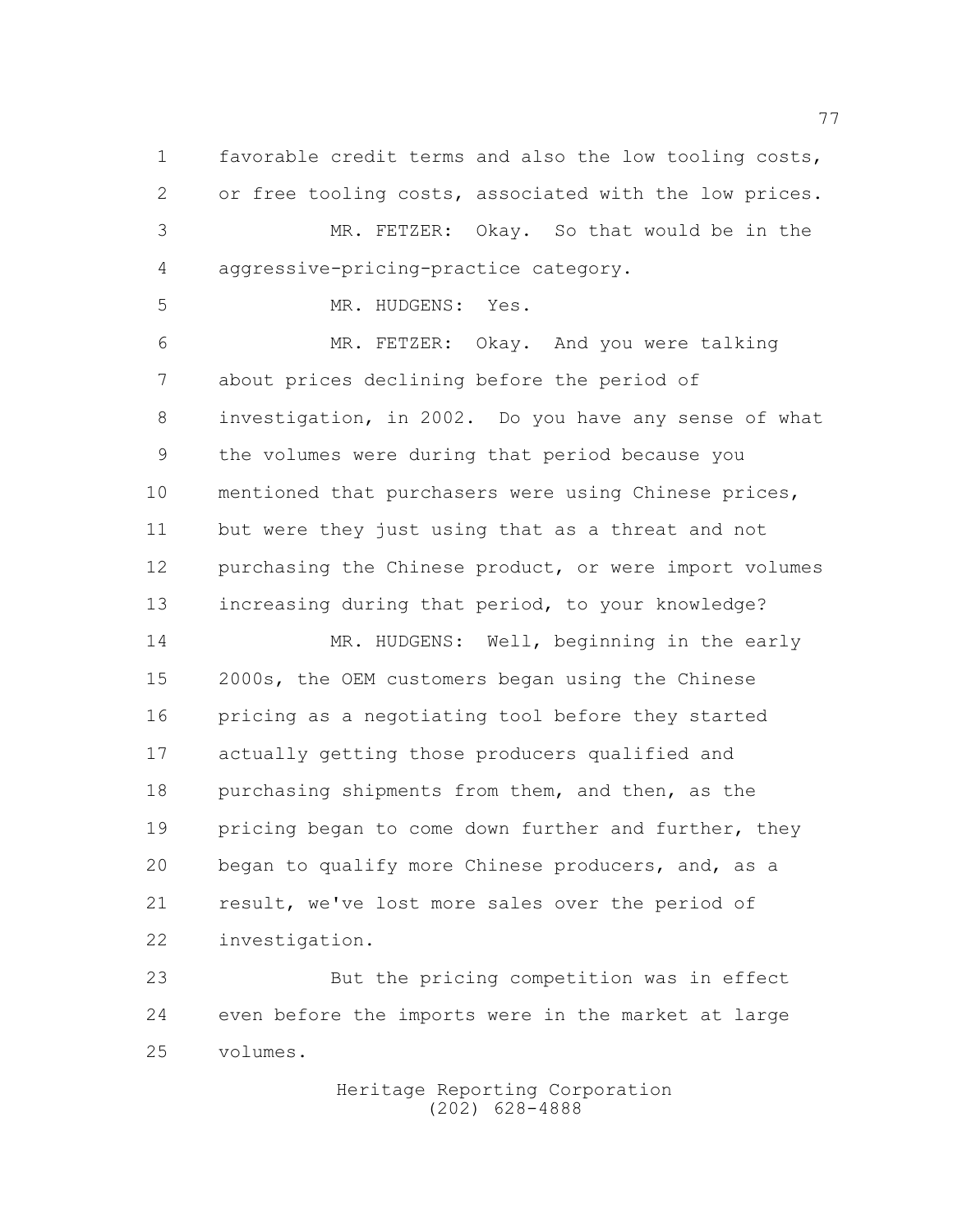MR. FETZER: Okay. Thanks. Is service an issue in this industry, in terms of to what extent? Is there a lot of follow-up sometimes, or do you just pretty much send the racks, and you're sort of done with it until you're --

 MR. GRITTON: Certainly, service is a big issue, and our customers require a high degree of service, both before and after the sale, so that is something that's very important, although it seems to 10 be something that is becoming less important, and it is certainly something that is subordinated to price in this environment.

13 Again, if I may, I just have a short anecdote to highlight that point. We have a project that's under discussion and has been under discussion with one of our major OEM customers. Actually, we assigned one of our design engineers to work on this project over 16 months ago.

 The engineering group of this customer came to us and said, "We have a concept for an oven rack system, and we would like for it to fit in a certain spot, and we would like for it to perform a certain function, and we need you guys to help us, or we would appreciate it if you guys would help us design the rack and basically help us together -- let's work

> Heritage Reporting Corporation (202) 628-4888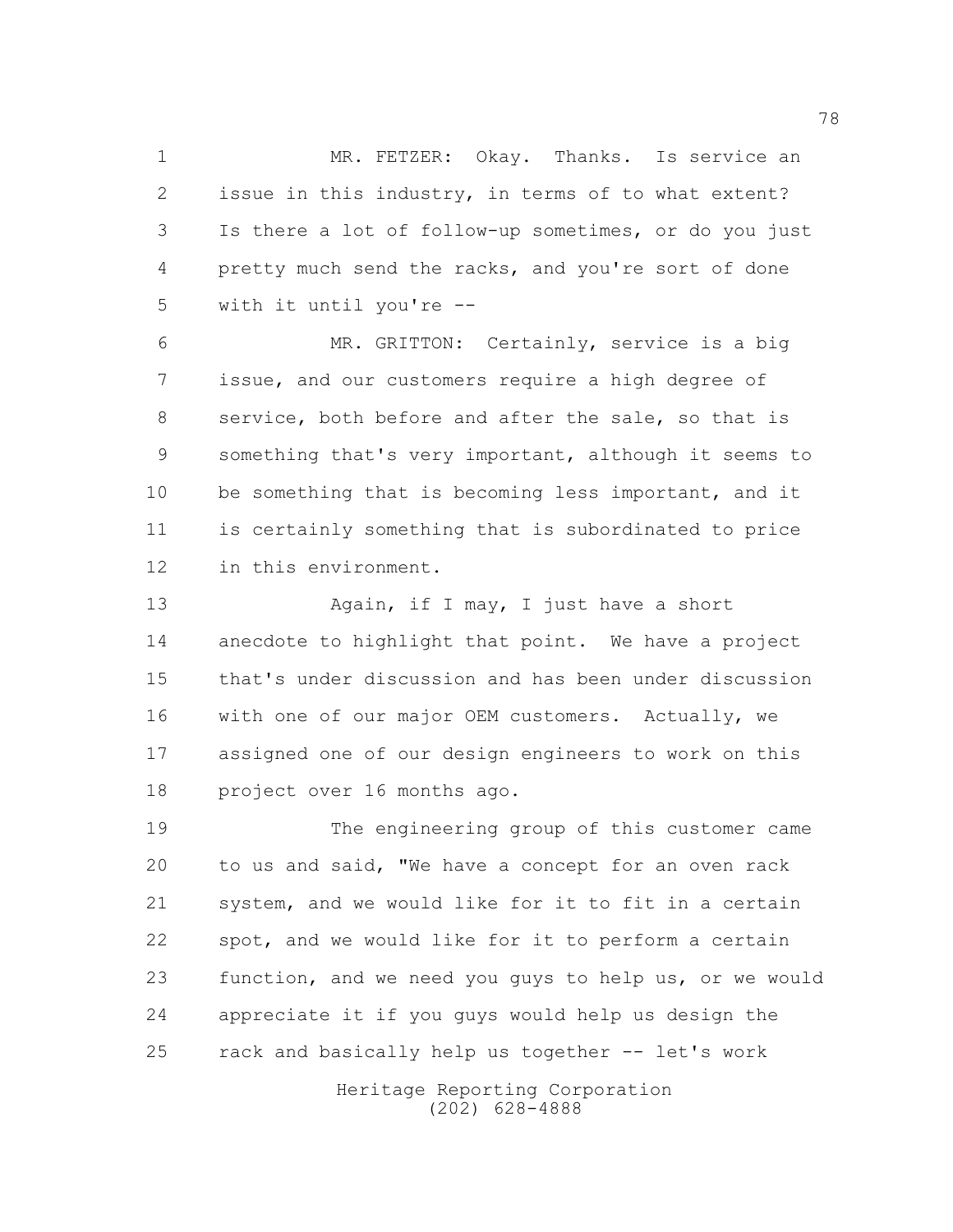together and find an engineering solution so that we can design our product."

 So we assigned a design engineer to that program. He has worked on it for the past 16 months, not full time, but it has been one of his main activities, along with some of our other associates 7 that are involved in design and drafting.

 We made a few rounds of prototypes to try and drive the project forward in finding a solution. At the point in the project where we felt like we had a design that worked and was suitable, the OEM took our renderings of the product that had been drawn by 13 our people, they posted them on the Internet, and they 14 had an electronic reverse auction for the project, which included Chinese suppliers, and, basically, during this reverse auction, the price of that product was bid down to the lowest price.

Heritage Reporting Corporation 18 After the auction event was over, after a while, we began to ask our contacts at the OEM if they were still planning to award us that business because of our contribution to the design and all of the 22 support work that we had done, and what they said was, "Well, we haven't decided yet. We can't make up our minds. There are a lot of factors to consider." 25 So this went on for two or three months,

(202) 628-4888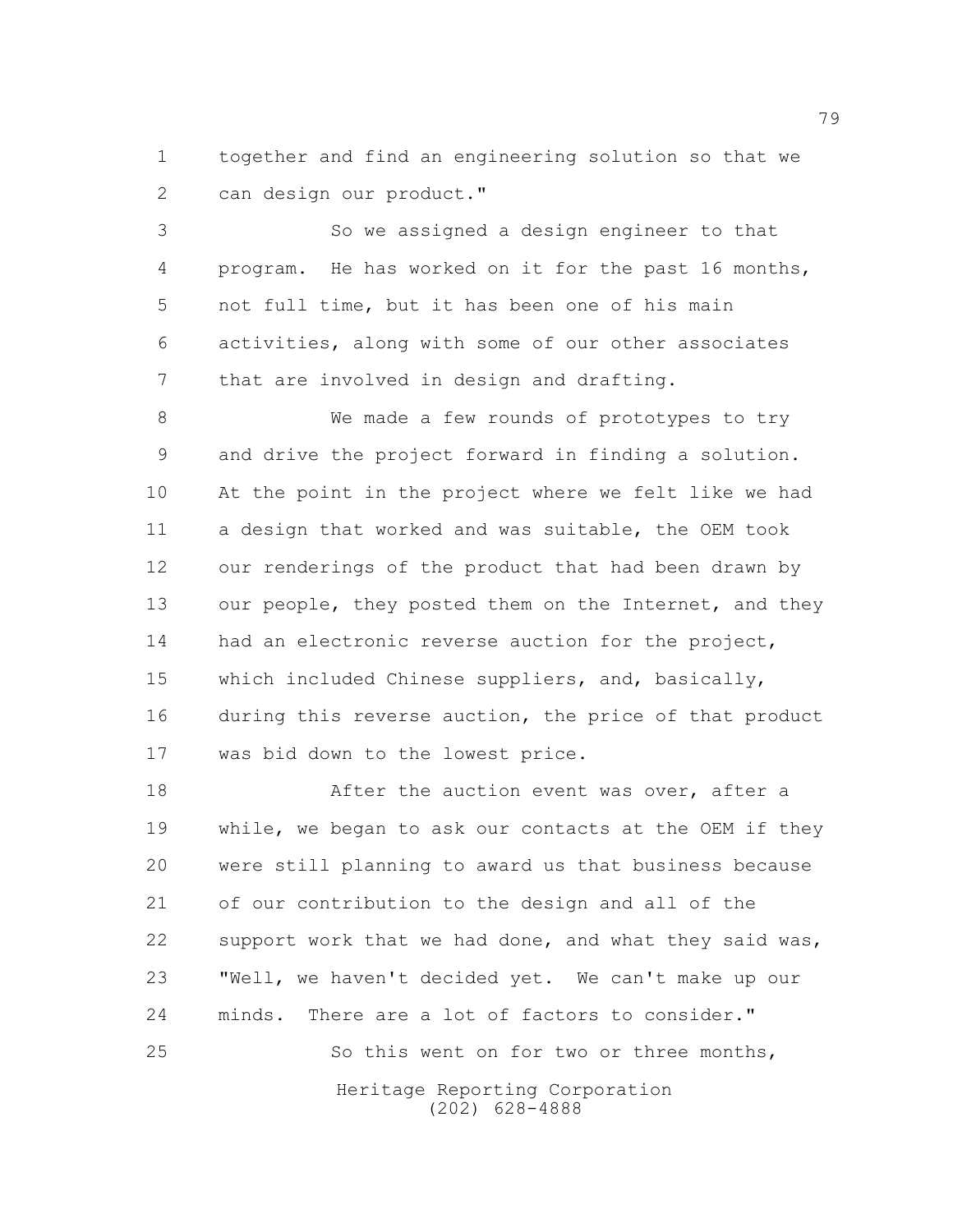this conversation, at which point the OEM decided that they needed more parts for a pilot run. They needed a fairly large quantity of parts to conduct a pilot run. So they gave us an order, and they asked us to make parts for the pilot run.

 We continued to ask for a commitment from them so that we could get started building tooling and so we could go ahead and know that we had a commitment for a purchase order for the business.

10 At the point that the pilot run parts were completed or nearing completion, we asked the question again, and, frankly, we began to get a little bit suspicious of what our future was on that program. At 14 the point that we decided that it wasn't in our best interest to go ahead and provide those samples for 16 that pilot run, those people finally told us that they 17 had no intention of giving us that program, that it had been awarded, on the basis of lower price, to another supplier, which we found out is a Chinese supplier.

21 So I think that shows, and it goes back to the conversation before about quality and service, but, again, that's the environment, and that's the emphasis on price.

Heritage Reporting Corporation (202) 628-4888 MR. FETZER: Thanks. I appreciate that.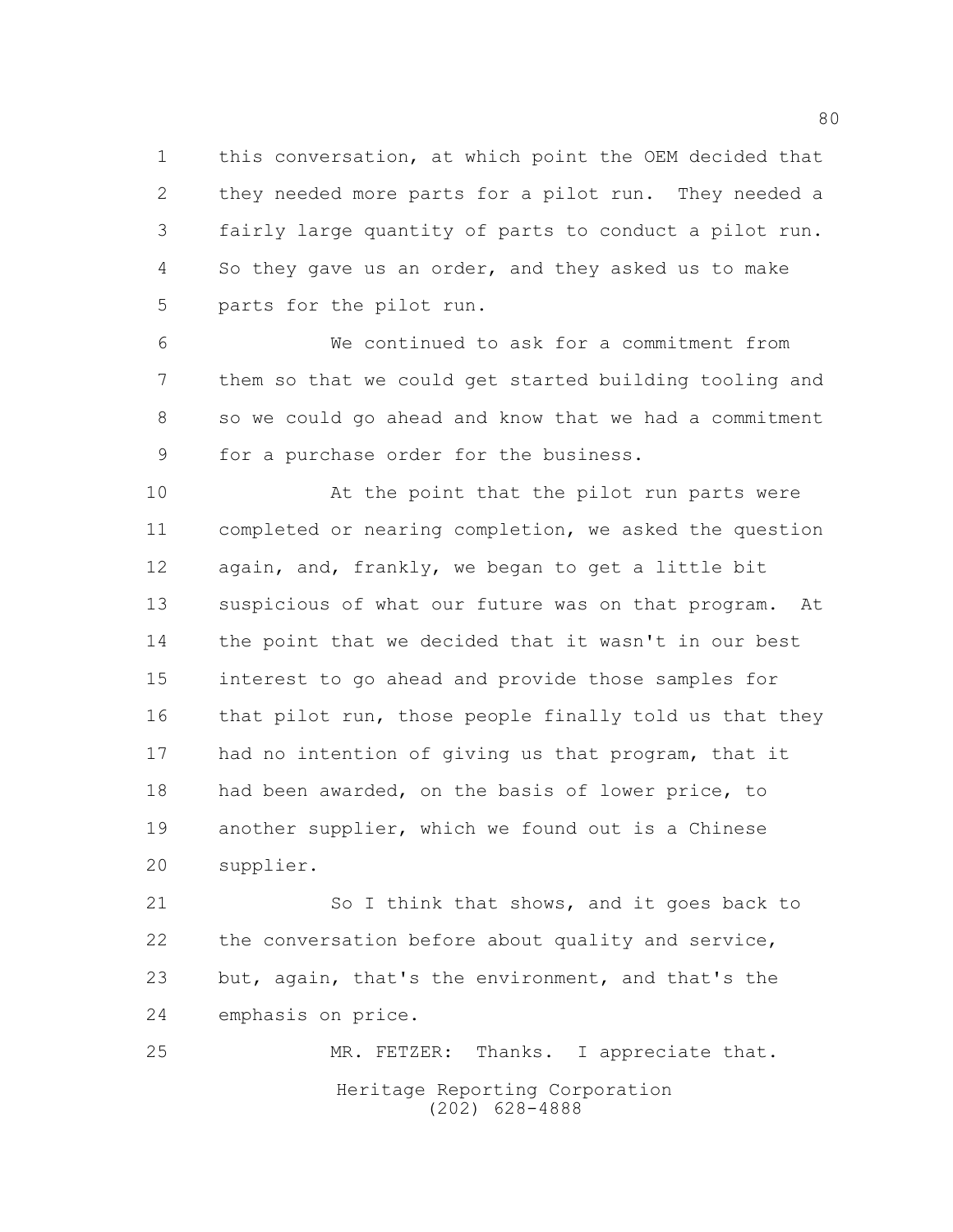Anything else? Those are all of my questions I can think of right now. Thank you for -- Mr. Rollins?

 MR. ROLLINS: Yes. Just quickly, I'll add to that. We've had similar experiences to that that he relayed to you, and we have a situation where, with one particular major OEM, we've lost the majority of business to the Chinese suppliers, but yet they still have ongoing programs, development of new designs and new parts, that they want us to help build prototypes for, design, give consultation to.

12 I'm not aware that they are asking the Chinese suppliers to provide the same service. We're providing the service for them, but there is not guarantee that, ultimately, we would be awarded the product.

 MR. FETZER: Thanks. Thanks for your responses. It's been very helpful, especially since this a new product, so we're trying to figure out what's going on in the industry.

21 MR. CARPENTER: Mr. Jee?

 MR. JEE: Justin Jee. I have no questions. MR. CARPENTER: Mr. Mata?

 MR. MATA: Thank you, Mr. Carpenter. Ruben Mata from the Office of Industries. I would like to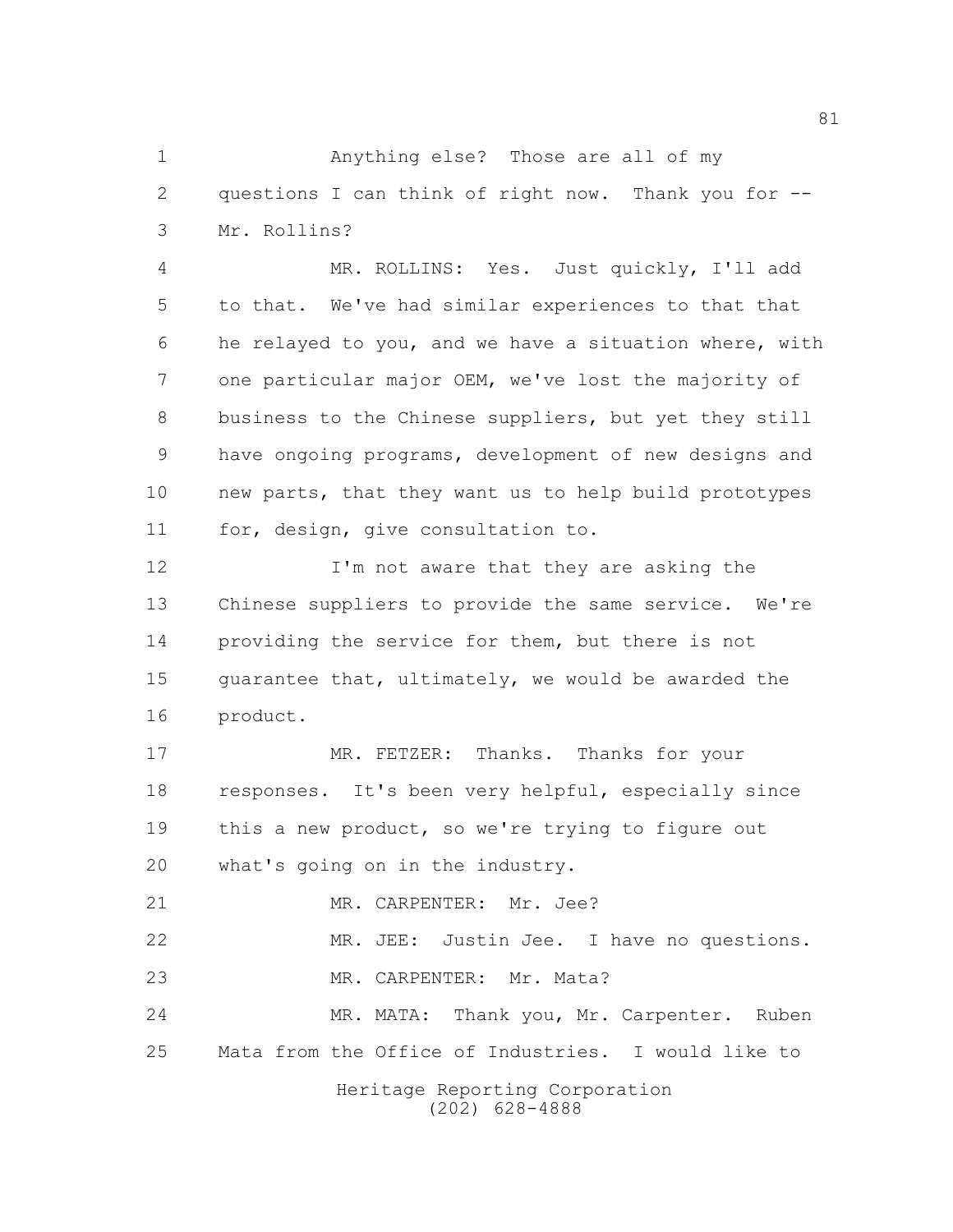take a brief moment to thank Mr. Kara and the staff of SSW Corporation for hosting me last week in Fort Smith, Arkansas. I found your tour to be very informative and educational. Thank you.

 I have one sole question for both Mr. Kara and Mr. Rollins, and that is, would you describe the similarities or differences between the domestic and Chinese imported products, if there is any?

 MR. KARA: In my judgment, there is absolutely no difference. If you were to look at this basket, whether it was made by SSW or made by one of 12 the Chinese producers, it would be virtually impossible to tell who the producer was by looking at 14 the product, if that's what you were asking.

15 MR. ROLLINS: Just to add to that, the OEM customer typically is with their requirements. They are submitting a drawing to us or to any other potential supplier, whether it be domestic or foreign, and the expectation is that you're complying with all 20 of the requirements on the drawing. Having done that, if a supplier does do that, it would be extremely difficult to tell if it's made by one supplier or another, either domestic or foreign.

 MR. MATA: Mr. Rollins, in regard to the Chinese-made oven racks, are the production processes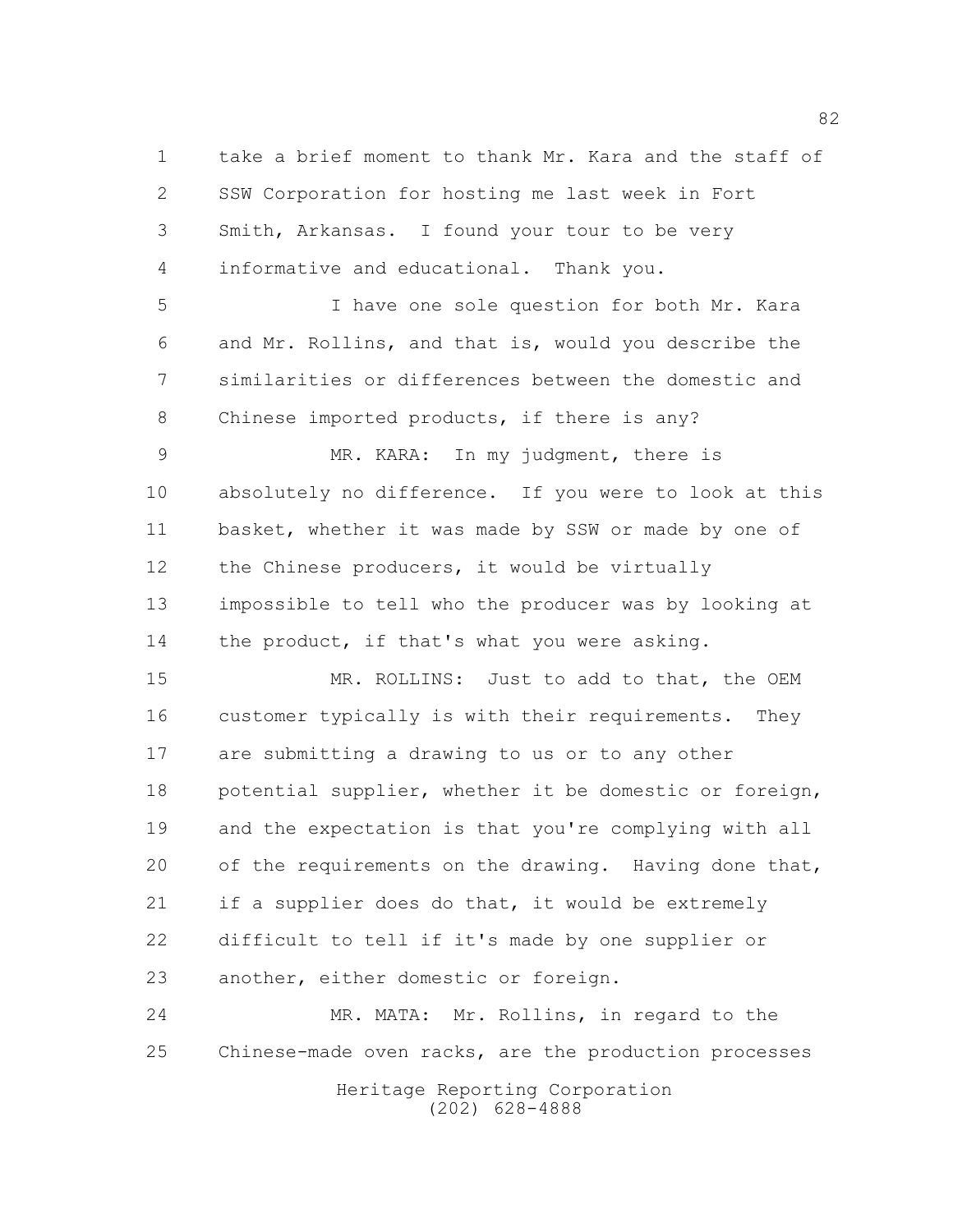the same for the oven racks made in China, as well as here in the U.S.?

 MR. ROLLINS: From what I've observed, I would say they are similar, as far as your cutting material, your form, and your welding. In general terms, there is less automation, but I think the Chinese producers, like American producers, are always striving to continually improve and get better. So, from that respect, I think they are trying to do 10 that. Just generally, I think there is less automation. MR. MATA: I have no further questions, Mr. Carpenter. Thanks. 14 MR. CARPENTER: Mr. McClure? MR. McCLURE: Jim McClure, Office of Investigations. I want to thank everybody. It has been a very informative morning, and, as Jim Fetzer said, this is yet another product that we haven't 19 really worked with before, and we deal with them all. 20 A few things. Both Mr. Kara and Mr. Rollins

 mentioned that if the Chinese imports continue at their present pace, it might well force business decisions. In Mr. Rollins's case, you said you might just have to get out of the business. Mr. Kara, you 25 alluded to the same, but you did say, "We might have

Heritage Reporting Corporation (202) 628-4888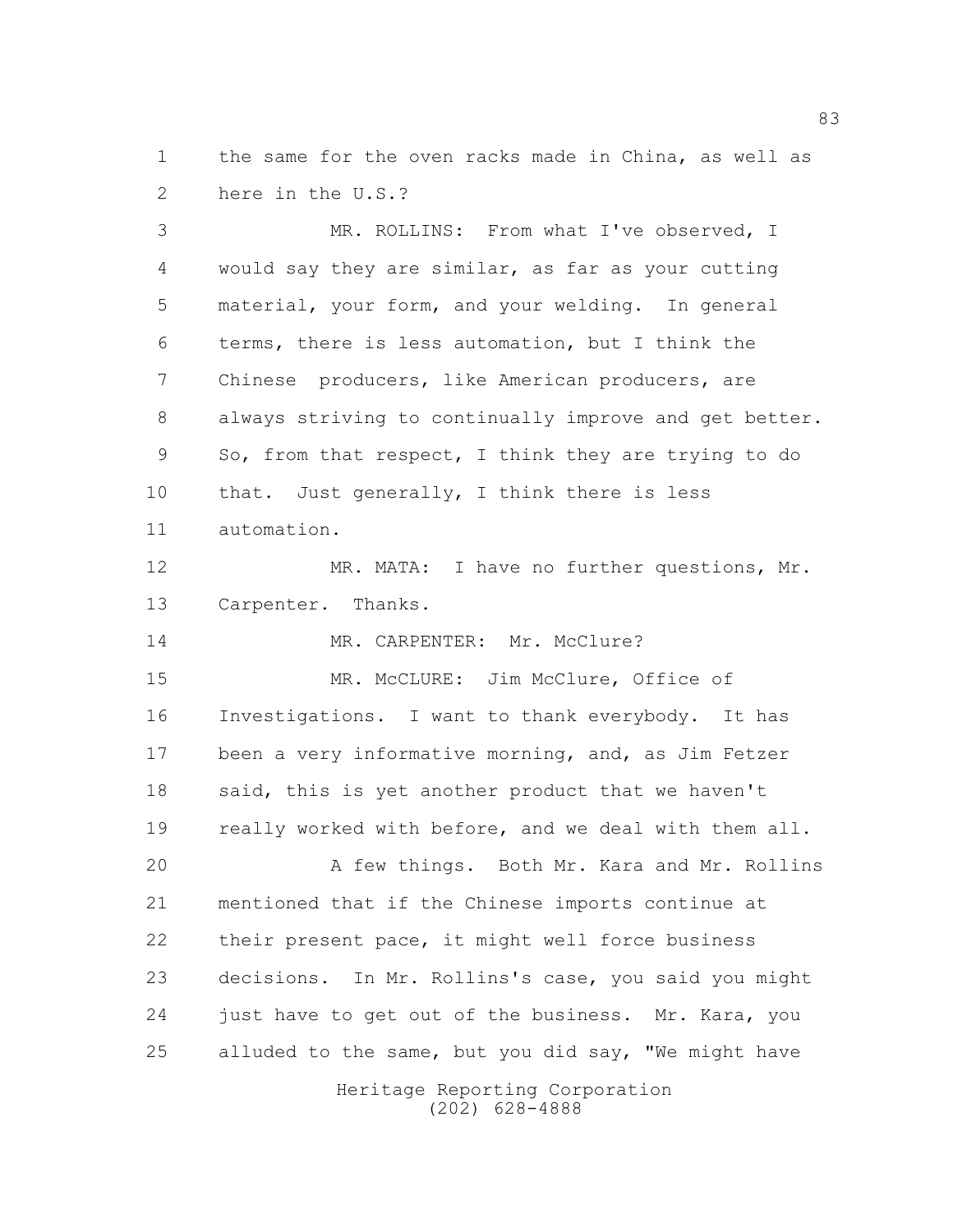to stop producing in the U.S." By that, did you mean you would just go solidly to imports, or are there other offshore sources that you might use?

 MR. KARA: No. There are certainly other sources of this type of product around the world, and we would not be at any trouble whatsoever in competing. There are no imports from elsewhere around the world. These types of products are made, for example, in Brazil, they are made in Europe, they are made elsewhere, but it's only the Chinese product that's being undersold into this market.

12 So our financial position, frankly, is precarious as a result of what's transpired in the 14 last three, three and a half years, and, without 15 relief, I can tell you, the future is pretty bleak.

 I'm sorry. Maybe I didn't answer the question you were asking. If you were asking if we would import from China, the answer is, no, I think we would exit the business.

 MR. McCLURE: Exit the business or look for other offshore sources?

 MR. KARA: No, exit the business. There aren't any other offshore sources that can compete with us in the U.S. As I say, there are other sources, but none that are competitive.

> Heritage Reporting Corporation (202) 628-4888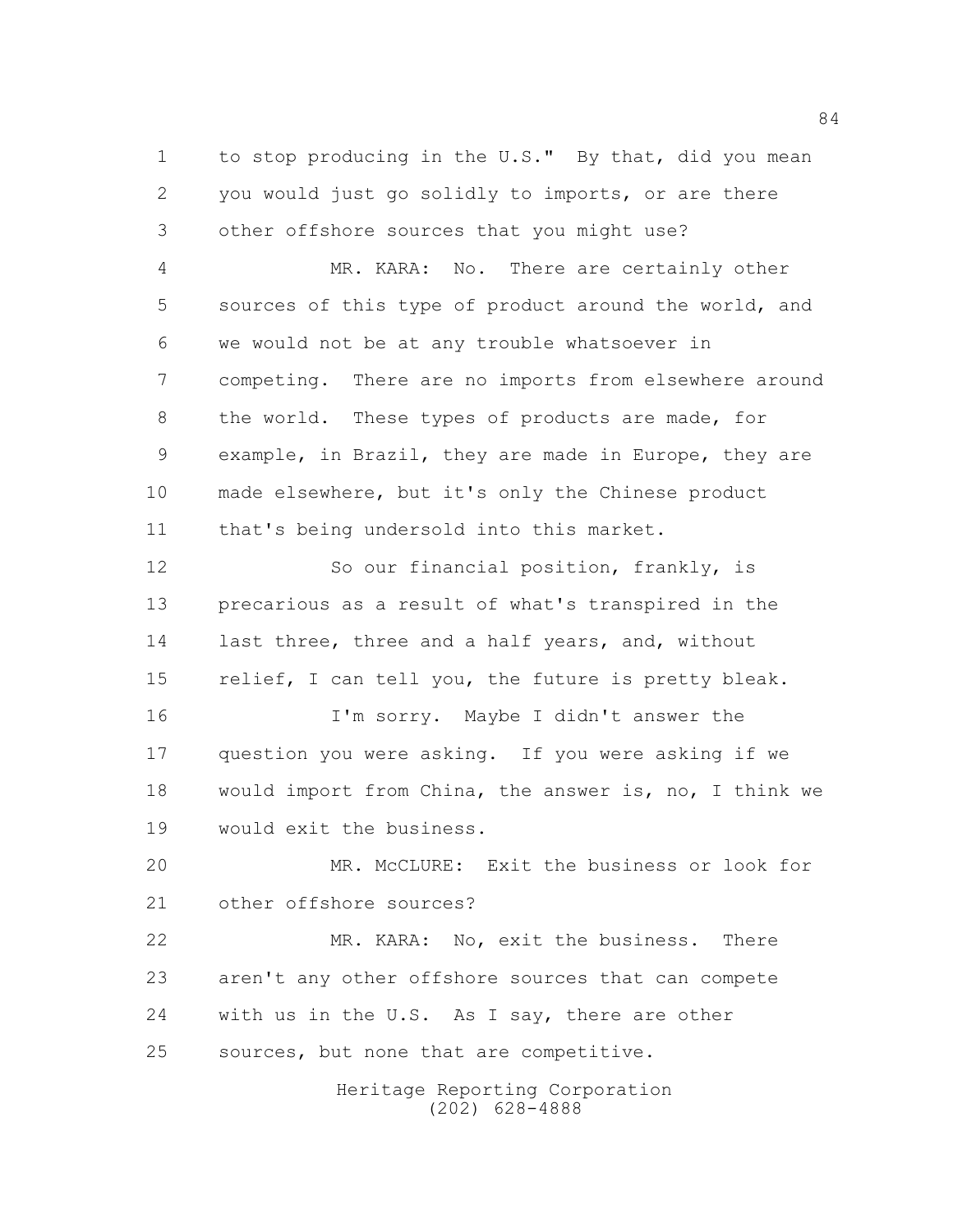MR. McCLURE: Okay. And that would be Brazil, Europe -- what about Mexico?

 MR. KARA: We produce a substantial amount of this product in Mexico. We do not ship it back to the United States for use by OEMs in their assembly operations here. We produce their product in Mexico for consumption by generally the same OEMs but at their plants in Mexico. It's not competitive to bring it back.

10 MR. McCLURE: And what they produce down there stays down there.

 MR. KARA: No. The finished units get shipped back here. They are also used in the Latin American and Mexican markets.

15 MR. ROSENTHAL: Just to summarize, there is no other offshore source that either can compete effectively against SSW here in the U.S., let alone the Chinese. So if the SSW cannot continue to produce in the U.S., the choices are either importing from China or shutting down. I think you heard Mr. Kara say they would end up exiting the business.

 MR. McCLURE: Mr. Rollins, any thoughts from you?

Heritage Reporting Corporation MR. ROLLINS: I think our approach has probably been pretty similar to SSW's. The amount of

(202) 628-4888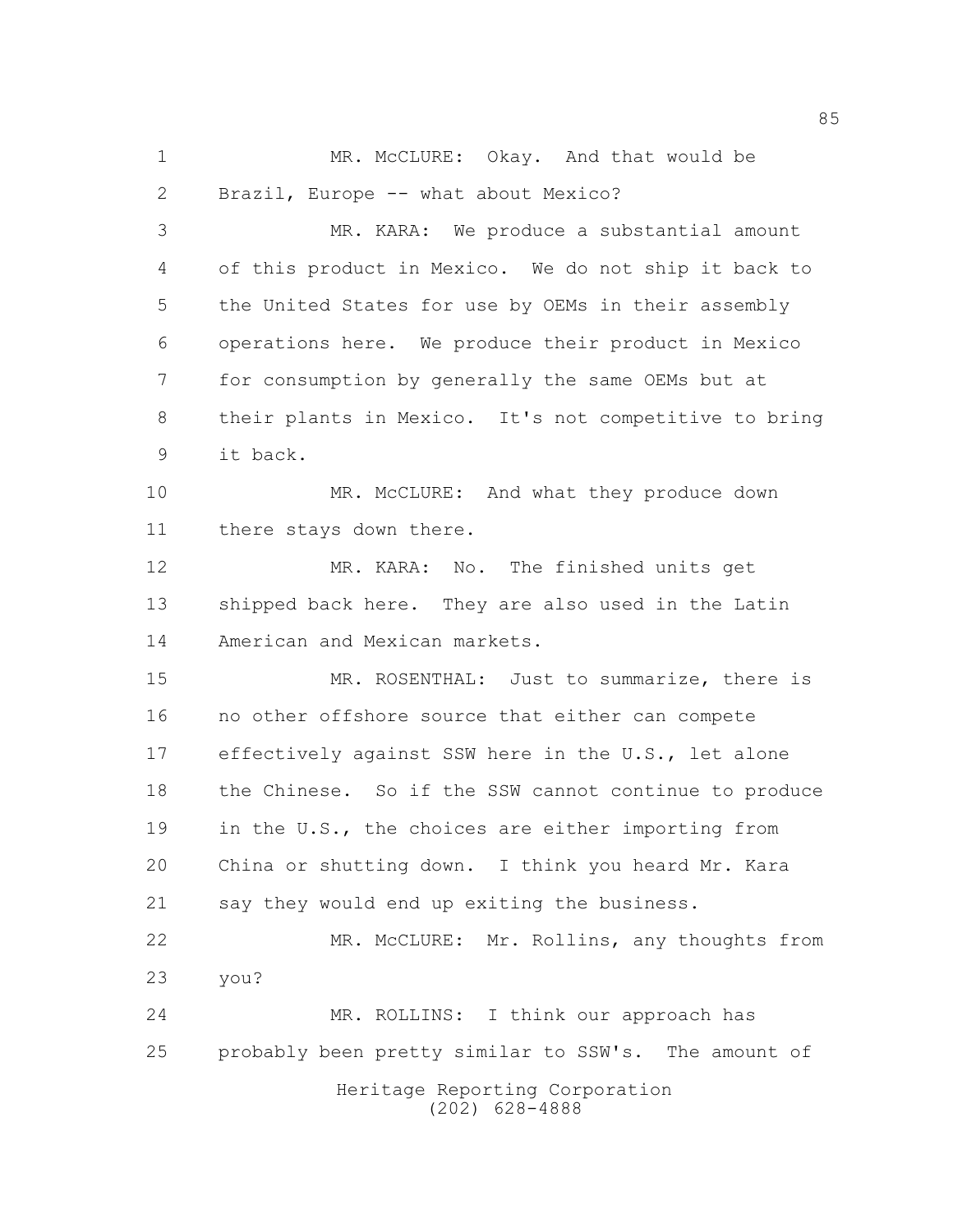imports that we're bringing in is declining, and I think it's somewhat of a short-term view for us to do that because, obviously, the OEMs don't need us to import product from China, frankly. They could go directly there themselves. Our future would be to compete with our domestic production, if we could do that.

8 MR. McCLURE: For both of you, in terms of your imports, and you can answer this in the post- conference submission, if you could indicate if the imports tend to fall in, for want of a better term, lower-end parts, parts numbers, and whatnot. But you can put that in your post-conference submission.

14 Mr. Rosenthal knows where I'm going here. I would like to ask both sides, obviously, to brief whether we have Bratsk issues here, and we'll just leave it at that, if you could address Bratsk issues in the post-conference submission.

19 MR. ROSENTHAL: We'll do that, but, if you don't mind, Mr. McClure, just let me -- if you don't mind, I'll just summarize real quickly, just so you won't be surprised when you get our brief.

23 MR. McCLURE: Sure.

 MR. ROSENTHAL: As you heard me say earlier, 25 there is no other import source currently, and while

> Heritage Reporting Corporation (202) 628-4888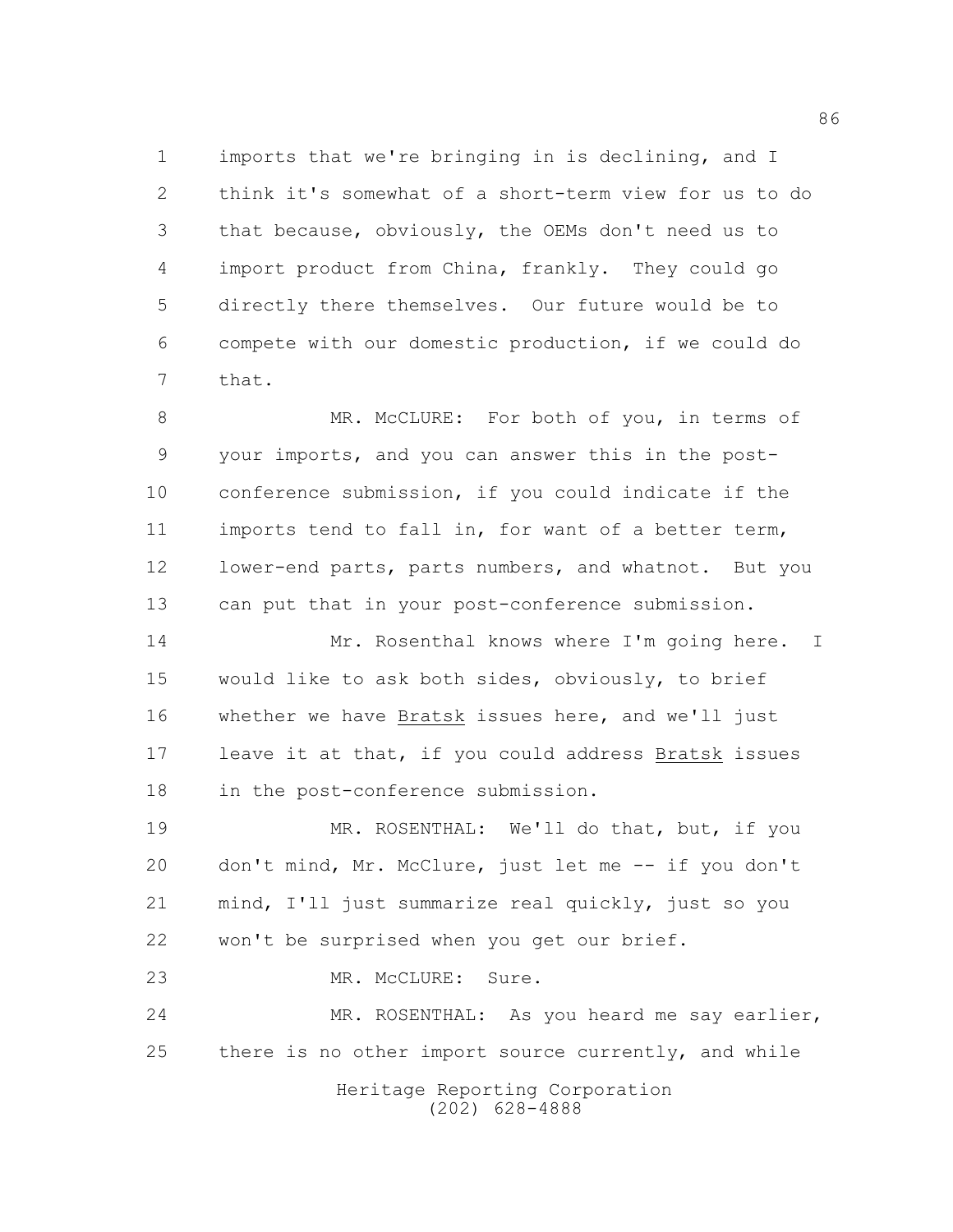the subject merchandise is made in other countries, none of those countries is in a position to supply the product in the United States on a competitive basis. So the products couldn't replace the Chinese, nor could they deprive the domestic industry of the benefit of an order. So no surprise. You'll hear more detail on that.

8 MR. McCLURE: Okay. Thank you.

 With respect to the Chinese producers, do they produce a variety of products? The people who 11 produce oven racks; do they produce other products, such as you do -- you mentioned the air conditioner or 13 the HVAC things -- or do the Chinese producers tend to be niche producers, as Mr. Rollins referred to them, as the U.S. producers seem to be?

 MR. KARA: Our experience is that the subject product is a very small part of the Chinese producers' overall production. I'm not an expert on their entire product offerings, but I have visited firsthand a number of their plants, and I would say that this product that we're talking about this morning is a very small piece of their overall portfolio, if you will, in that they have a whole range of other products that they offer almost from nuts to soup, if you will.

> Heritage Reporting Corporation (202) 628-4888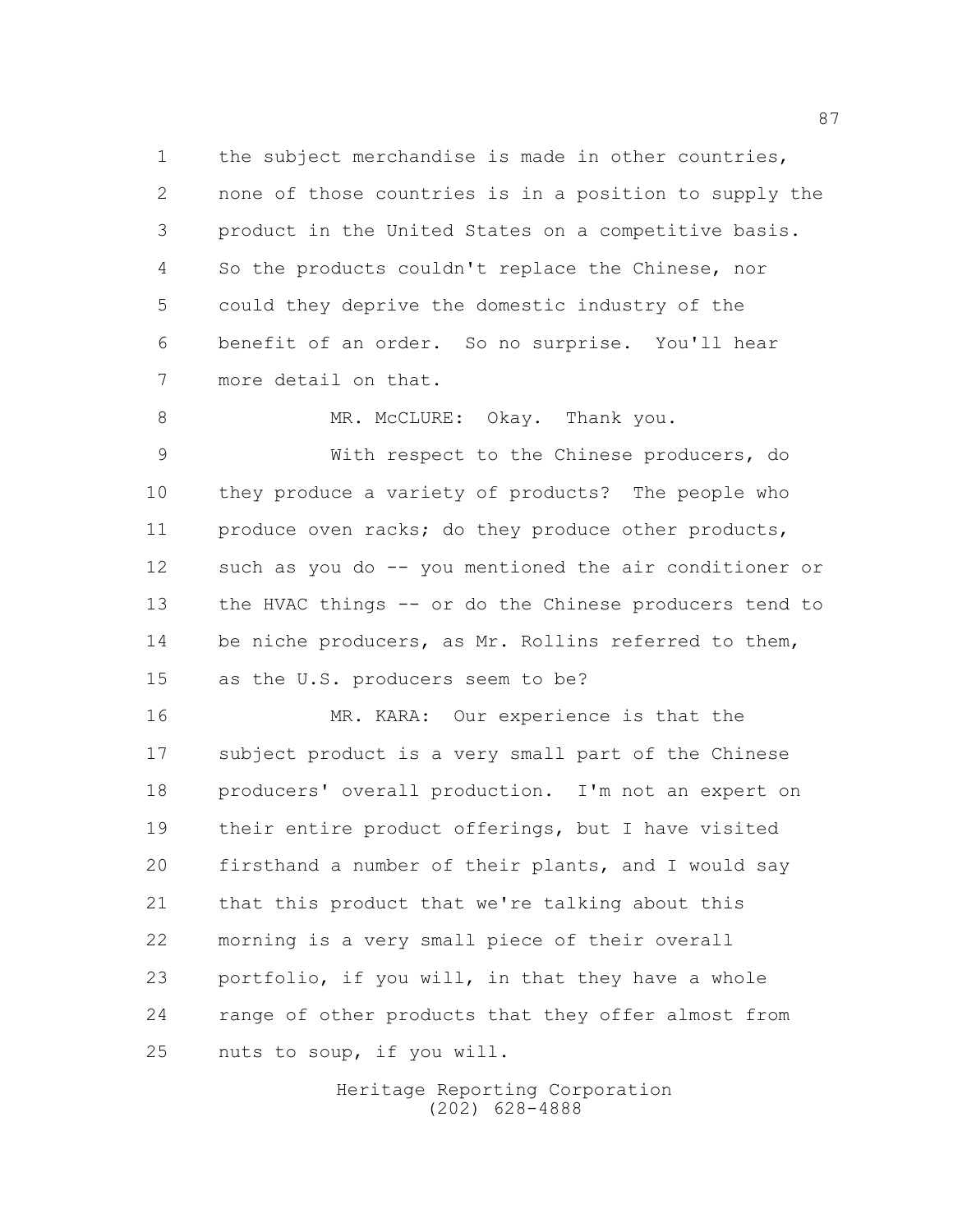MR. HUDGENS: I would just add that the websites of the Chinese producers confirm what Mr. Kara said. If you look at the websites for each of the individual, qualified Chinese producers, they produce a whole slew of products.

6 MR. McCLURE: Mr. Rollins?

7 MR ROLLINS: If I could add, I would say that's mostly true. It varies. There are some producers that probably specialize more in certain product areas.

11 Really, from my observation, the thing that I notice, and the thing that's most stunning to me when I go and visit some of these facilities, is how rapidly they are growing and expanding their capacity. You could go visit a facility and then come back six or nine months later and virtually see something that would have doubled in size and capability, and you wonder what kind of capital backing is behind this. What's the rationale for just the rush to market?

 I would ask the question, and I don't really get a straight answer, but it's just amazing, the level of growth that I see over there, and it frightens me.

Heritage Reporting Corporation (202) 628-4888 MR. McCLURE: Do they have dedicated product lines, even if they are producing multiple products in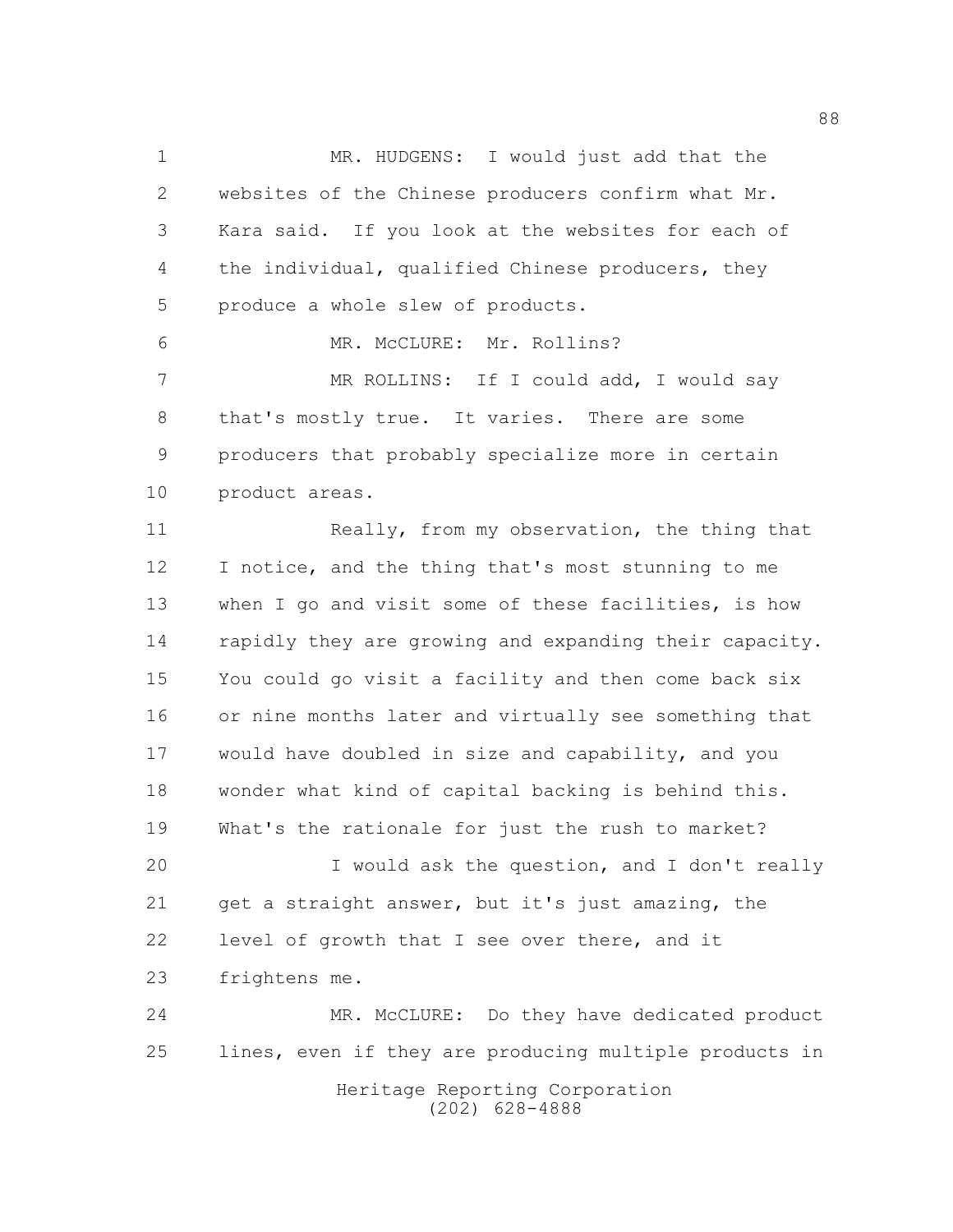the same factory?

| $\overline{2}$ | MR. KARA: I believe the answer is yes, but             |
|----------------|--------------------------------------------------------|
| 3              | I have to qualify that by telling you that that's a    |
| 4              | good part speculation and a little part visual         |
| 5              | observation. I have not engaged in direct              |
| 6              | conversations and then had the opportunity to back     |
| 7              | that up, but that would be my understanding. Mark?     |
| 8              | MR. GRITTON: I would be the same.                      |
| $\mathsf 9$    | MR. McCLURE: Do the Chinese also                       |
| 10             | participate in the commercial refrigeration market?    |
| 11             | You said that was significantly smaller, so I was just |
| 12             | wondering.                                             |
| 13             | MR. ROLLINS: I quess I can comment on that.            |
| 14             | There is some participation there. It's not to the     |
| 15             | degree that we see in the scope of the residential     |
| 16             | refrigeration and oven-shelving rack, and we're not    |
| 17             | personally experiencing the damages and the lost       |
| 18             | business in that category.                             |
| 19             | MR. McCLURE: Okay. You got straight to my              |
| 20             | follow-up here. In the commercial refrigeration        |
| 21             | market, who are the other players in the U.S.          |
| 22             | industry, producers and customers, actually? If you    |
| 23             | want to provide that in the post-conference, that's    |
| 24             | fine.                                                  |
| 25             | MR. ROSENTHAL: We'll give you that. It's a             |
|                | Heritage Reporting Corporation<br>$(202)$ 628-4888     |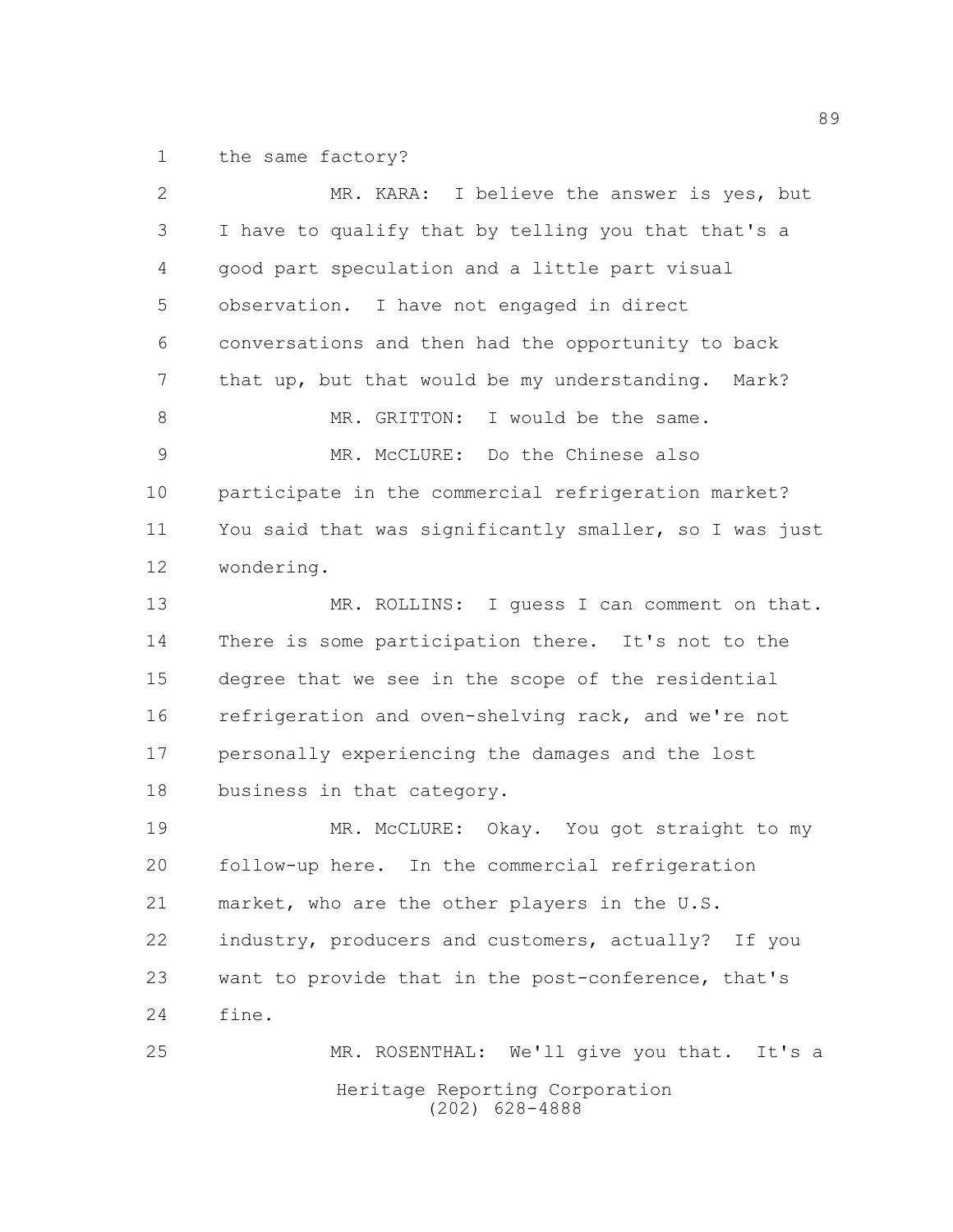much more diverse and fragmented market, and so we will provide the lists of both in the post-conference brief.

 MR. McCLURE: Okay. I think that addresses all of the questions I have. Again, thanks for your testimony.

 MR. CARPENTER: A couple of additional questions.

 First of all, on demand, there has been a good bit of discussion about the factors affecting demand. I'm trying to reconcile what I believe Ms. Trossevin said in her opening statement with what some of your testimony was. I believe she indicated that the housing downturn has dramatically reduced demand 15 for appliances and, therefore, demand for the subject product.

17 Mr. Hudgens, I believe you indicated that 18 the decrease in demand was more modest, and then you went on to elaborate that, for refrigerator shelving, there has been a steady decrease in demand, but for oven racks, there was an increase until recently because of the move to more premium ovens that use more racks.

Heritage Reporting Corporation (202) 628-4888 MR. HUDGENS: Yes. That's correct. MR. CARPENTER: Okay. One thing that I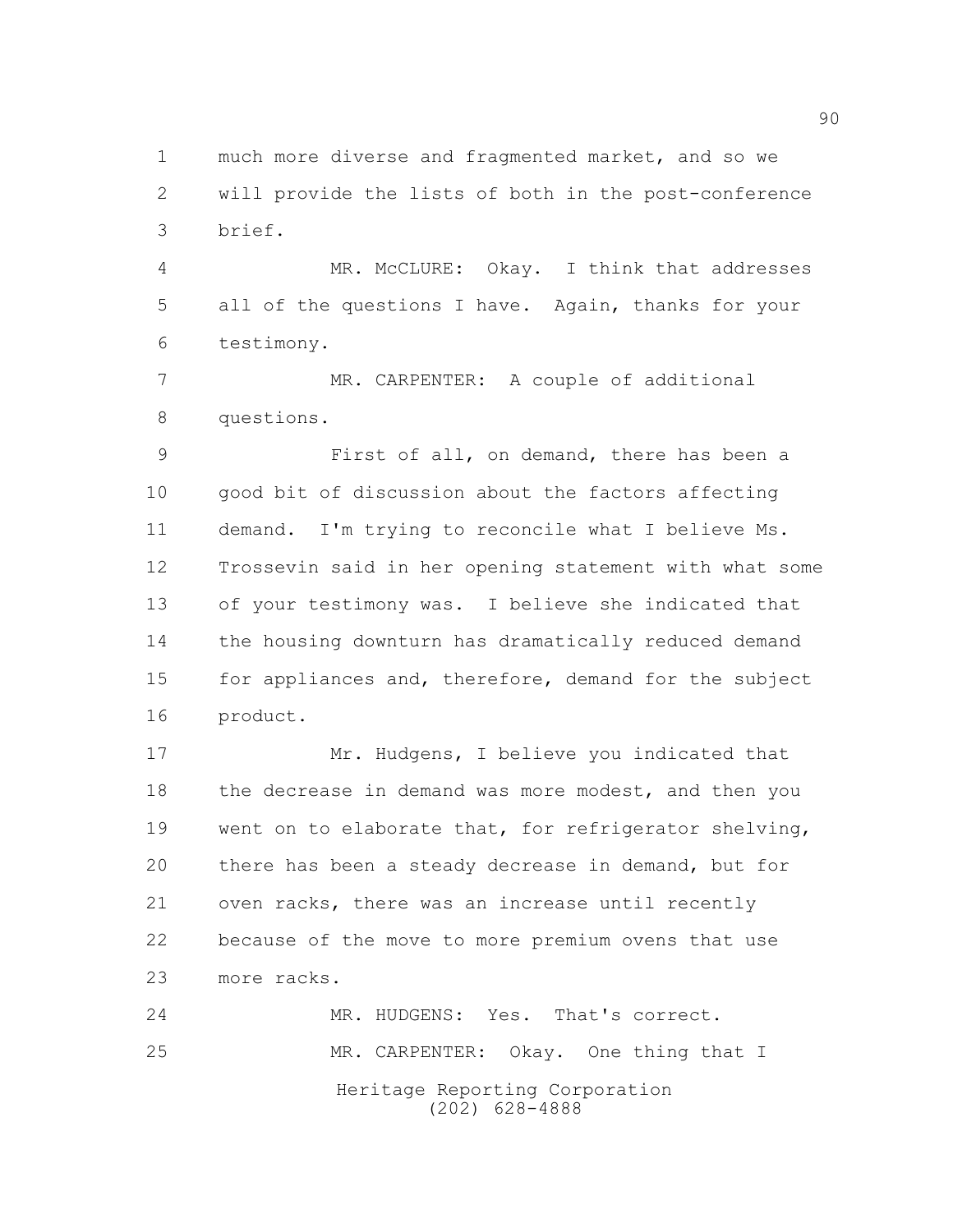think would be helpful, and I'm going to ask

 Respondents this because I think they may have better access to the data, if you're aware of any data on U.S. consumption or sales of refrigerators and ovens, if you could provide that in your brief for each period of investigation.

 MR. HUDGENS: We will do that. We have access to that.

 MR. CARPENTER: Okay. Thank you. Another question: Are these products unique to the U.S. market? In other words, the refrigerator shelves and 12 the oven racks; are they unique to the U.S. market? In other words, do the products and the appliances that they are used in differ from those that are sold elsewhere in the world?

 MR. GRITTON: As Mr. Kara said before, I'm not the most knowledgeable person about appliance in the rest of the world. What I can tell you is that the subject merchandise, the products that we're talking about here today, are specifically designed for use in the specific appliances that are made here in the U.S. I don't know if that answers completely your question or not.

 MR. CARPENTER: Somewhat. Is it your understanding that most of the appliances that are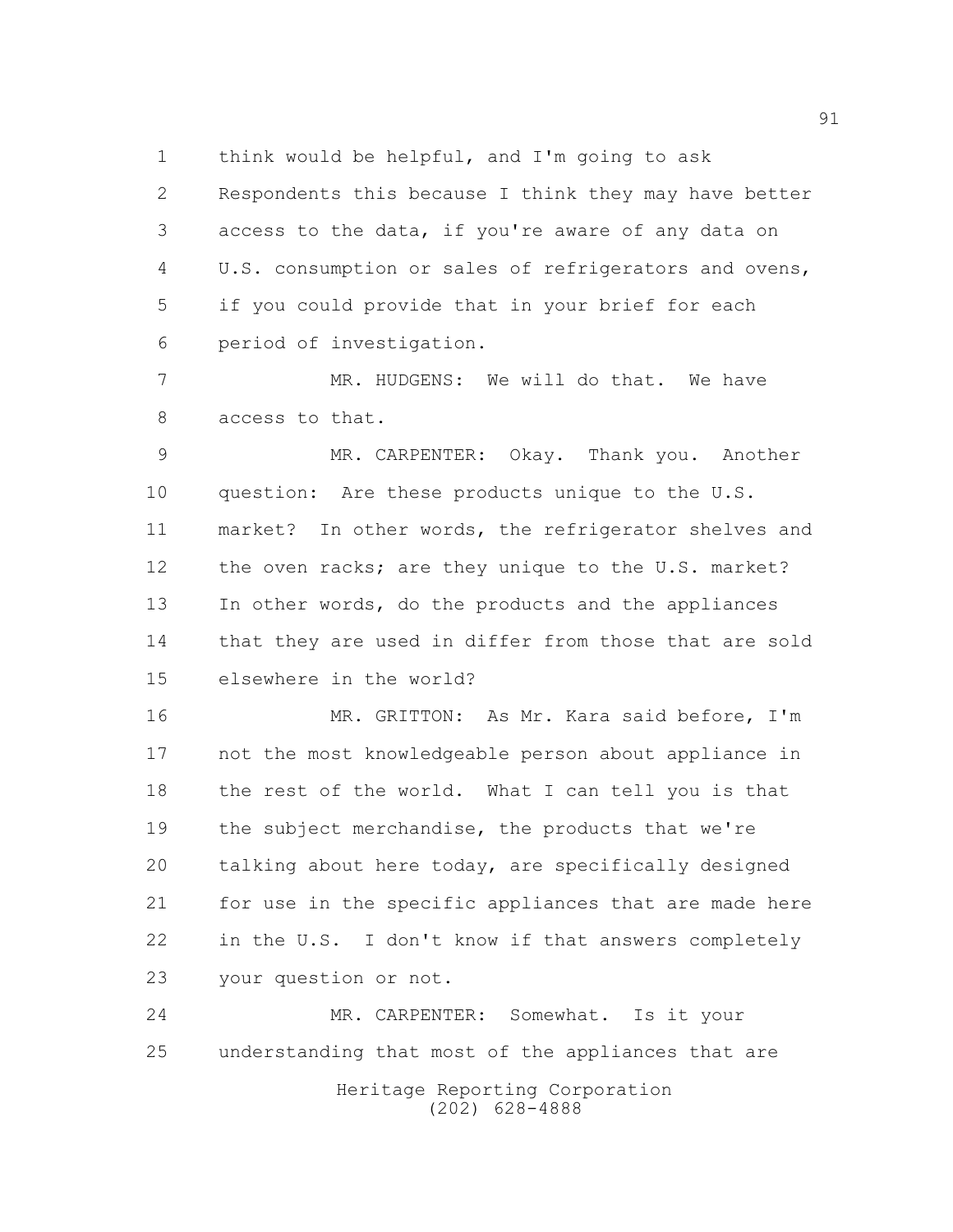manufactured in the U.S. are for sale in the U.S. as opposed to export?

 MR. GRITTON: It's my understanding that there may be a very, very small amount of export, but, for the most part, they are for consumption in the U.S.

7 MR. CARPENTER: Okay. Thank you. 8 MR. KARA: There are very similar products, Mr. Carpenter, but not particularly the same products. The model sizes tend to vary dramatically, depending upon what market is being served, whether that's the 12 Latin American market, the Asian market, or whatever, 13 the European market. There are differences, but similar products certainly are produced elsewhere. We've seen it in person.

16 MR. CARPENTER: Thank you, Mr. Kara. 17 The petition states that you believe that some subject merchandise may have been trans-shipped through Canada during the period of investigation. I was wondering if you have any idea of the magnitude of the trans-shipments, and, if you do, if you could provide any further information in your brief on that. MR. HUDGENS: We'll do that. That statement came from a pure source that showed that product was coming into Canada with a U.S. consignee. So we

> Heritage Reporting Corporation (202) 628-4888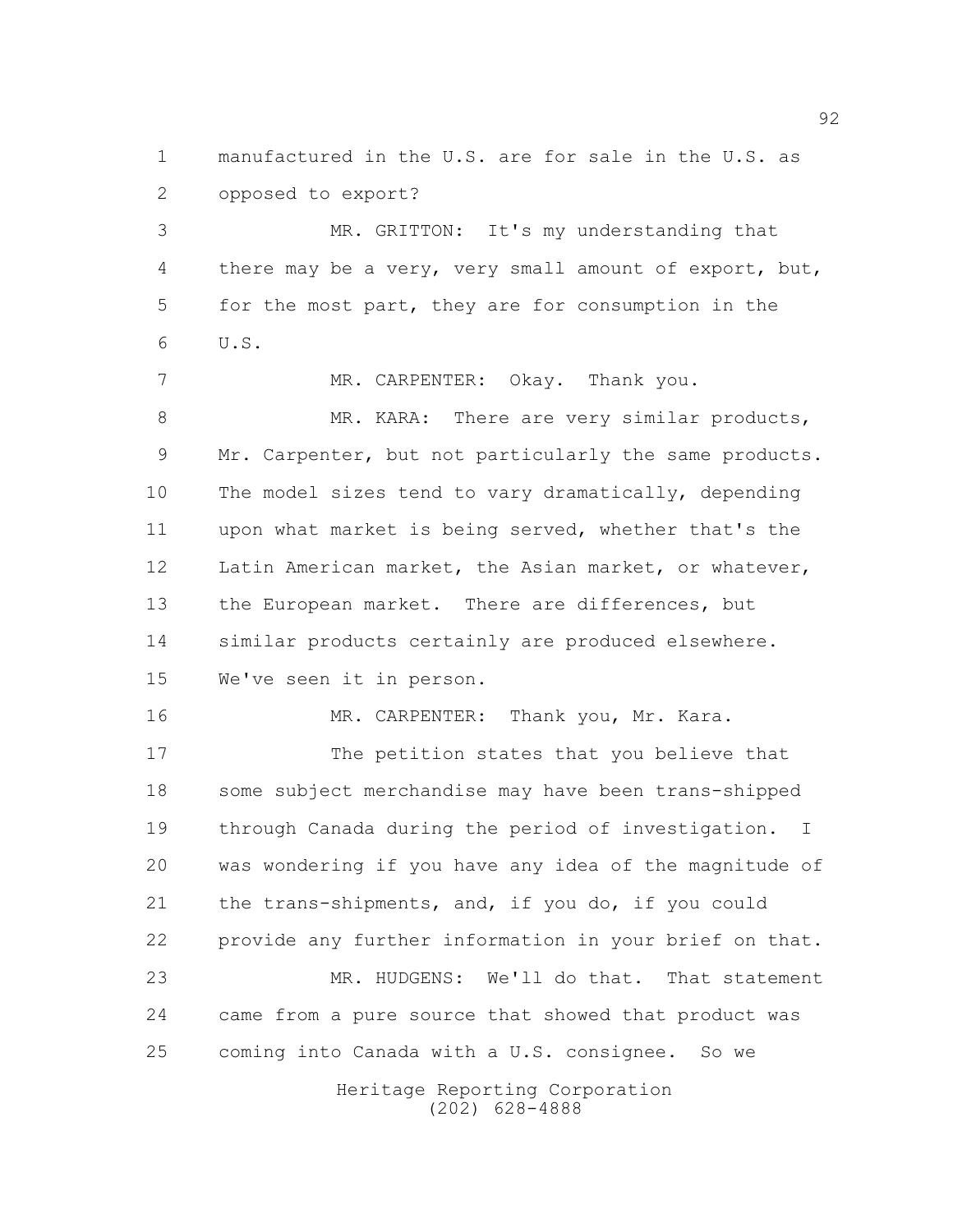Heritage Reporting Corporation (202) 628-4888 brought that to the attention of the Commerce Department, but we're not sure of the volumes of that. MR. CARPENTER: Thank you. Just one other minor question: How important are sales of replacement parts? Are they negligible? MR. GRITTON: The sales of replacement parts are to the same OEMs. They are the aftermarket channel for this product, and they are very, very small in relation to the sales of the original product. MR. CARPENTER: Okay. Thank you, Mr. Gritton. 14 That is all of the questions I have. If there are no further questions from staff, then we'll 16 take a break, at this point, about a ten-minute break, and allow the parties to change sides. Thank you very much again for your testimony and your responses to our questions. (Whereupon, a short recess was taken.) MR. CARPENTER: Please begin whenever you're ready. MS. TROSSEVIN: Good afternoon. Thank you. Again, I'm Marguerite Trossevin, counsel for GE and Whirlpool, and we are fortunate that I have with me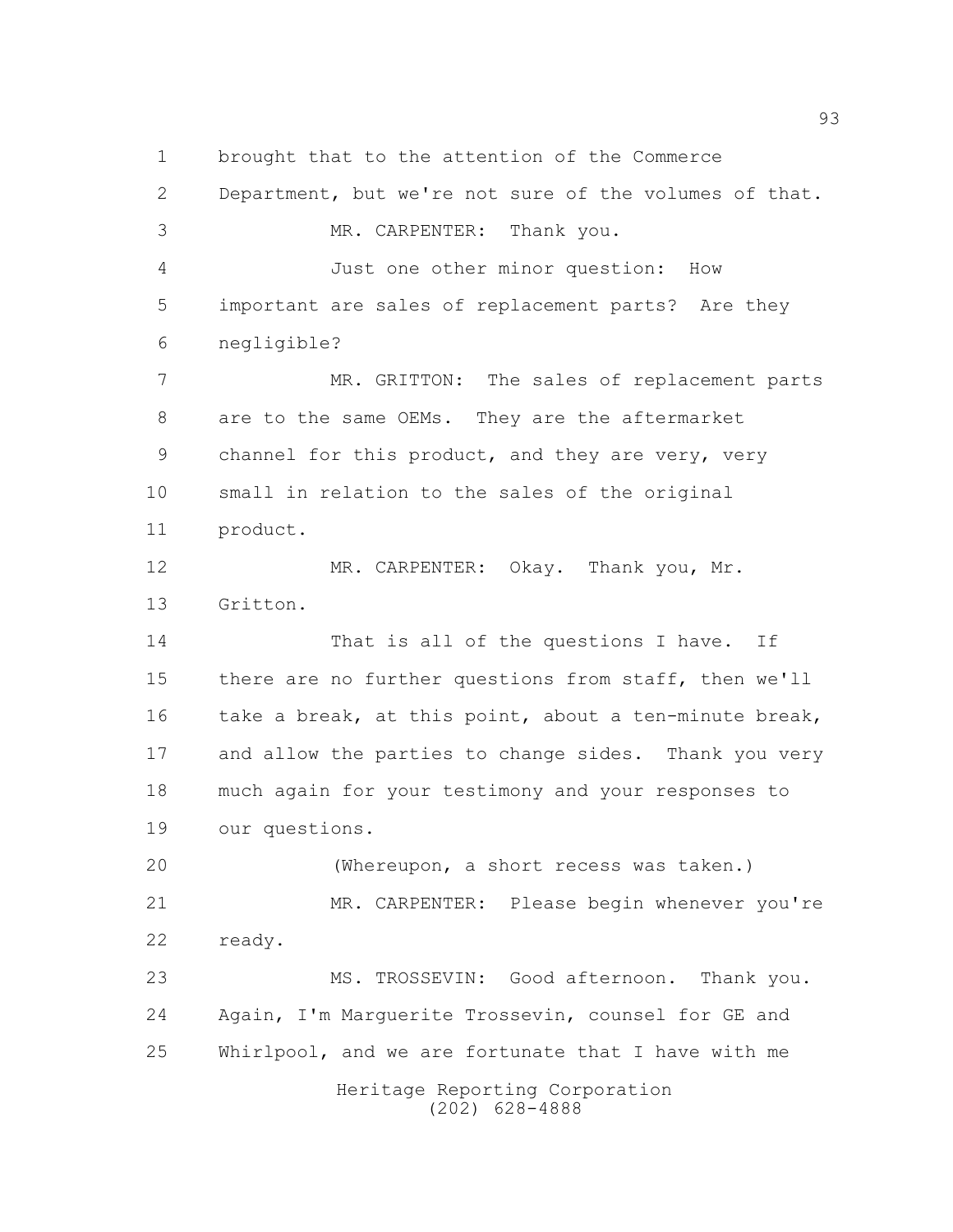today industry experts from both of these companies, and I think their presence here speaks for itself and to the importance of this issue for the companies and their willingness to provide the Commission with as much information as possible to be helpful in this case.

7 So I have here, on my left, Mr. David Metzger of GE, and on my right is Scott Wessendorf of Whirlpool, and then we have a face that I know is familiar to many of you at the end of the table, Mr. Bruce Malashevich from Economic Consulting Services, and his colleague, Alex Cook.

 We are going to begin the presentations this morning with Mr. David Metzger of GE.

15 MR. METZGER: Good morning. I appreciate, Mr. Fetzer, your comments that you had peeked inside your appliances. Perhaps all of you have done a 18 little more of that than you normally would. In my house, with three teenagers, it's easy to see the shelves in the refrigerator because the food is always gone.

22 I appreciate your interest in it, and it's certainly of importance to us, and I hope the information we can share today is helpful in your investigation.

> Heritage Reporting Corporation (202) 628-4888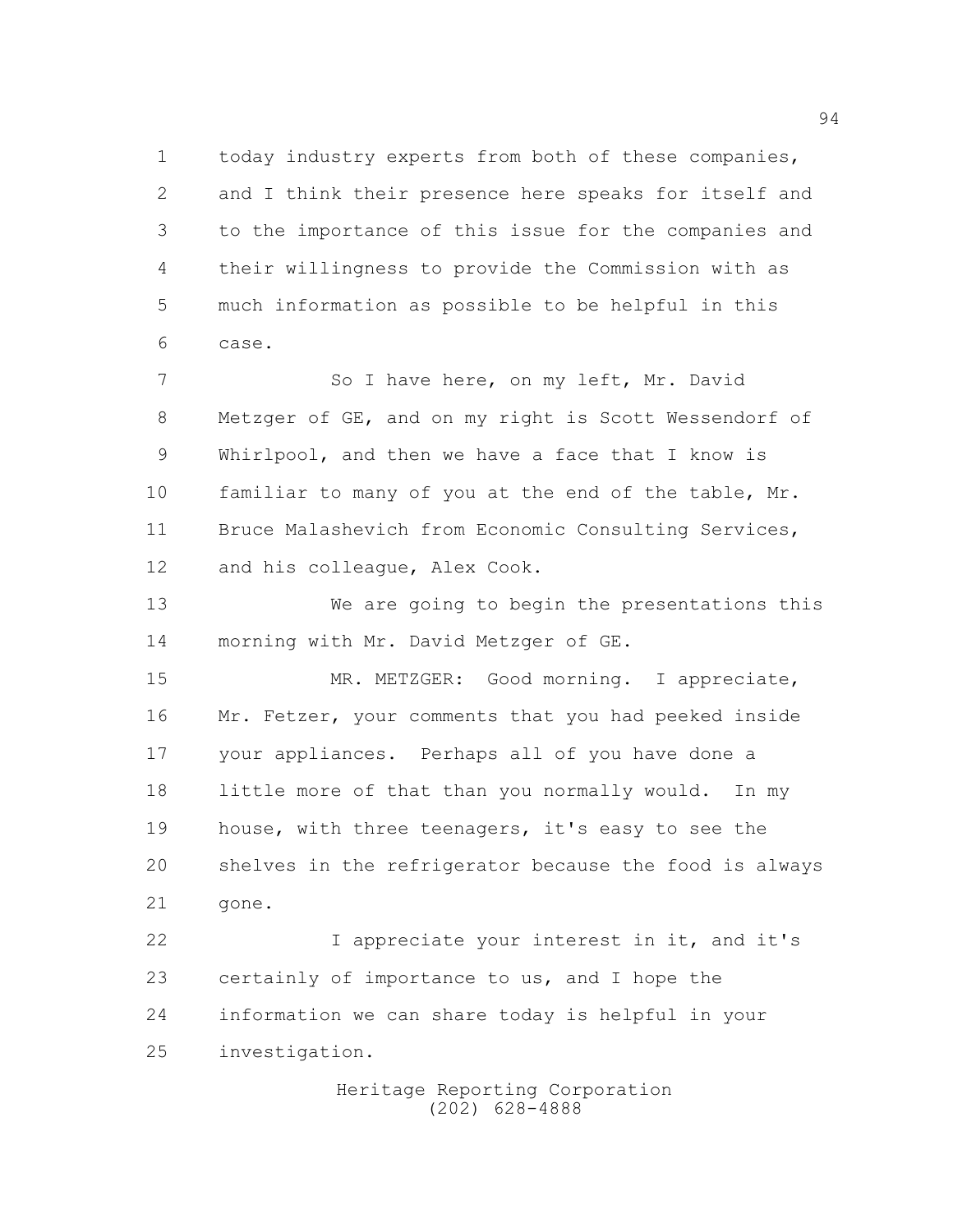**I** work for GE Consumer and Industrial, a business component of the General Electric Company. GE Consumer and Industrial, or "GEC&I," as we call it, is a \$13 billion global business with 52,000 employees in more than 100 locations. More than 20,000 of those employees in more than half of those locations are here in the United States.

 With more than a century of experience inventing cutting-edge products and services, GEC&I 10 strives to make life better, more convenient, and more efficient for consumers like us, as well as commercial and industrial customers.

 GEC&I's Appliances Division manufactures and sells home appliances, including refrigerators, freezers, dishwashers, cooking ranges, speed cooking products, washers, dryers, and many others.

 In addition, the business offers the largest manufacturer's service organization in the appliances industry, GEC&I's Consumer Services Group. It employs a nationwide fleet of vans to provide prompt and quality service on all Monogram, GE Profile Performance, GE Profile, GE, Hotpoint, and RCA brands. The appliance environment, overall, includes commercial business applications, such as grocery stores and restaurants, and residential applications,

> Heritage Reporting Corporation (202) 628-4888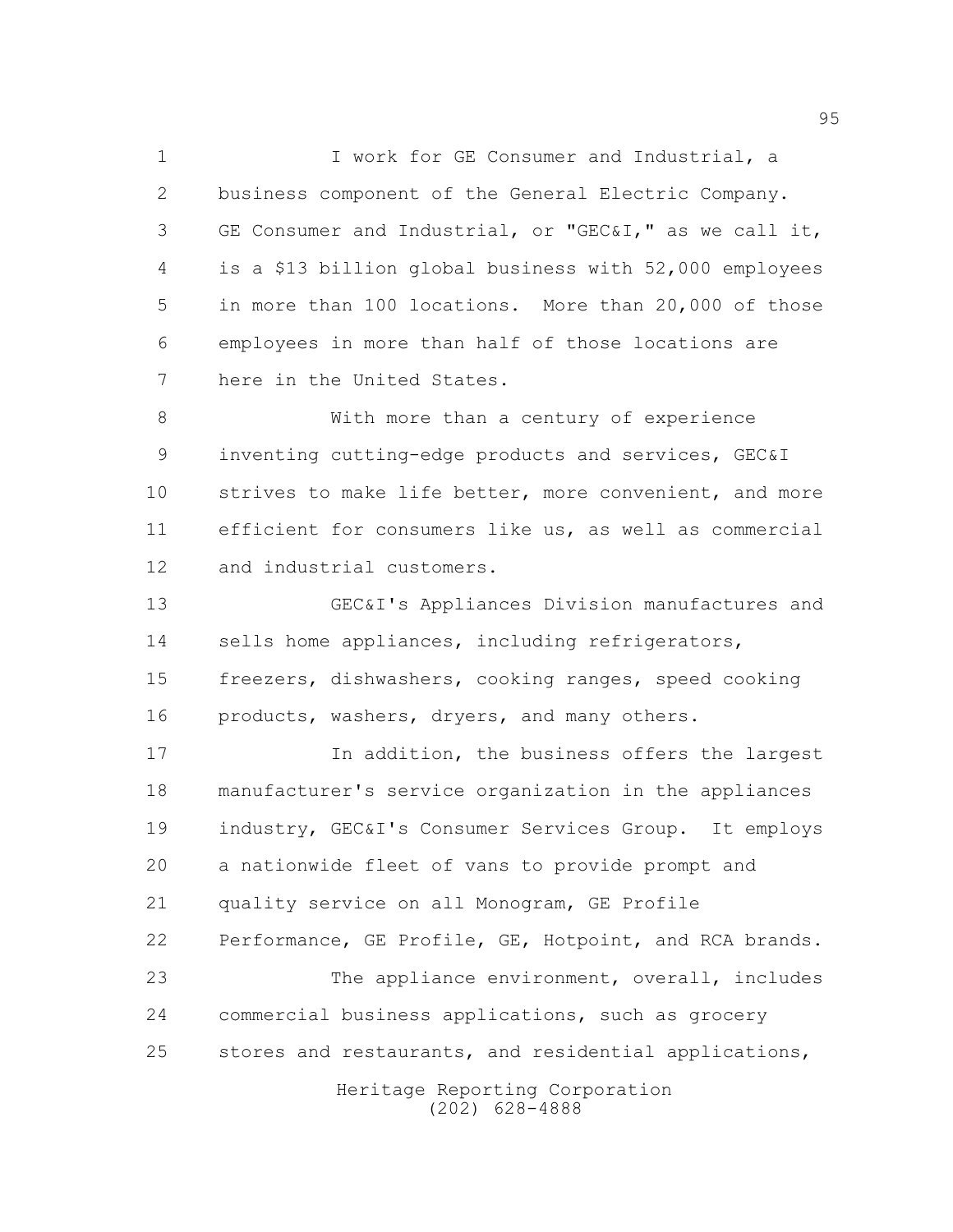such as single-family and multi-family homes, from high-end, elaborate kitchens with multi-million-dollar homes down to multi-family apartment complexes were the builders perhaps select less-expensive product. Many appliances, regardless of whether commercial or residential, are manufactured with wire racks, baskets, and shelves, or glass shelves with wire frames.

 I've been employed with GE Appliances for 24 years. During those years, I've held positions as a quality engineer responsible for ensuring our suppliers' products and processes meet our quality specifications.

**I've been a facilities engineer, where I**  determined the equipment needed to produce products and have led teams to install the new equipment in our factories, and a product marketing manager, where I determined which cooking products were desired most by consumers and worked with our manufacturing and technology teams to bring those products to market. Today, though, I want to focus on just a couple of key points. Firstly, we buy these racks and shelves as

 part of a category that includes all wire hardware, and I'll explain that more in a minute.

> Heritage Reporting Corporation (202) 628-4888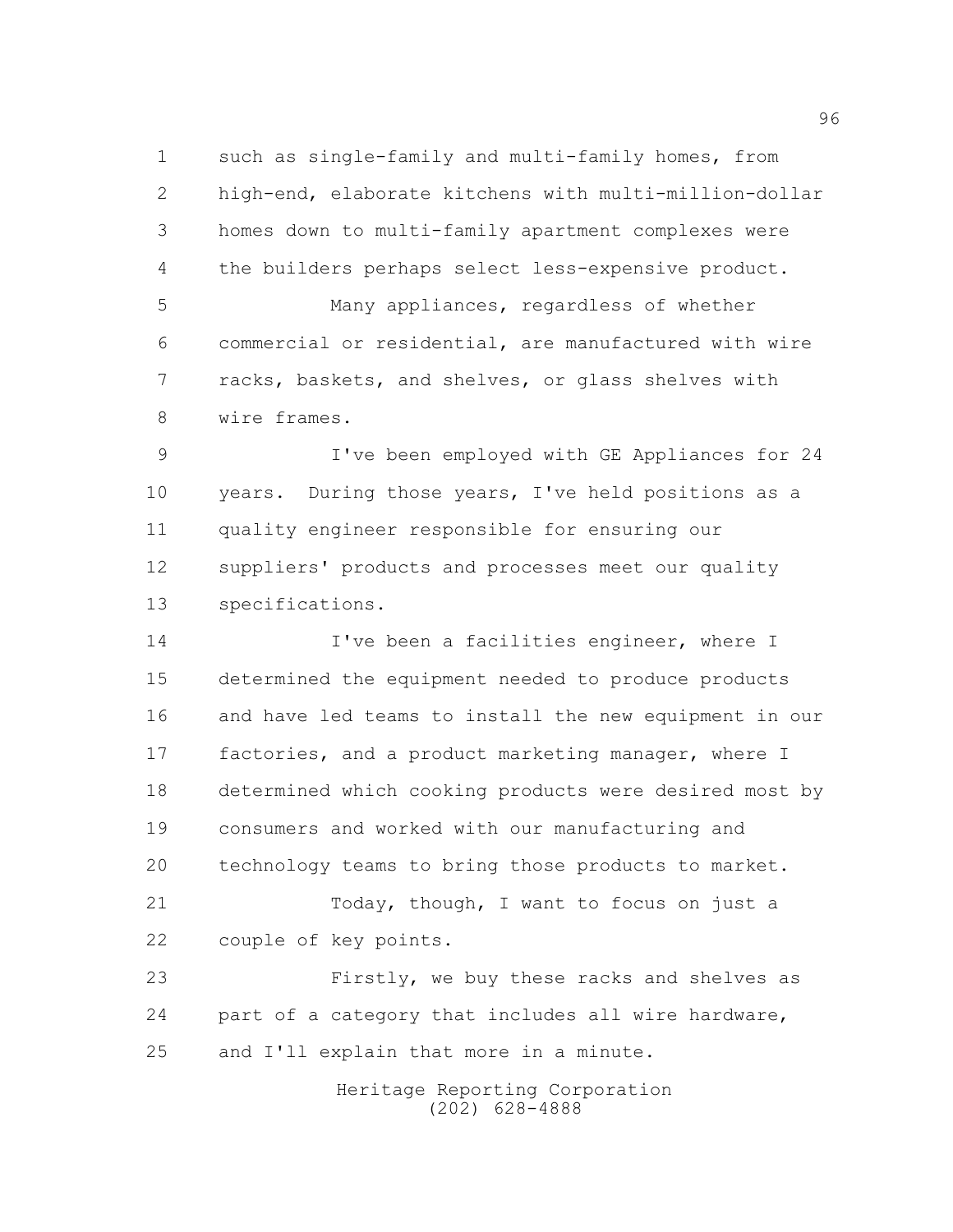Secondly, I want to explain the recent environment for us in the appliance industry. Our manufacturing plants in the U.S. are supported by a centralized sourcing organization responsible for purchasing all of the material, parts, or components or finished goods that allow are company to run.

7 I'm part of the team, and we are located in Louisville, Kentucky. Our group is made up of several buying teams, each specializing in specific materials, components, or products. I mention this simply to point out that a particular buyer purchases all materials for a given supply industry, regardless of which factory or appliance needs it.

14 So whether for a built-in oven, a dishwasher, a refrigerator, or a laundry machine, one buyer handles the suppliers for common items. For example, and certainly relevant here, one buyer handles all of our hardware and formed-wire parts, and that is her entire focus. She buys full-wire shelves and wire frames for glass shelves that go in refrigerators, racks that slide into ovens, racks that hold our dishes, and even racks that can be used in a clothes dryer.

 Incoming material of carbon or stainless 25 steel is bent and formed, as you heard earlier this

Heritage Reporting Corporation (202) 628-4888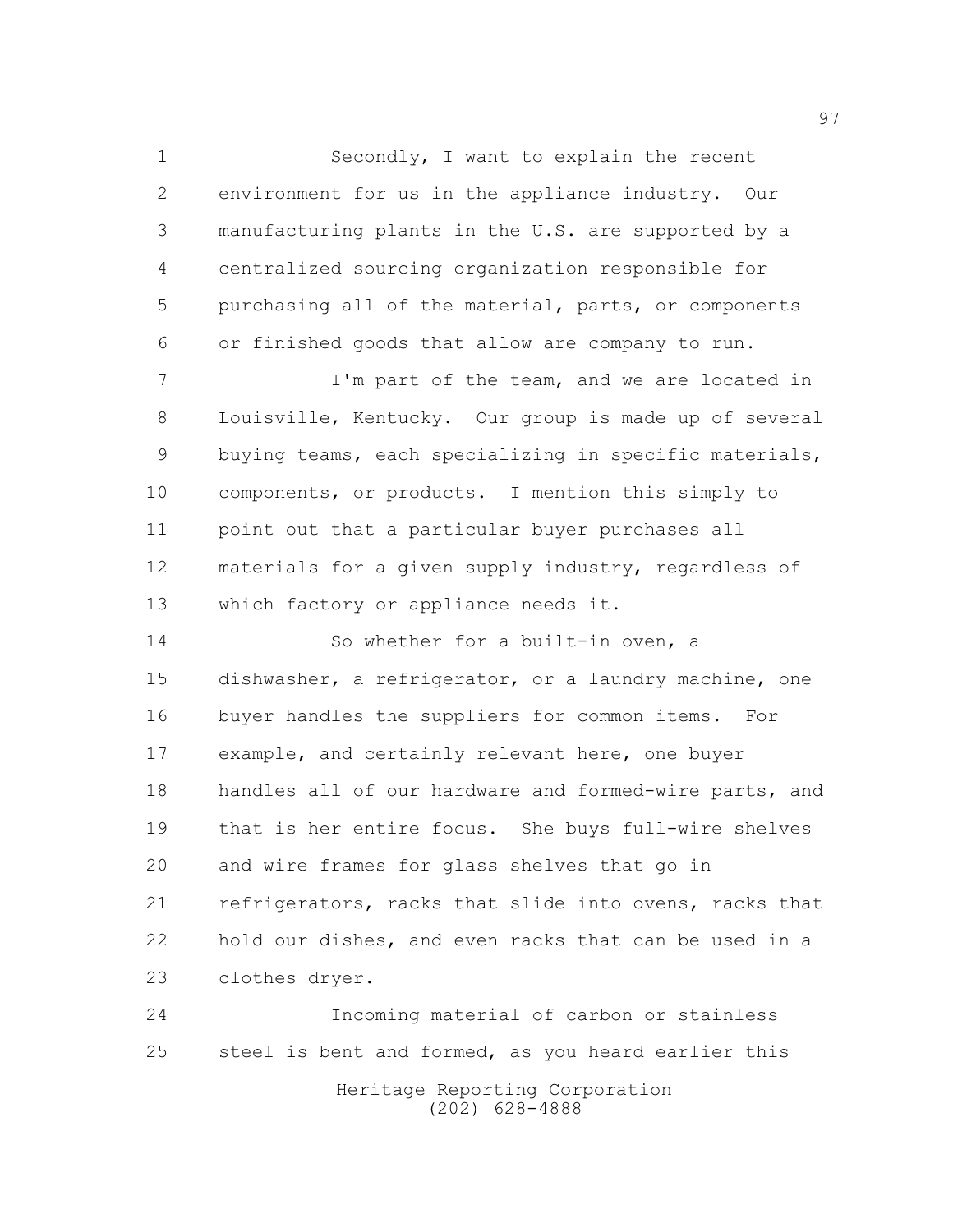morning, and then finished with a paint or plating for protection. Our buyer sets the contract, the factories set up materials schedules for just-in-time arrival, and the materials schedules fluctuate just ahead of the production schedule, depending on market needs.

 In conjunction with any sourcing contract, though, GE must qualify all suppliers. The purchased material quality organization is aligned by category as well, and my point, again, is simply that we view the wire-form industry as one, regardless of what appliance it might be built into.

 The quality engineer in this group is responsible for evaluating the supplier's processes and controls, as well as the material or part it produces. Of paramount importance is the battery of appearance and performance tests that our materials must meet, such as measures of color and gloss or tests of corrosion resistance and abrasion.

 Perhaps a couple of examples might help here. One of the tests would involve checking an oven rack for its slide force and its appearance after multiple self-clean cycles. In a refrigerator shelf, its corrosion resistance following the salt spray 25 test, a salty spray environment, would help us reveal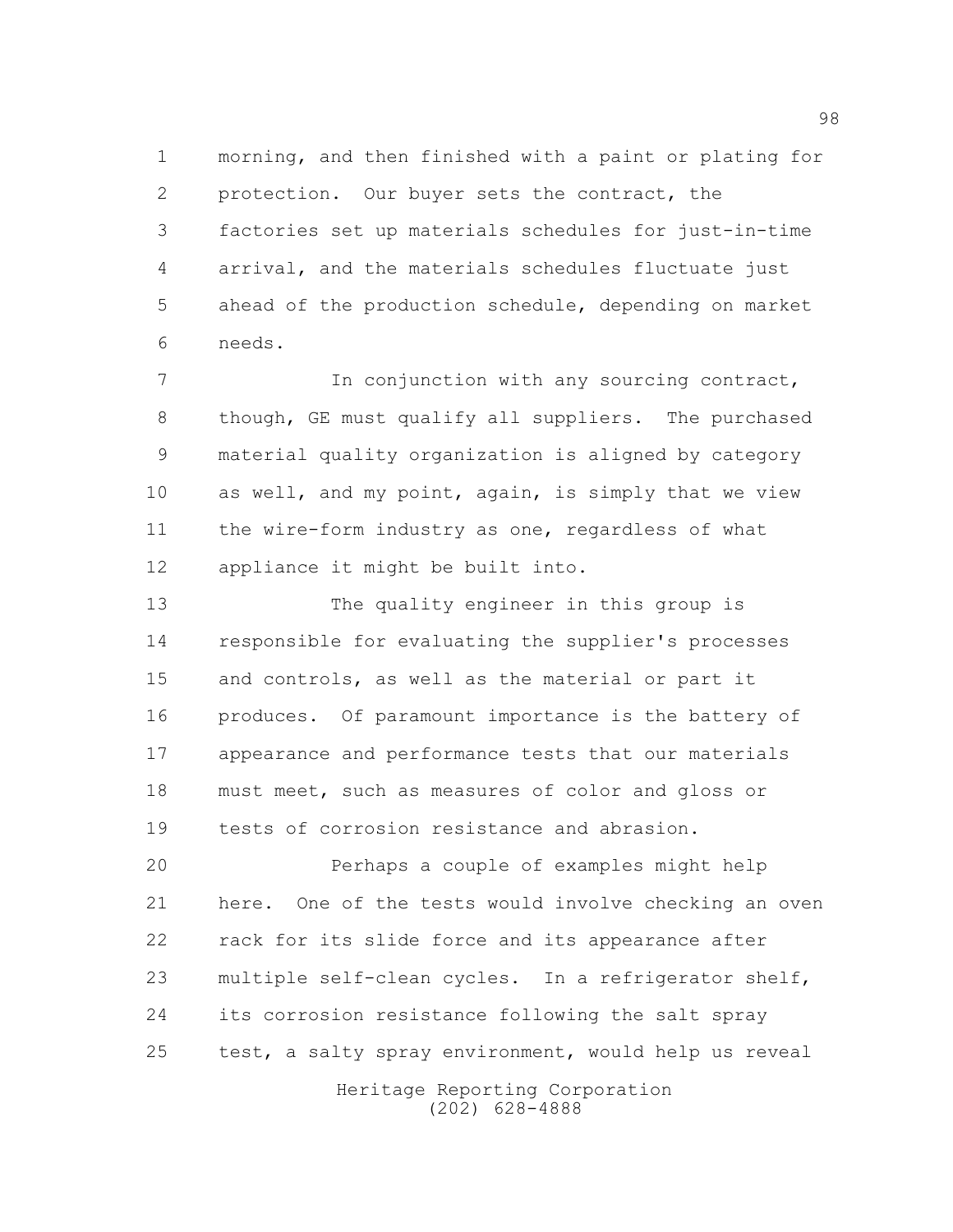its durability, in terms of corrosion, and the application there would be our products in the tropics, or even in housing authority or low-end properties where often refrigerators are just sprayed out with a hose, or even in our own homes where you have a power outage, and you end up with high humidity in that cabinet.

 So these tests are very important in proving out the quality of the product.

**Early last year, one of these Petitioners,**  in fact, Nashville Wire, came to us requesting qualification of an Asian supplier process to allow subcontracting of our parts. The supplier evaluation failed, the supplier could not be qualified, and the subcontracting to Asia was denied.

 I would like to address the market we're in and the dynamics we are currently facing. Features 18 that made appliances more efficient, convenient, and attractive; that's good for us as consumers. Recent trends have supported more upscale products, such as a preference for glass versus wire refrigerator shelves and porcelain-coated versus the nickel-coated oven racks.

 "Wire shelves and racks," as defined in this petition, have been impacted by this feature mix.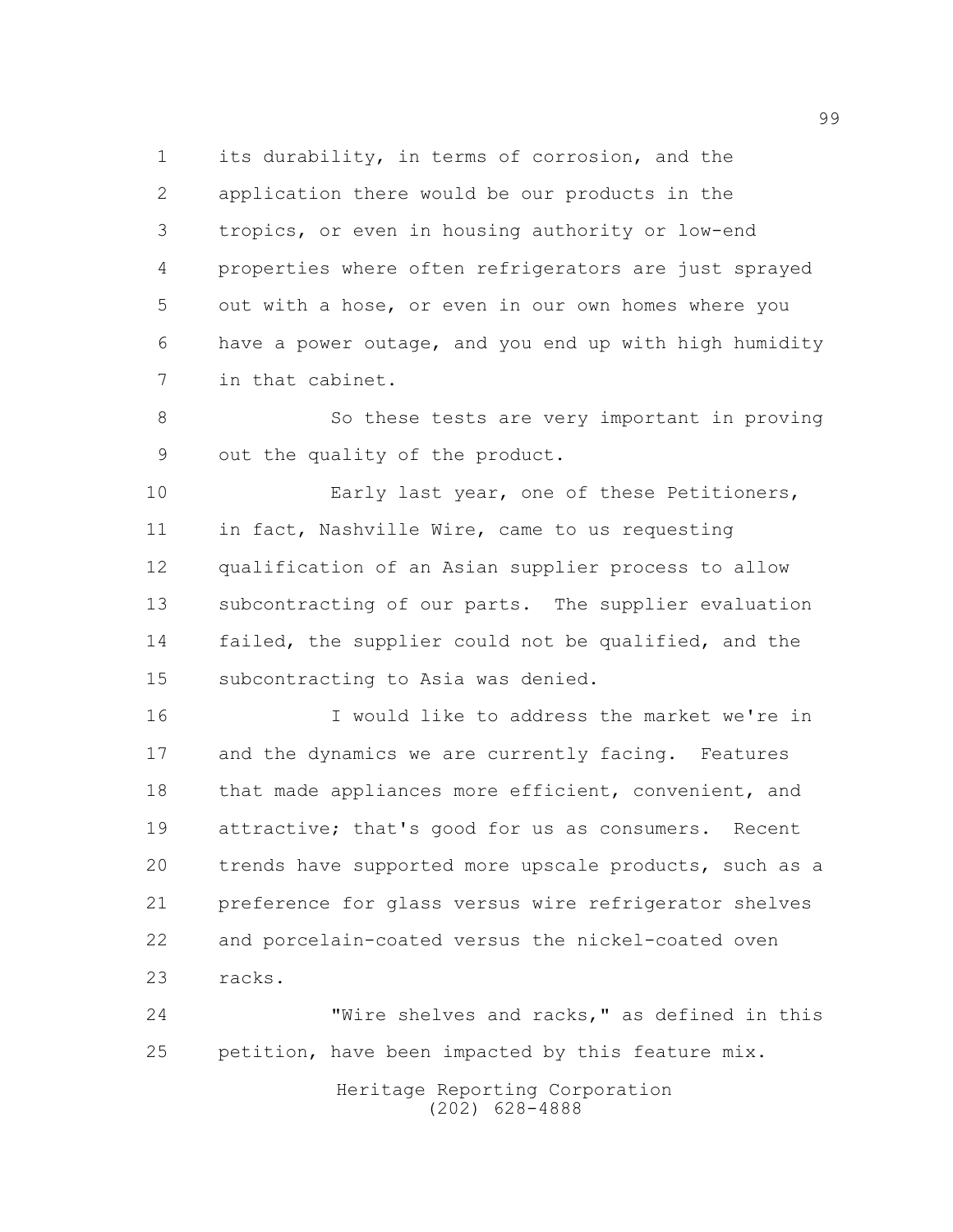However, over the period specified in this petition, the appliance market has been driven by two overwhelming factors -- boosted industry demand followed by a national economic downturn -- coming off of a somewhat unprecedented and tragic, I might add, hurricane season in 2005. Katrina and Rita gave our industry a boost. Lots of homes needed replacement appliances, refrigerators, in particular.

 The strength carried into 2006 but began to fall off after March. The home-building industry has been in general decline for the last two and a half years.

 Our need for wire shelves and racks has been directly affected, as they tie to the market demand 15 for the finished appliances. Over these last three years, the home appliance shipments are down 13 percent for refrigerators and down 16 percent for cooking ranges.

 Did this cause us to order fewer racks and shelves? Absolutely. The decline is the result of market turndown, which we certainly cannot control.

22 It is important to note, though, that while our orders for these parts over the last three years may have decreased, our sourcing pattern has not changed. None of our certain racks and shelves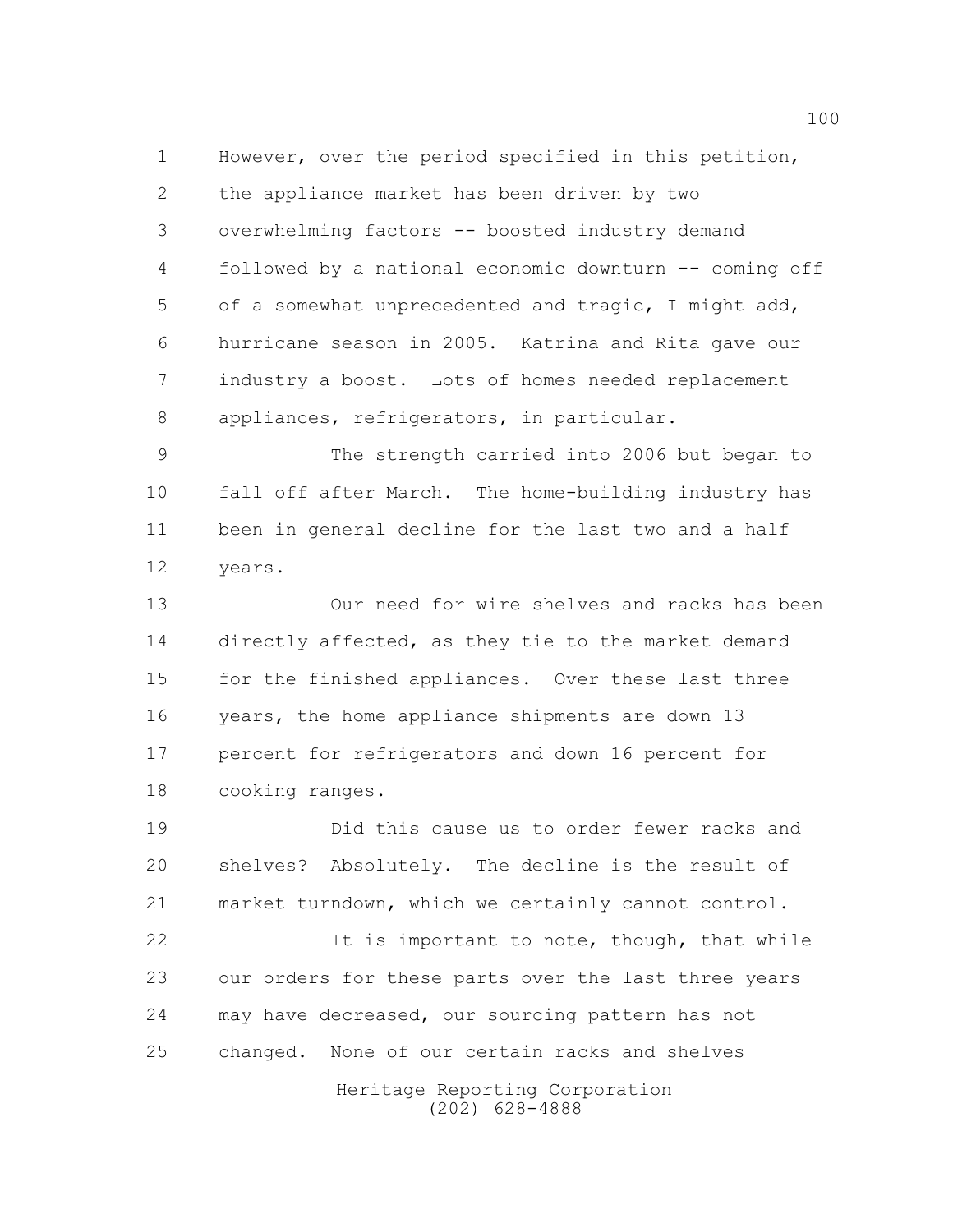described in this petition have been awarded to foreign suppliers.

 I might add that, also across this period, we have continued to absorb price increases from these suppliers, both foreign and domestic.

 I hope this information has been of some help. I'll be happy to answer any questions you might 8 have. Thanks for your time.

 MS. TROSSEVIN: Thank you. Now, I will turn 10 it over to Mr. Wessendorf. Thank you.

11 MR. WESSENDORF: Good afternoon. My name is Scott Wessendorf, and I work for Whirlpool Corporation. Please allow me to take a couple of moments here to introduce some of the history, the products, and the manufacturing footprint of the world's leading manufacturer of major home appliances. Whirlpool began about 97 years ago, in 1911, making electric, motor-driven washing machines. Almost 100 years later, today, we proudly employ more than 20,000 hard-working women and men here in the

Heritage Reporting Corporation Our production facilities are located in eight different states: Michigan, Ohio, Iowa, Indiana, Tennessee, Mississippi, Oklahoma, and Arkansas. We also have sales and support offices

United States.

(202) 628-4888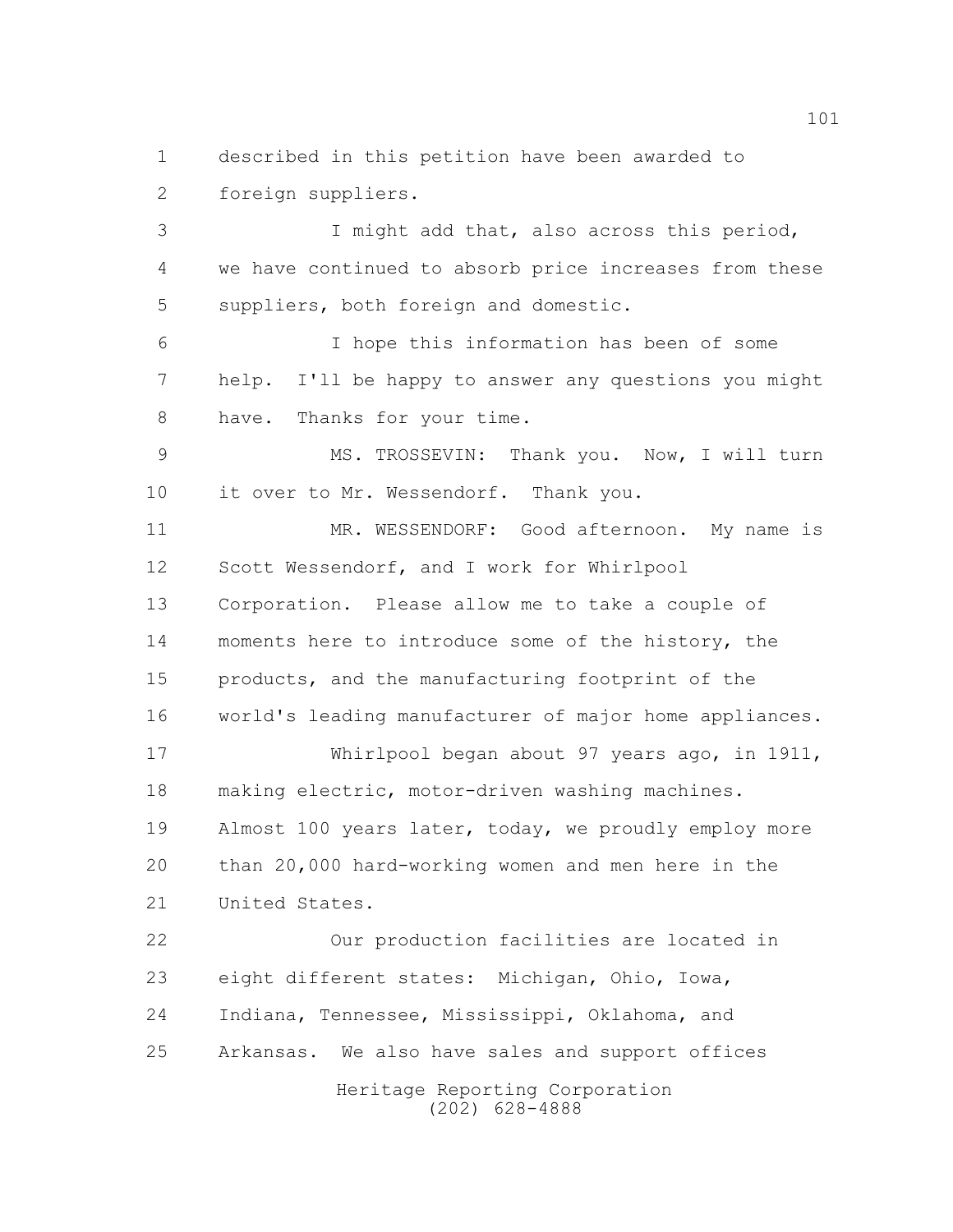located in Florida and in the State of Washington.

 Whirlpool is extremely proud of our stable of strong brands, including Whirlpool, Maytag, Kitchen Aid, Jennaire, and Amanda here in the United States and more than 10 other brands worldwide. From a product perspective, and Mr. Fetzer

 will try to give a little broader view of what it is 8 that we manufacture and sell: washers, dryers, refrigerators, ovens and ranges, dishwashers, microwaves, trash compactors; countertop appliances, such as the Kitchen Aid stand mixer, blenders, toasters, coffee makers; furnaces, air conditioners; and even garage organization equipment.

14 At Whirlpool, we're working hard every single day to enhance our customers' lives within their home through strong, reliable brands and a never-ending commitment to quality.

 Relative to today's discussion, our refrigerators, ovens, and dishwashers are the major appliances that we'll focus on since they are the ones 21 that have wire racks and shelves.

22 For the most part, every refrigerator, oven, and dishwasher contains some variation of a shelf or 24 rack made from wire, glass, or plastic, and this includes our entry-level appliances all the way up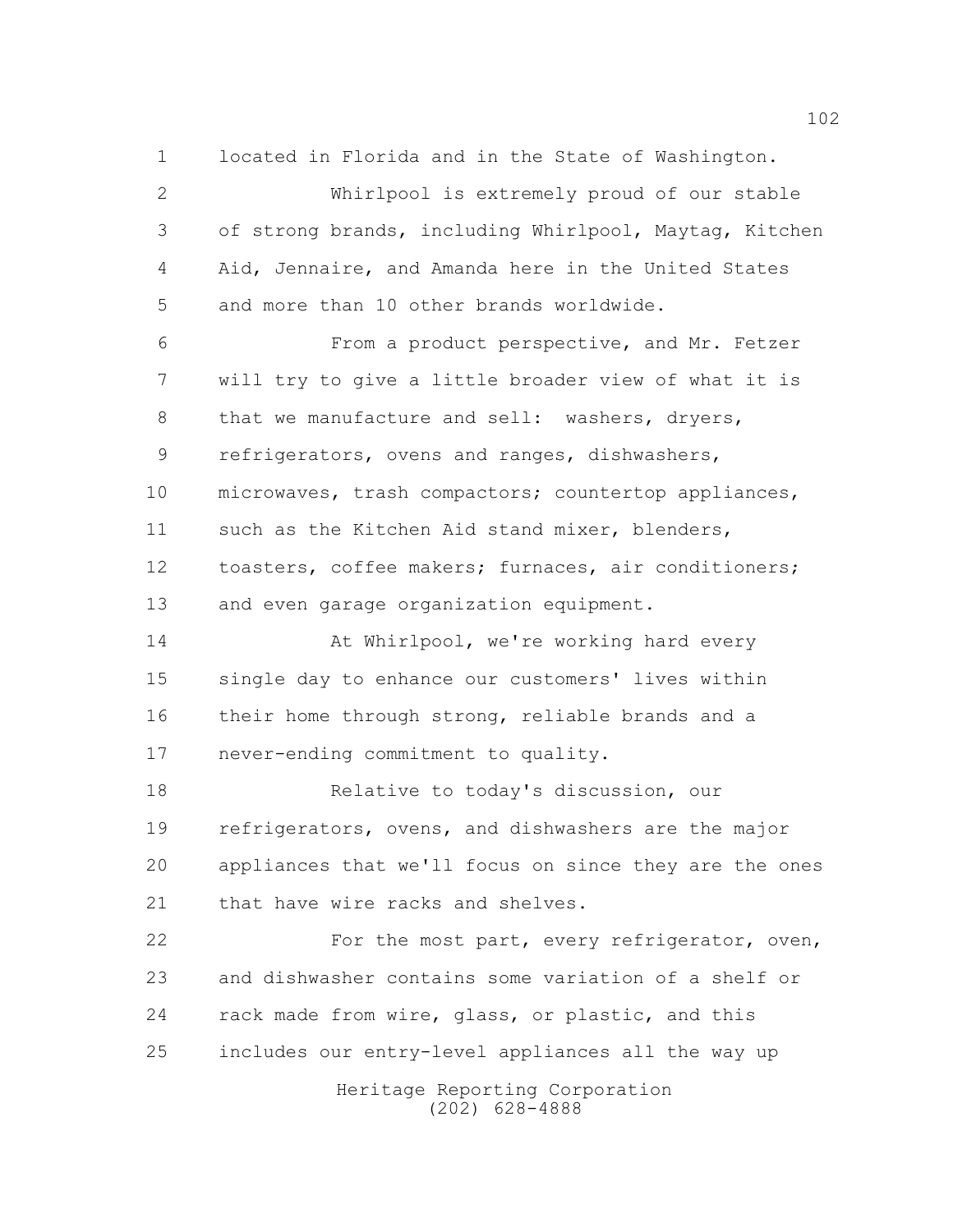through our top-end models.

| $\mathbf{2}$  | In fact, in our high-end models, Kitchen Aid          |
|---------------|-------------------------------------------------------|
| $\mathcal{S}$ | and Jennaire, we're actually starting to come into    |
| 4             | some level of competition with low-end commercial     |
| 5             | appliances. If you've noticed, some upscale homes are |
| 6             | starting to install ovens, cook tops, and             |
| 7             | refrigerators that you would normally only see in a   |
| $\,8\,$       | restaurant environment.                               |
| $\mathcal{G}$ | Now, I would like to tell you a little bit            |
| 10            | about myself and my role here at Whirlpool.           |
| 11            | Whirlpool's global operations are broken              |
| 12            | into several regions: North America, Latin America,   |
| 13            | Europe, and Asia. Here, in North America, we're       |
| 14            | organized into four product groups: a refrigeration   |
| 15            | product group, a cooking product group, a dishwasher  |
| 16            | product group, and a laundry product group.           |
| 17            | I currently work in Whirlpool's North                 |
| 18            | American procurement organization. The procurement    |
| 19            | function includes a commodity-management role. We're  |
| 20            | responsible for setting the sourcing strategies for   |
| 21            | the components that are under us. We have a supply-   |
| 22            | based management group responsible for the day-to-day |
| 23            | purchasing activities within the four product groups. |
| 24            | My role here in North America:<br>I'm the             |
| 25            | North American commodity manager for metal components |
|               | Heritage Reporting Corporation<br>$(202)$ 628-4888    |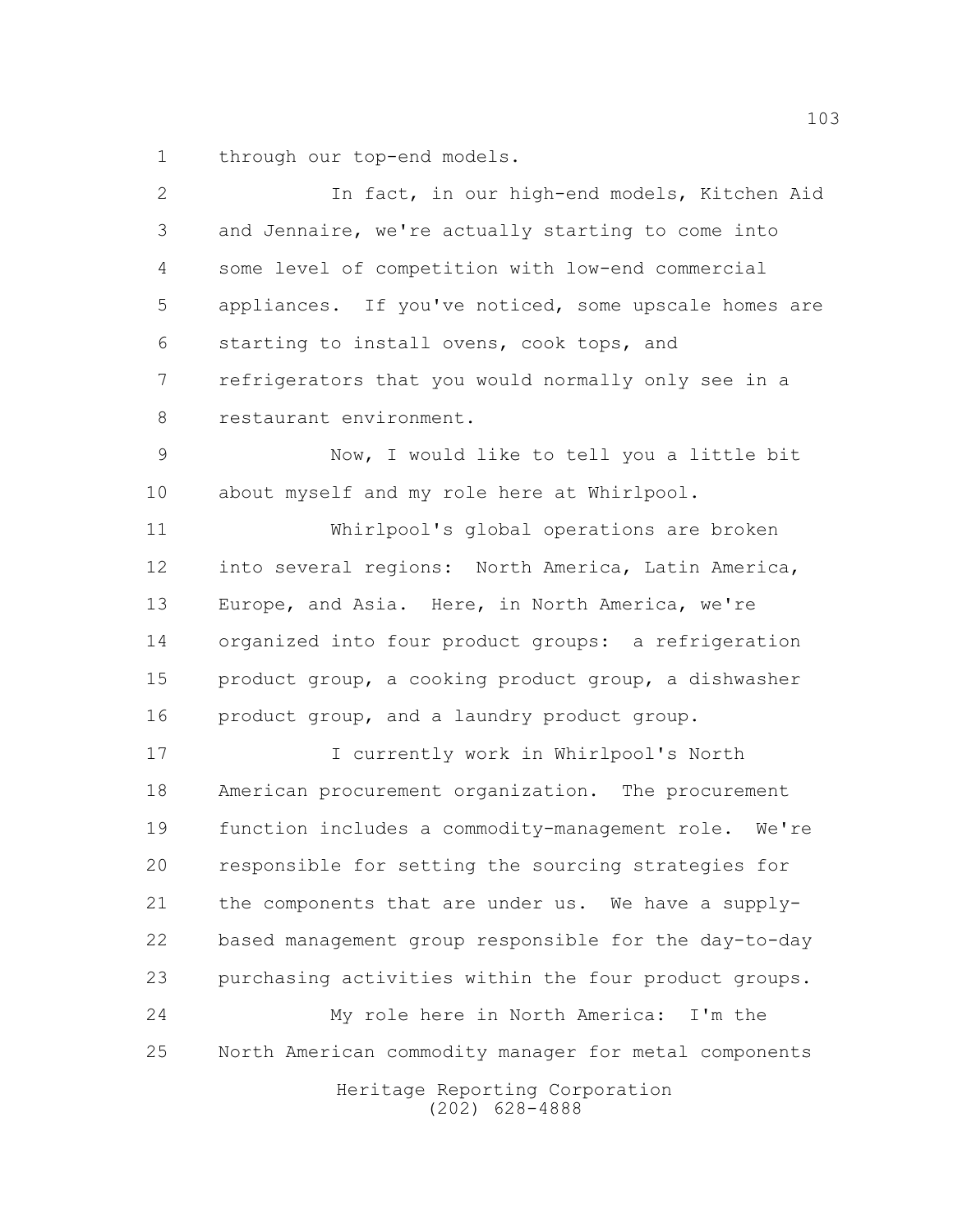and wire racks. I'm responsible for a wide range of manufacturing processes, for example, aluminum extrusions, stainless steel fabrications, powdered metal parts, bearings and bearing slides, weldments, hinges, roll forms, and metal clips, along with wire racks.

 My primary responsibility is, again, to establish a sourcing strategy for the components I just mentioned for each of our four product groups.

**From a sourcing perspective, we prefer to**  have a supply strategy for each commodity which includes several suppliers who compete on quality, technology innovation, cost, and delivery. There is a strong focus on quality and the continuation of supply. We absolutely cannot have supply disruptions.

Heritage Reporting Corporation In order to develop a sourcing strategy for wire racks, I've conducted a number of supplier site assessments to qualify a supplier. I've visited a number of refrigeration, oven, and dish rack facilities here in the United States, including several of the production facilities operated by both SSW and Nashville Wire. During these on-site qualification reviews, we typically focus on suppliers' quality process, their manufacturing and technology capabilities, and their overall business

(202) 628-4888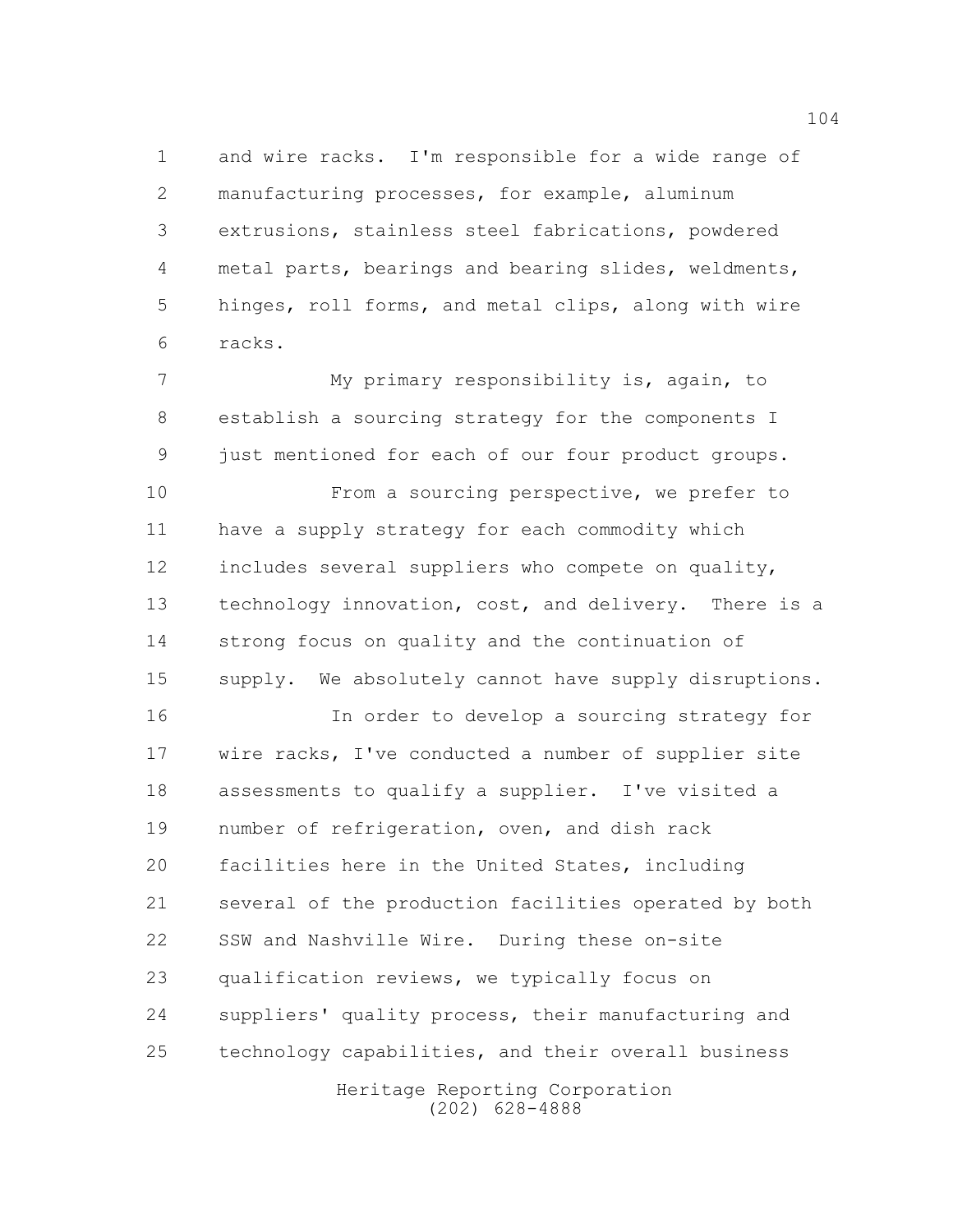strategies and business plans.

| 2             | The overriding conclusion you would make               |
|---------------|--------------------------------------------------------|
| 3             | from visiting approximately 10 of these production     |
| 4             | facilities is that the basic production process is the |
| 5             | same from one facility to the next. The production     |
| 6             | process starts with the same raw material, and, in     |
| 7             | many cases, they buy the raw material from the exact   |
| 8             | same sources: the spool of wires that are              |
| $\mathcal{G}$ | straightened, cut to length, bent, welded, and         |
| 10            | finished.                                              |
| 11            | You might have seen, Mr. Mata, when you                |
| 12            | visited SSW, more than likely, some high-volume,       |
| 13            | dedicated production lines. Those produce a handful    |
| 14            | of our parts that have a rather high volume, but they  |
| 15            | also have low-volume production equipment which can be |
| 16            | quickly changed over for different types of wire racks |
| 17            | to satisfy many different customers on the exact same  |
| 18            | equipment. So they have a high degree of production    |
| 19            | flexibility within their four walls.                   |
| 20            | In addition, most of the wire rack producers           |
| 21            | don't rely on production of wire racks as their sole   |
| 22            | product offering. Many of them have diversified into   |
| 23            | other markets which rely upon the same manufacturing   |
| 24            | capabilities, for example, wire frames, large wire     |
| 25            | inventory-management baskets, fry baskets that you     |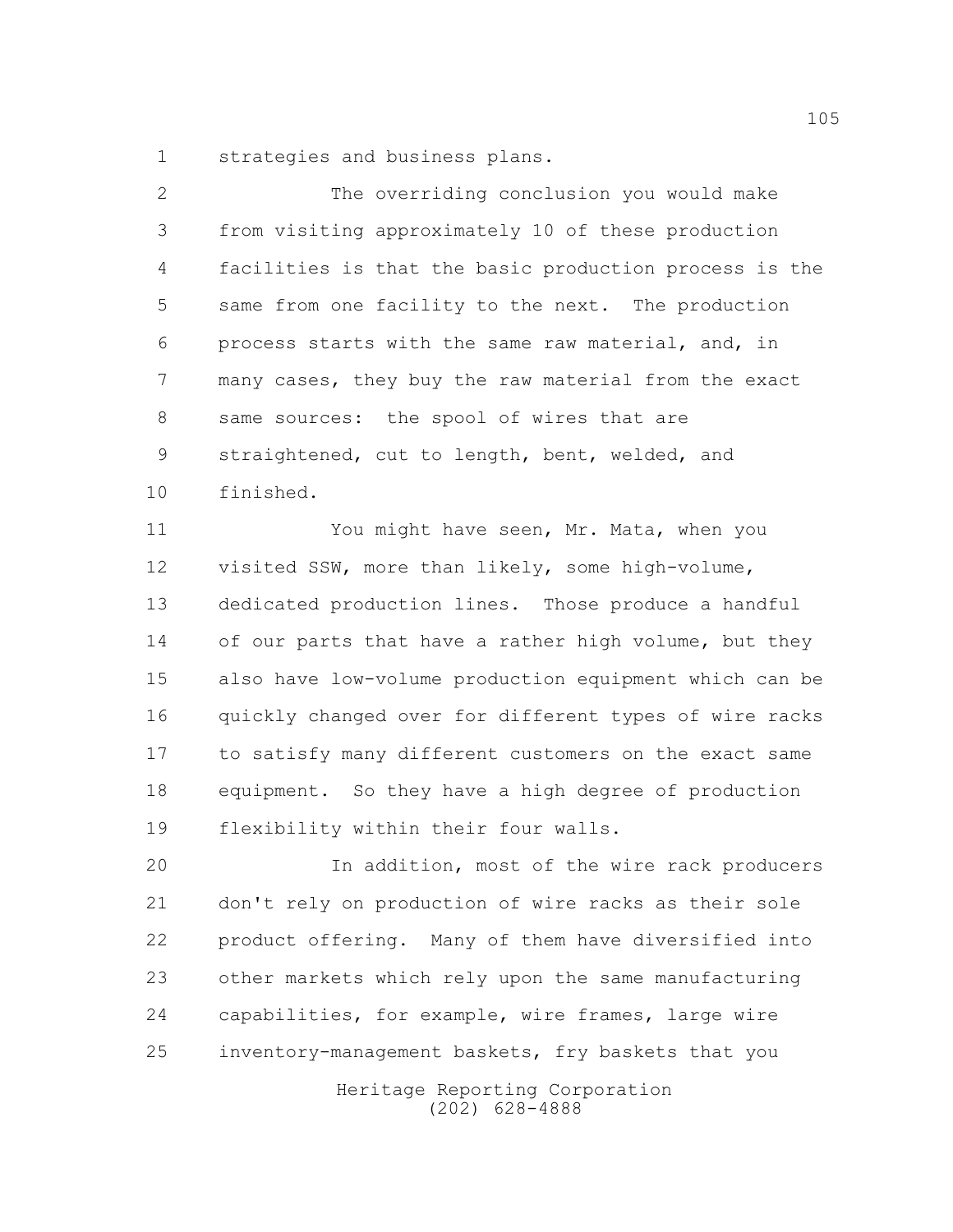would see at your local McDonald's, and even outdoor grill racks.

 Finally, from a home appliance point of view, most of the wire rack companies that I've visited tend to offer multiple types of racks and shelves, whether it's a combination of cooking, refrigeration, or cooking, refrigeration, and dish- washing racks. Typically, we're looking to source those suppliers who possess a diversified product portfolio of wire racks in all sizes and shapes. Now, I would like to turn to a few comments on the overall industry and the current market conditions in which we're operating. The major home appliance industry here in the United States, like most other large manufacturing industries, is going through a very serious time. For 17 those of us in the United States appliance business,

 we've seen a reduction in our total sales over the past several quarters.

 The overall downturn in the U.S. economy has an impact on the housing market. The depressed housing market has an impact on consumer confidence, and, with the economic uncertainty, people don't usually make the decision to go out and buy a brand-new refrigerator or washing machine unless it's out of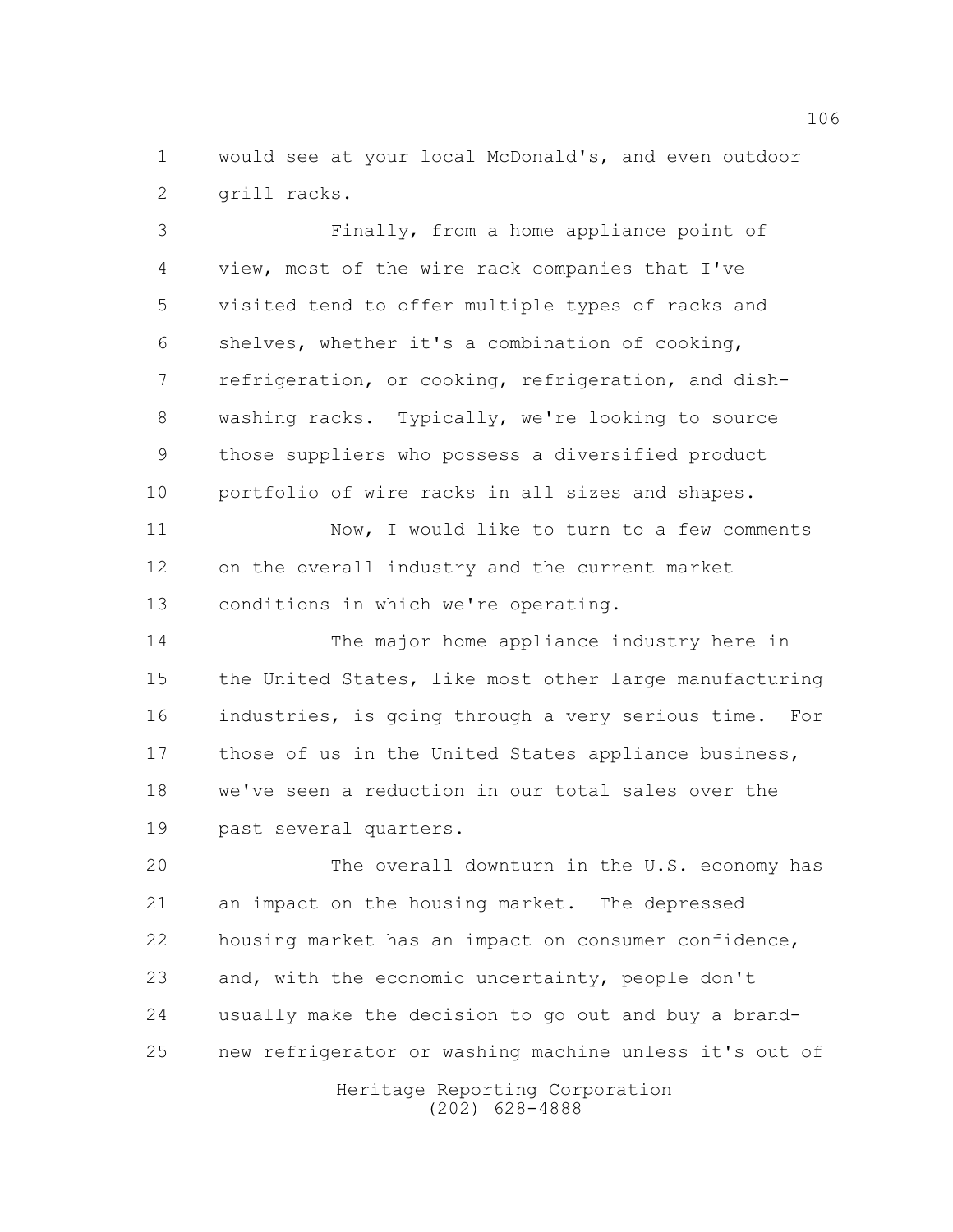absolute necessity.

 So with the overall lower sales of major home appliances, we need to adjust the overall purchase of wire racks to meet the actual demand of our home appliances. In addition to the lower sales we've experienced, 2008 has been a very challenging year relative to the input costs of raw materials. Across the board, we've seen raw materials for steel, 10 plastic, copper, and others all experience significant increases. 12 In closing, I would like to make two points. I would like to address a statement that the Petitioners made earlier, that SSW and Nashville Wire do produce to our specifications. However, if there was a catastrophic event that happened which would cause a supply disruption, Whirlpool could potentially use similar GE products, if they are made in the same dimensions and fit in the refrigerator or oven in the same fashion. So we may have different specifications,

 like paint thickness or plating thickness, but if it came down to it, if we had to absolutely use their products, we would definitely look at that as a potential opportunity.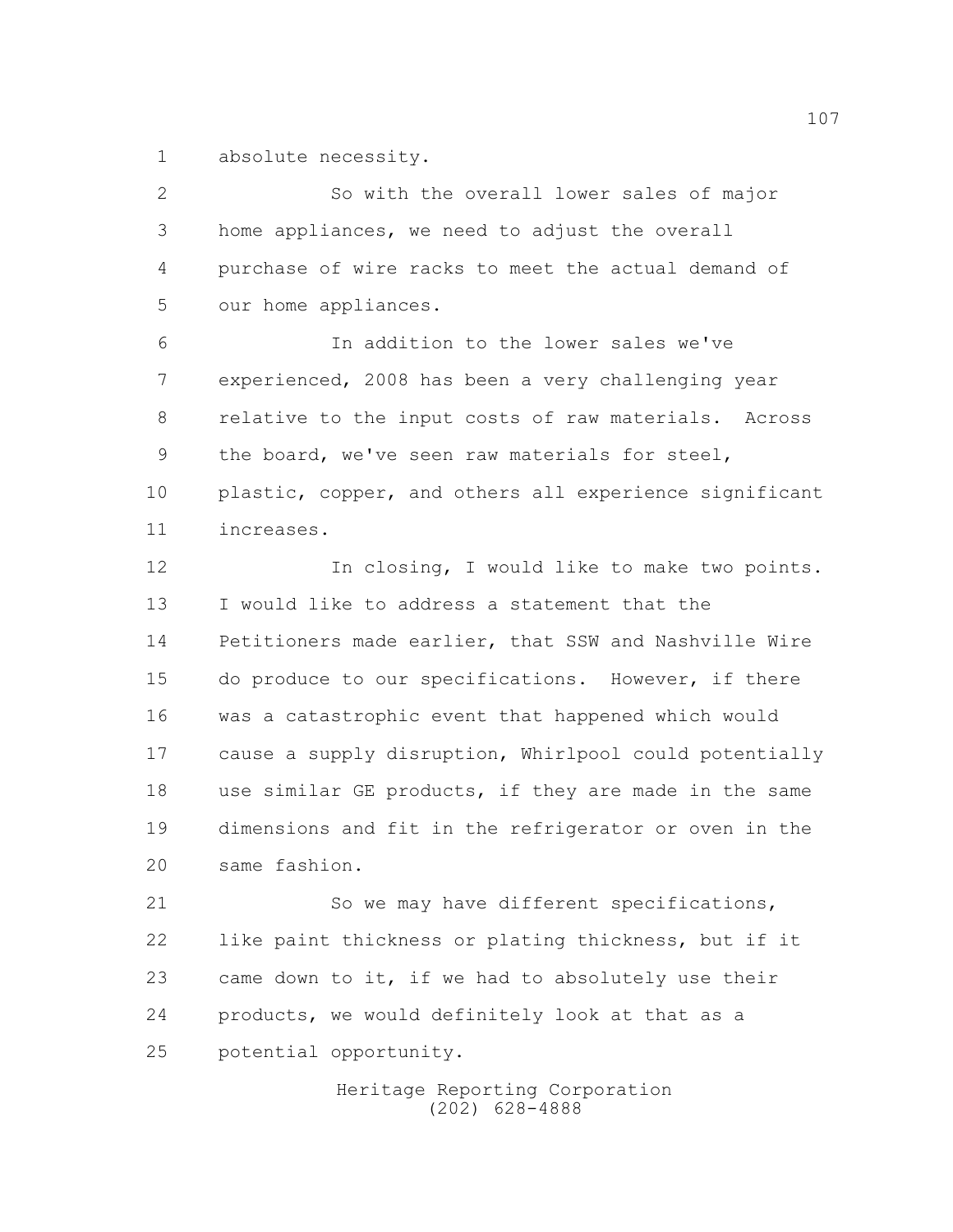Finally, I understand that one of the Petitioners' allegations is that the Chinese imports are keeping them from raising prices on their wire racks. As a person that manages prices of these racks on a monthly basis, I can tell you for a fact, nothing could be further from the truth. The statement that SSW can't raise their prices to cover their raw material increases is totally inconsistent with our experience and the frequent concessions throughout the past several months we've had to make. I hope you find this information to be useful. I would be glad to answer any questions you may have. MS. TROSSEVIN: Thank you. I would like to take a few minutes myself now just to address the like product issue before we then turn to Mr. Malashevich to deal with some of the economic indicators. Petitioners' counsel noted that the definition of "like product" begins with the scope of the investigation, and that's a true statement. It's also true that the Commerce Department, in defining a "scope," is not bound by anything the ITC may say about like product, nor is the ITC bound by Commerce's definition of the "scope."

> Heritage Reporting Corporation (202) 628-4888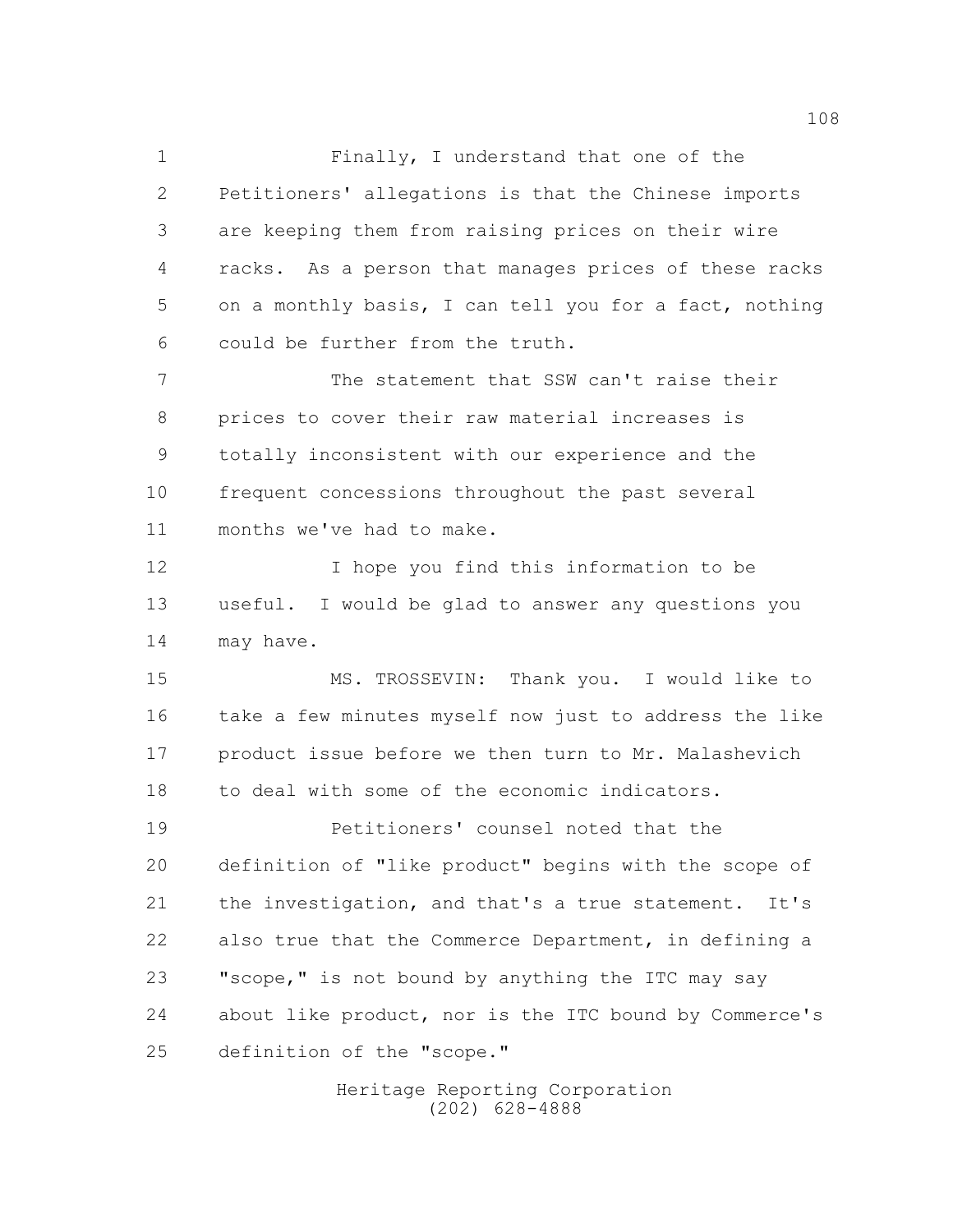That being said, it's undeniable that the factors that define a class or kind of merchandise are virtually identical to the factors that define the like product. Thus, I believe the staff focused on a very important point in noting that Petitioners, in defining the scope of their petition, treat these products as a single class or kind of merchandise.

8 It's also true that while the like product definition may begin with the scope, it doesn't end 10 there. The Commission has the authority to, and has, in the past, expand the like product beyond the scope of the investigation, and there is a very rational 13 reason for that, and that is because the scope of the petition, when the strategic reasons for defining a scope don't necessarily have anything to do with defining an industry in its totality. They may want to focus in on particular products for particular reasons. That does not, however, mean that the industry itself is not actually larger.

 In fact, in this case, that's precisely what you have. First of all, you have a single industry, for many of the reasons, and I'll elaborate a little bit, that you've heard from these gentlemen today. 24 You have a single industry, and you have an industry that is larger than the scope of this petition.

> Heritage Reporting Corporation (202) 628-4888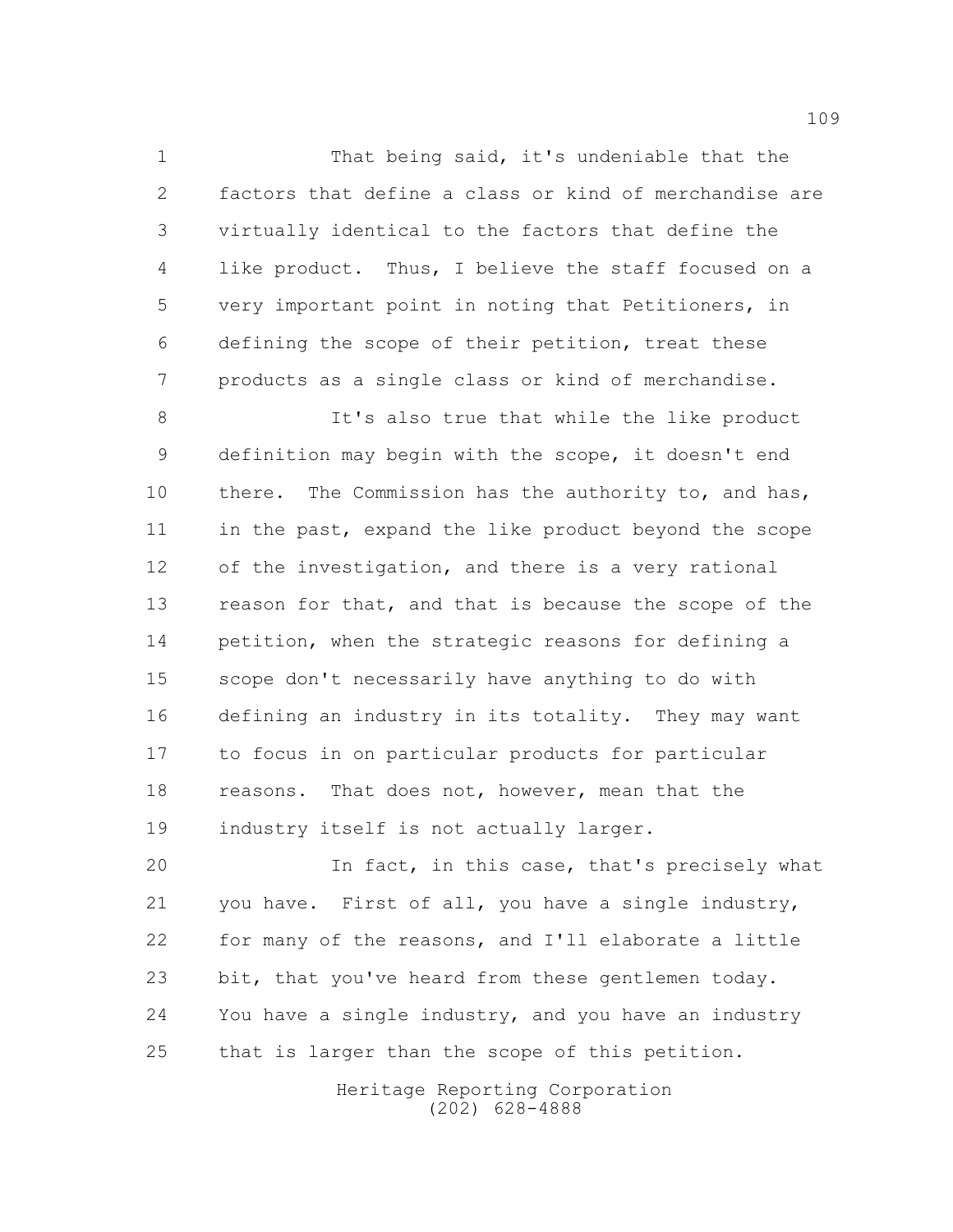In looking at the factors for what defines a like product, I would draw your attention, first of all, to the description in the petition itself for the process of producing refrigeration racks and oven racks. They are almost identical. They are almost, word for word, identical. These are basically the same production process.

8 As Mr. Metzger said earlier, you straighten wire, you cut wire, you bend wire to different shapes 10 and forms, and then you finish it. It's essentially the same process and all coming from the same material.

 It's also essentially the same use. All of these racks go into some sort of appliance or another for the purpose of holding system up, whether it's holding the food in your refrigerator, the pie in your oven, or the dirty dishes in your dishwasher. In my dishwasher, they happen to be dirty more than they are clean, I'm sorry to say.

20 The other thing: What you have here, as you've heard from these gentlemen, not only do you have a much broader industry horizontally, but you have a broader industry vertically. You have a continuum of products that goes from everything from, for example, the small shelf that might go in a small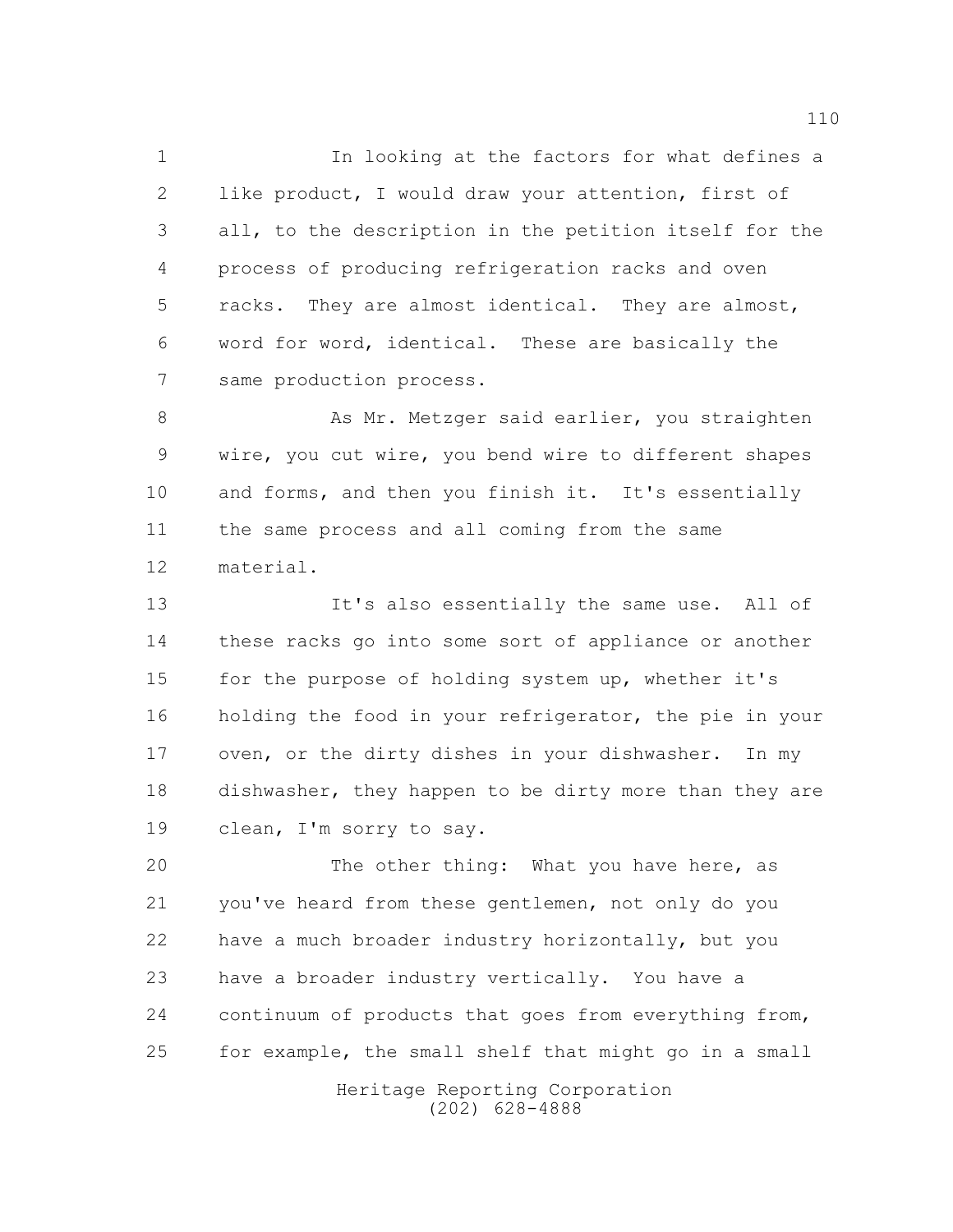refrigerator in a recreation vehicle or a college dorm refrigerator, something of that nature, all the way up to a larger residential refrigerator, one of the high- end refrigerators that Mr. Wessendorf referred to earlier -- maybe larger, maybe a little fancier -- and then up to commercial applications, from a large, side-by-side commercial refrigerator in a restaurant to the large shelves in the refrigerator section of the grocery store.

 All of these products are essentially the 11 same, and they are all performing essentially the same function. Are they made to different specifications? Absolutely. That is nothing unusual within the context of what this Commission routinely defines as a single like product. If it were different, then this Commission would be defining thousands of individual like products within every industry because so many industries always make their goods to order. But, as you heard here, if the situation arose, could these gentlemen use each other's shelves? If they were the same size.

 I was talking with Mr. Wessendorf earlier, and I thought he had a very good example. When you buy Tupperware, you know, when Tupperware has their products made, they have their specifications, they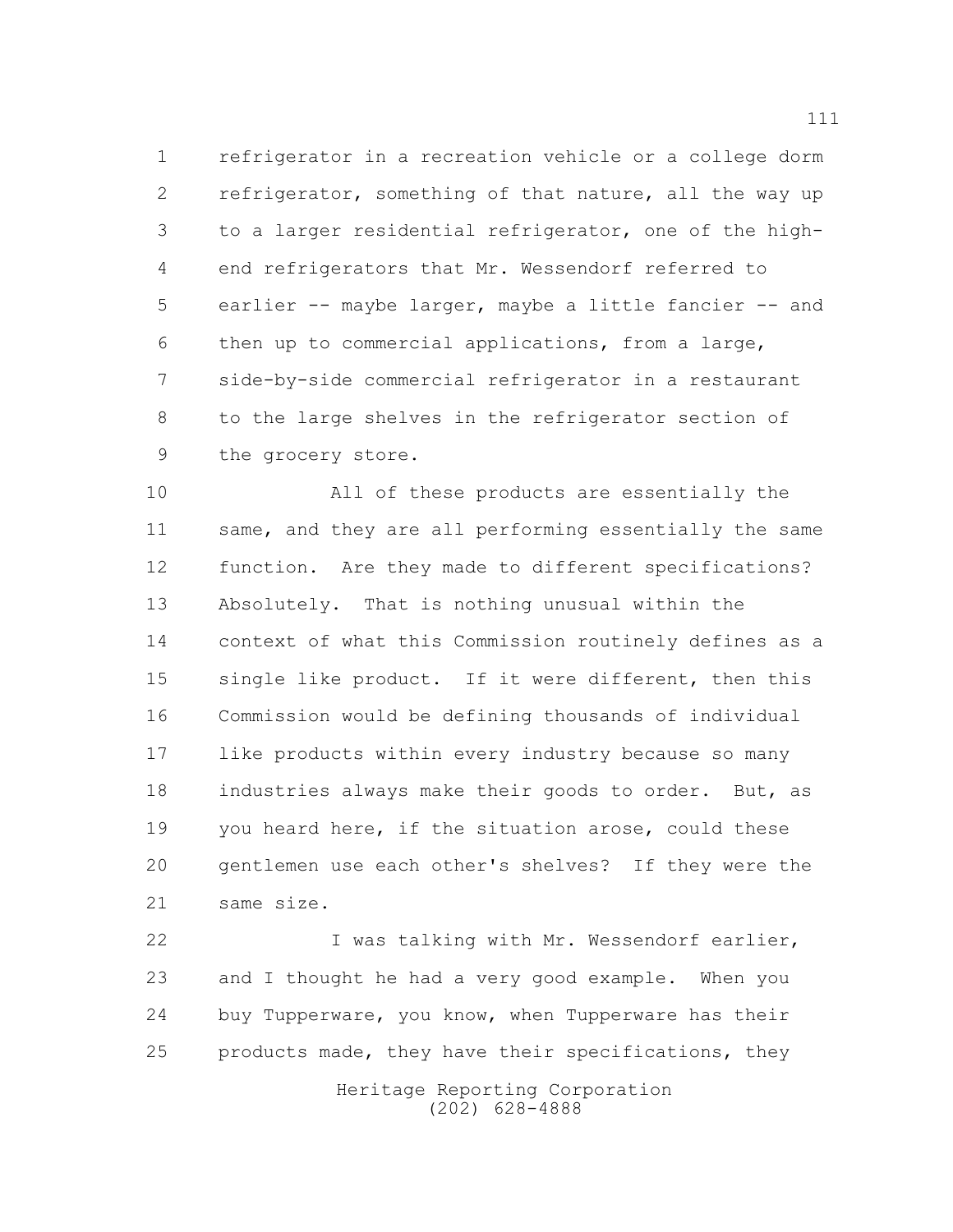order their bowls, and they order their lids. We all know how those lids have a tendency to sort of disappear over time. You're looking in the closet, and suddenly you've got 10 bowls and four lids. I never know how that happens. So as long as you've got a lid that's the same size, it may not be a Tupperware lid, but you can put it on that Tupperware bowl and stick it in your refrigerator, and I think the same analogy is true here.

 So you really do have a continuum of products vertically and a much broader range of products horizontally.

14 That concludes my remarks on like product, so what I would like to do now is turn the mike over to Mr. Malashevich.

 MR. MALASHEVICH: Good afternoon, Mr. Chairman, colleagues. My remarks will be very brief. Please turn to the exhibits I passed out earlier in hard copy.

 First, concerning the like product, the first page in my exhibit is simply a conceptual illustration of what I think is going on here. Essentially, an arbitrary carve-out of two types of products intended to produce the most-favorable-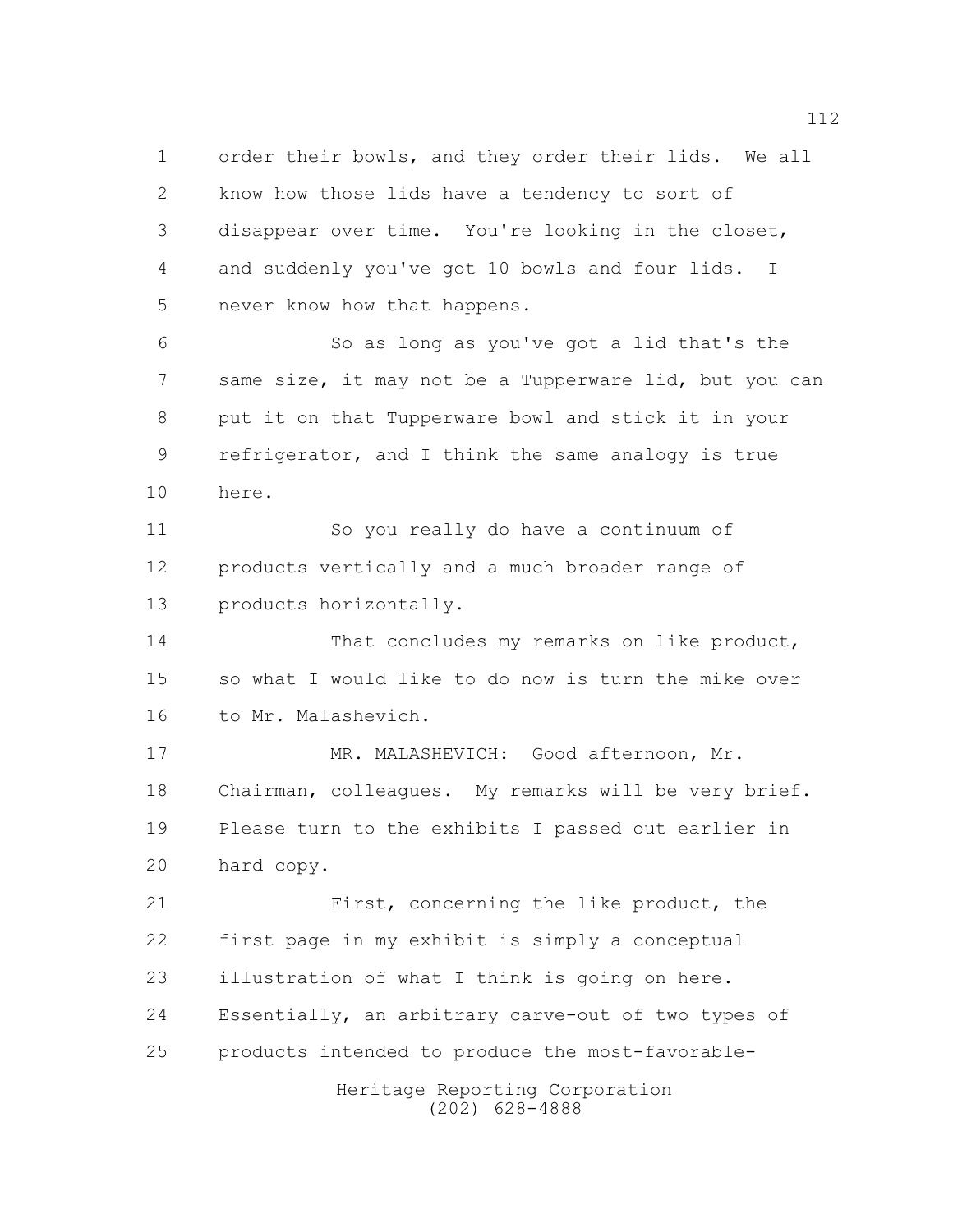possible indicia, but also, I believe, to carefully carve out and avoid coverage of imports from Mexico, imports produced substantially by operations of the U.S. players.

 You heard testimony to that this morning, and I believe those imports are of other products, so the case was gerrymandered essentially to avoid encountering imports from Mexico. The picture, as you can see by the public data for the relevant HTS numbers, imports from Mexico are quite prominent in this product area.

12 Also, in examining the like product, I believe it's always instructive to see how the producers themselves present their products to the public. So, in the next several pages of Exhibit 1, 16 for the benefit of staff, we ordered a Dunn  $\&$  Bradstreet report for each of the known U.S. 18 producers. We also looked at the websites of each of the known U.S. producers, and these are virtually verbatim reprints of how they describe their product offerings in the public documents.

 You will see there is no description that conforms to the products, as defined in the petition. In fact, there is a much broader array of products, including, but not limited to, dishwasher racks and

> Heritage Reporting Corporation (202) 628-4888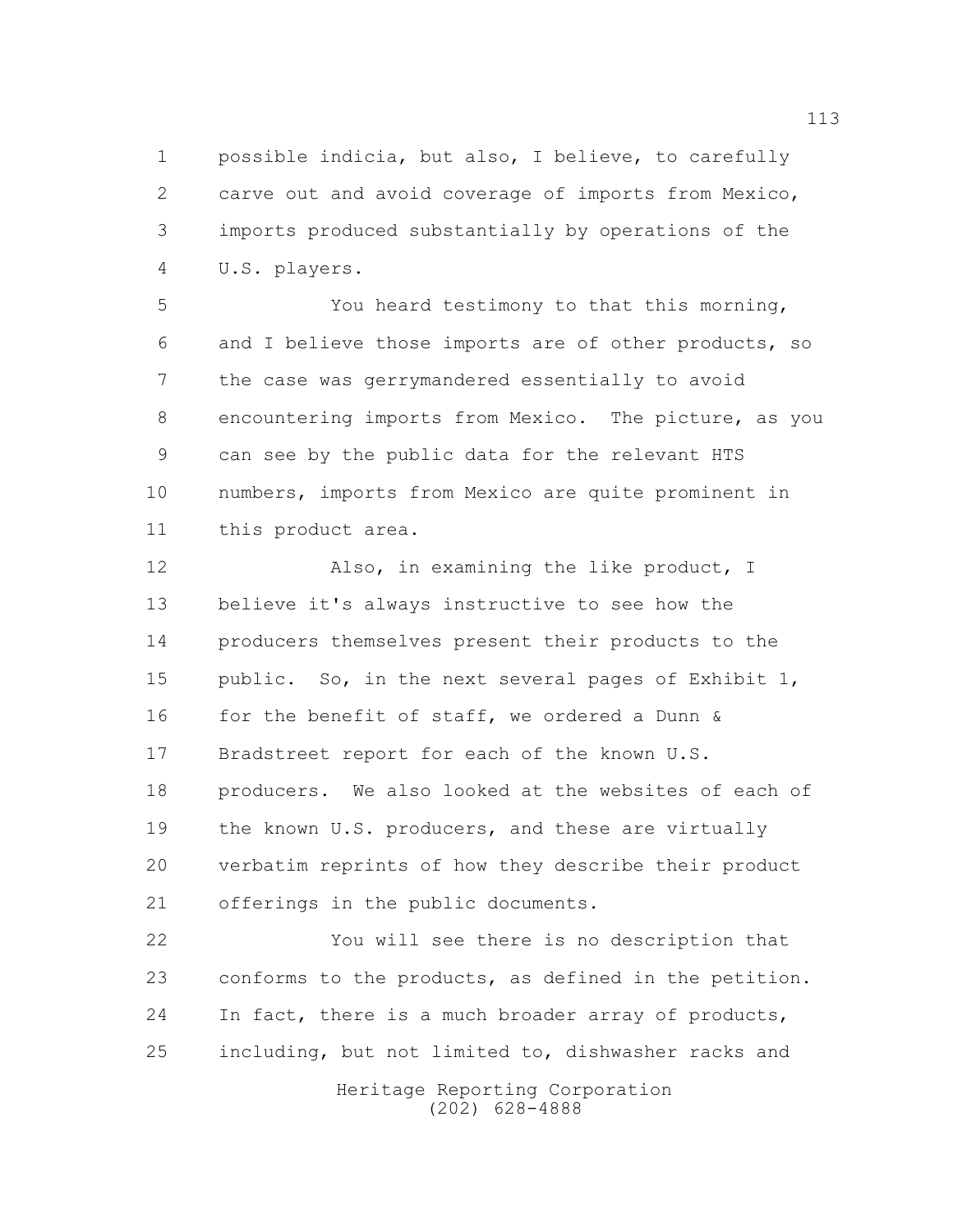display racks for use in a retail environment. I would invite you, at your leisure, simply to flip through that material.

 I would also like to talk a little bit about conditions of competition and how those conditions apply to your inquiry and to the impact of the imports on volume, price, and overall condition.

 I think all parties here would agree that the demand for the racks at issue is a derived demand, a very closely derived demand, from production of appliances containing the racks, and that's a very, very important point.

13 13 If you could turn to Exhibit 2, please, Exhibit 2, I've fashioned based not only on my own research but also interviews with market researchers at GE and Whirlpool during the course of preparing for 17 this hearing, and, basically, everybody agrees on what 18 the drivers are for the appliances at issue.

19 Consumer spending of GDP -- generally, housing completions more so than housing starts because, when you think about it, you don't really bother about buying the appliance until the house is completed, as opposed to started -- that's an important distinction; a category called "manufactured home shipments" of various durable goods destined for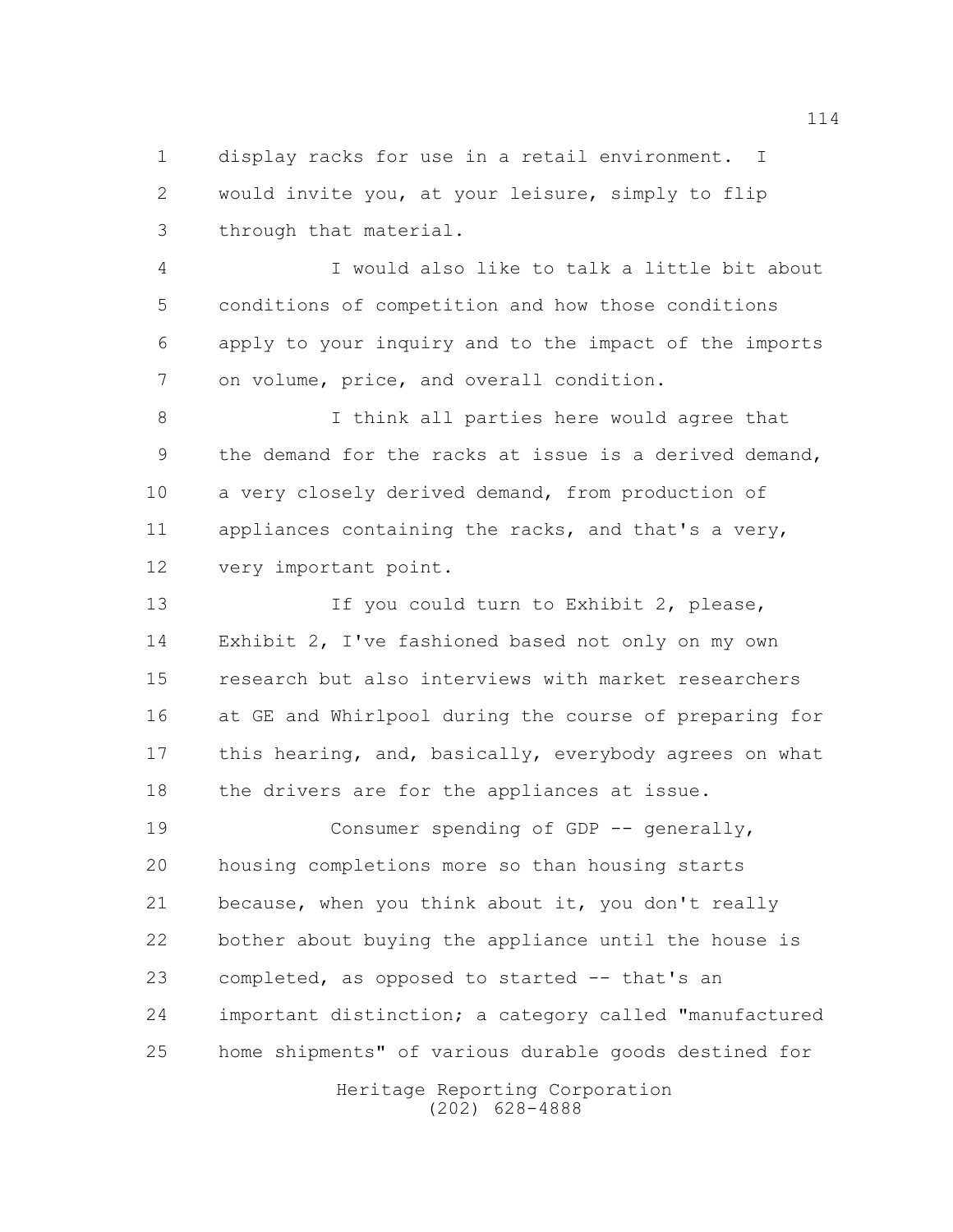1 the home; existing home sales; and the unemployment rate.

 Now, I don't think anyone in the room needs to be educated on the direction of change on the top four indicators here in the last 18 months or so, very distinctly downward, and we'll be providing proprietary statistics in the post-conference brief demonstrating how that affected demand for the appliances, the specific appliances at issue here.

10 Because of the derived demand, it goes without question that, with all of these indicators 12 going down, and the unemployment rate going up, you're going to have fewer purchases of the appliances at 14 issue and, therefore, fewer purchases of the racks, directly relevant to your inquiry into volume effects and directly relevant to your inquiry into the 17 industry's overall condition, including profitability.

 Related to that, another condition of competition is, within the last several years, there has been a substantial movement of appliance manufacturing from the United States to Mexico. Details of that will be provided post-conference, but, basically, a number of appliance lines were moved to Mexico, and purchases of the relevant racks from the United States discontinued. They were replaced not

> Heritage Reporting Corporation (202) 628-4888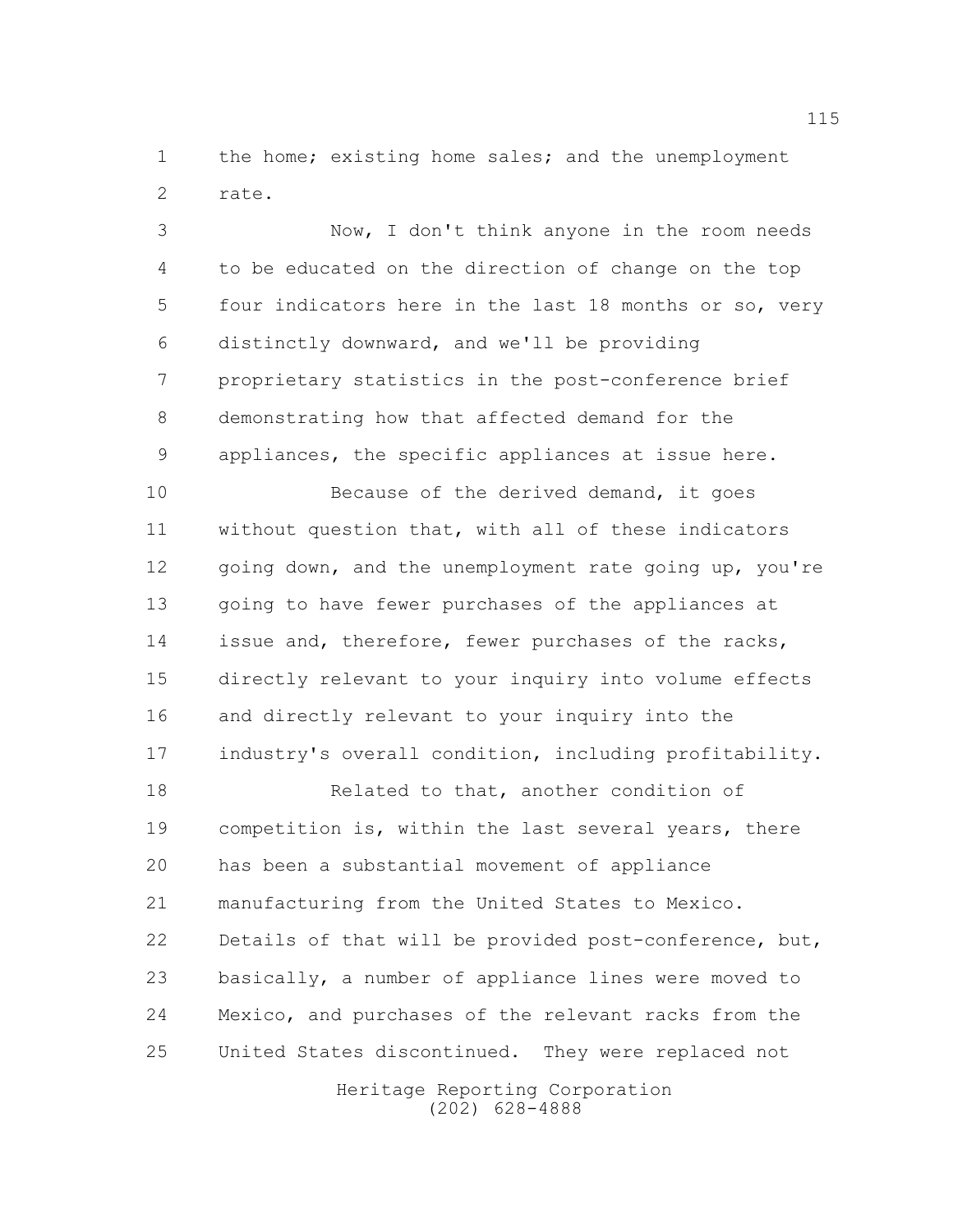with Chinese racks but racks sourced locally in Mexico.

 This effect is measurable. We'll perform an arithmetic calculation in the post-conference brief that will indicate the degree to which any declines in the domestic industry volume-related indicators are related to the movement of appliance production, not a 8 shifting in sources of the racks to Mexico.

 There has also been a very significant change in product mix, a nuance but worth noting here. You heard testimony that there has been something of a shift in consumer preferences in favor of glass 13 shelving in refrigerators from wire shelving. Now, why is that important?

 Well, first of all, the petition is very carefully crafted to avoid including in the scope the wire frames that go into holding the shelves. So what you have, you get a volume effect from replacement by the glass of the wire without taking into account the wire that's used to hold up the glass, another factor to be considered in the evaluation of volume effects.

 Also, as you heard earlier, the base year is very interesting, 2005, because of the impact of Katrina and, in the same year, the Rita hurricanes and catastrophes that affected different areas of the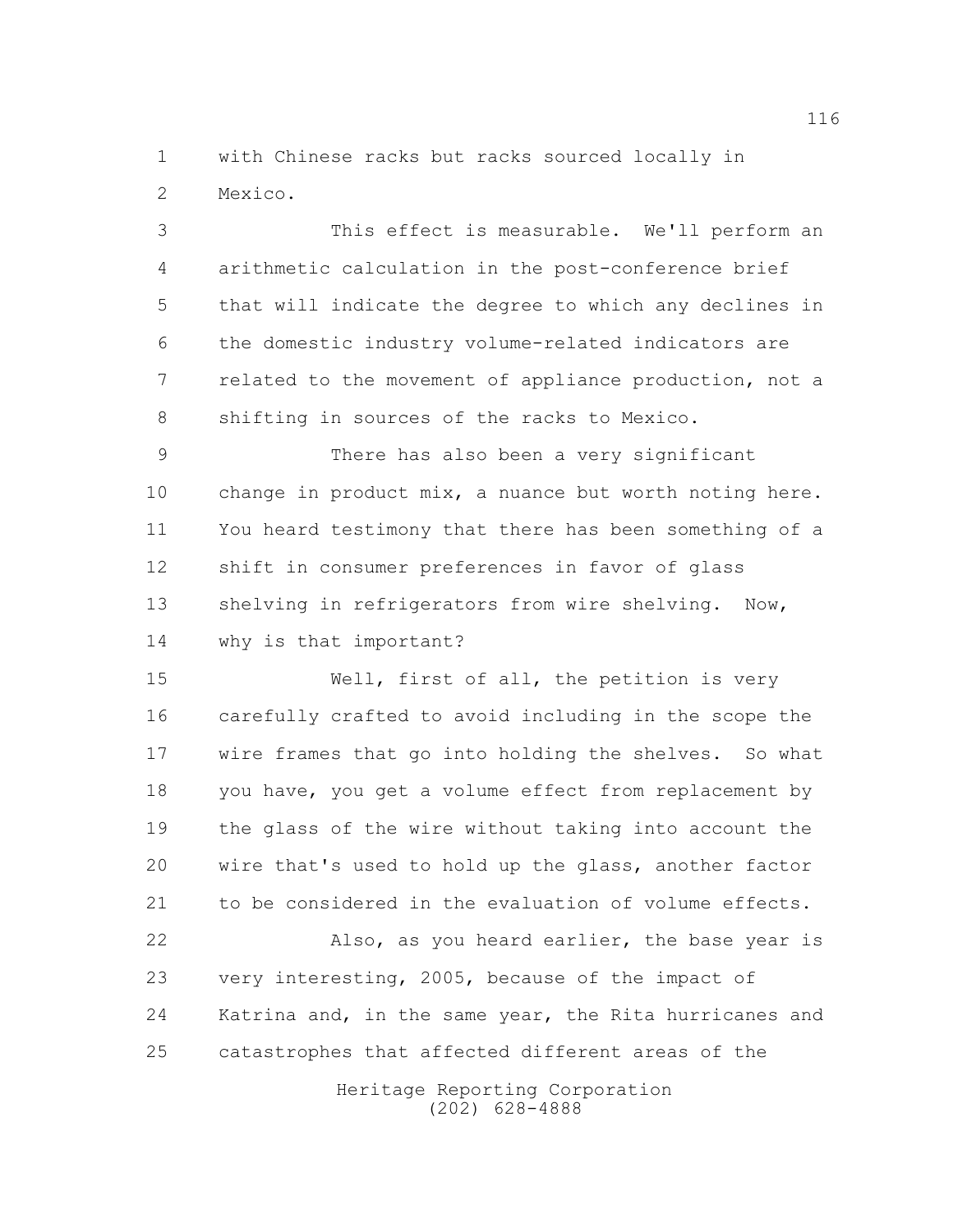country, with a particularly heavy impact on

 replacement of refrigerators. So the base year of the POI was inflated to the extent that these terrible disasters forced people to replace major appliances at issue here.

 Also, bear in mind the pricing data received to date through the questionnaires. Petitioners, of course, defined the products to be surveyed in the questionnaires, and, within the bounds of public 10 propriety, you'll see that the data are rather scarce, in terms of what has been submitted to the Commission, and I think that's an illustration of how out of touch Petitioners are with the role of imports in this marketplace, and that's a factor to be considered in your analysis of price effects.

 That concludes my testimony. I'll be happy to answer any questions. Thank you.

18 MR. CARPENTER: Thank you, panel, very much 19 for your testimony. We appreciate that, and, Mr. Malashevich, we will include your exhibits as an 21 attachment to the transcript.

 We'll begin the questions with Joanna Lo. 23 MS. LO: Joanna Lo, Office of Investigations. Thank you for taking the time out today to be here and testify before us.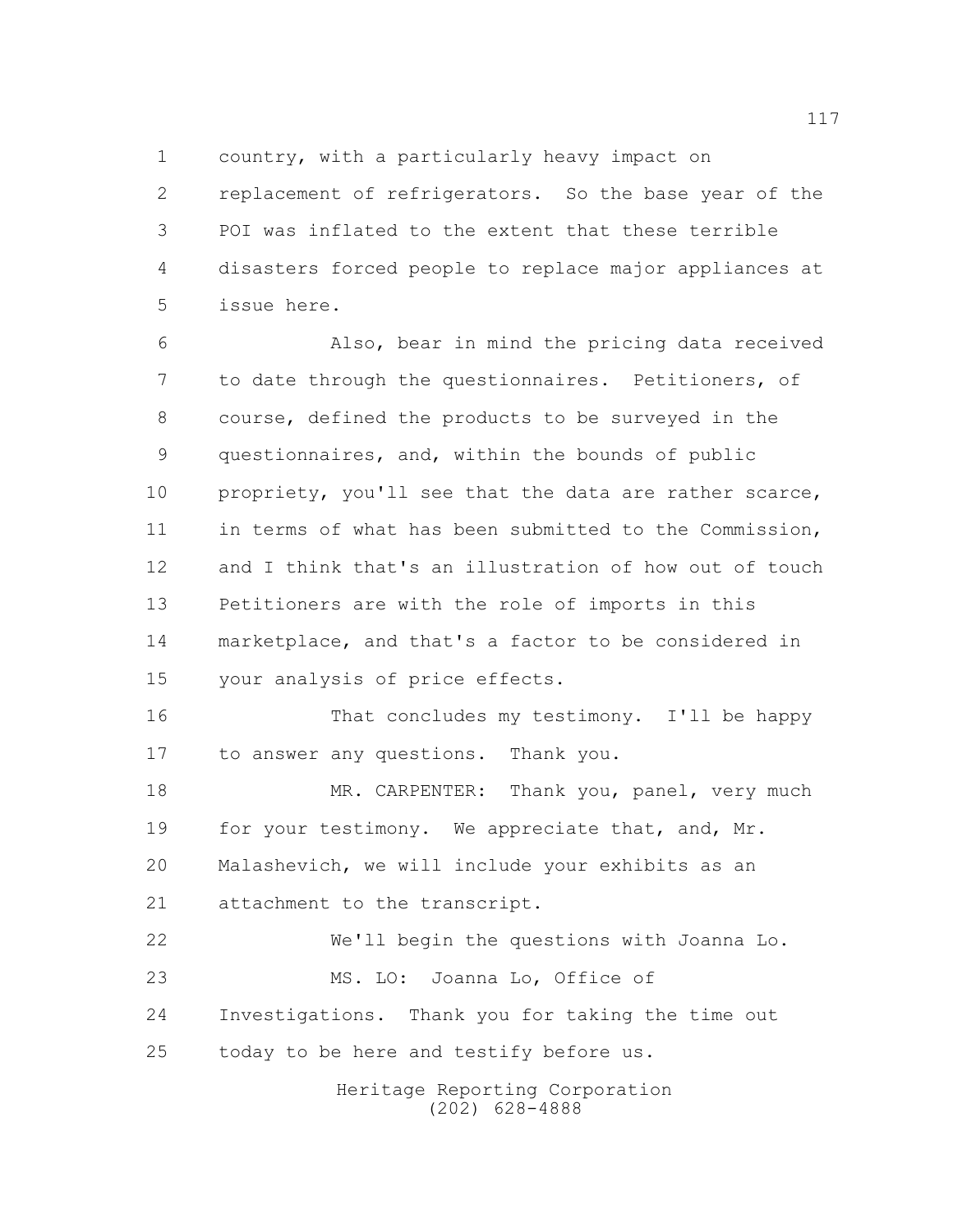Heritage Reporting Corporation (202) 628-4888 I have a question about what was mentioned about Mexico. Are the racks and shelves that go into the appliances that are made in Mexico being brought back to the U.S. and sold in the U.S. market? MS. TROSSEVIN: Let me just clarify the question. Are you asking whether the finished appliances are imported into the U.S.? 8 MS. LO: Exactly. MR. METZGER: From GE's standpoint, we have facilities in Mexico, and that finished product does serve the Latin America, South America, and North America market, and the racks and shelves that are a part of that would obviously be imported as part of that unit. We do not import any parts outside of the manufacture down there. MR. WESSENDORF: The same goes for Whirlpool. We have manufacturing facilities in Mexico 18 that satisfy Latin America, Mexico, and the U.S. as well. MS. LO: Thank you. This is just a question I have to better understand this market. You mentioned that it's possible to replace GE components for Whirlpool components for shelving and racks in a pinch. Correct? Are there a few common sizes of these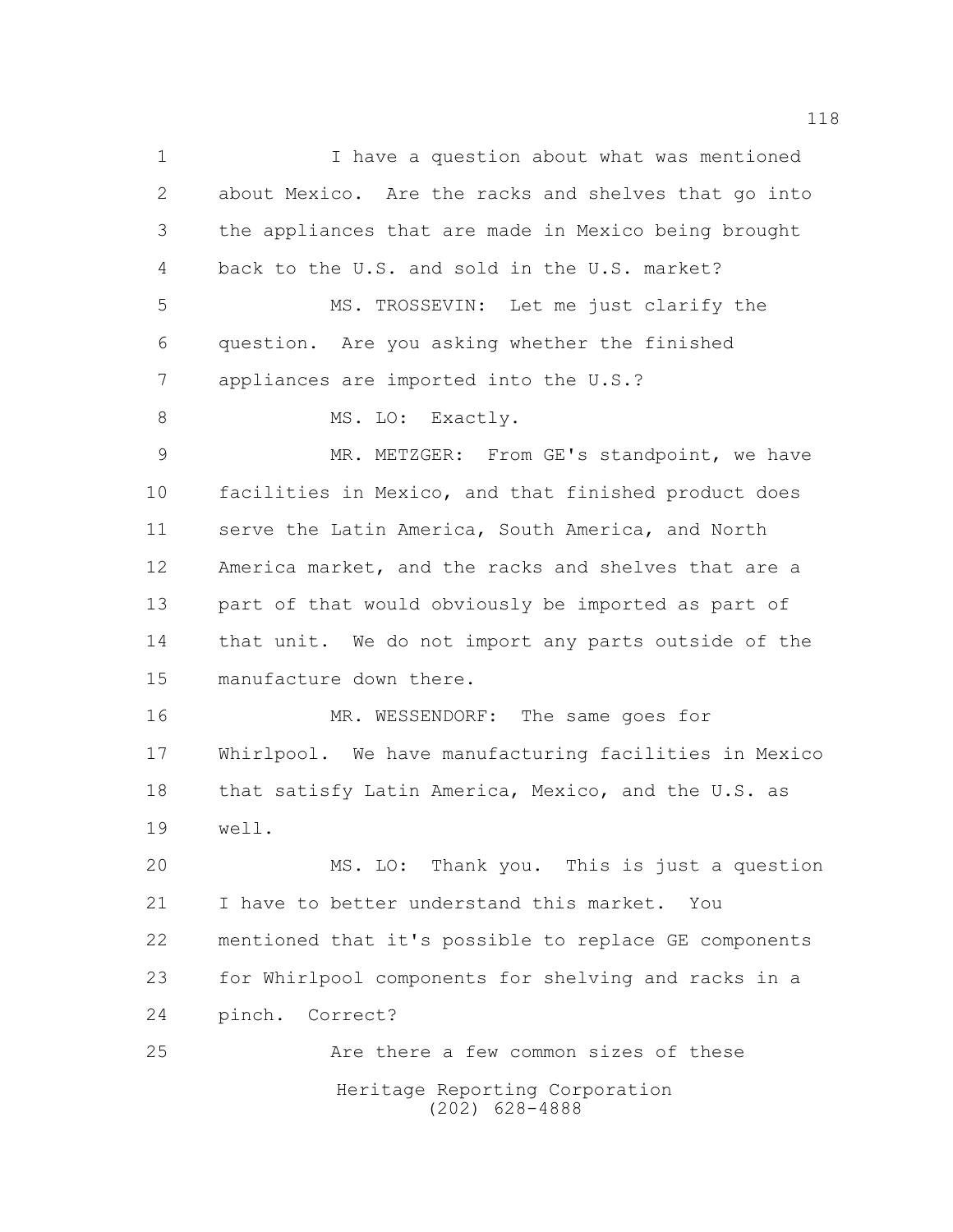fridges and ovens that would account for a majority of appliances being sold where both that you could do that with and also that consumers, end users, could, say, replace particular shelves in the oven or add more shelves in an oven or replace a shelf in a fridge or add more shelving in a fridge? I guess I'm asking about whether there is any kind of standardization or common sizes being sold in 50 percent of the market, middle-income households.

 MR. WESSENDORF: I'll have to go back and check the measurements of wire racks, but there are common cubic foot displacements of refrigerators and ovens. Again, I don't want to answer specifically on 14 the wire racks without going back and checking, but I don't think that any consumer would open a Whirlpool oven and say wait a minute, that's a GE oven rack in there if we were to actually switch them out. So from that perspective I don't think the consumer would know between a Whirlpool oven rack and a GE oven rack if they actually fit in the same cabin.

 MR. METZGER: I think all I could add is that the rack in many cases, or shelf, to put it casually, it kind of ends up what it ends up. The primary focus in the design of the appliance typically has to do with internal capacity of the oven cavity or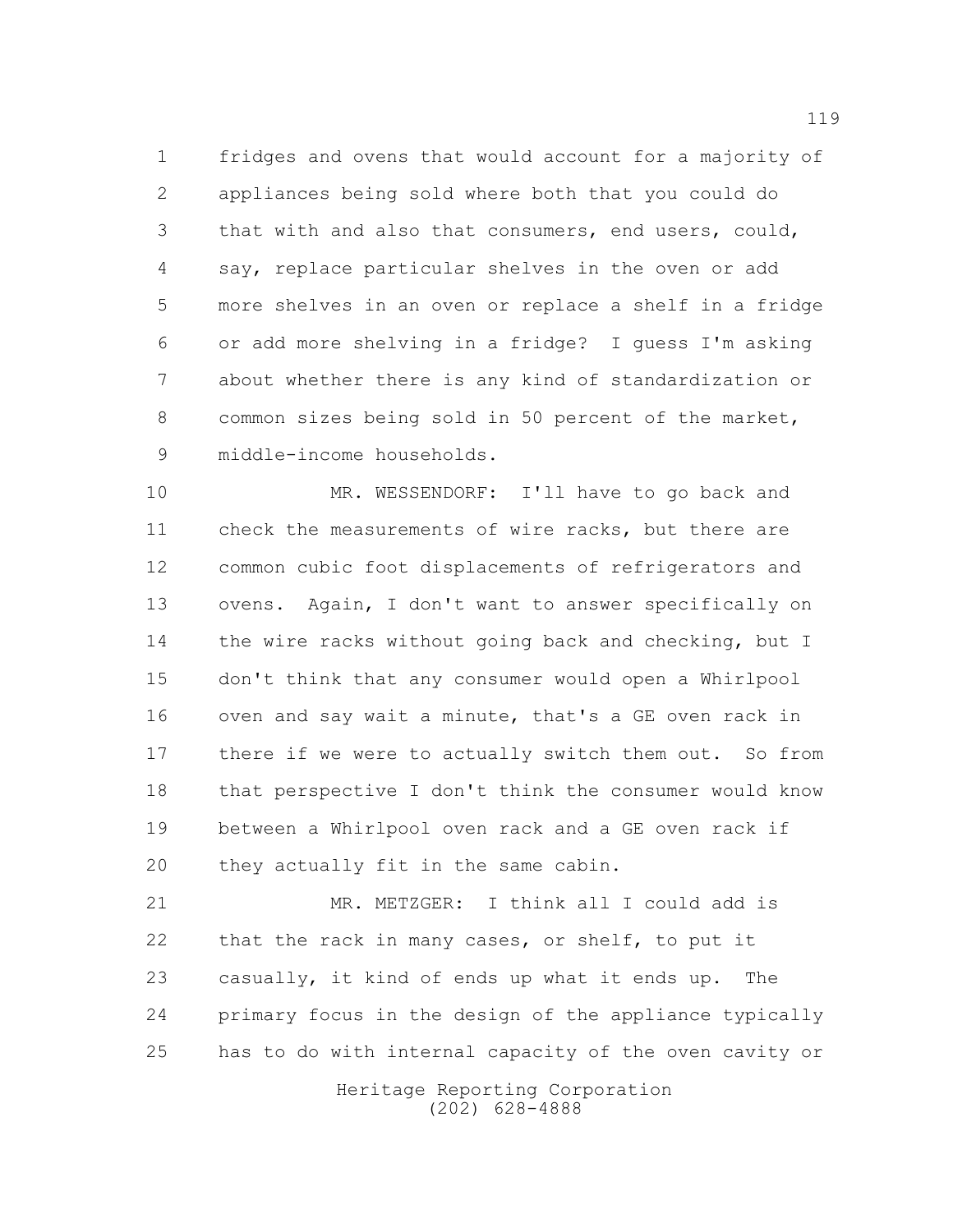the refrigeration cavity, and how we achieve that with insulation and plastic liner or metal liners, whatever is involved, the racks end up sized to fit once we're done with that design.

 So I can't tell you there are common sizes. One would think there would be some. The producers could certainly answer that better than me, but I would not be surprised if we had a whole lot of different sizes of racks and shelves because we don't start out with that piece and design around it. It ends up designed toward the end to place inside.

Does that make sense?

 MS. LO: Yes. I'll follow on, too, we've talked about dishwasher racks being not part of the scope but they are made of wires. But what about the ones you see in microwave ovens? I notice that a lot 17 of microwave ovens that come with homes now, apartments and single family homes, have wire shelving inside. Nobody has mentioned that. I was just wondering if --

 MR. METZGER: Those products definitely do, in a little different environment, so our qualification would be a little different. We don't happen to produce any microwaves in the United States so we do not need that shelving for production here.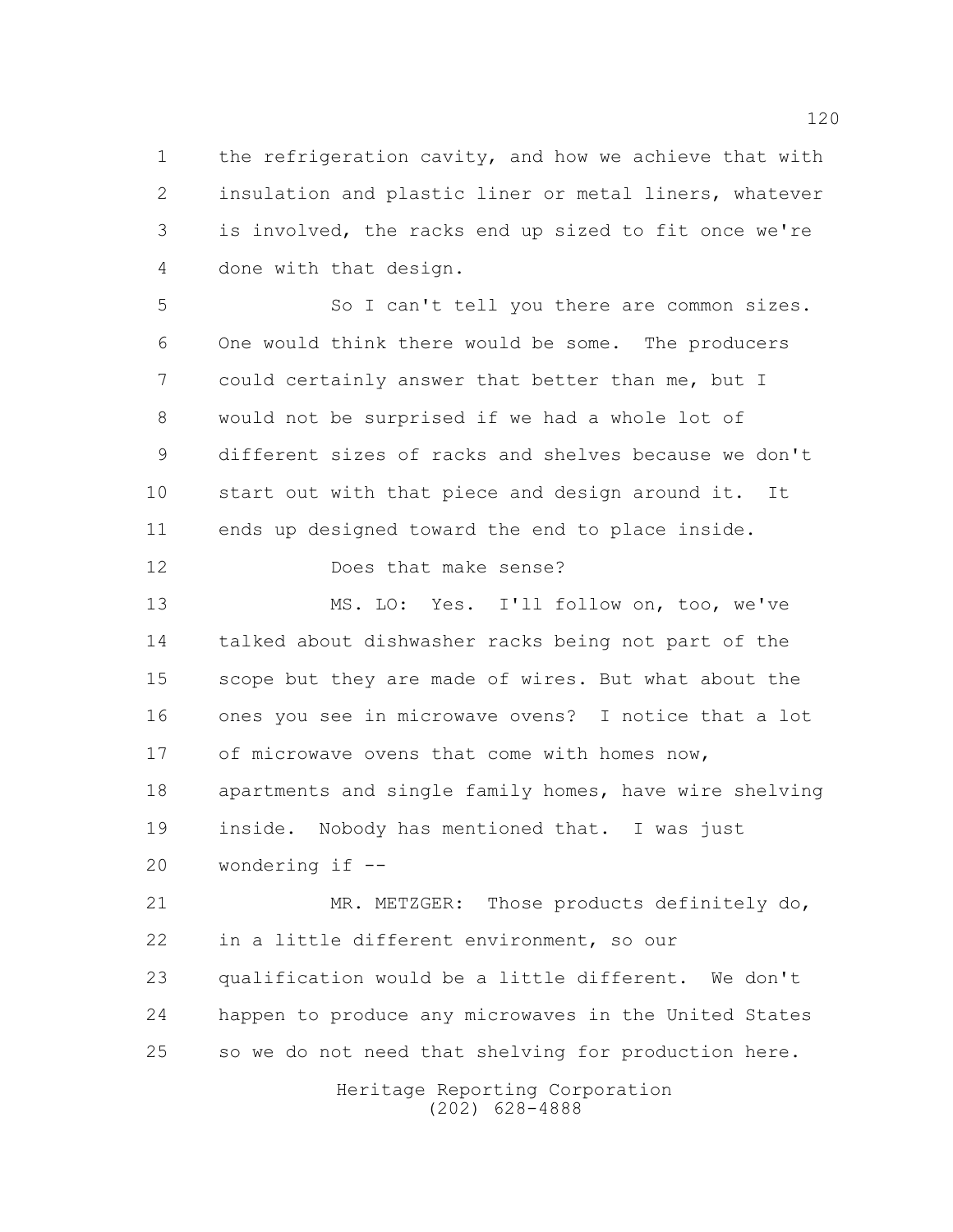1 MS. LO: Thank you.

 MR. WESSENDORF: The exact same comments for Whirlpool as well. Relative to the microwave oven shelves.

 MS. LO: This is for Mr. Malashevich. I'm not sure to what extent you can account for, sorry for mispronouncing your last name. How can we account for 

 MR. MALASHEVICH: You can just call me Bruce.

11 MS. LO: How can we account for the data for 2005 in order to take into consideration the spike in demand due to these catastrophes like Katrina.

14 MR. MALASHEVICH: Sitting here right now, I'm not sure. What I do understand, and I invite my colleagues to contradict me or add if I'm wrong, but for whatever reason it had a disproportionate impact on demand for refrigerators more so than ovens.

 We will be supplying appliance-specific data in our post-conference brief that hopefully will allow both of us to get a better gauge on that effect.

 MS. LO: Can somebody explain the real reason why a fridge demand, why the two products, the demands are somewhat inverse? I think previously the producers had mentioned that oven demand actually has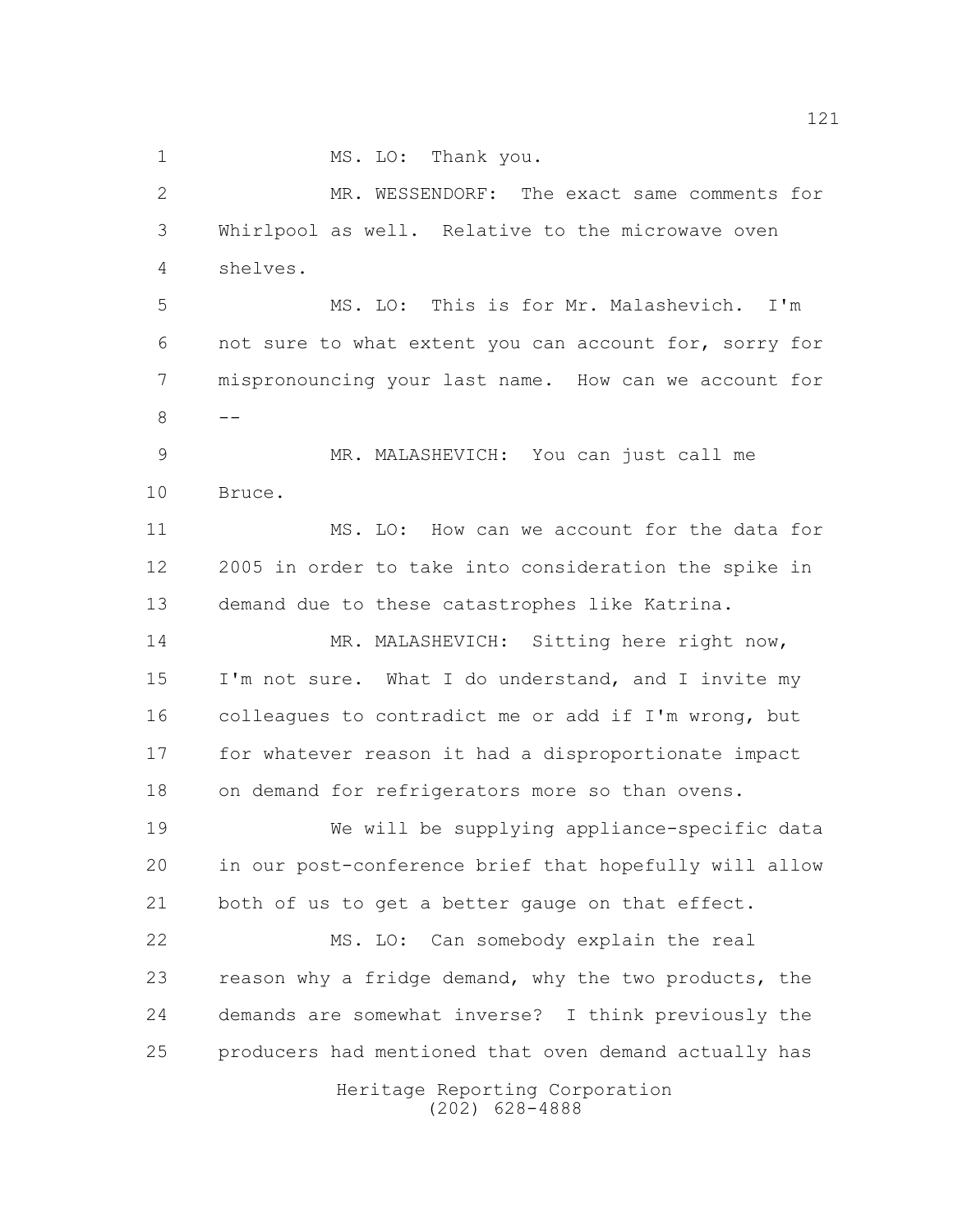gone up whereas refrigerators has not.

 In house building you would have both going into the home market, right?

 MR. WESSENDORF: I can't answer your question as specific as you'd like it. We'll have to go back and check, but I can say from Whirlpool's business model, new home construction is a portion of our sales, but also the replacement business is a larger portion of our sales. So it really depends on how long each piece of equipment lasts relative to the 11 replacement, but we can go back and specifically answer your question.

 MR. METZGER: The numbers I provided were 14 the industry shipment numbers, not GE. At least the data that I watch every week suggests that refrigerators are down 13 percent over the three year 17 period and cooking ranges are down 16 percent.

 Whether the oven rack producer volume is up because the average number of racks in an appliance is up substantially, I can't validate that. I just know that we're selling a lot fewer cooking and refrigerating products today than we were last year 23 and the year before and the year before. MS. LO: Thank you. That's all my

questions.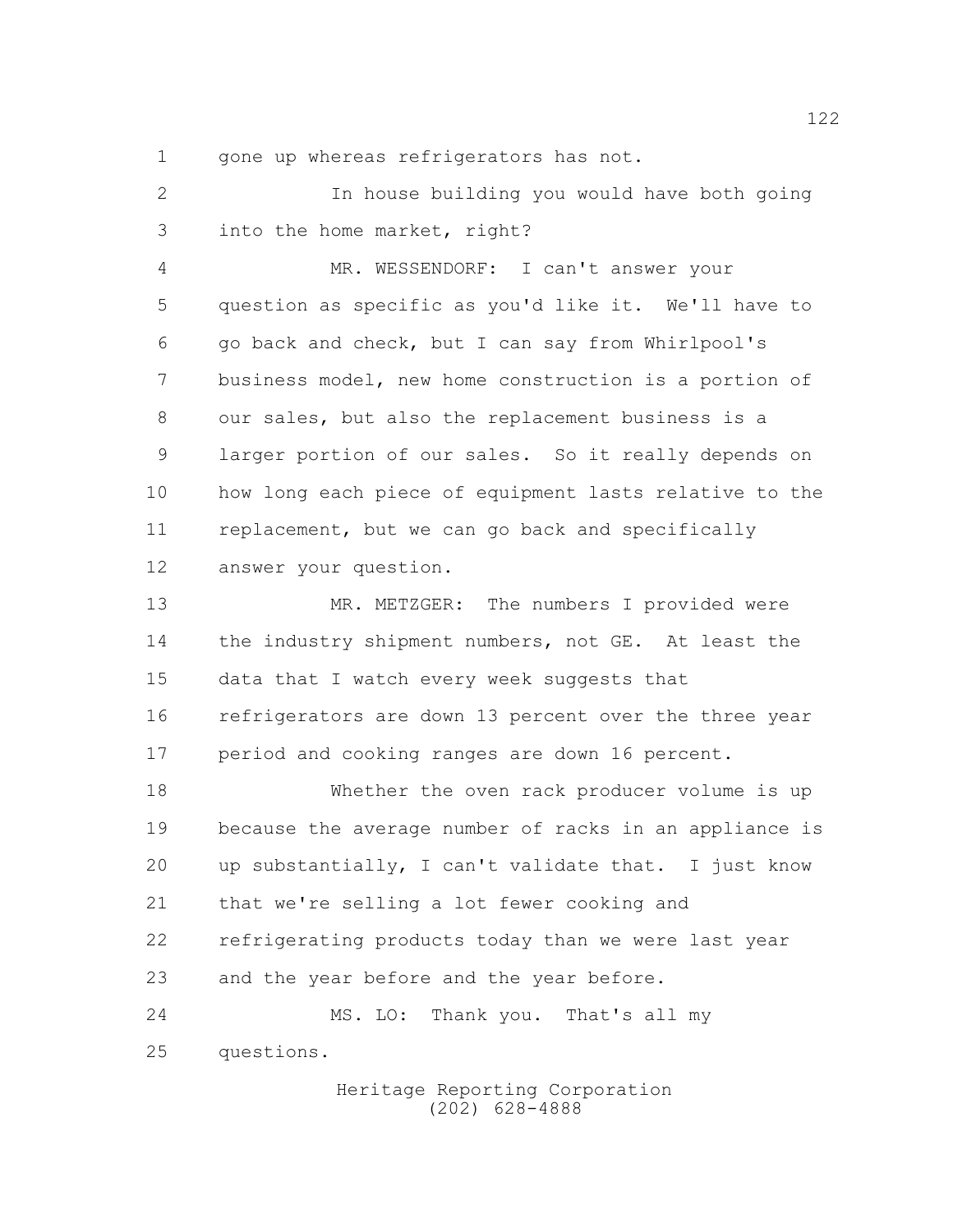1 MR. CARPENTER: Ms. Brown? MS. BROWN: Thank you. June Brown. I'm with the Office of General Counsel. Thank you for your testimony. It's very helpful. I have some questions with respect to the non-petitioning companies that you listed. If we're looking at, again, just refrigerator shelving or oven racks made for OEM users that are made from steel wire or sheet metal and for residential/recreational vehicle use, do they make any sizes that aren't in the scope for those products? Or types that aren't in the scope? MR. MALASHEVICH: Personally I do not know. We just repeated essentially verbatim what we extracted from the public documents I described. I don't know. 17 MS. BROWN: Okay, thank you. MR. WESSENDORF: I do know that some of the companies that are listed and others in the industry are able to produce oven, refrigeration and dish racks. So there are companies there that have a broader range of product portfolio, but I can't specifically answer your question about whether they produce racks of different sizes that have been prescribed in the petition. We'd have to go back and

> Heritage Reporting Corporation (202) 628-4888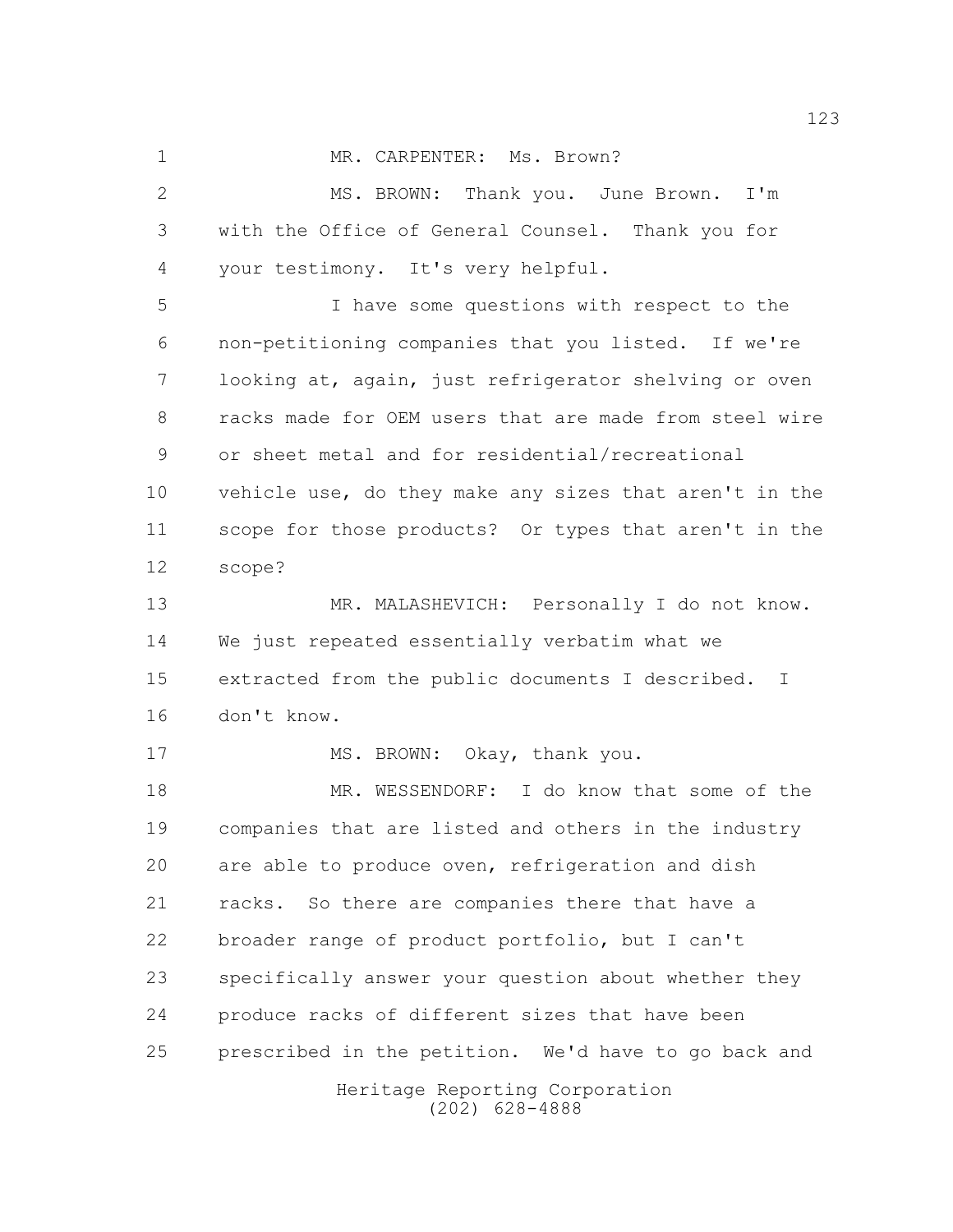look at that.

Heritage Reporting Corporation 2 MS. BROWN: Thank you. For the ones that produce for dishwashers the shelving or baskets that are made from wire and metal, do you know if they use the same equipment or the same facility as they use for the oven racks and the refrigeration shelving? 8 MR. WESSENDORF: They do. The basic process we discussed in the testimony of, you take the same 10 raw material, cut it to length, weld it, that part of the process is done in the exact same facility for all three. Then they're able to send it to another facility that does all the finishing. There is that capability that exists and the base part of the forming process, the welding process, is done in the exact same facility. 17 MS. BROWN: On the same equipment? MR. WESSENDORF: I can't specifically answer that question. I'd have to go back and go through their facility one more time to be able to answer that. I will say the Petitioners have equipment, it's interesting I think that one of the things I heard or assumed based on the testimony and our answers to our questions was a lot of conversation around dedicated equipment that can't be changed over, and that is a

(202) 628-4888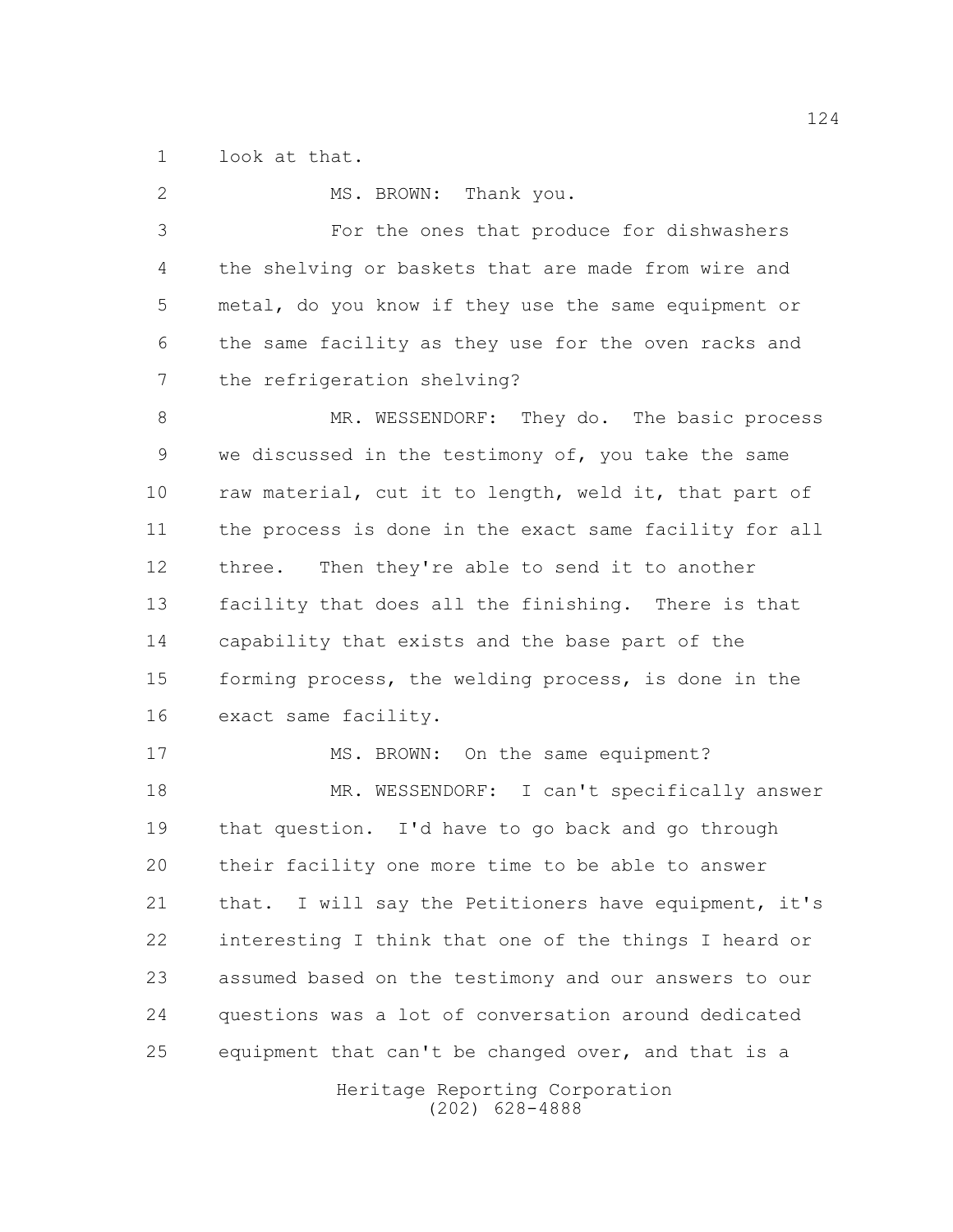true statement for a portion of our business. The high value parts. There may be, there's a lot less part numbers that make up a huge amount of volume. We have other parts that they produce for us, a vast number of parts, that aren't done on dedicated, high volume equipment. They're done in manual cells that are manual welded, manual event, and those cells are able to be switched over and again produce other parts for us, other parts for competitors. So that capability does exist within their own manufacturing facilities.

12 MS. BROWN: What would those parts be? Can you give me some examples?

 MR. WESSENDORF: I'll answer it in two ways. The facilities actually from Petitioners, they tend to designate to a specific product. That's based on the finishing operations they've chosen to put in that facility.

 If it's one of their cooking facilities we're talking about, they have a couple of high volume parts that they run non-stop on a dedicated line. We have a lot of other parts they produce in the exact same factory on other machines that are manual in nature and they're able to change over and produce, again, different parts, different sizes for us as well

Heritage Reporting Corporation (202) 628-4888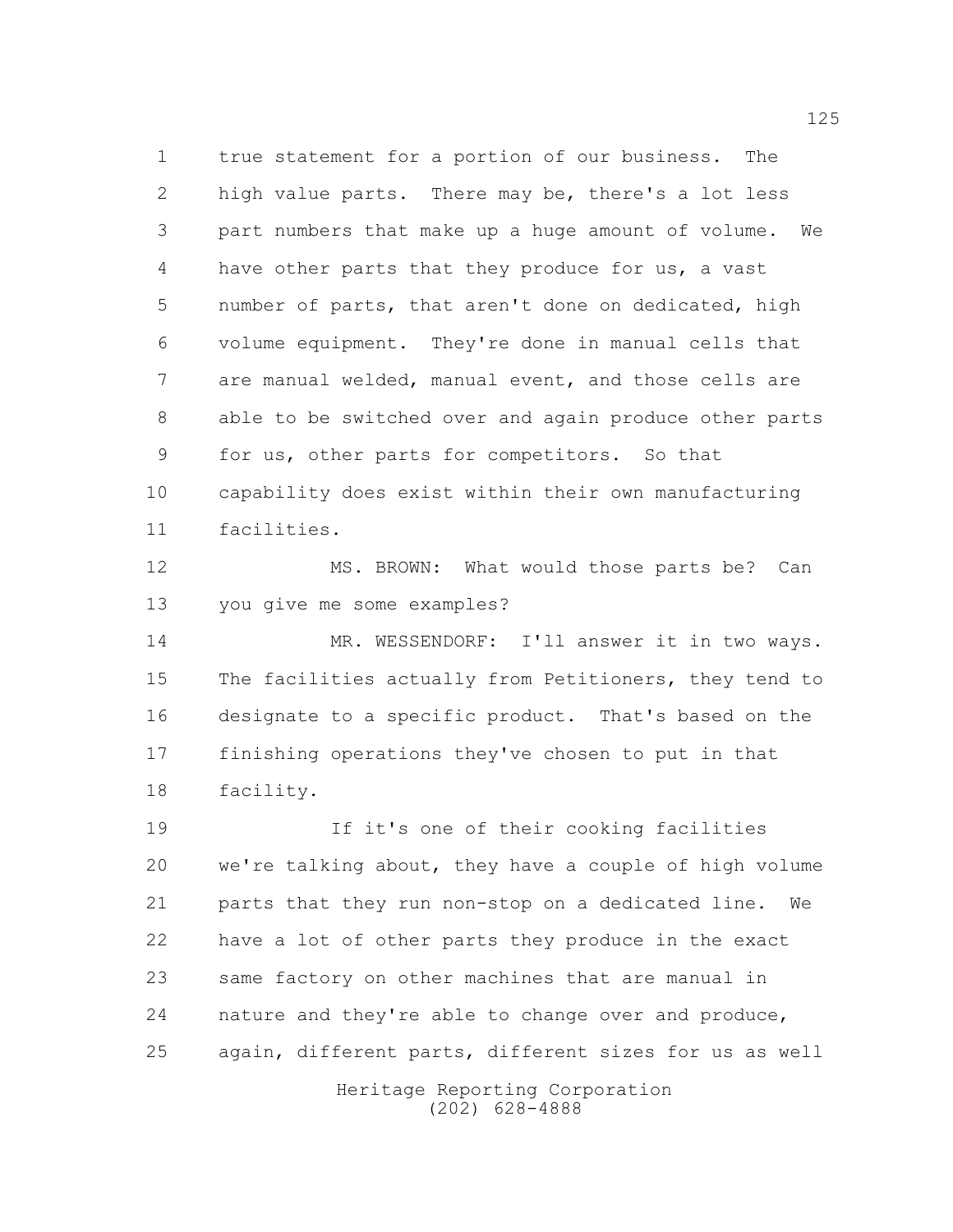as other competitors.

| $\overline{2}$ | I can even say of another of the                       |
|----------------|--------------------------------------------------------|
| 3              | Petitioners, went and we visited June 11th of this     |
| 4              | year, and went through an extensive review pretty much |
| 5              | all day long with them and talked about their          |
| 6              | manufacturing capability. One of the discussions was   |
| 7              | it happened to be a point that focused on the oven     |
| 8              | rack making capability, but we also pressed them on    |
| $\overline{9}$ | whether or not they'd be able to do refrigeration      |
| 10             | racks for us. The discussion at the time was we would  |
| 11             | absolutely bend and weld the parts in the exact same   |
| 12             | facility as the oven-making racks, but then they would |
| 13             | have to ship it not too far away to another facility   |
| 14             | to be able to actually powder coat them and make them  |
| 15             | a refrigeration rack.                                  |
| 16             | So we've had conversations with one of the             |

 petitioners to specifically do it within their four walls. The exact same plant with the existing equipment that they have. They may have to make some investments, but for the most part it was the exact same facility with the exact same employees using the exact same raw materials.

23 MS. BROWN: Thank you.

 For either the refrigerator shelving or the oven rack products that are in the scope, both the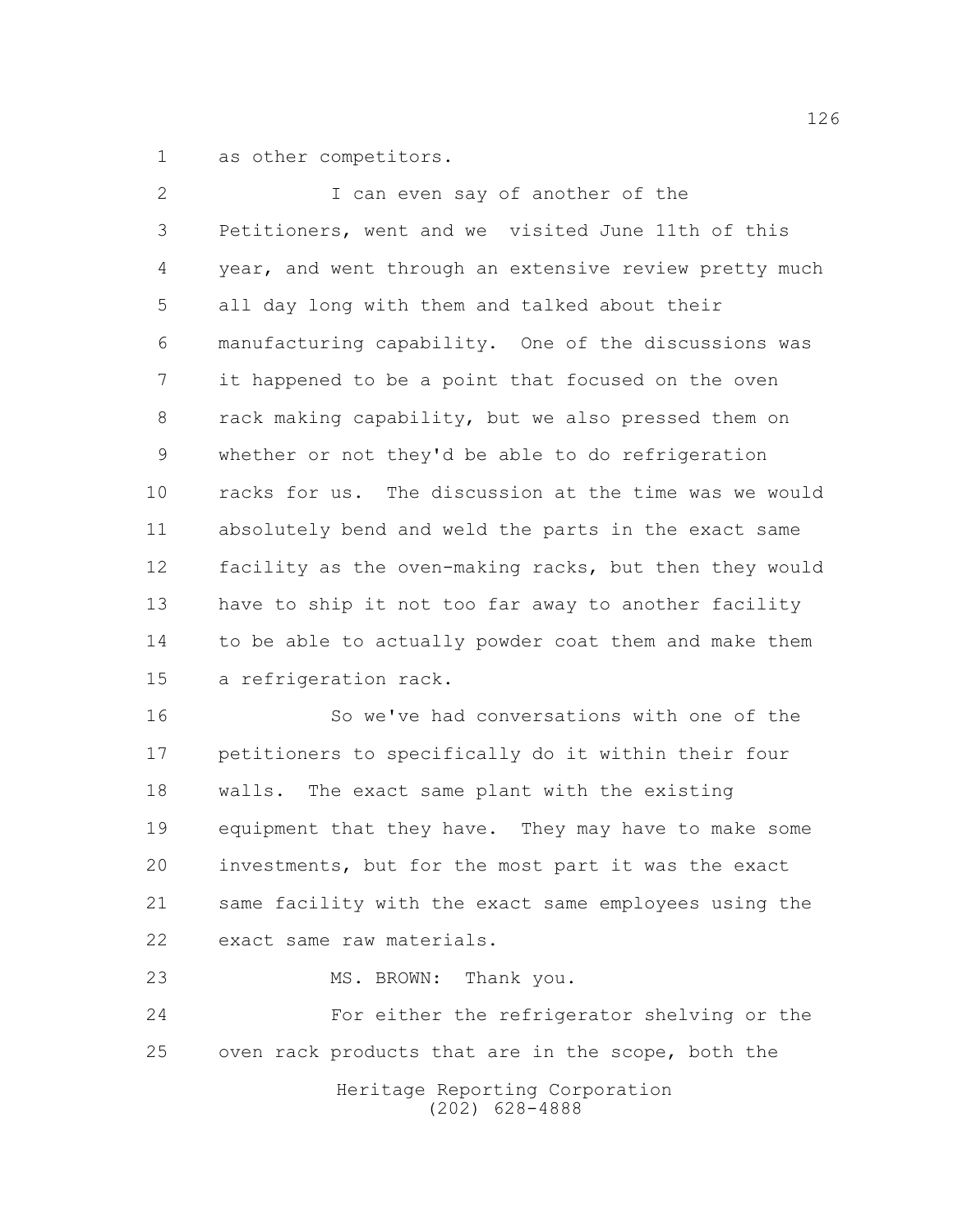Heritage Reporting Corporation Your Honor manufacturer and the Chinese are qualified, are there any differences that you can point to between the products once they become qualified? Is a basket a basket at that point? Or are there differences in your view? MR. WESSENDORF: Once they become qualified 7 and they produce to our specifications --8 MS. BROWN: -- specific product for that refrigerator. MR. WESSENDORF: Our specifications don't change from where the part is produced. The suppliers are expected to meet our specifications. You wouldn't be able to ascertain whether one was made in China or whether one was made in the Your Honor. 15 MS. BROWN: Thank you. MR. METZGER: I'd like to add something to 17 that if I can. 18 MS. BROWN: Yes. MR. METZGER: I think the term qualified deserves some comment. We do qualify suppliers based on the ability to produce a product that passes a certain battery of tests, but the process is also important to us. We heard testimony earlier about service. another aspect of service is their ability to meet our production needs and how quickly they can

(202) 628-4888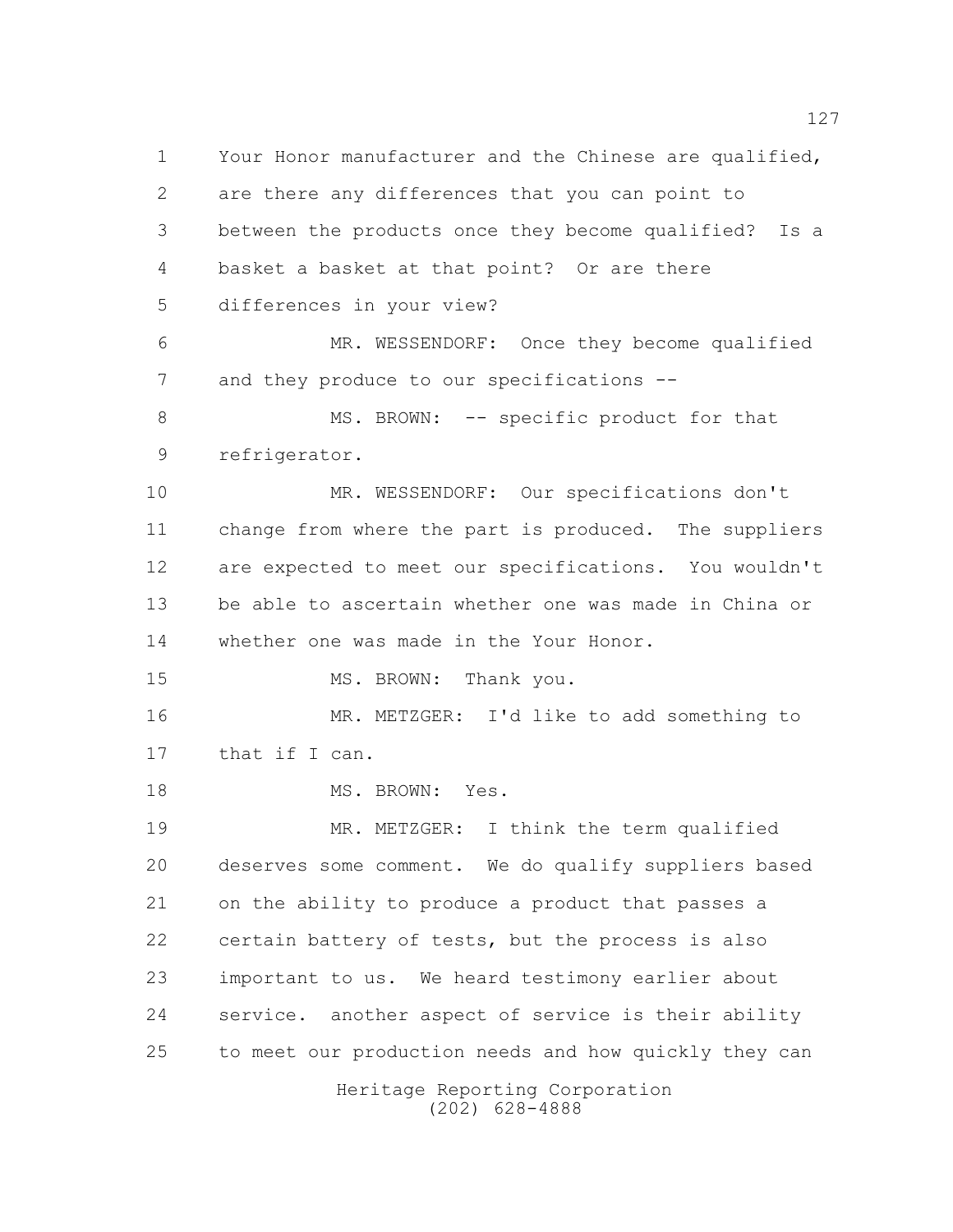respond to those changing needs.

 There are process controls inside their factory. so when we say a supplier is qualified, I'm not sure that talking about whether you as a consumer could notice a difference in the racks is really the most important part of the story. For me, that's the easy part of the story. 8 The rest of it is, is the manufacturing facility run in a way that it can deliver high yields and not present us a problem with down time and outages that disrupt our supply of parts? How nimble are they in fluctuation where volume may go up and down 20 percent over a couple of weeks? What is their response time? we measure cycle time with suppliers. 15 What is their ability to support us if some unplanned,

 I wouldn't say catastrophic, but significant event 17 took place. Had a problem with some sort of the part, and we had a quality issue with all of the parts in process between them and us so those end up quarantined. How quickly can we respond to get new parts into our facility?

 I don't want to belabor the point, but I don't want the Commission to feel like once you've got a shiny rack that fits, that's all that really matters. There is a lot to getting comfortable with a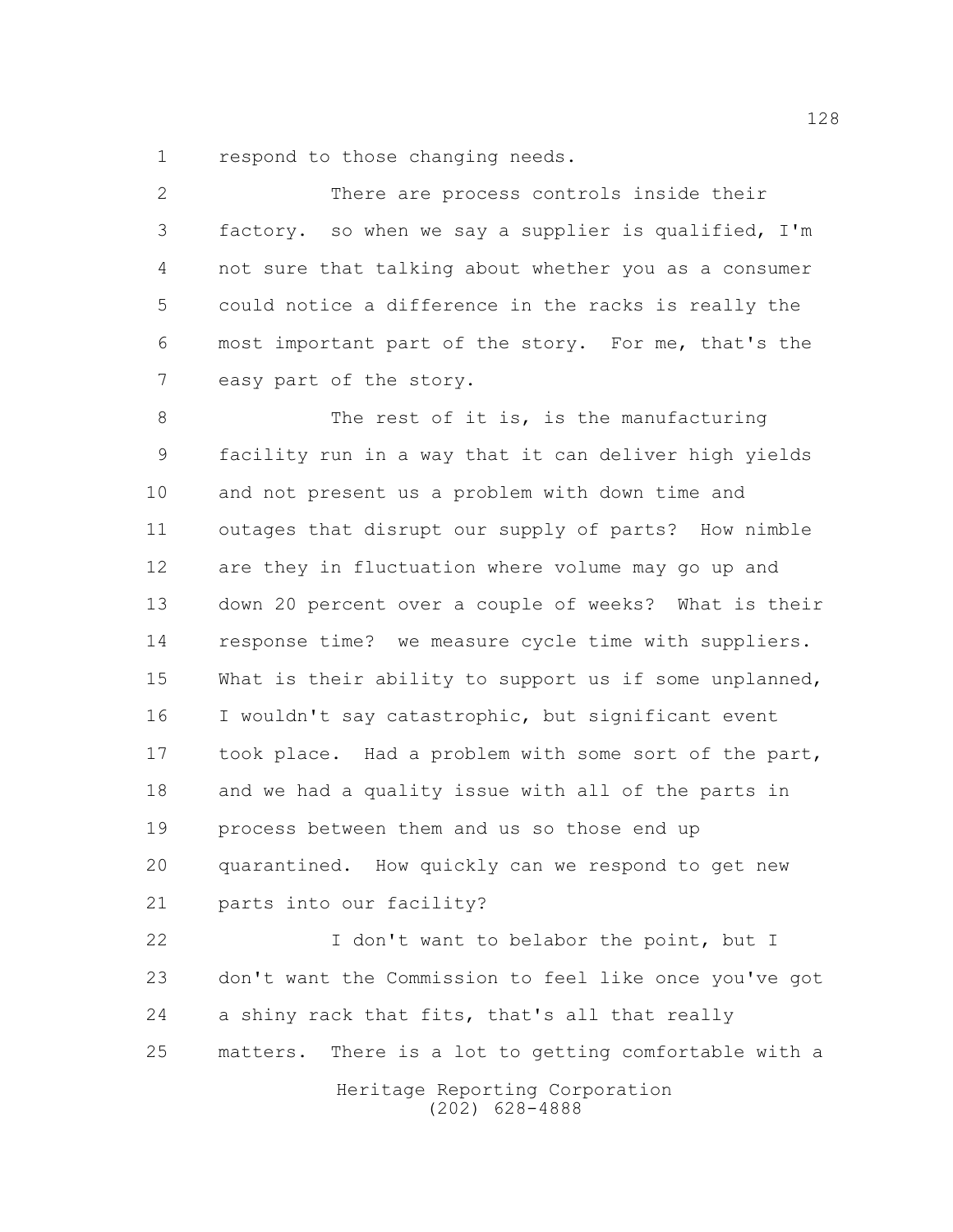supplier.

| $\mathbf{2}$ | MS. BROWN: Thank you.                                    |
|--------------|----------------------------------------------------------|
| 3            | MR. WESSENDORF: I'd like to also amplify my              |
| 4            | comments by saying there is an expected bare minimum     |
| 5            | qualification that each supplier would have to meet,     |
| 6            | but after meeting that qualification there is still      |
| 7            | relative differences between say the quality that one    |
| 8            | facility is able to put out relative to another.<br>They |
| 9            | both may meet that minimum qualification standard, but   |
| 10           | there are still differences between them and we do       |
| 11           | take that into consideration in our sourcing             |
| 12           | decisions.                                               |
| 13           | MS. BROWN: Thank you.                                    |
| 14           | Mr. Malashevich, on the imports from Mexico              |
| 15           | you said the petition was kind of designed to exclude    |
| 16           | those. What type or products are you talking about in    |
| 17           | particular?                                              |
| 18           | MR. MALASHEVICH: It's a good question that               |
| 19           | I suggest staff investigate. I do know from the          |
| 20           | plaint language of your questionnaires that you've       |
| 21           | already been thinking because you're seeking             |
| 22           | information, unusually in my experience, on imports      |
| 23           | from Mexico as a non-subject country. And within the     |
| 24           | bounds of the confidentiality constraints I'll just      |
| 25           | refer to the public trade statistics which show for      |
|              | Heritage Reporting Corporation<br>$(202)$ 628-4888       |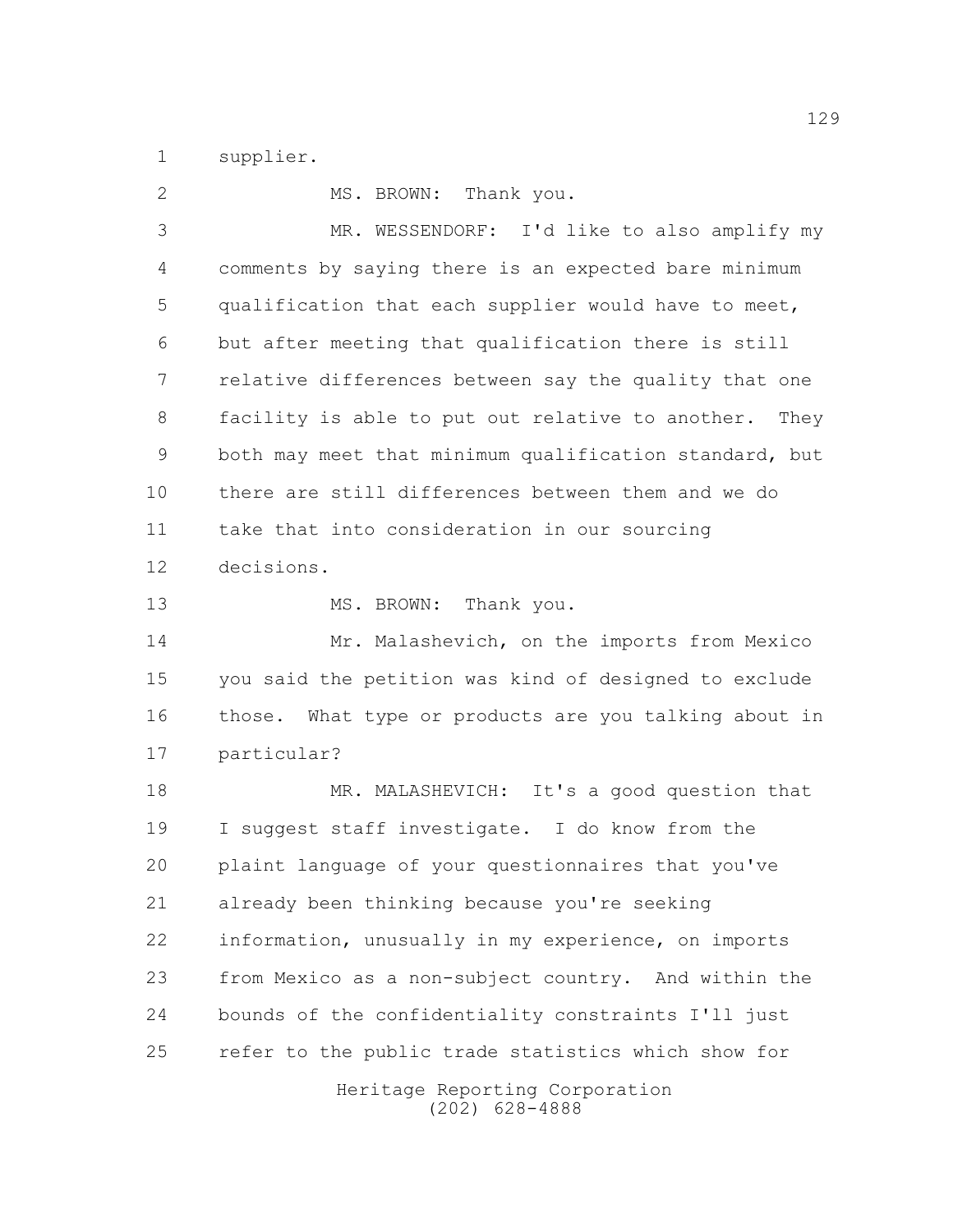the relevant HTS numbers cited in the petition, what's coming in from Mexico is actually larger in terms of dollars than what's coming in from China.

 I believe that much of that product is not being picked up in the questionnaire exercise confined as it is to the products defined in the scope of the petition. Exactly what those products are, I don't know. I've been trying to find out, but the information sources available to me don't permit an answer, quite frankly.

11 MS. BROWN: Thank you.

12 I just have one more question. Ms. Trossevin, you said I believe in your opening that the Petitioners didn't properly define the domestic industry. I wasn't clear if you were offering an alternative definition or suggesting an alterative. Help me out there.

18 MS. TROSSEVIN: We will go into this in more detail in terms of what we think is the proper definition in the post-conference brief, but I will 21 say briefly that as I alluded to today, we think that 22 at the very least the industry is much broader, both horizontally and vertically. And when you look at, you can actually also, we're talking about even if you were staying in the appliance sector you're going to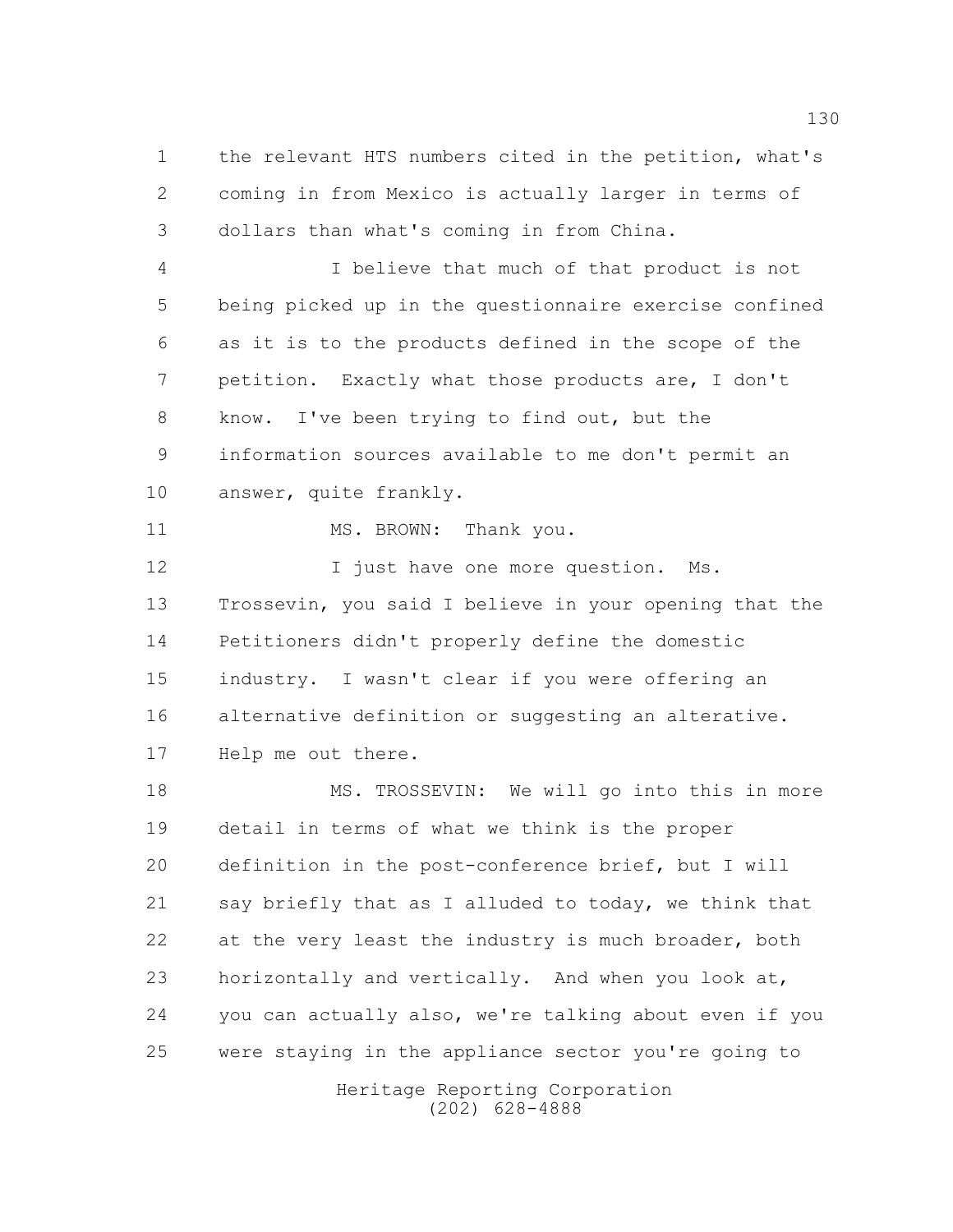go substantially broader horizontally and vertically. There are some other issues, and these are issues we're still actually looking at ourselves in terms of trying to gather information and how this would fit into the six factor analysis.

 But there are some real issues in our mind even with other types of racks and shelves. For example, just from a very simple perspective, if you look at the wire rack that Petitioner's counsel 10 brought the wire rack basket for a refrigerator, you can tell yourself from looking at it, I would venture to guess that if you looked at some closet organizers you would see a wire basket that looks very much like that.

 So there are still some issues like that 16 that we are looking at, but I think there's no question in our minds that it's much broader, even within the appliance sector. You have barbecue grills and other types of, the microwave oven racks and various things, and the dishwasher racks. All of those things in the commercial sector that we definitely think would be part of the same domestic like product.

 MS. BROWN: Thank you. We'll be interested to see that.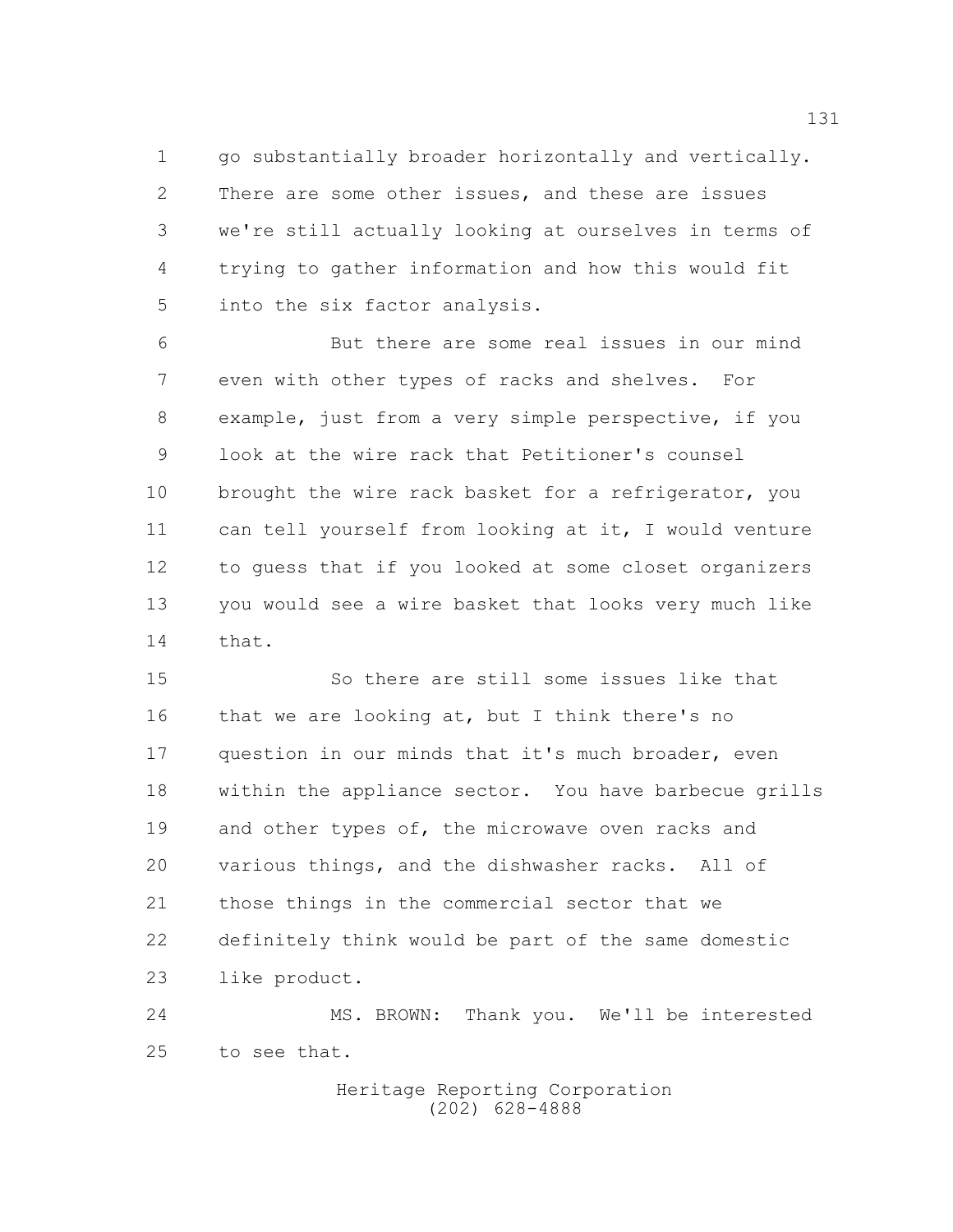Heritage Reporting Corporation (202) 628-4888 1 1 I have no further questions. Thank you very much. MR. CARPENTER: Mr. Fetzer? MR. FETZER: Thanks. Jim Fetzer, Office of Economics. I'd like to thank you for coming today. It's very helpful, especially on these new products to figure out what's going on. You probably heard this morning, I was asking the Petitioners about the importance of price versus other factors and I think, I'm hopefully not mischaracterizing them, they were saying that while there might be other factors such as quality and 14 service, price has typically been trumping those, at least with the Chinese imports. I just wanted to get your sense. Is price the most important factor in the market right now? Is it what's making the sale? Or other things, whether it's quality. There was some discussion of these other payment terms and tooling costs. Or issues of quality, failed qualifications, or having diversification of supply. In the marketplace right now what's really been your experience in terms of what's been determining the sale? MR. METZGER: At the risk of sounding like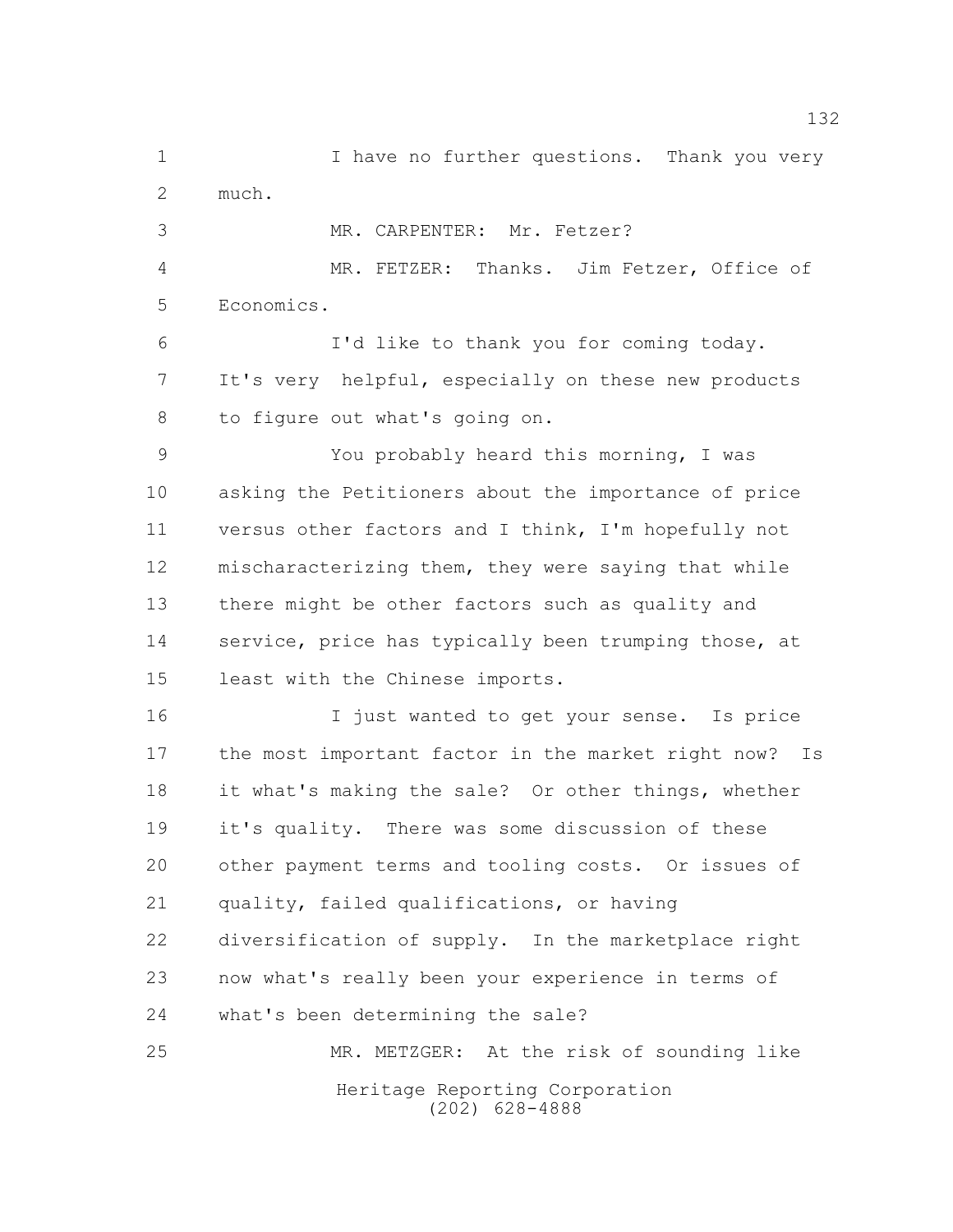it's a little bit of a marketing spiel, I think it is important to come back to the brand. When you folks think of GE for a lat of consumers we tend to think of appliances and light bulbs, not necessarily pet insurance in London or jet engines even that we might notice on a wing.

 Protecting our image is a very important thing, and as you well know, it's the kind of thing that once it gets away from you, it's tough to get 10 back. We live under that pressure, and it truly is pressure every day, to uphold our company's expectations. Even though we are not a predominant portion of the GE portfolio, our piece in appliances does bear the burden of a substantial part of the brand equity that you and your friends understand to be GE.

17 There is no question that price is a component in the decision. Just like when I go buy something. But to characterize it as at the end of the day that's really the swing vote to me is a bit of an over-simplification.

22 And I wouldn't be surprised at all, and wasn't this morning, for people to feel like it is. Our buyers are primarily focused on contract terms and conditions and the price that goes with it.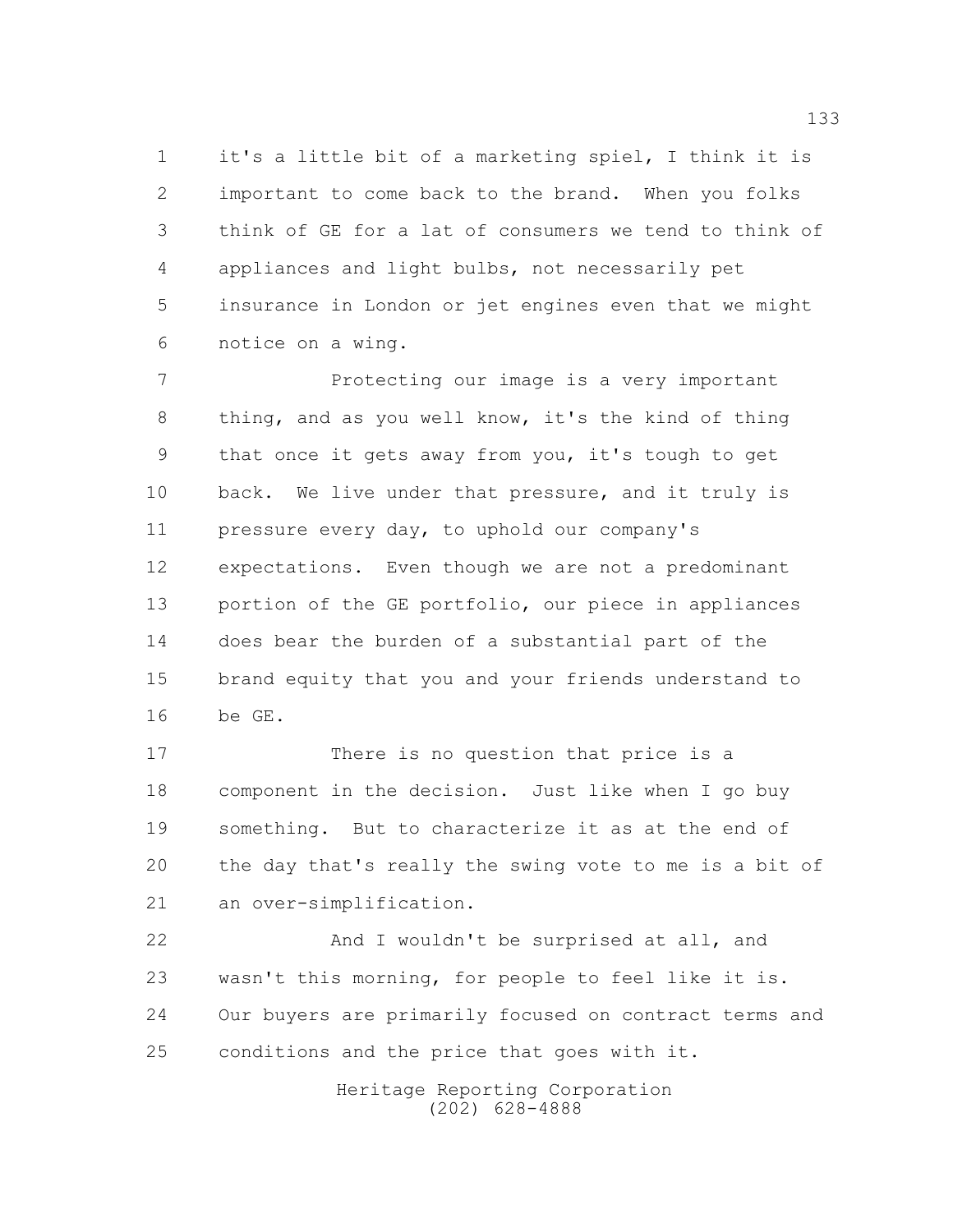Fortunately, they are not the only decisionmaker in the process. If I'm meeting with a buyer I would expect a lot of dialogue about price. But you know what? When the quality engineer comes to my plant he doesn't care about the price. All he cares about is how will that part look a few years from now sitting in somebody's home? How may service calls are we going to have to run to replace broken welds on a rack that caved in and spilled milk all over a floor? Those things don't happen because the quality products we get from these folks and others do the jobs they're supposed to do.

13 But I can't let it simplify to price. It 14 clearly is a component. In my view, and in 24 years running from manufacturing buildings to being the manager of a product line, I have never felt like 17 price was even even with quality. Not even even. Quality has to be kind of the price of entry for our business.

MR. FETZER: Mr. Wessendorf?

 MR. WESSENDORF: Whirlpool is not going to make a sourcing decision that's going to negatively impact its brand. Just like the gentleman from GE explained, we take very serious our brand image across 25 the board, across all of our products. So quality is

> Heritage Reporting Corporation (202) 628-4888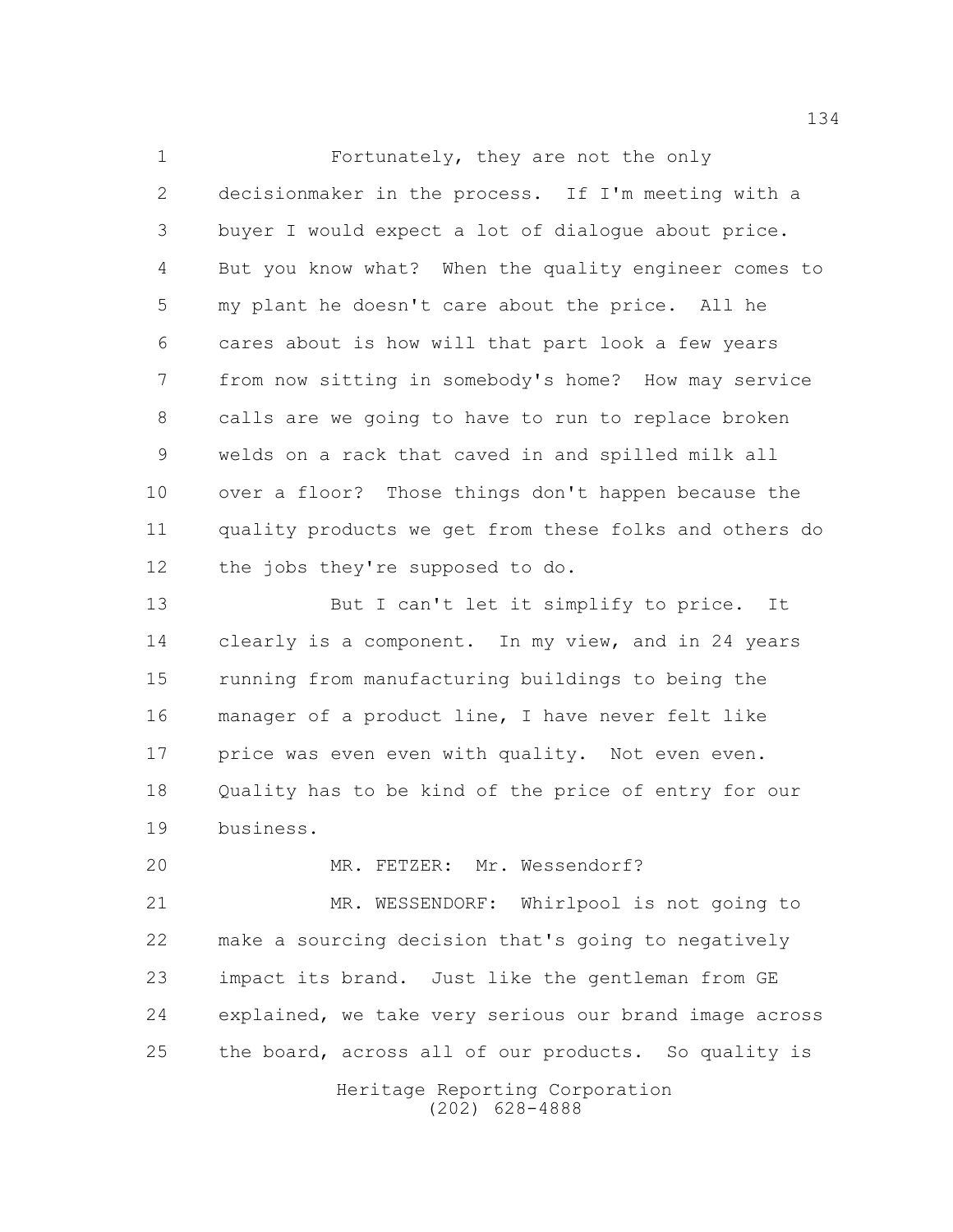a major portion of every sourcing decision that we make.

 Similarly to GE, I think it's important to note that sourcing decisions at Whirlpool are not just made by one person looking at one data point. It's a team discussion made up of the manufacturing team, the engineering folks, the quality engineer as well as the purchasing function. So everybody has a say in the discussion and all the factors are included, not just price.

 MR. FETZER: Just as an example, do you frequently buy product that's more expensive than the competing products, or is that a rare occurrence? Does it happen at all? You can answer in post-hearing if you want. If you can give some examples where maybe you did pay more, or to give some sense of how often that happens.

 MR. METZGER: I don't mind answering somewhat generically. There is no question, we have turned down endless less expensive opportunities for parts and materials that, even some that would qualify in terms of specification, but we didn't feel like the supplier had integrity, had the financial footing, had 24 the delivery capability, all those different things. 25 The decisions that we've made to, have we made a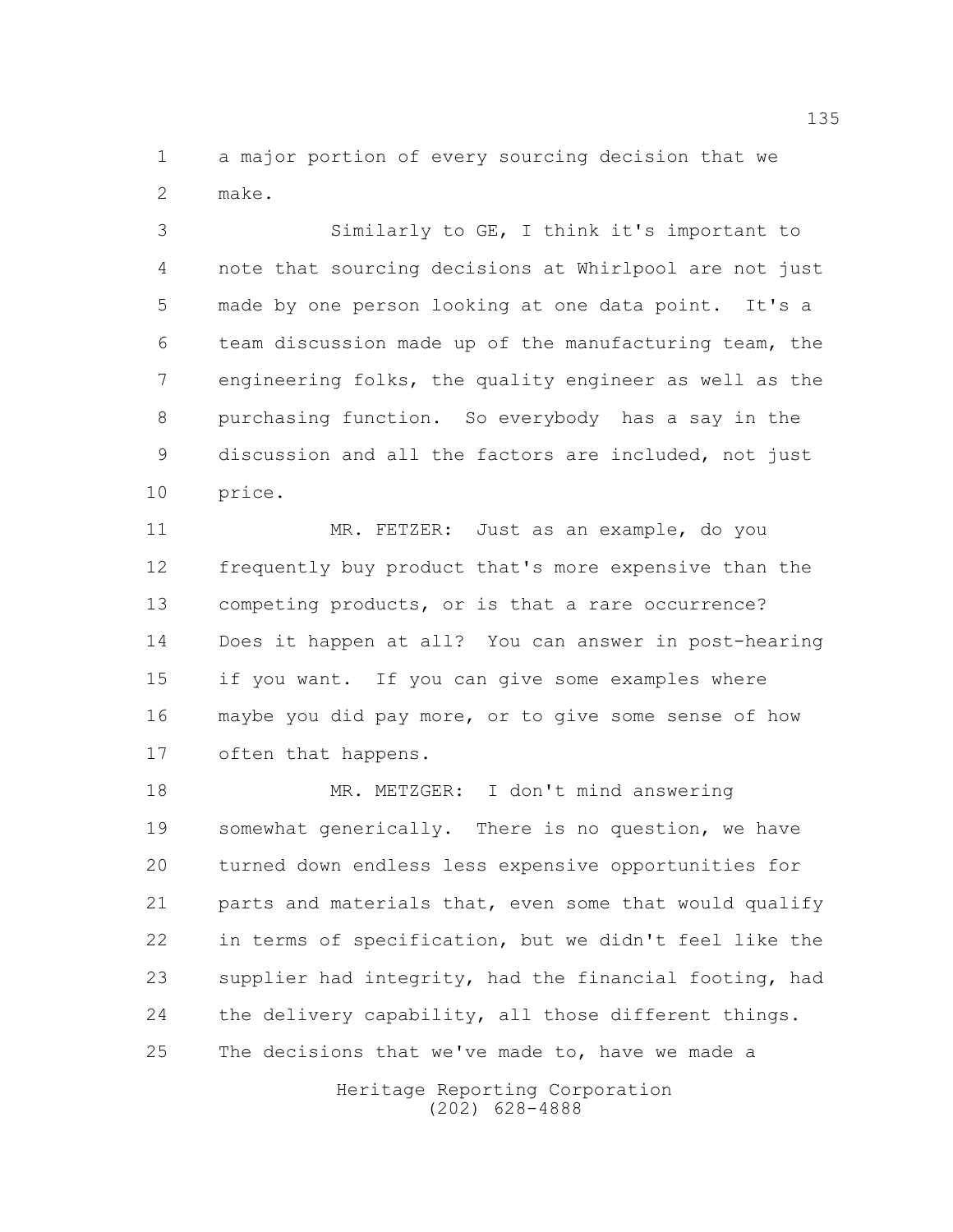decision to move a part to a more expensive supplier? Yes, that's happened too. Primarily from two vantage points. One is, did the product not turn out to be what we thought we qualified and asked for and were having problems; or the new potential product offers value beyond our specification in terms of new technology, a better perceived look. Some things aren't all quantifiable. But without question we've 9 had moves to more expensive suppliers, supplier parts and materials in an effort to uphold the expectations for the end product.

12 MR. WESSENDORF: There have been instances where we've identified a supplier that's producing 14 parts for our competition and we quote them. They may have a better price than the current. We go to their facility and conduct a quality audit and they don't pass. We do not go chase that lower price. We remain with the higher price at the current supplier who has met our quality expectations and has been qualified.

 There are other instances where we may have solicited competitive quotations. They may look, if you just look at the end price, as more competitive. But when you get the cost breakdown and start looking 24 at the elements of the cost, if a supplier is quoting a raw material cost of say 25 cents a pound when the

> Heritage Reporting Corporation (202) 628-4888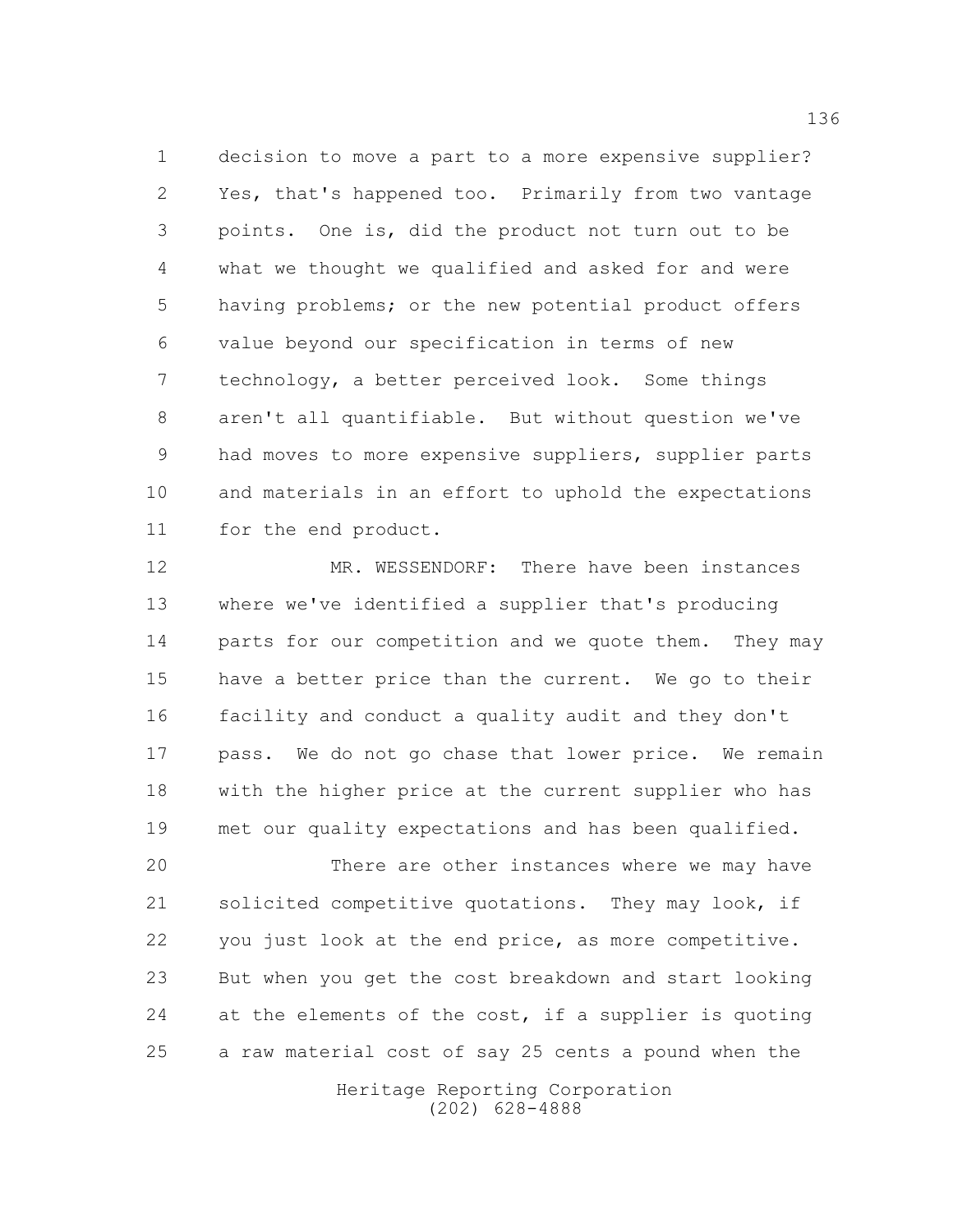current market is at 50 or 60, you know that's not a sustainable price and that's not something we're going to go after and put ourselves at risk of supply disruption later.

 MR. FETZER: Mr. Metzger, you said earlier that one of the Petitioners didn't qualify on a certain product. I assume it was one of the products we're talking about today. Does that happen a lot? Is that more of a rare occurrence? Do you have any instances where the imported Chinese product has failed qualification too? Mr. Wessendorf can also address that.

13 MR. METZGER: Let me clarify the example I 14 gave, because I didn't want to mislead anybody.

 The specific example was Nashville Wire coming to us for parts they currently produce for us to see if we would allow production of those parts in a different facility. We qualified by process.

 So you're not allowed, to be consistent with our terms and conditions, you're not allowed to move a part to a different plant without notification to us and qualification of that process.

Heritage Reporting Corporation So they came to us. The way it would always work. In this case it happened to be an Asian supplier. The supplier evaluation did not pass and so

(202) 628-4888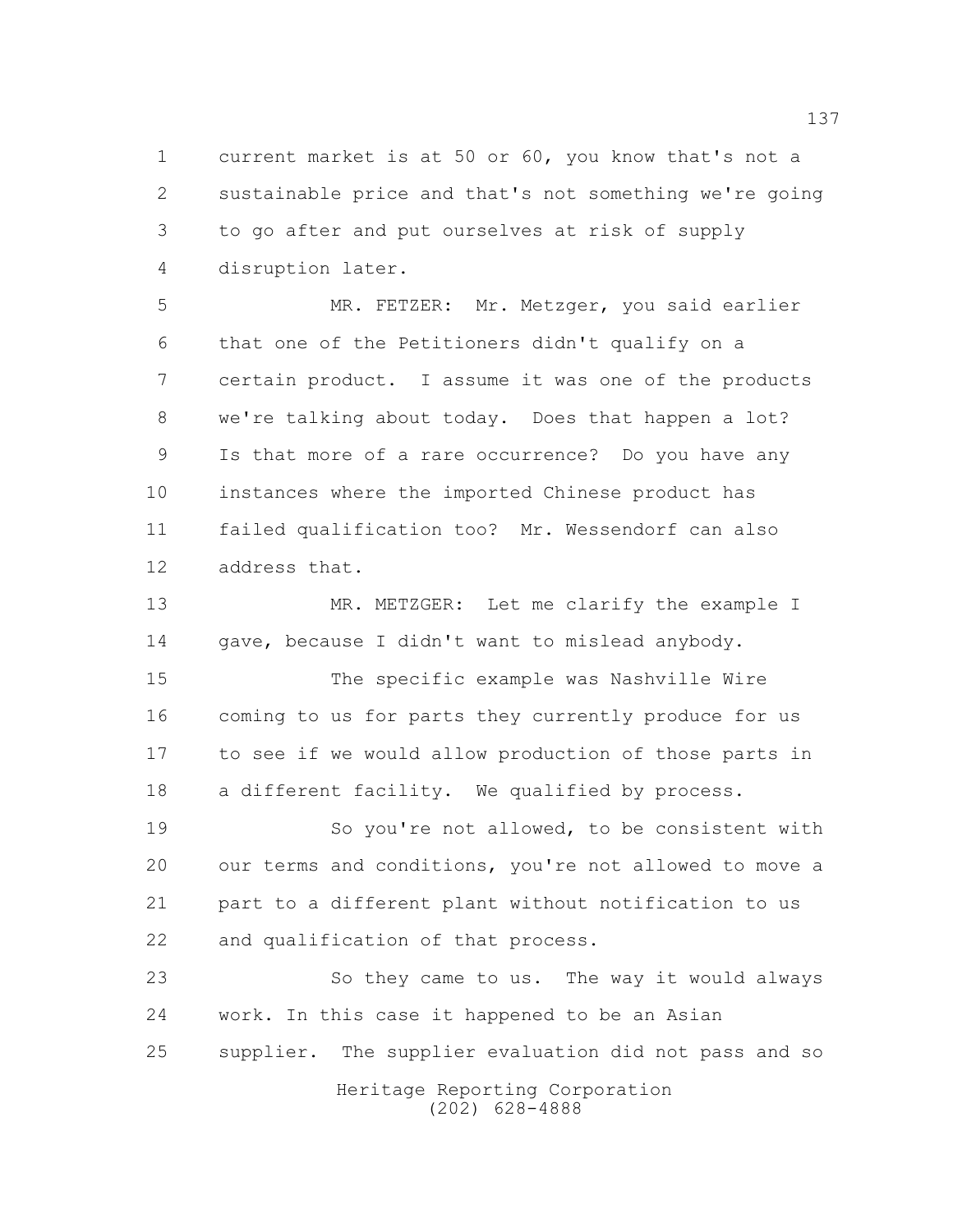we did not permit that. As best I know that's not happening. I wouldn't expect it.

 Are there times when suppliers fail our qualification efforts? All the time. We travel the world with a quality organization set up in each pole. They visit suppliers, there are probably 20 or 30 people today in somebody's plant that we haven't been in before looking to qualify that as a potential source.

10 10 In a product line, I don't mind saying this, in a product line we as consumers enjoy the fact that it's a little nicer looking, it's a little better quality, it has a few more features, and I don't pay much more, I probably pay less for it today than I did ten years ago.

16 So as consumers we like that part. As manufacturers, there's an obvious challenge there with all the inflation that's gone on. So we're scouring the globe. We have a lot of people like Scott here, and they work hard to find sources. I wish our hit 21 rate were higher, but there are people that fail more often than they pass.

Heritage Reporting Corporation (202) 628-4888 MR. WESSENDORF: I echo the same comments from the experiences we've had in sourcing a whole host of suppliers. But specifically with regard to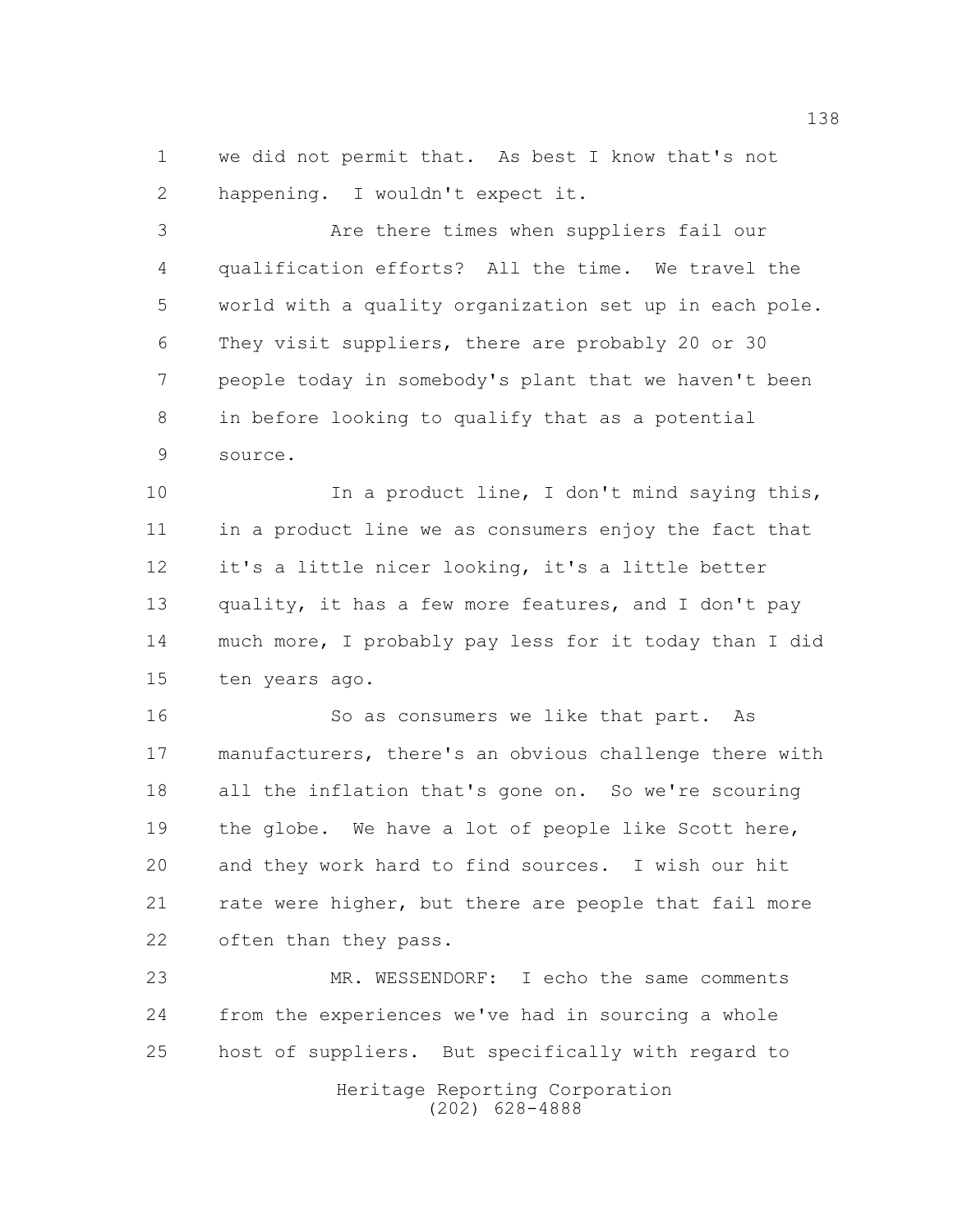the wire racks, there have been instances where we've thought that a supplier looks like they have a good business model, good business case to move parts. They have failed the quality expectations. And in certain cases we tend, depending on the situation, depending on the sourcing strategy, have taken great efforts and expended a great amount of time and resources to get those sources of supply up to the quality standards we need them to be.

10 So in certain circumstances, yes. Many suppliers go by the wayside that never qualify and we don't spend time developing. But there are certain situations as well that it's worth taking time and expending a great deal of resources to actually get them to the standard we need to be.

 MR. FETZER: So in this qualification process, is it usually like you go in once and they're qualified for a period of time? Do they have to be requalified for every new product that they're sending you if the specifications change? What's the frequency of this? Would you revisit qualified suppliers to recertify them over time? How does it work?

Heritage Reporting Corporation (202) 628-4888 MR. WESSENDORF: There's a basic quality assessment that takes place. The actual manufacturing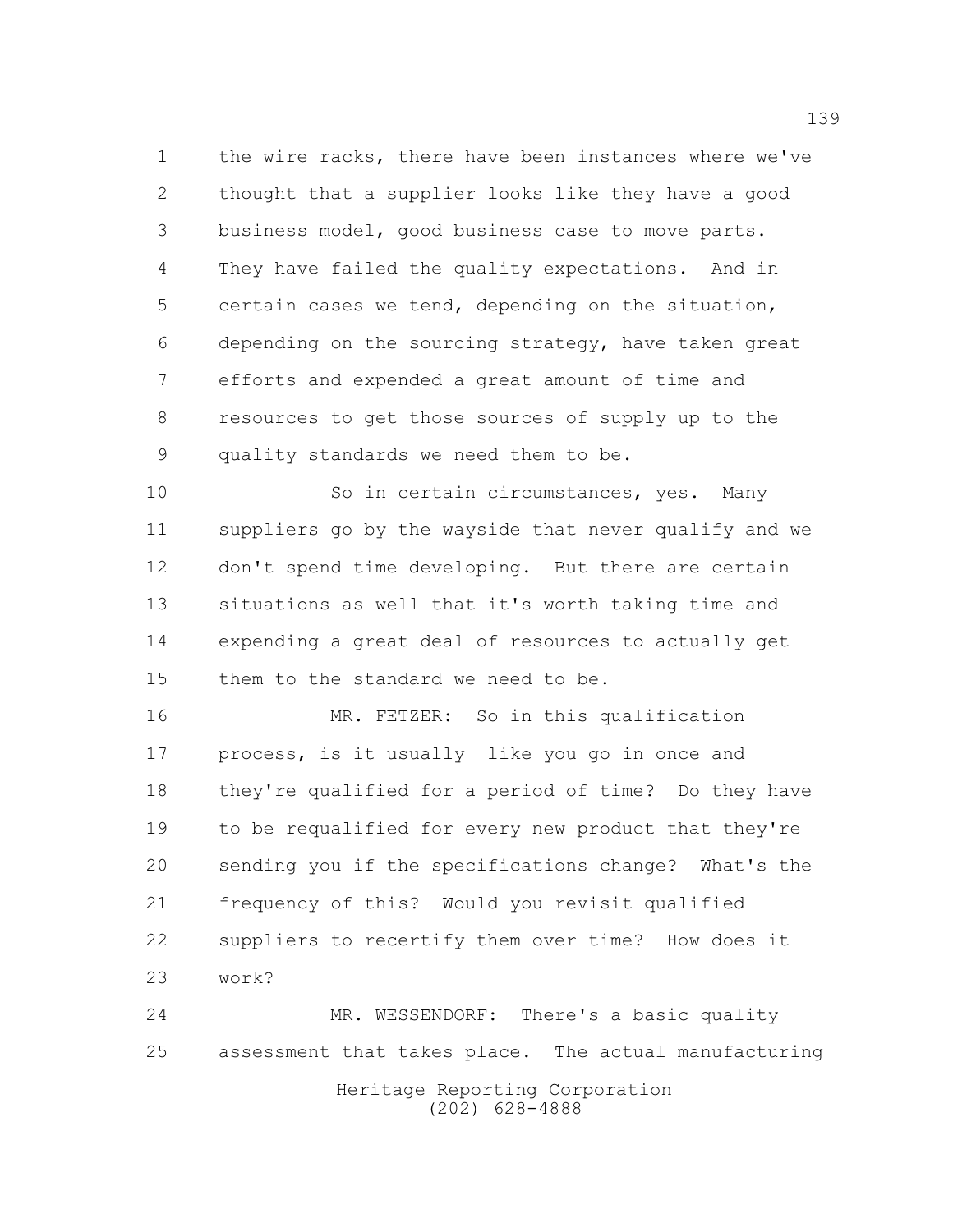facility has to be able to have the correct quality processes embedded in their natural day to day business. There's a quality piece that gets done, and then on a part by part basis there are certain specifications and testing requirements that are done that they must pass as well.

 So you could have a supplier facility that is qualified from a quality perspective, meaning that we can source product out of there. They may produce three or four parts for us that pass and they might try to produce three or four parts that may fail. So it's an ongoing basis for the facility as well as part to part based on certain specifications.

14 MR. FETZER: Okay.

 MR. METZGER: I'd be happy to stipulate further detail in the brief, but at a high level I'd say that two qualifications take place in almost every case. One is the process by which the part or material is delivered. The other is the product or material itself. So there are performance appearance criteria for the product or material itself, but there's also a qualification of the process that delivers that.

 To the extent that somebody wants to use a different process or it moves to a different factory,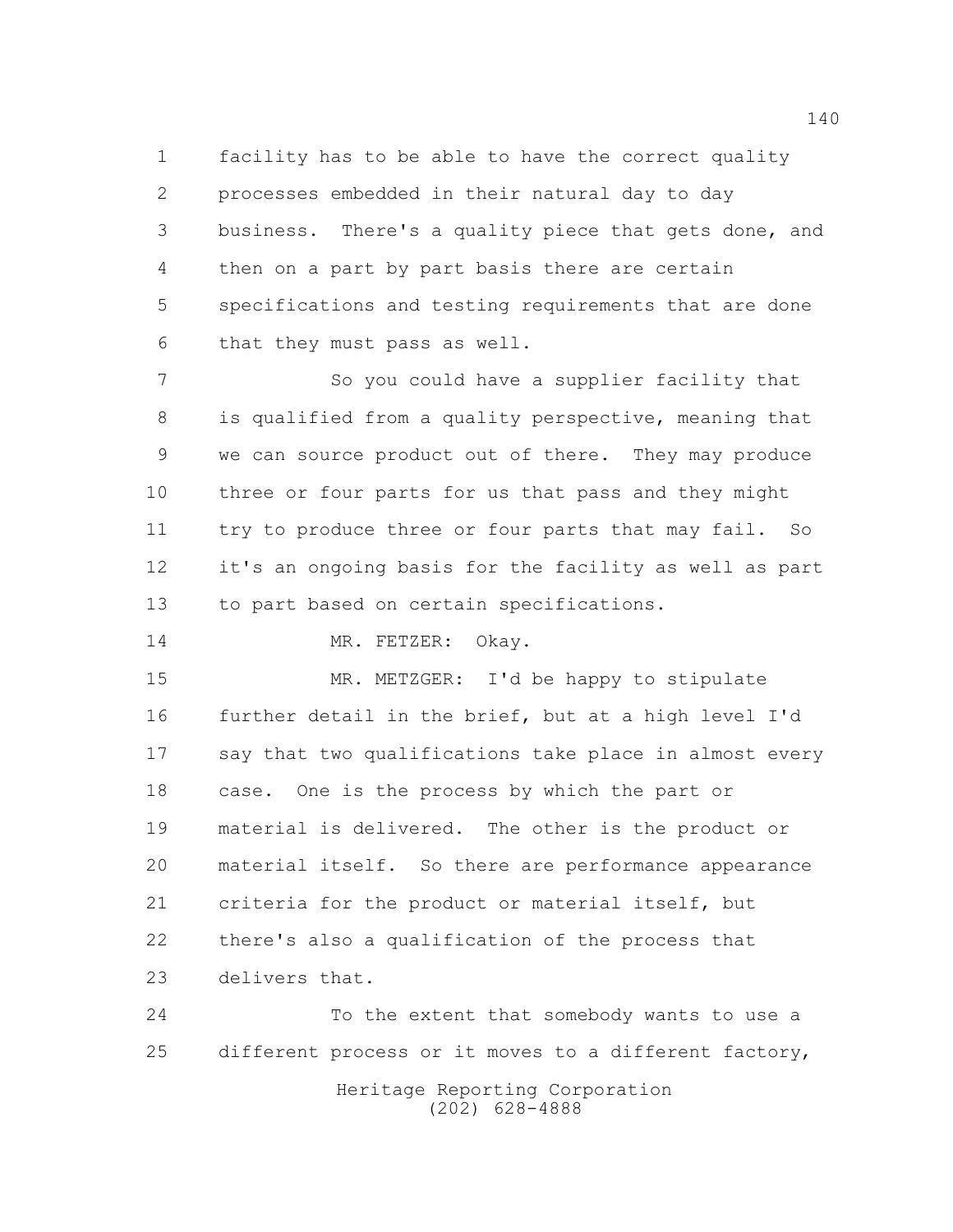even if they move the same equipment to a different factory, we've got to requalify.

 Ongoing, we have a fairly elaborate system to keep checks and balances with critical quality dimensions that are called out on prints and field quality people who audit and suppliers who send us data on their processes. We watch for out of bound situations and a number of other things that would trigger further review. If that's important, I'll be 10 happy to detail it in the brief.

 MR. FETZER: If you want to give us some sense of that process it would be helpful.

 How important is diversification of your supply base? Do you feel a need to have multiple suppliers at a given time? Or if you feel, I mean this morning we heard something about a pendulum going back and forth. Does it vary over time? If it does vary, where is it at right now?

 MR. WESSENDORF: From two perspectives it's important to have a diversified supply base. One, from a source of supply. It's never a good idea to have all your eggs in one basket, so to speak, because if something tragic happens, you don't have another source of supply able to produce your requirements. But also from a negotiation leverage perspective and

> Heritage Reporting Corporation (202) 628-4888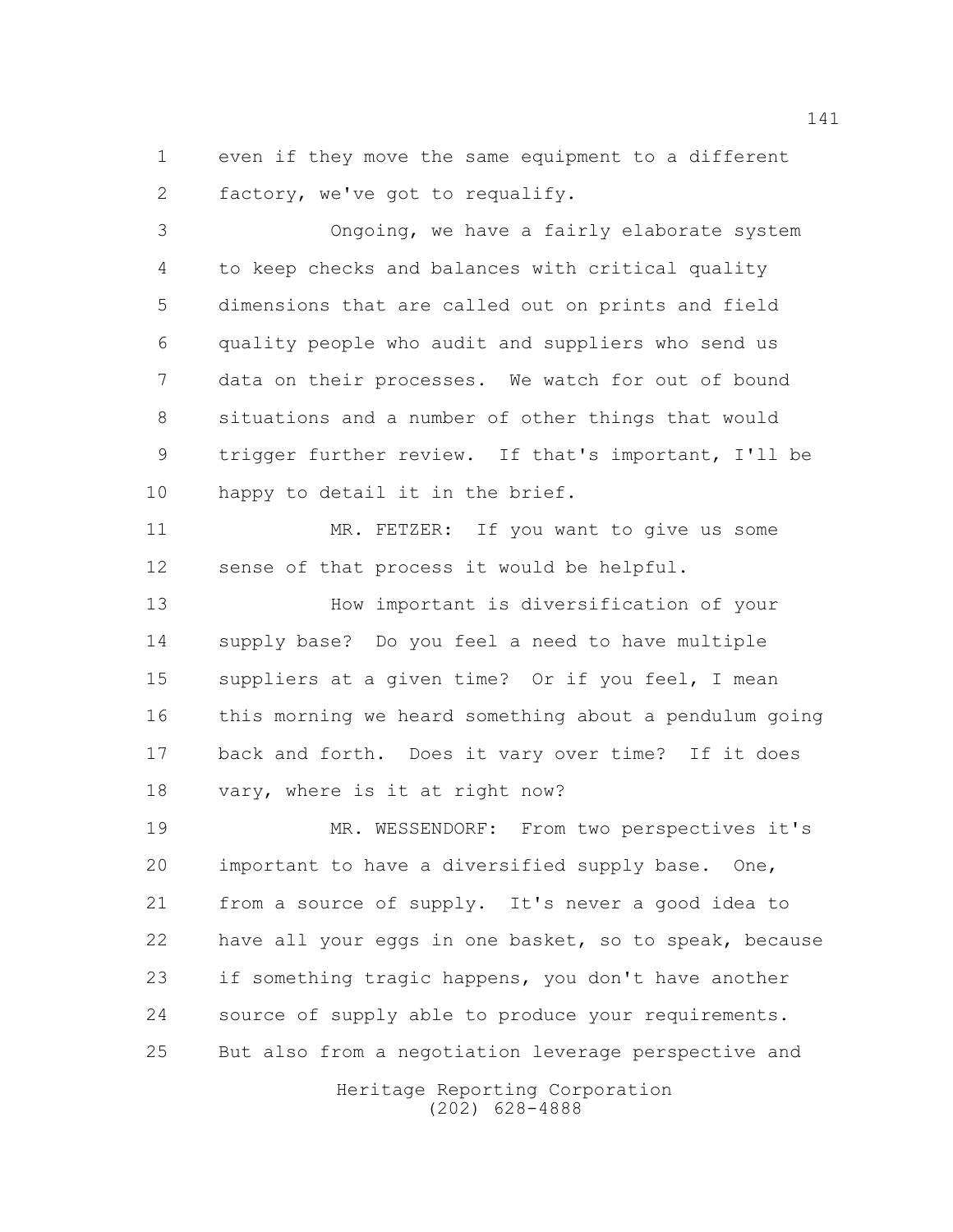being able to manage the entire overall relationship. I think that based on the comments that Mr. Kara provided earlier today, the strategy can change based on certain acquisitions that take place over time, which shift the leverage from maybe an equilibrium to more one-sided.

 So over time our objective is to make sure that we have a capable supply base that's diversified so that if anything were to happen it doesn't threaten 10 our source of supply.

11 MR. METZGER: I would describe it as something that is very clear cut but much more complex in practical application.

 From our standpoint, we always want multiple suppliers. I would never be interested in a single source except that the supplier makes that attractive 17 to me. The supplier says hey, if we're willing to do this, are you willing to do that? They're trying to get more bang for the buck out of their investment, or trying to leverage their expertise. They could have a hundred reasons why they would offer us some type of incentive. It could be anything. It doesn't always end up in the price column. But it is really that balance between us always wanting multiple supply points so that we're covered if something happens.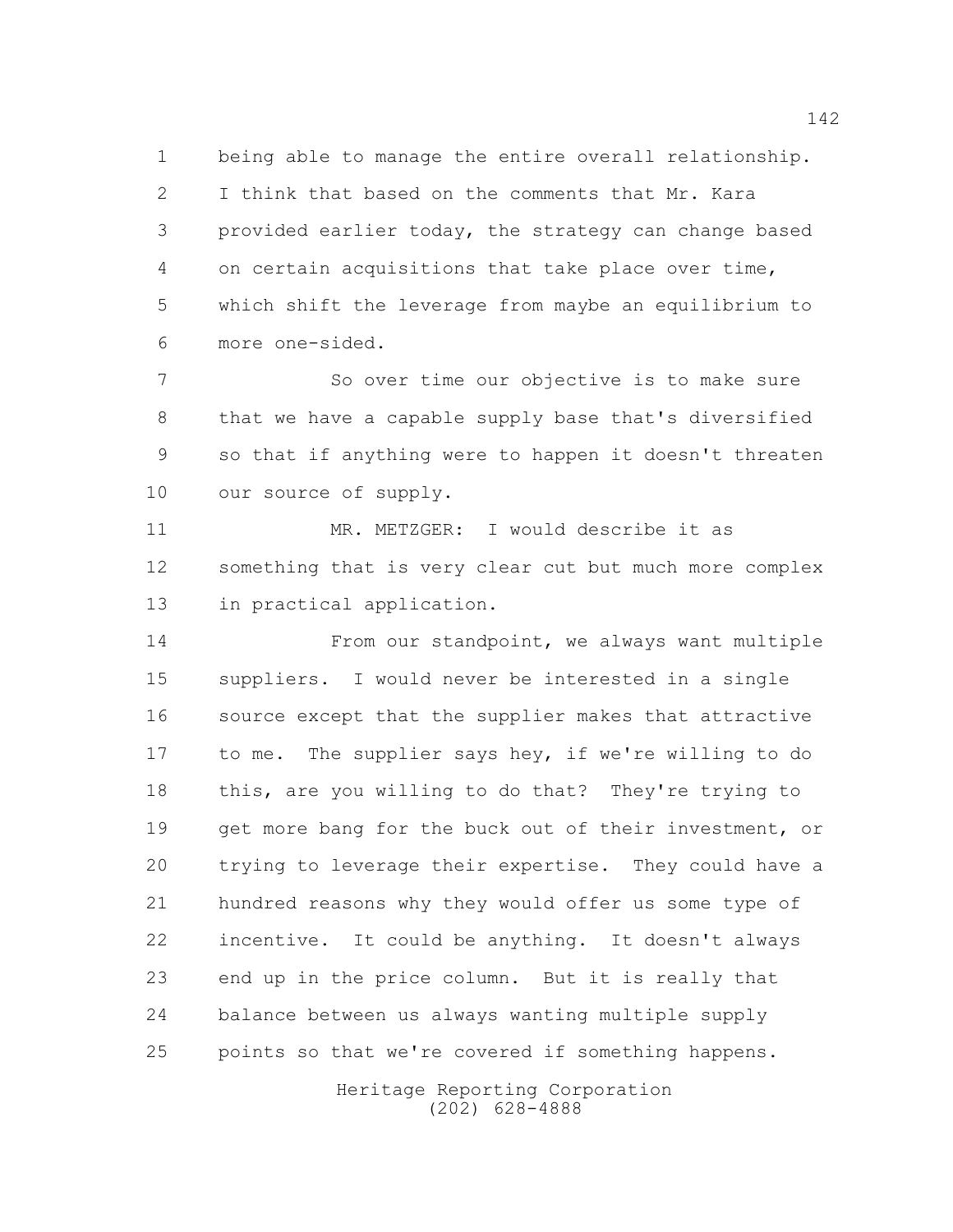Unfortunately there are a number of things that we buy that if that plant had a catastrophe today we'd shut down a plant tomorrow and it would cost us over a million dollars. We don't like that.

 So we always want multiple points. But day to day there are always opportunities where it becomes of some value to narrow that. People bet. Sometimes it's a good bet, sometimes it's not.

 So I don't disagree at all with the pendulum comment. We may differ on the motive of that pendulum moving, but I think it's a very clear scenario between supplier and customer. It's just very complex as individuals and companies way in as to what the value proposition is and whether it's the right thing to do for the business.

 MR. FETZER: What about the tooling costs and credit terms? There was this morning some testimony that the Chinese were offering some more favorable terms than the domestic industry. Is that your experience at all? Is it an important factor? Again, if it's BPI you can respond in the post-conference brief. MR. WESSENDORF: We'd have to respond to

24 that in the post-conference brief.

Heritage Reporting Corporation (202) 628-4888 MR. FETZER: Okay. Thanks.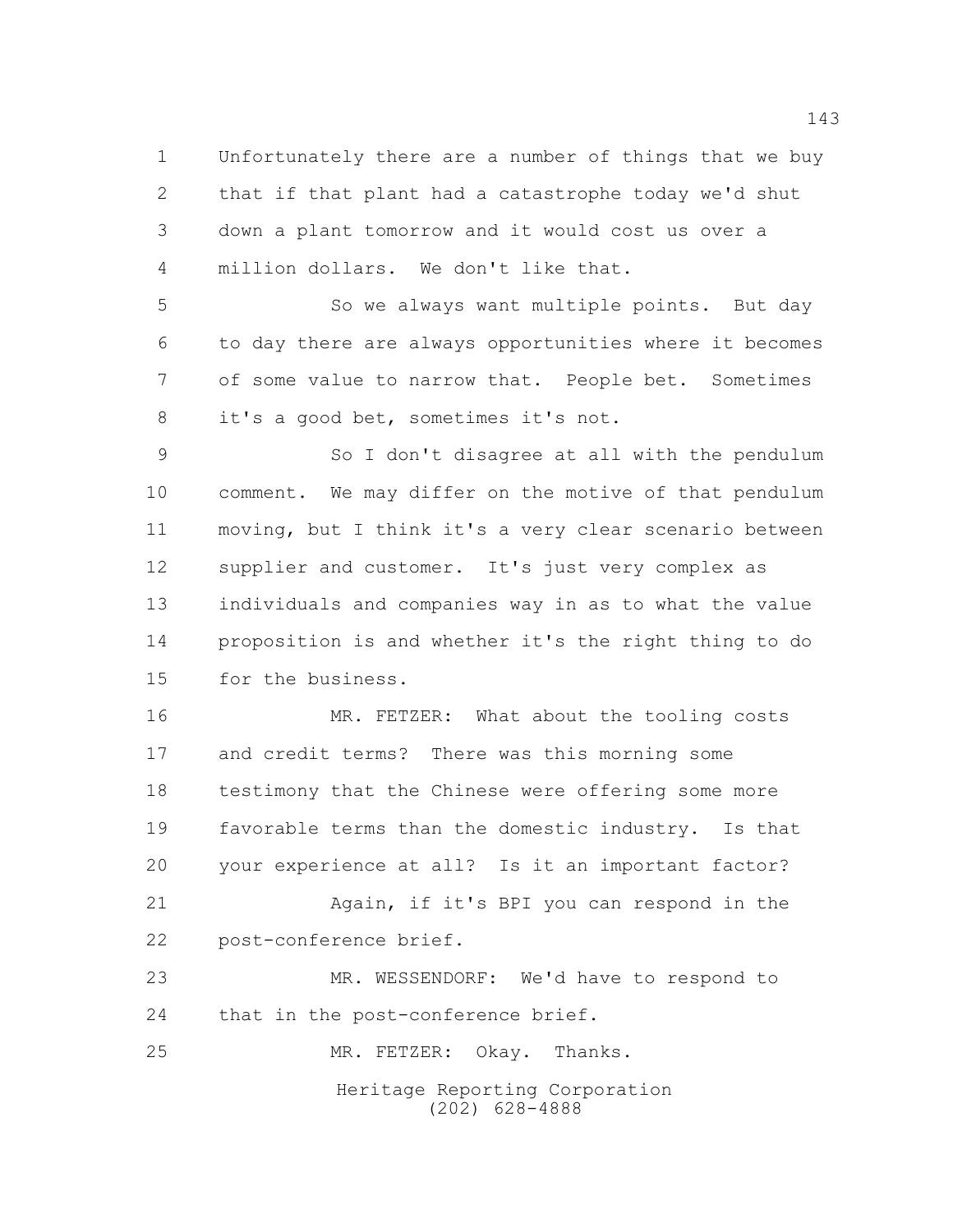Heritage Reporting Corporation (202) 628-4888 1 1 I think there was some testimony earlier, I'm not sure if it was Mr. Wessendorf or Mr. Metzger on the domestic, saying that domestic producers have been able to increase their prices. And without getting into BPI again, can you give me a sense of the order of magnitude? This morning they said their raw material costs are up 100 percent, maybe more. Is it something on that magnitude? Again if it's BPI you can respond in the post-hearing. But give some sense of what order of magnitude we're talking about here. MS. TROSSEVIN: I think it would probably be better if we addressed that in the post-conference brief. 15 MR. FETZER: Okay. 16 That's all I can think of at the moment. Thanks for your responses and for coming and helping us understand this industry. 19 MR. CARPENTER: Mr. Jee? MR. JEE: Justin Jee. Mr. Carpenter, I don't have any questions. MR. CARPENTER: Mr. Mata? MR. MATA: Thank you, Mr. Carpenter. I'm not quite sure who to address this 25 question to but I suspect, it's my understanding that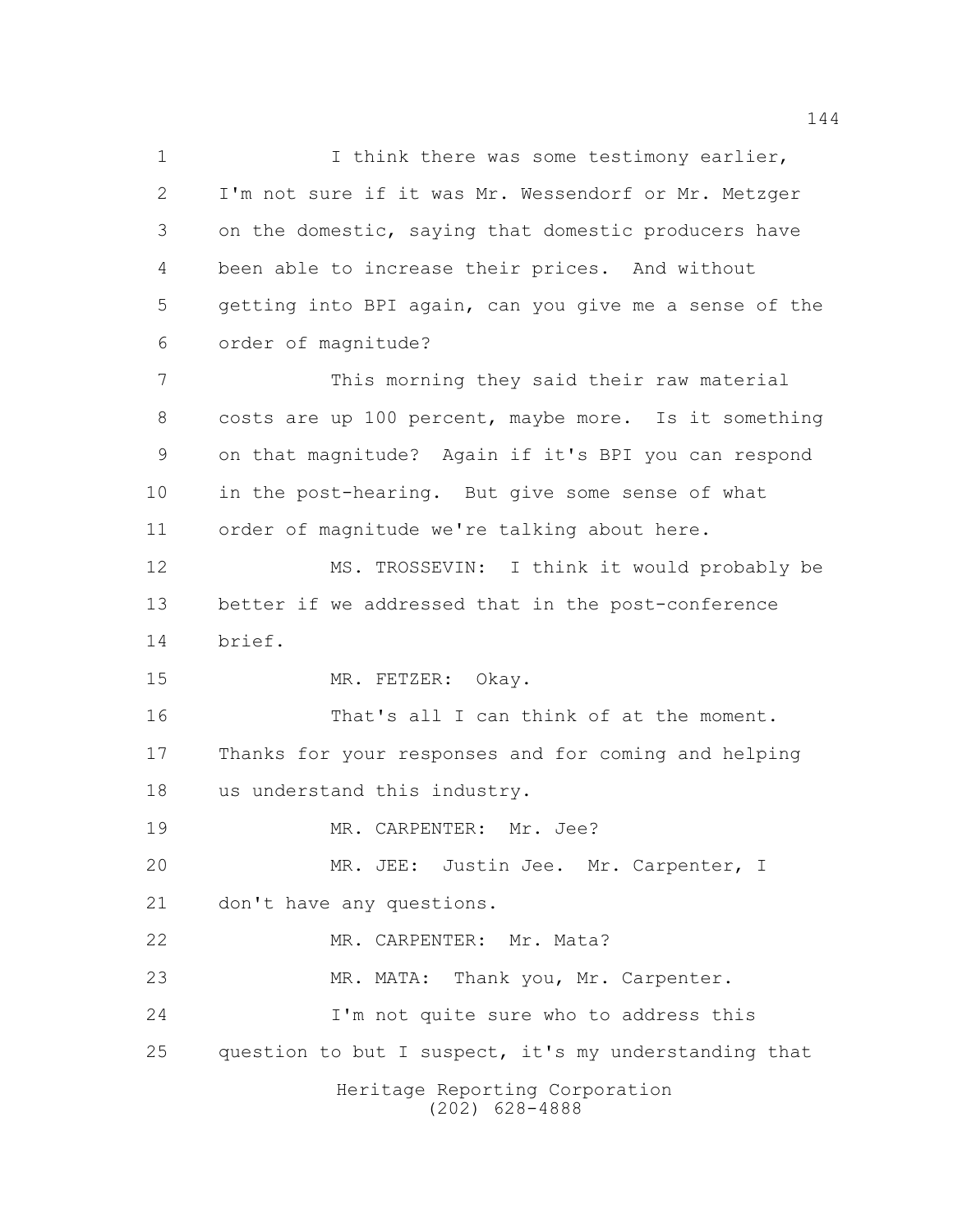the North American household appliance industry, in particular for General Electric cooking equipment, is being manufactured in Mexico by your joint venture partner MABE, the appliance company. I guess in the case of Whirlpool you had a production capacity in Mexico.

 Do you know, I suspect as you have added production capacity, suppliers have moved to Mexico to produce some of the parts required for your appliances. But do you have, to your knowledge, any qualified suppliers in Mexico for refrigerator shelving or oven racks?

13 MR. METZGER: I can answer a piece for us. 14 MS. TROSSEVIN: I just wanted to clarify. Are you saying are they producing in Mexico for Mexican production or producing in Mexico for U.S. production?

18 MR. MATA: I understand the point was clear most of the production of shelving that was made in Mexico, produced in Mexico, it's for the Mexican market or for export to other countries where Mexico might have free trade agreements.

 At my end I'm just basically trying to identify would you happen to have any qualified suppliers of refrigerator shelving or oven racks in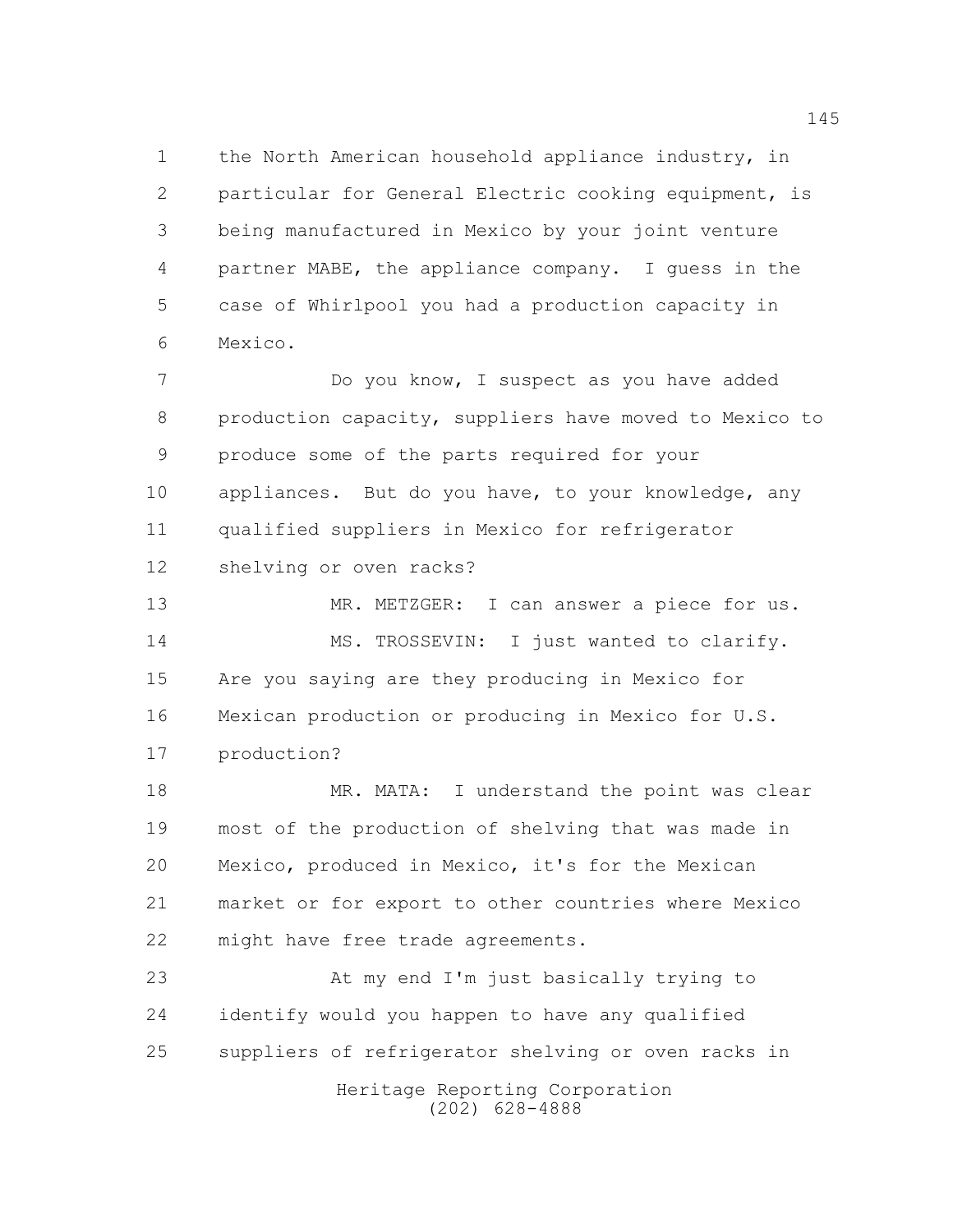Mexico?

| $\mathbf{2}$  | MR. METZGER: Maybe I don't understand the              |
|---------------|--------------------------------------------------------|
| 3             | question, but by definition, we do because we use them |
| 4             | in our products down there. In fact we do produce a    |
| 5             | high number of cooking ranges, by the way, here in the |
| 6             | U.S. down in Lafayette, Georgia, so it's not all down  |
| 7             | there. But you're correct, MABE is an affiliate of     |
| 8             | ours.                                                  |
| $\mathcal{G}$ | They have multiple suppliers qualified, one            |
| 10            | of which is their own plant. We have a manufacturing   |
| 11            | plant that does make these materials and feed directly |
| 12            | to our plant, but we also have other suppliers that    |
| 13            | supply to the plants down there.                       |
| 14            | MR. WESSENDORF: We also have oven                      |
| 15            | production here in the U.S. in Tulsa, Oklahoma and     |
| 16            | Cleveland, Tennessee. We do have some production as    |
| 17            | well in Mexico. To answer your question directly,      |
| 18            | there are suppliers in Mexico today that produce       |
| 19            | refrigeration and cooking racks for us, supplying to   |
| 20            | our Mexican operations.                                |
| 21            | MR. MATA: Why wouldn't the same suppliers              |
| 22            | qualify to produce racks for the refrigerators that    |
| 23            | are manufactured in Mexico and exported to the U.S.    |
| 24            | market?                                                |
| 25            | MR. METZGER: Did you say why weren't they?             |
|               | Heritage Reporting Corporation<br>$(202)$ 628-4888     |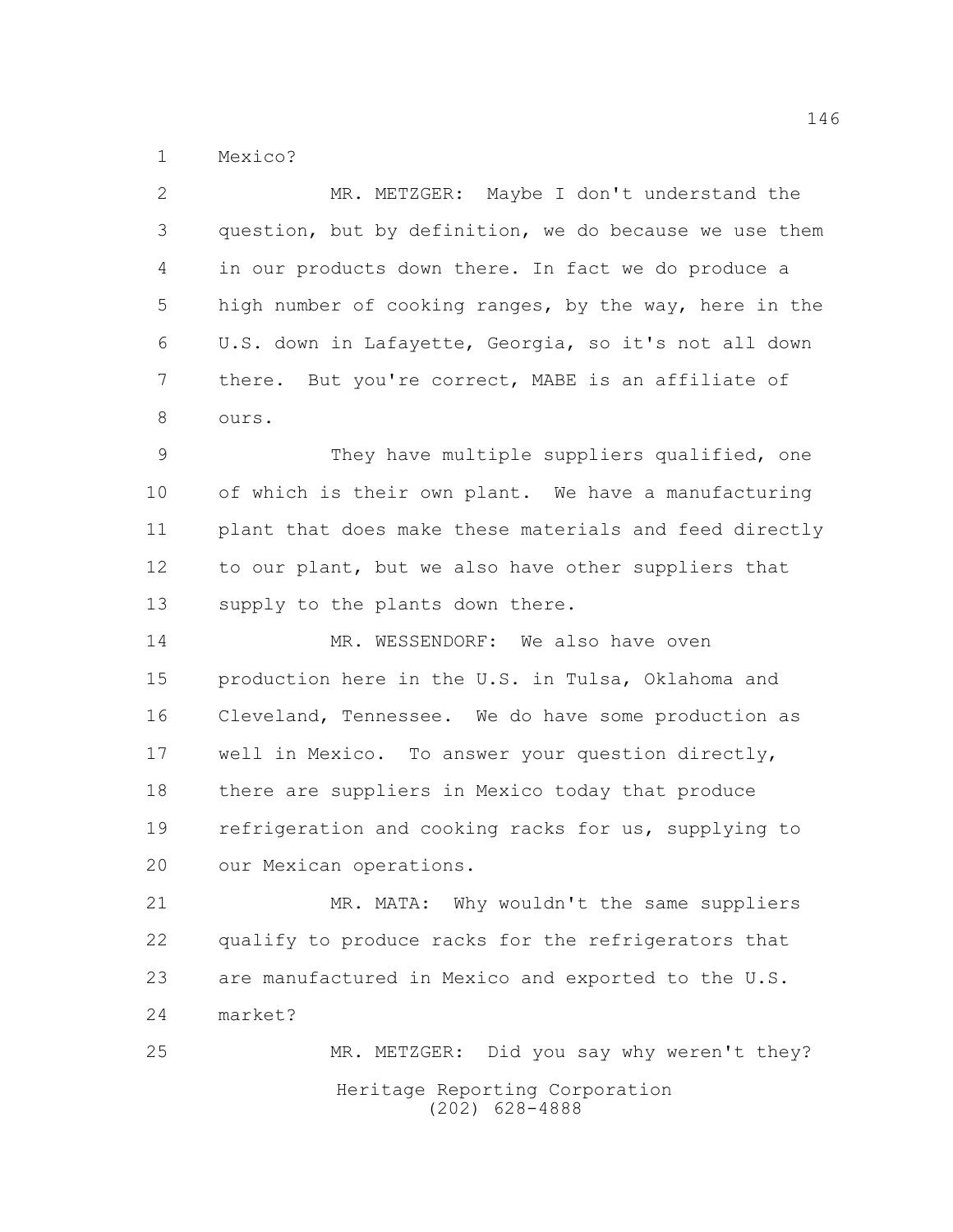Heritage Reporting Corporation (202) 628-4888 1 MR. MATA: In the case of Whirlpool Corporation, they manufacture refrigerators -- MR. METZGER: I'm with GE, but -- MR. MATA: Right. This question was addressed to Whirlpool. In the case of oven racks say for General Electric, MABE produces appliances for the Mexican market, and also for the Latin American market. MR. METZGER: Correct. MR. MATA: My understanding is they have production facilities in other countries in South America, principally in the northern part. Where do they obtain, in your case, General Electric, their racks for ovens? I'm not so certain in Whirlpool's case, but I'm just curious to find out where MABE, whether they would source their racks domestically in Mexico since they do have a joint venture for cooking equipment. I was just curious if there's any difference in the quality, and I'm sure there is, between the Chinese made racks and the Mexican made racks. What I'm really driving at is the cost of production higher in Mexico? Or is it just quality? MR. METZGER: I can't speak to that really. We can discuss what further information would be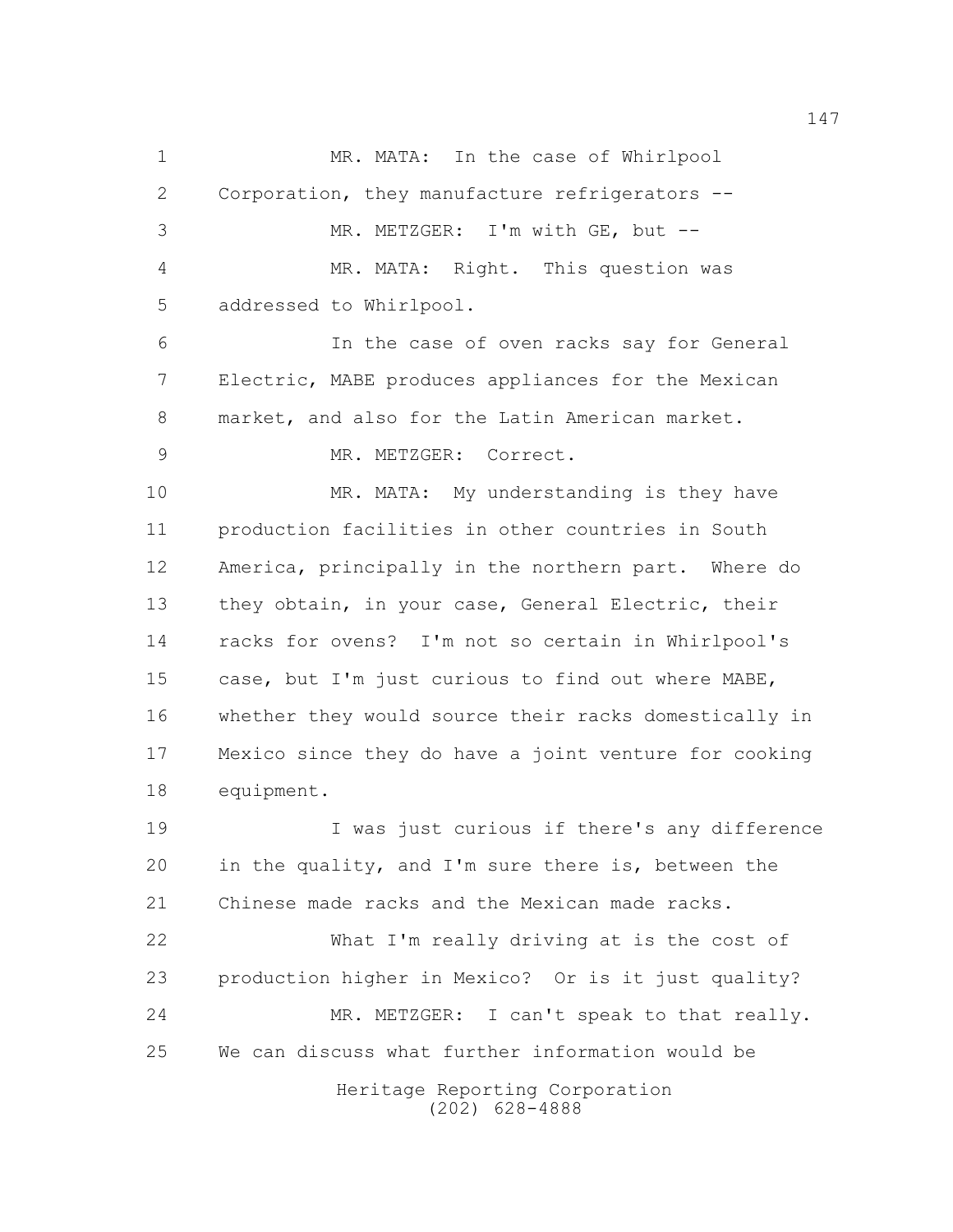helpful.

| $\overline{2}$ | I think I'm missing the point. We source              |
|----------------|-------------------------------------------------------|
| $\mathfrak{Z}$ | locally for our production down there and some of     |
| 4              | those products do come to the U.S. as exports out of  |
| 5              | Mexico so they would hold local Mexican content.      |
| 6              | In terms of why we choose to produce                  |
| 7              | locally, we manufacture some, or source locally down  |
| 8              | in Mexico and how competitive that is with China      |
| $\mathsf 9$    | versus U.S. suppliers, we could talk about that and   |
| 10             | see what's appropriate to share.                      |
| 11             | MS. TROSSEVIN: I wasn't sure if your                  |
| 12             | question was whether their standards are the same for |
| 13             | the production there as here?                         |
| 14             | MR. MATA: Yes, are the standards the same,            |
| 15             | for one. In other words, are North American standards |
| 16             | for racks, including Mexico, are they the same?       |
| 17             | MR. METZGER: The standards for anything               |
| 18             | under the GE brand as a finished goods would be the   |
| 19             | same. Now MABE obviously produces some things under   |
| 20             | their own brands and I can't speak to that quality    |
| 21             | level, whether it's better or worse than ours.<br>But |
| 22             | everything regardless of supply point, country,       |
| 23             | manufacturer under the GE brand would have common     |
| 24             | quality hurdles to clear.                             |
| 25             | MR. WESSENDORF: Like GE, Whirlpool's                  |
|                | Heritage Reporting Corporation<br>$(202)$ 628-4888    |
|                |                                                       |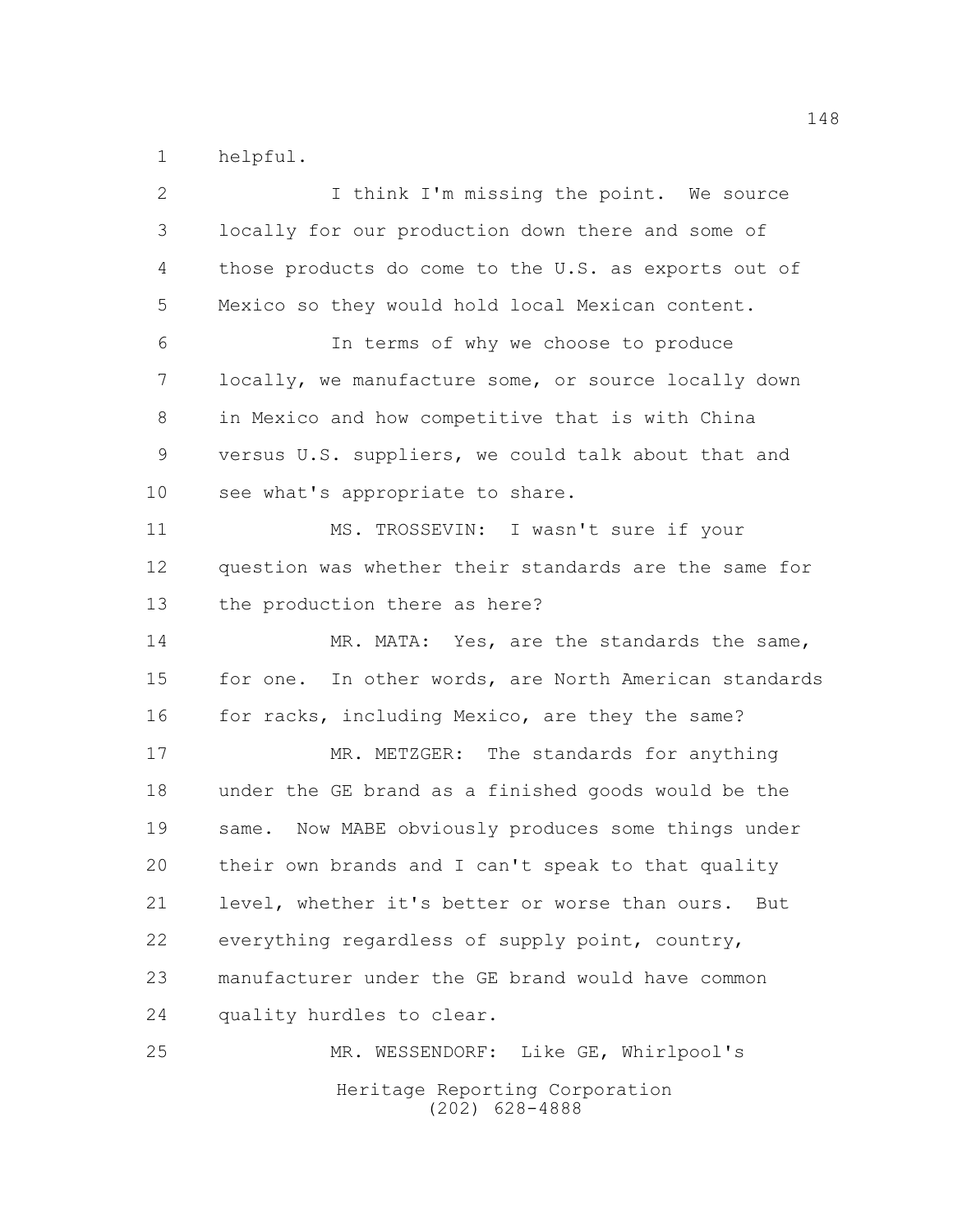expectation for products are the same for North America, whether it's made in Mexico or the U.S.. Specifically to answer your question, we have the same supplier in the U.S. that we do in Mexico for refrigeration and cooking racks. So the expectations upon them are the same, above and below the border. 7 MR. MATA: Thank you very much, Mr. Wessendorf. 9 MR. CARPENTER: Mr. McClure? MR. McCLURE: You mentioned, Mr. Wessendorf, that Whirlpool produces in eight states. Those eight states aren't all producing racks, that's just Whirlpool, the corporation. So you produce the 14 subject product in the two sites in the U.S.? MR. WESSENDORF: Can you clarify your question? 17 MR. McCLURE: I'm sorry. You are producing the ovens and the refrigerators at only two sites that would use these subject products? MR. WESSENDORF: I'll go down the manufacturing footprint for you relative to refrigeration and cooking. MR. McCLURE: Okay. MR. WESSENDORF: Our Amana, Iowa plant is a refrigeration plant.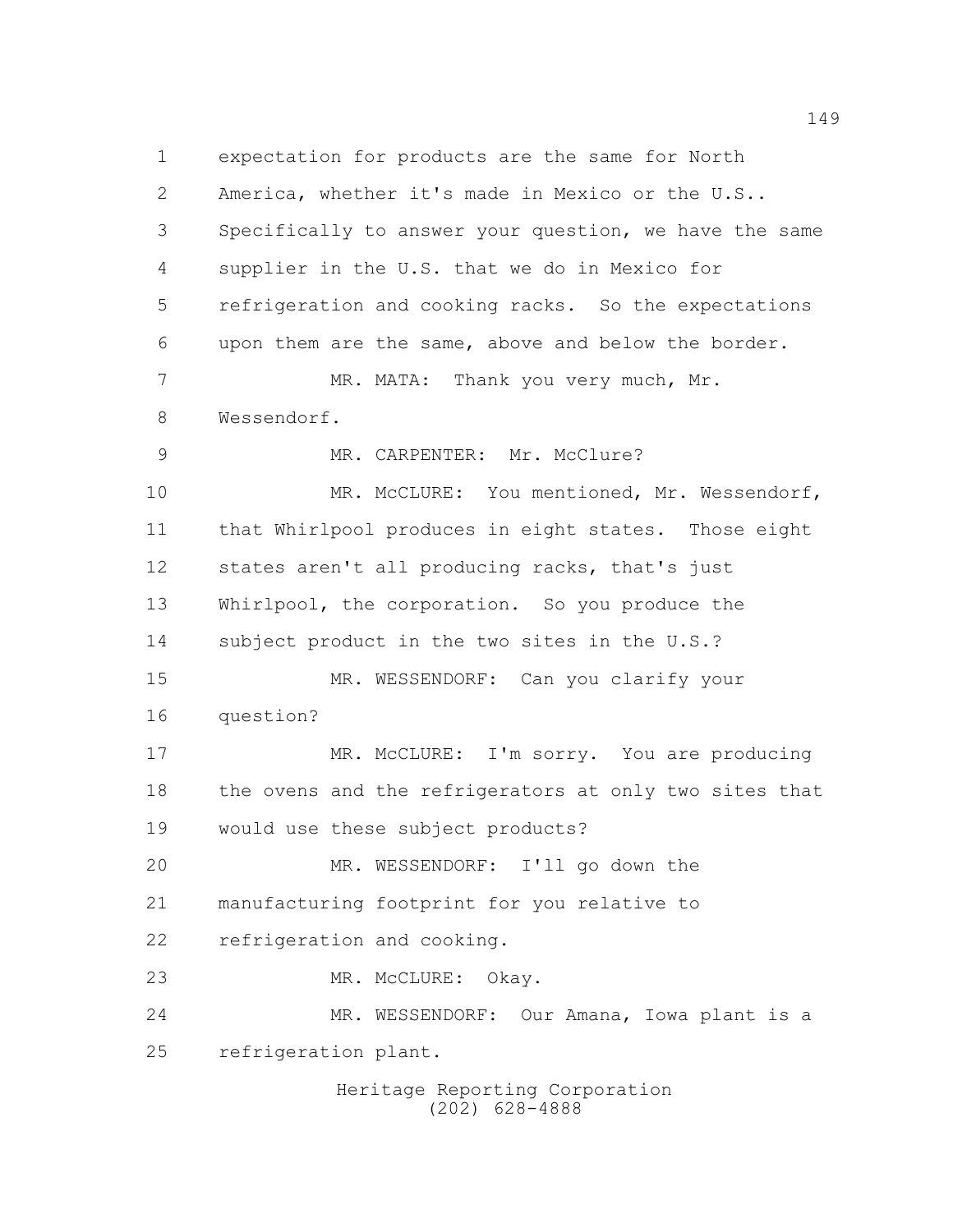Heritage Reporting Corporation (202) 628-4888 Our Fort Smith, Arkansas plant is a refrigeration plant. Our Evansville, Indiana plant is a refrigeration plant. Our Tulsa, Oklahoma facility is a cooking facility. Our Oxford, Mississippi facility is a cooking facility. Our Cleveland, Tennessee facility is a cooking facility. MR. McCLURE: And each of those in some form or fashion uses some of the subject product. 13 MR. WESSENDORF: They do, and we also have two dishwasher plants as well, one in Tennessee and one in Finley, Ohio that produce dishwashers that use racks. 17 MR. McCLURE: Mr. Metzger, what's the case 18 for GE? You produce, you mentioned the one I think oven facility in Georgia? MR. METZGER: We produce refrigerators and dishwashers in Louisville and cooking products in Lafayette, Georgia; refrigeration in Decatur, Alabama; and also in Bloomington, Indiana. All sites using these materials. MR. McCLURE: Since you both have some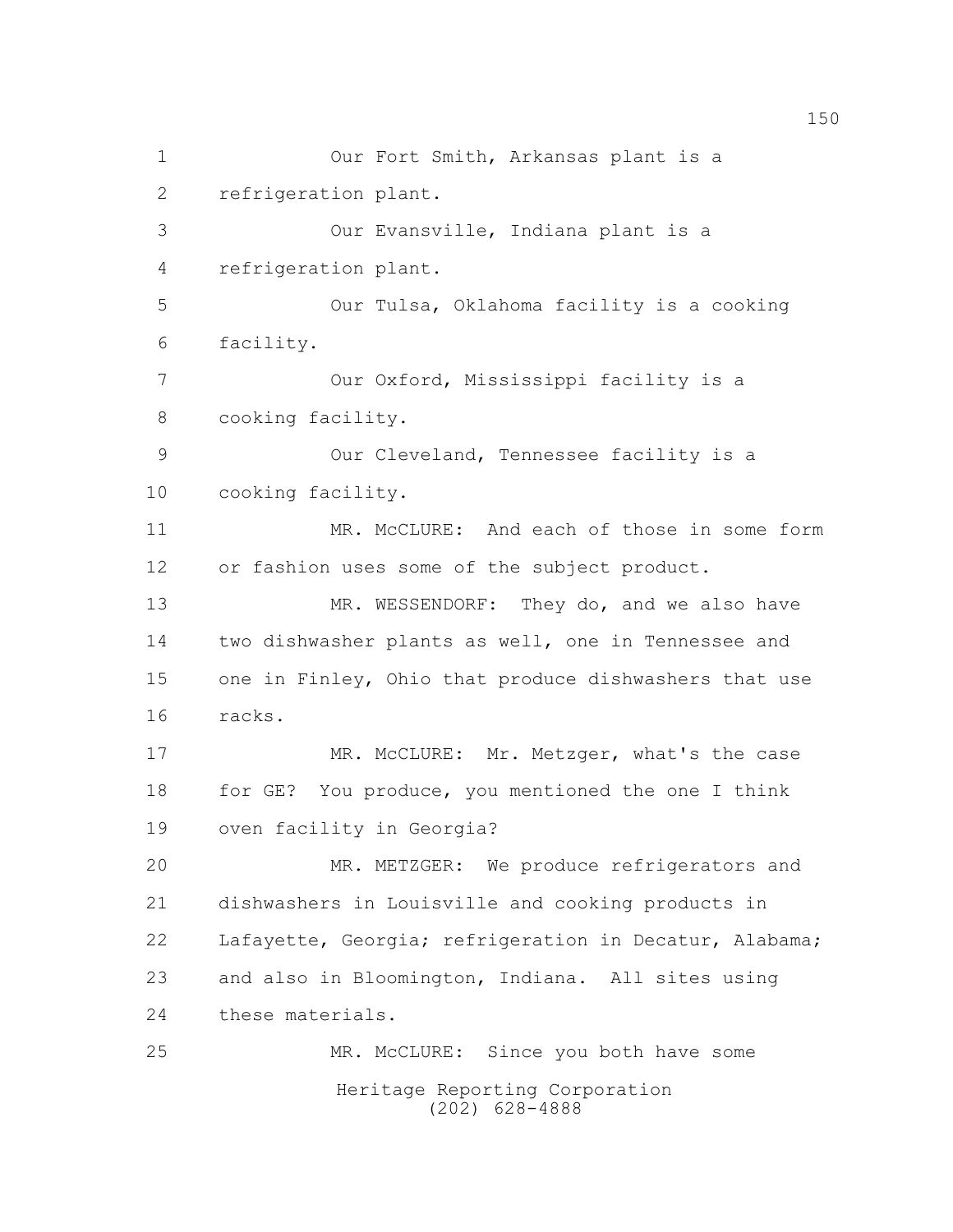Heritage Reporting Corporation (202) 628-4888 operations in Mexico, is there any Chinese product going into Mexico? Or is there any Chinese product that comes into the U.S. that ends up in Mexico that ultimately gets put in a refrigerator or an oven? MR. WESSENDORF: There are a few parts produced, racks that is, produced in China that are consumed in Mexico for Whirlpool. MR. McCLURE: So those go directly into Mexico? MR. WESSENDORF: for the production in Mexico, yes. 12 MR. McCLURE: Okay. 13 MR. METZGER: I'm not sure I can answer the question. I just don't know for sure. I think I know, but rather than way we should take it as a follow-up because I don't do the buying there. I'm less familiar with the Mexico piece. MR. McCLURE: Do both of you produce the commercial and refrigeration products and ovens? MR. METZGER: For GE we do no commercial. It's all consumer. 22 MR. McCLURE: Whirlpool? MR. WESSENDORF: The same exact answer. We do no commercial. MR. McCLURE: Mr. Wessendorf, the one thing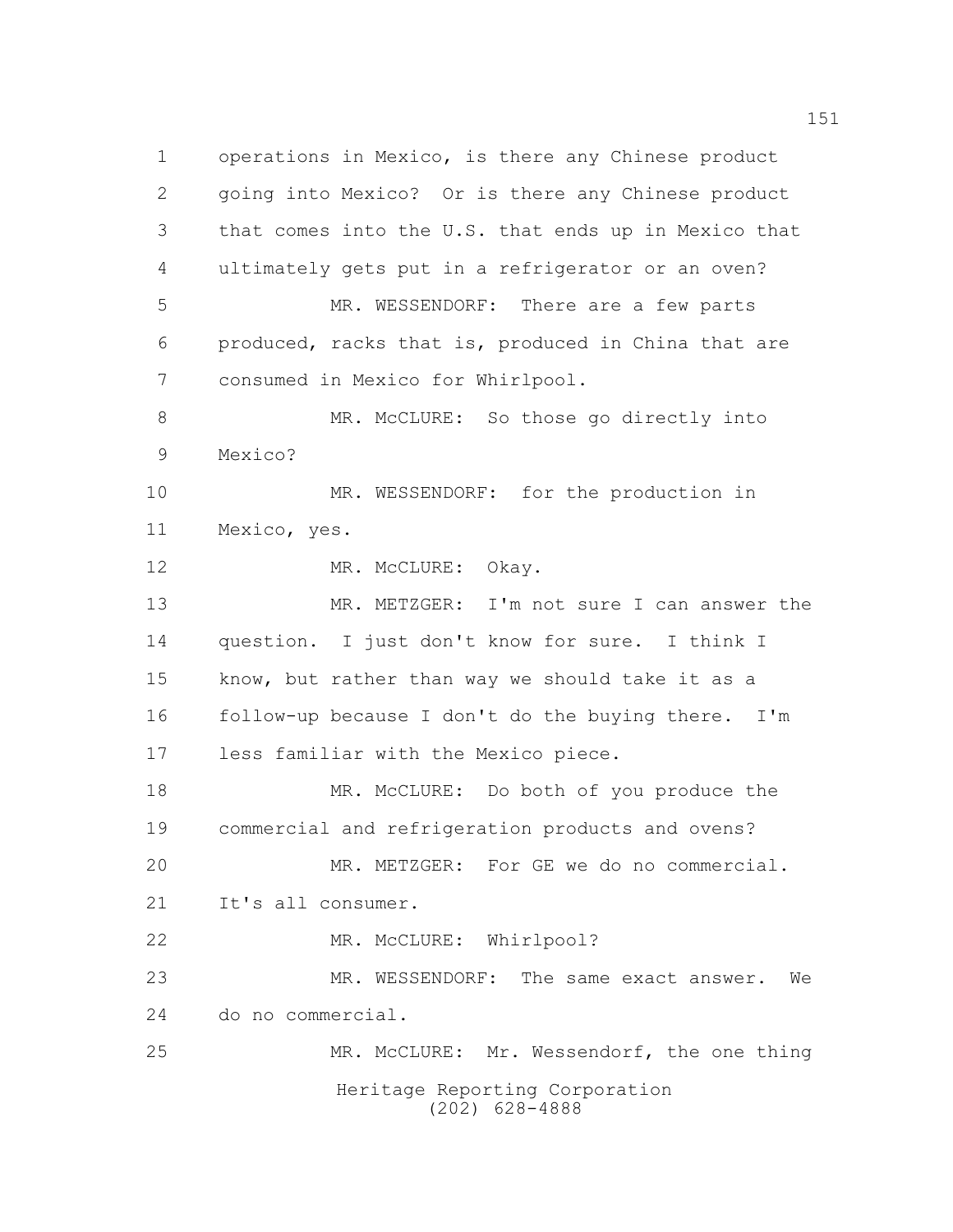you mentioned on your visit to the Fort Smith facility and the high volume products are very automated and what not, then you would go into the individual production units for other products. Are those other products, are they the subject products we're looking at or are they other wire products?

 MR. WESSENDORF: I'll have to go back and measure exactly because the way the Petitioners prescribed the product was so specific. I'd have to 10 go back and measure, but I'll try to answer your question this way. Whirlpool has several parts that our Petitioners. SSW specifically, produce for us in 13 their Fort Smith, Arkansas facility. Some of them are high volume, and some of our parts are low volume. So their manufacturing capacity is using all the equipment there. So they're using both high volume lines and low volume annual lines to produce our products. It's all based on volume.

 If you ask them I suppose they'll tell you at some point in the volume continuum, as soon as they hit a specific volume figure, they would tend to automate more than they would use the manual piece of equipment.

 MR. McCLURE: Such an approach, it makes sense that you would automate more for the higher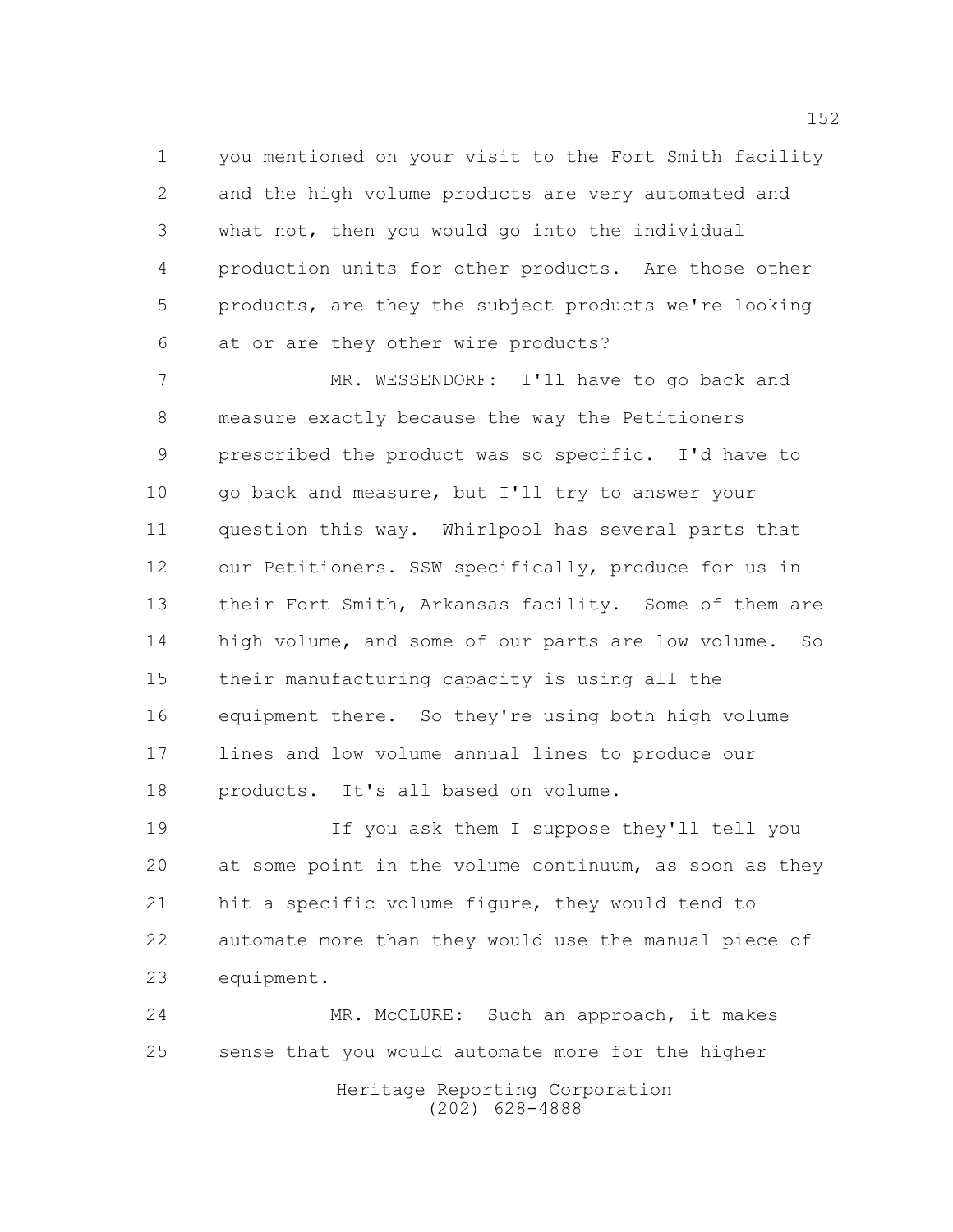Heritage Reporting Corporation volume. I assume that would be the case for the Chinese producers? Or is there as much automation in China? MR. WESSENDORF: I might want to answer that in the post-conference brief if we could. MR. McCLURE: Okay, any thoughts from GE? MR. METZGER: I can't speak to it. I've never been to any of them. MR. McCLURE: Okay, that's all I have. 10 Thank you for your testimony. 11 MR. CARPENTER: Thank you again. There's been extensive testimony about this qualification process. I don't want to beat it to death but I think it's an important issue so I do have still a couple of questions on that. First of all, can you give me a sense as to how long it would typically take you to qualify a supplier? For example, is this just maybe a one or two day visit to a plant or is this a process that might go on for six months or so? Or does it vary? MR. WESSENDORF: It does vary because quite frankly each supplier facility isn't the same. So when we go in, and we've seen some facilities that are very close to meeting our expectations, I would say those go a lot faster in getting them up to the

(202) 628-4888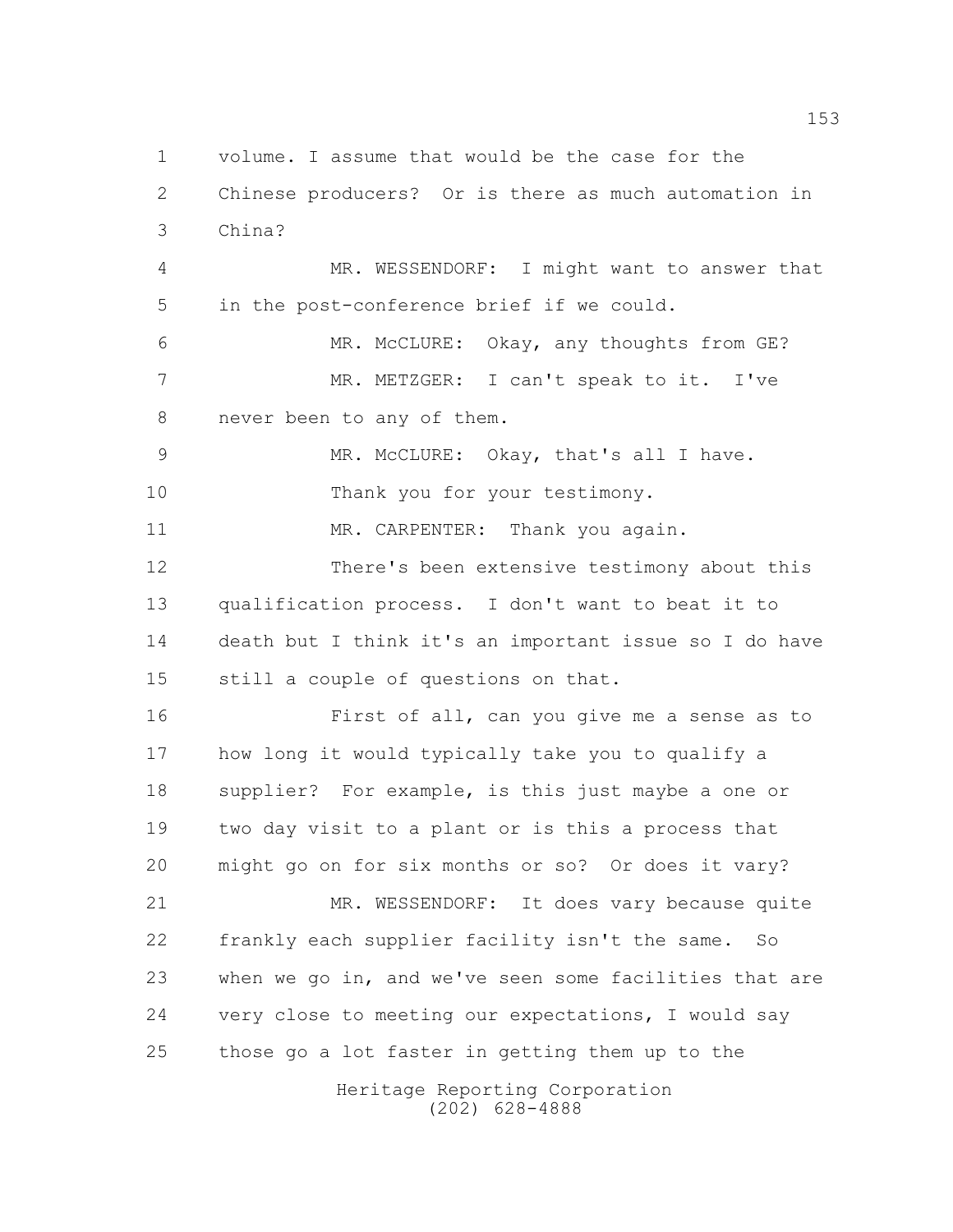quality expectations if they don't pass the first time than others. And I could say without specifically giving away any proprietary information, there have been some instances where it's taken up to two years to qualify suppliers.

 So it's a rigorous process and there are various different elements, again. To answer the questions earlier, there is a process based qualification process that has to happen and there's also parts specific qualification. So it could extend as long as two years or they could pass the first time we go. It really depends on what we see when we get there.

14 MR. CARPENTER: Thank you. That's what I was looking for.

 Secondly, during the period of investigation have either of the Petitioners either failed to qualify their product with your firm, either of your firms, or have they lost their approved status? And if you consider that confidential, feel free to respond to that in your brief. I'm just talking about the two petitioning companies a this point.

 MS. TROSSEVIN: I think we'd probably have 24 to do that in a post-conference brief. I'm sure they wouldn't want to say that without checking their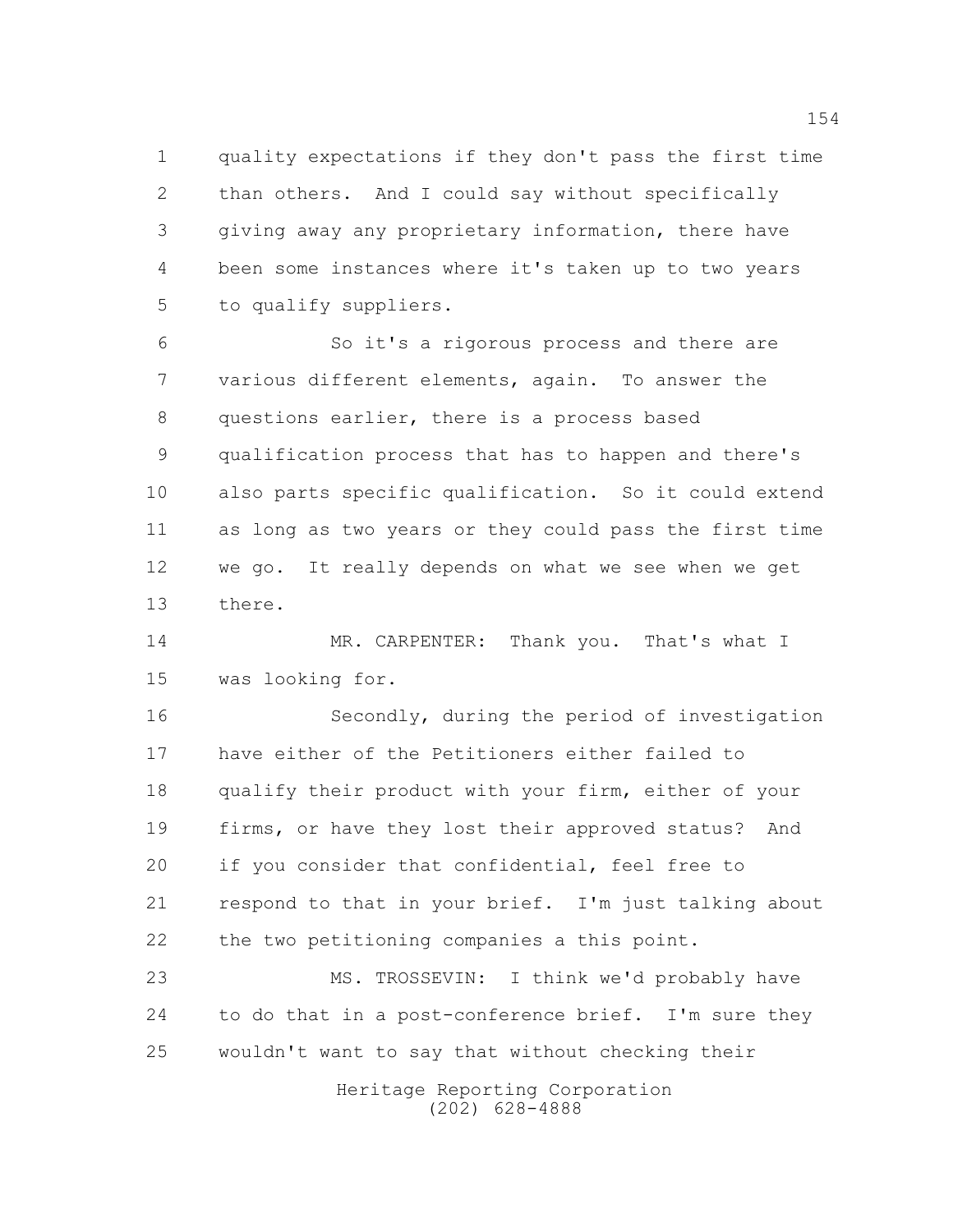information.

 MR. CARPENTER: Sure. And if that has happened if you could provide details on that we would appreciate it.

 Then I would ask the same question, you can respond to this in your brief as well, specifically with respect to the Chinese suppliers, have any of those companies failed to qualify with you during the period of investigation or been removed from their approved status. If you could provide details on that as well.

12 MS. TROSSEVIN: For the same reasons, as I 13 said, I think they would want to go back and be very careful about checking any of that information before 15 they suggested one way or the other.

16 MR. CARPENTER: Absolutely. I understand. There's been a good bit of testimony on your part about your emphasis on quality and reliability of supply, and I certainly understand that. Of course this morning, as previously noted, we've had extensive from the Petitioners that they have lost sales to Chinese imports simply because of price, lower price. they claimed in their testimony that you recognized them as reliable suppliers of a quality product. Again, this gets into details which I think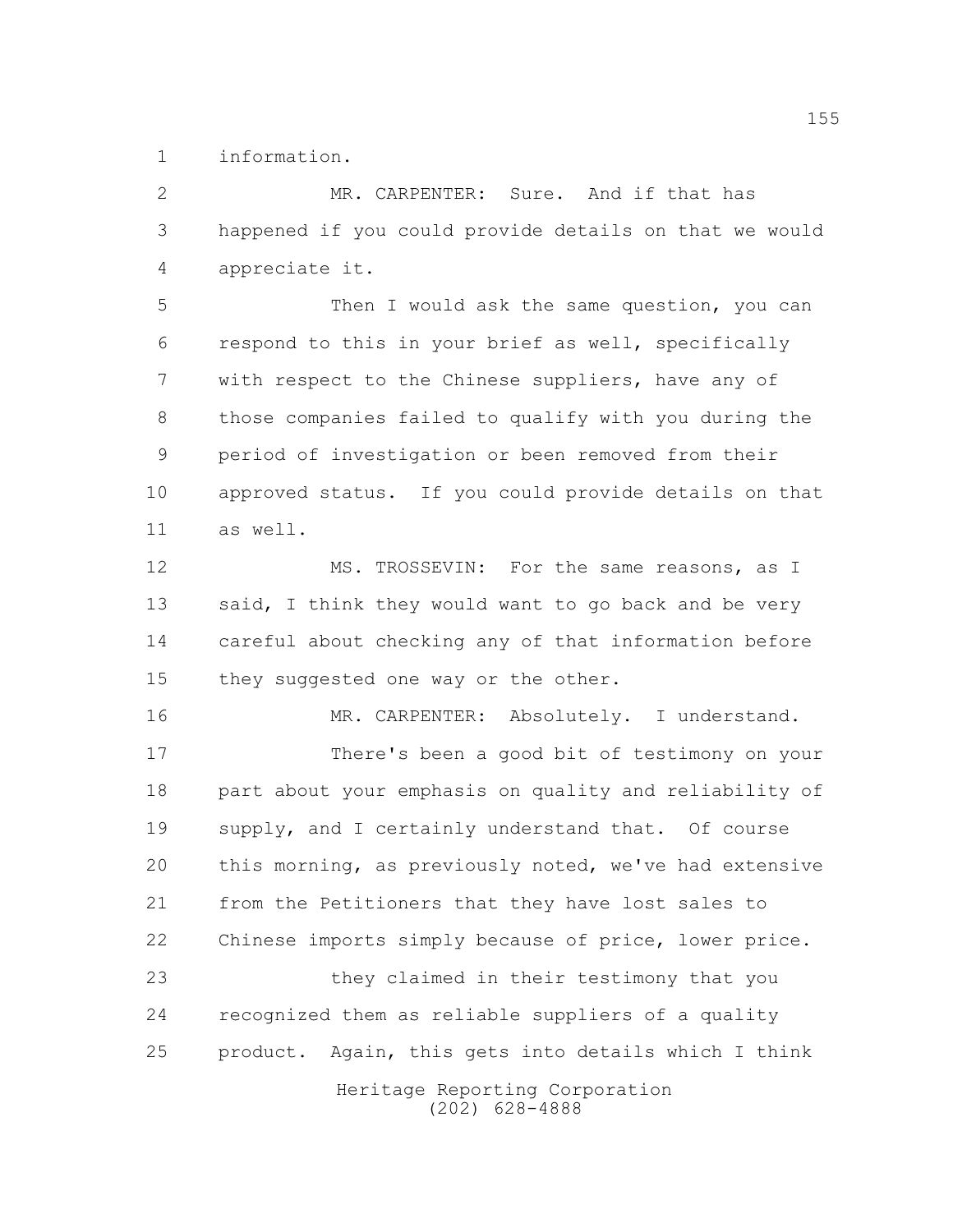you'd want to respond to in your brief, but because of the nature of this, being a public meeting, I can understand why you would not up to this point provide specific details or specifically try to refute their assertions at the conference.

 But, and Mr. Wessendorf, you in particular mentioned I think, that there was a catastrophic event that caused a supply disruption at some point during the investigation period. Is that correct?

10 MR. WESSENDORF: No, I said if there was a catastrophic event --

 MR. CARPENTER: Oh, hypothetical. I apologize.

14 Again, if there were any, particularly with respect to the Petitioners, during the period of investigation if there were any situations in which you either experienced quality problems or delivery problems with respect to their product, if you could document those and give us information about the company involved, the time period, the quantity involved, the extent of the delay in delivery, and how you responded to that situation, whether you dropped them as a supplier for that particular part or parts or whether you reduced your purchases from them. Just so I get a better understanding of this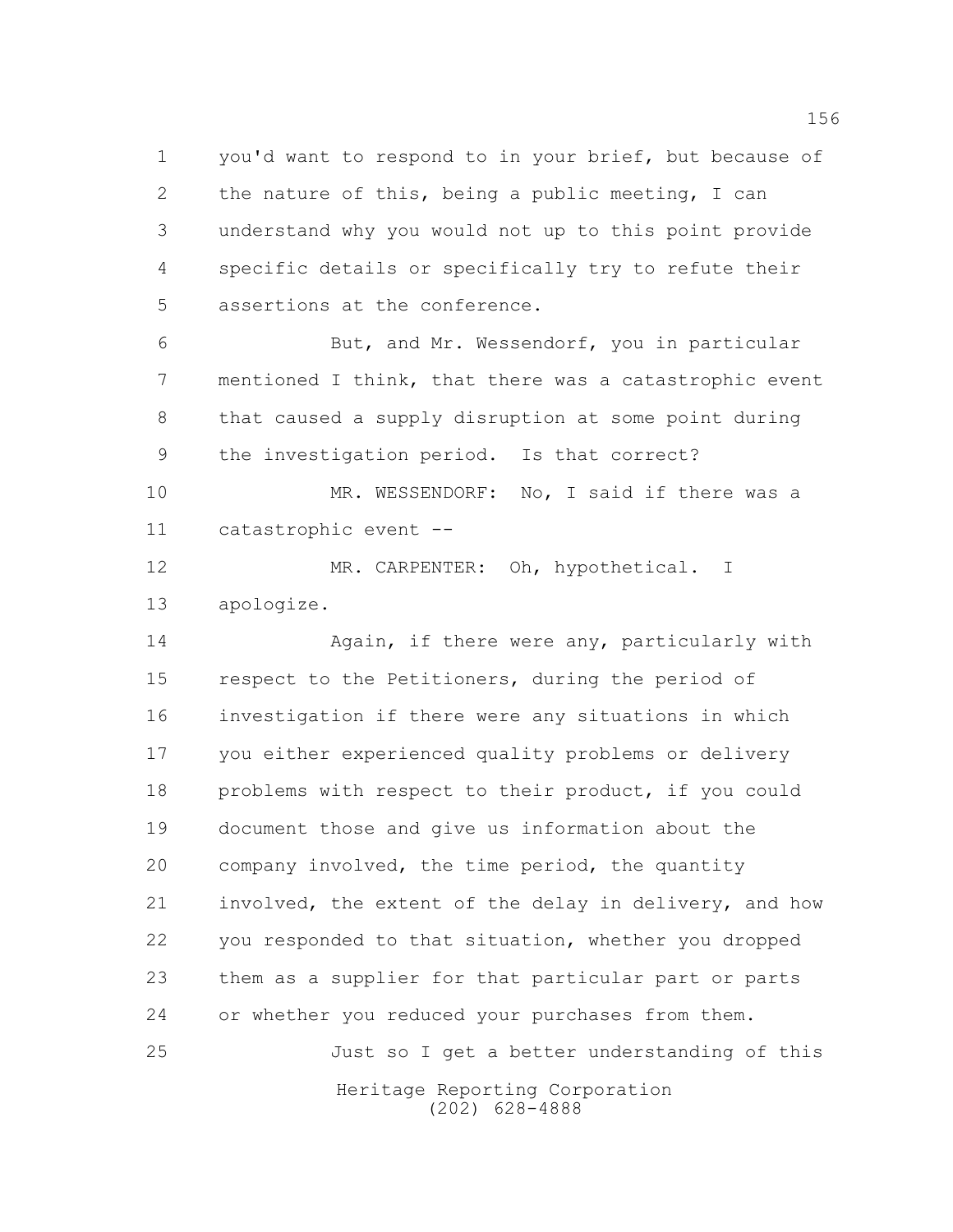too, can you give me a sense as to typically how many suppliers would you have for a particular part number? I know you indicated a preference for multiple sourcing which is certainly understandable. Again, you may want to answer this in your brief. Would you typically, for any given part number, would you dual source or triple source or single source? I don't know if you want to comment on that at this point or not.

10 MS. TROSSEVIN: I think the information is sensitive enough that they'd rather put it in the post-conference brief.

13 MR. CARPENTER: Sure, thank you. MR. METZGER: I have one question of clarification on your prior request. You asked that we specifically address situations where perhaps we dropped parts or reduced purchases. Is that specific to for quality reasons? Or if it's simply a reduction because of industry down-turn? Are you more focused on where they failed to deliver?

 MR. CARPENTER: Right. I'm more focused on quality, reliability of supply, issues like that.

 Petitioners have stated there are no imports of refrigerator shelves and oven racks from any countries other than China. Do you agree with that?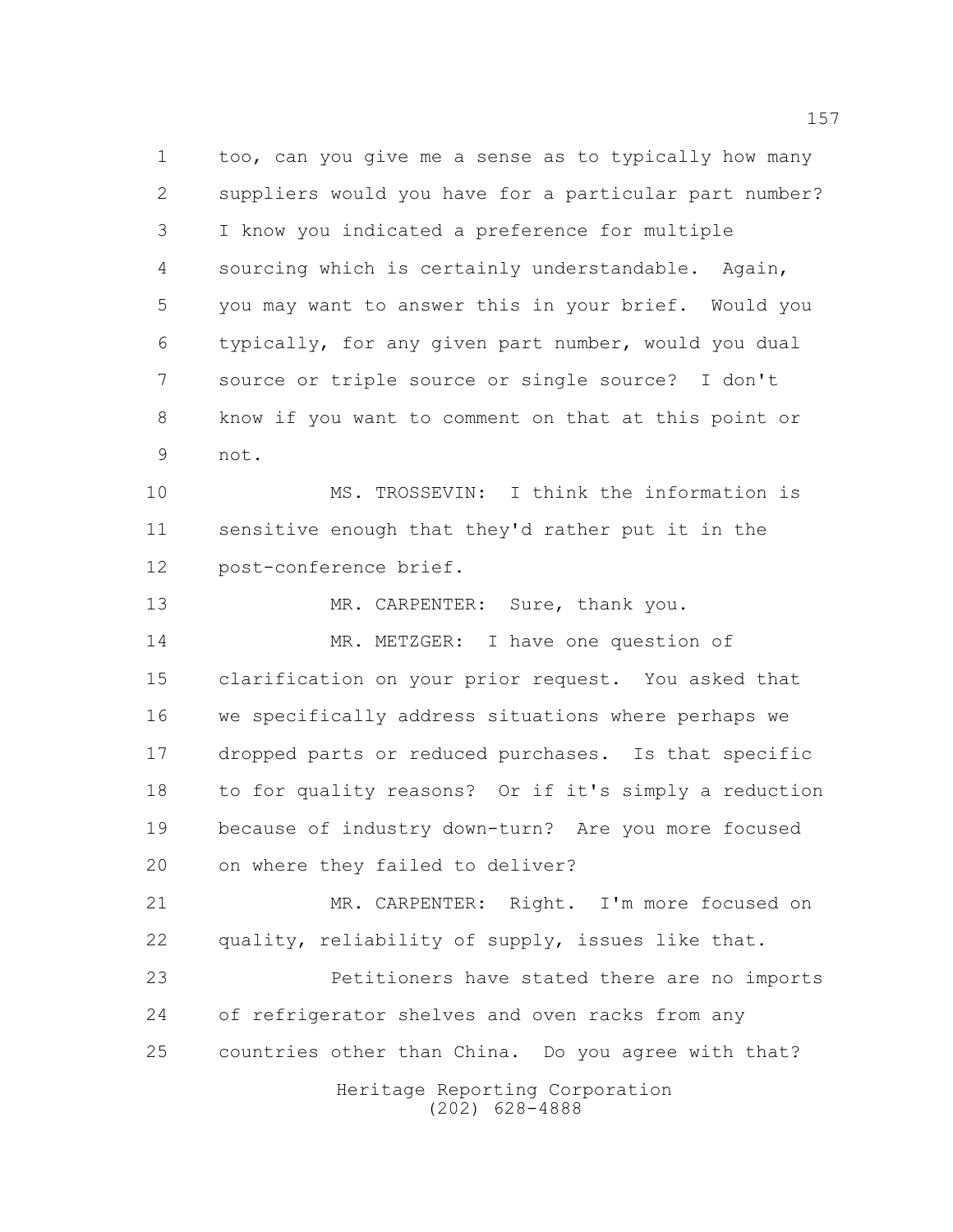Heritage Reporting Corporation And specifically, if the answer to that is no, if you are aware of any imports from countries other than China, if you could provide details in your brief about the quantity and value of those imports, what countries they came from, I'd appreciate it. MR. METZGER: We'll be happy to provide it. I can tell you that we would want to do that in the brief. MR. CARPENTER: Okay, thank you. 10 One final question. Are you aware of any transshipment of subject merchandise through Canada during the period of investigation? 13 MR. METZGER: I am not. 14 MR. WESSENDORF: I am not either. 15 MR. CARPENTER: Thank you. That's all the questions I have. Are there any further questions? 18 Again, thank you very much for your testimony and for your responses to all of our questions. We really appreciate it. At this point we'll take, again, another short recess of about ten minutes to allow the parties to prepare for their closing statements. We'll begin those with the Petitioners. Thank you.

(202) 628-4888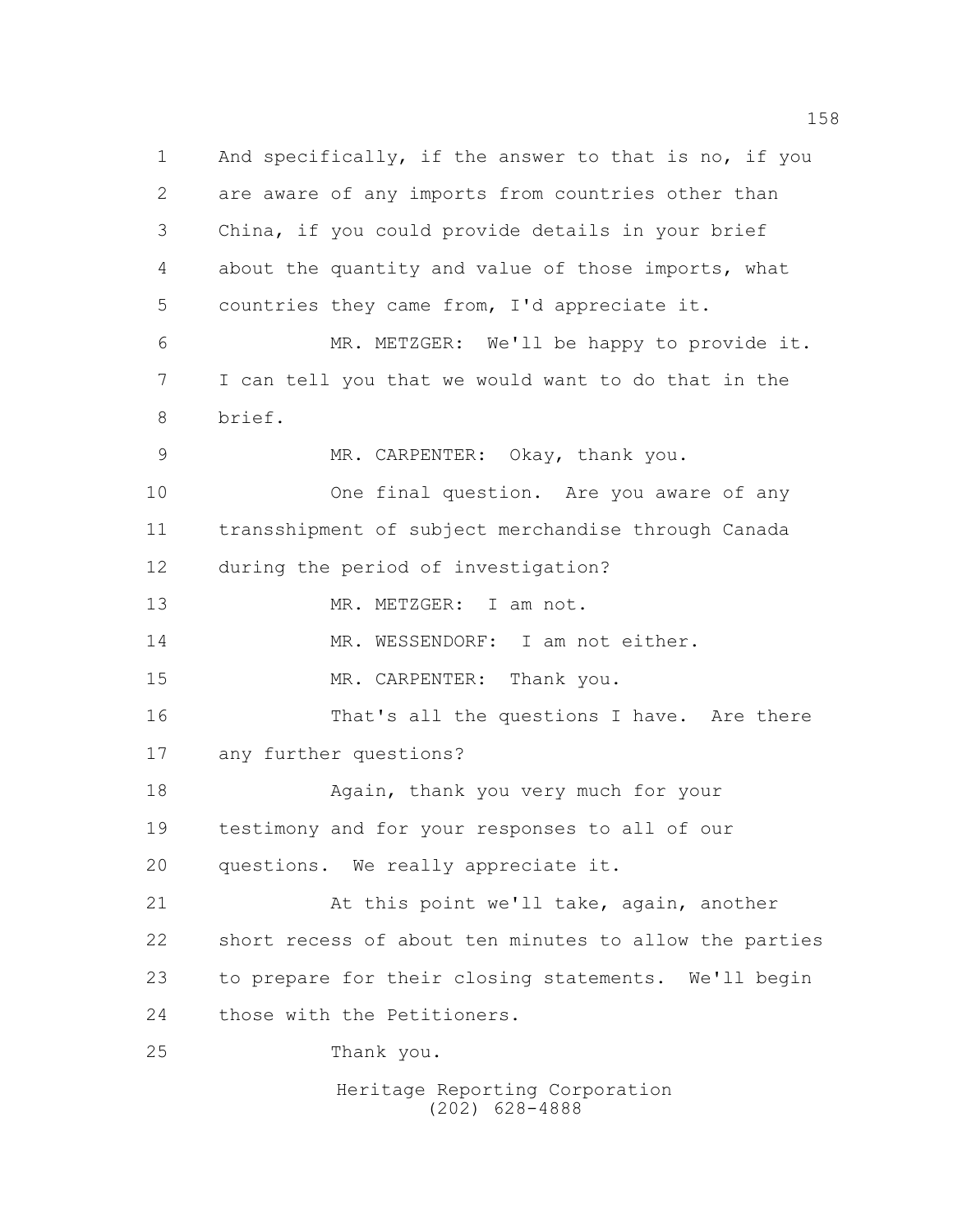(Whereupon, a short recess was taken.) MR. CARPENTER: Can we resume the conference now please? Please proceed whenever you're ready, Mr. Rosenthal. MR. ROSENTHAL: In the time allotted I want to try to stress where we've got some agreement and where there are obviously areas of continuing disagreement. The first thing I do want to point out in 11 terms of disagreement, with respect to Mr. Malashevich, and I've known him for about 27 years, so 13 I think I can call him Bruce. 14 I recognize that Respondents have a disadvantage when cases are filed because they have to get familiar with the record and it's not always easy to come up with theories that, the theory that Mr. Malashevich or Bruce propounded about the gerrymandering the like product in order to somehow shield imports from Mexico is, the best way I can put it is ludicrous. There's nothing to that. If you look at the like product you'll see there aren't imports from Mexico that are of subject merchandise. You didn't even hear the OEMs claiming that they do or would or could import subject merchandise from Mexico.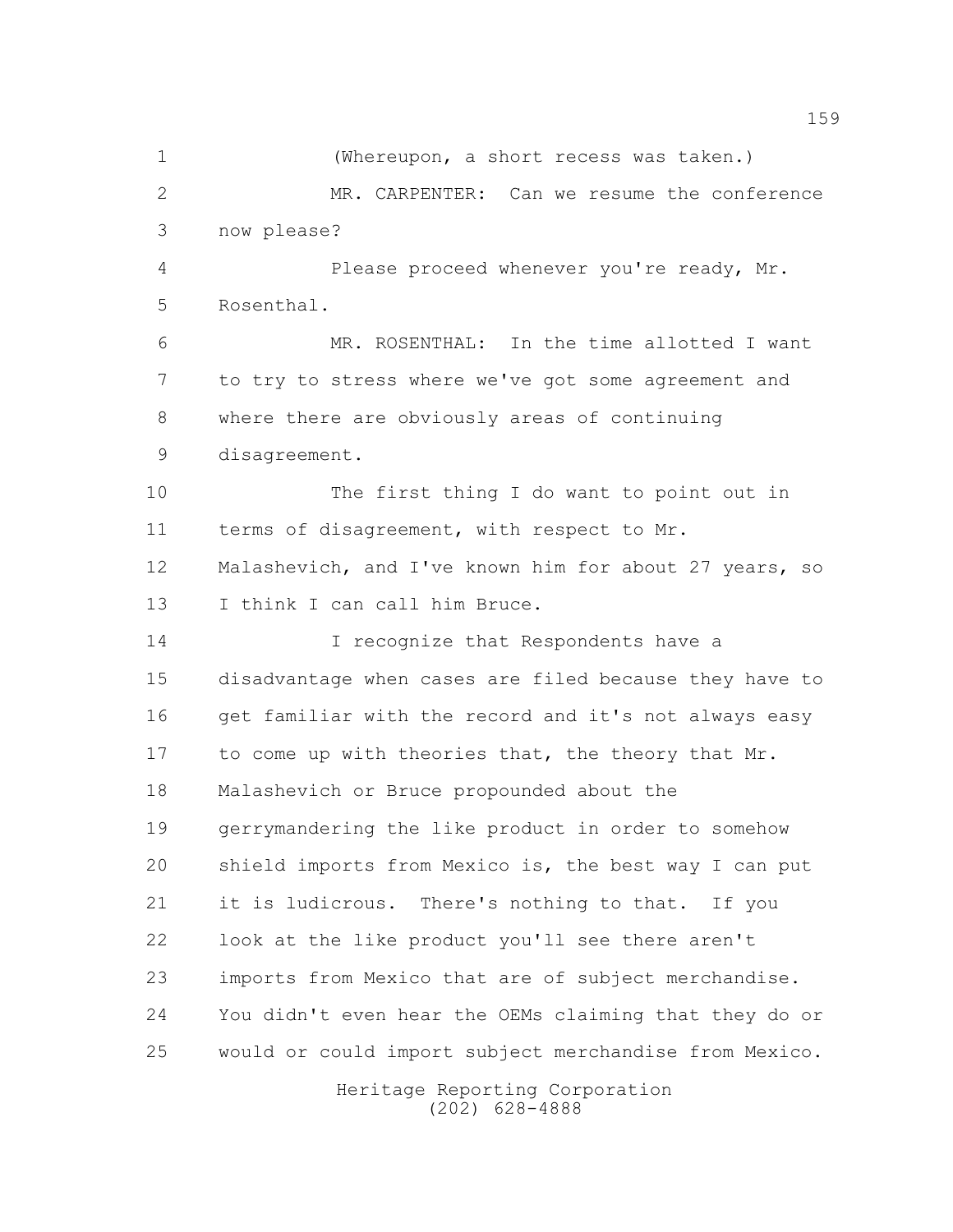There are imports of racks, commercial racks from Mexico, but it doesn't help with respect to the case or the like product the way that we've defined it to have done it the way we did.

 So you may continue to go down that rabbit hole, but it's probably not going to be too fruitful.

 On the like product issue, just to make clear, I think we did get agreement ultimately, or just to clarify, the products made by SSW that are not on the highly automated lines are all subject merchandise. They're not products other than for the refrigerators and ovens and the like, so don't be confused on that. Everything they're producing in that plant in Fort Smith is subject merchandise. The manual cells are making only the refrigeration parts 16 and they use dedicated tooling for that.

 Also on like product, I'm not sure, I'm kind of surprised to see the web site offerings as evidence of a different like product. I thought that the Commission's sophistication on like product extended way beyond what companies might offer on a product web site. Otherwise I'm pretty sure if you go to the GE web site you'll end up with, if there is one single one, a product offering ranging from not nuts to soup or soup to nuts, but jet engines to dishwasher racks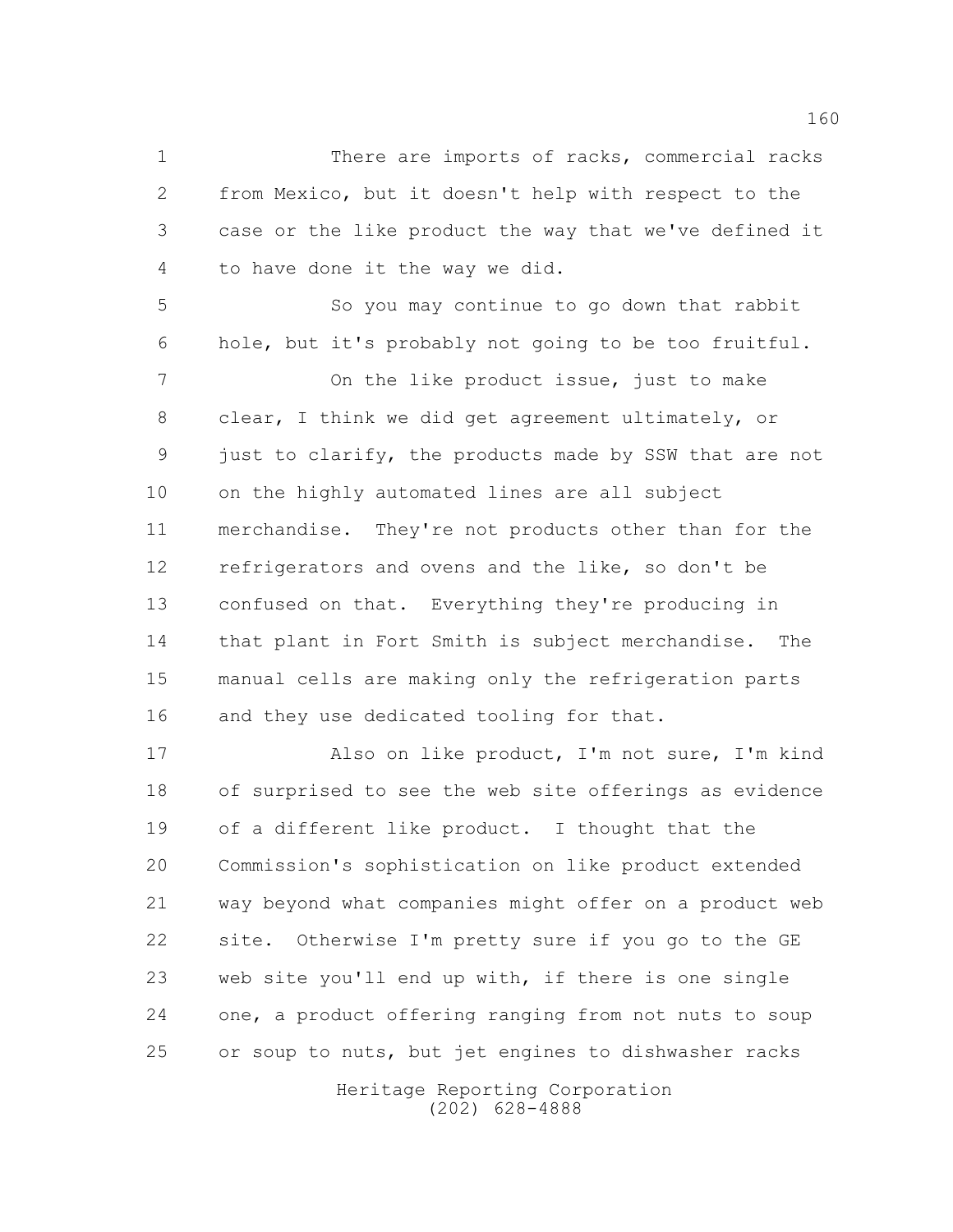to light bulbs to you name it. We all understand what the six factors are that the Commission looks at. If you look at those and you apply those as we have in this case, you'll see two like products that don't include the wide variety of products claimed by the Respondents here. At most we would concede if you have one like product that includes the refrigerator and shelves and baskets and the like and the oven racks but not anything beyond that.

 This whole idea about the dishwasher racks being subject merchandise, again have no basis in fact. You cannot make those on the same assembly 13 lines. In fact they're not made.

14 The Respondents actually make, GE and Whirlpool make their own racks for dishwashers here in 16 the United States and there's only one other significant producer of racks for dishwashers, a company called Nest-Away, and they make those racks for dishwashers and only racks for dishwashers on their equipment. They don't make any other subject merchandise.

 Ms. Trossevin I think was struggling, understandably, to come up with an alternative definition of the like product. There isn't a good one that makes sense, again, applying your six factor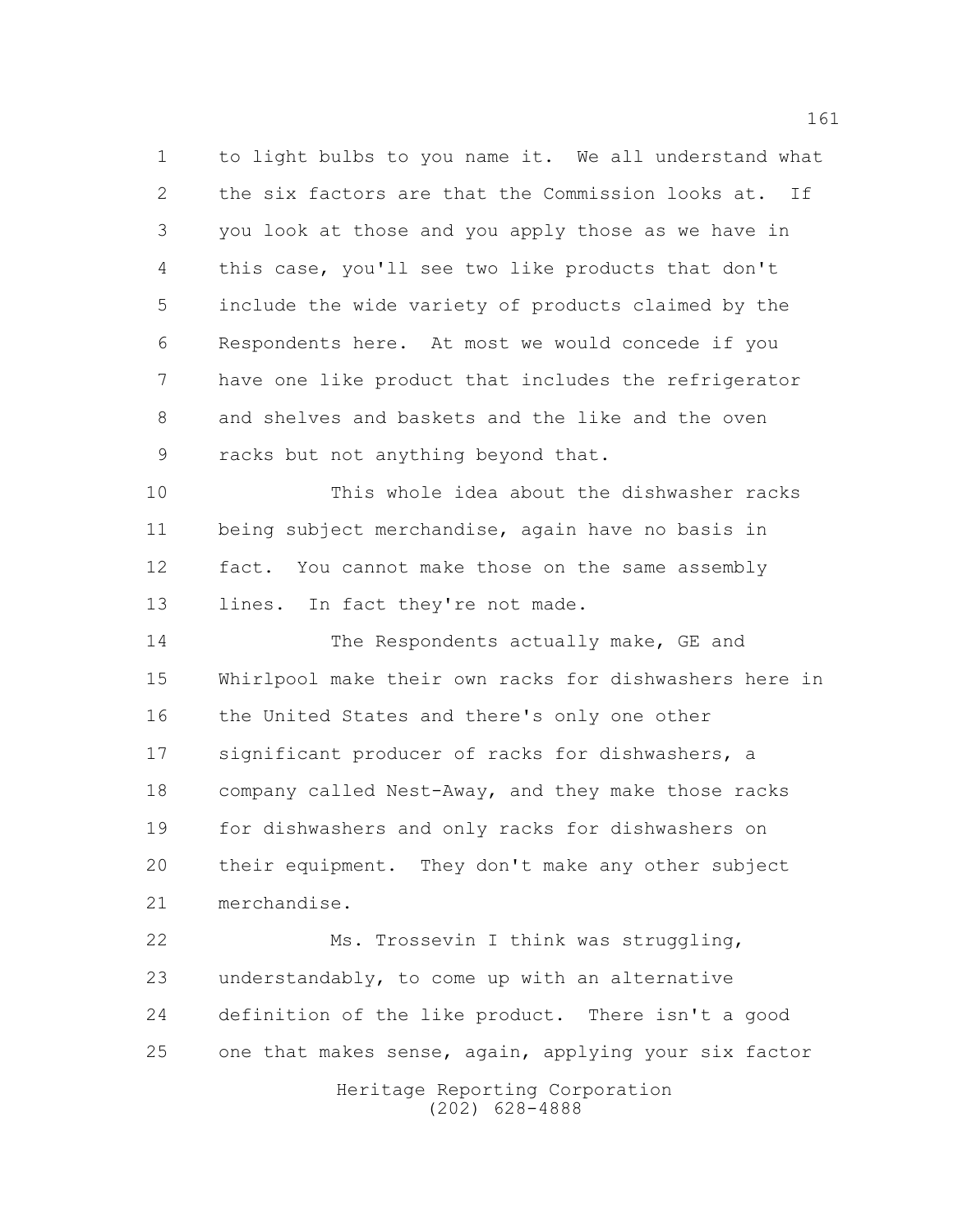test. She said if you look at dishwasher racks and these other racks, the purpose is the same -- holding something up. Well, that's broad enough to I assume include bank robbers and lawyers, but that's not the way you look at like product here.

 You look at those six factors, you look at 7 the way the product is made, the physical characteristics of the product. You look at the customers and you look at the customer perceptions and you look at the pricing and you look at the other factors that are relevant to the Commission's analysis. They haven't done that here and it will be interesting to see what their alternative theories are.

 On the topic of customers and customer 16 perceptions, we feel very strongly that the commercial products don't make any sense to be included in the like product. Just look at Mr. Malashevich's Exhibit 2 to his testimony. He looks at the demand factors for these products.

Heritage Reporting Corporation We don't believe, for example, and maybe we're wrong and maybe we'll hear differently in the post-hearing brief, that the demand for the refrigeration racks at a 7-11 or a Safeway which are in the commercial sector which are not competitors of

(202) 628-4888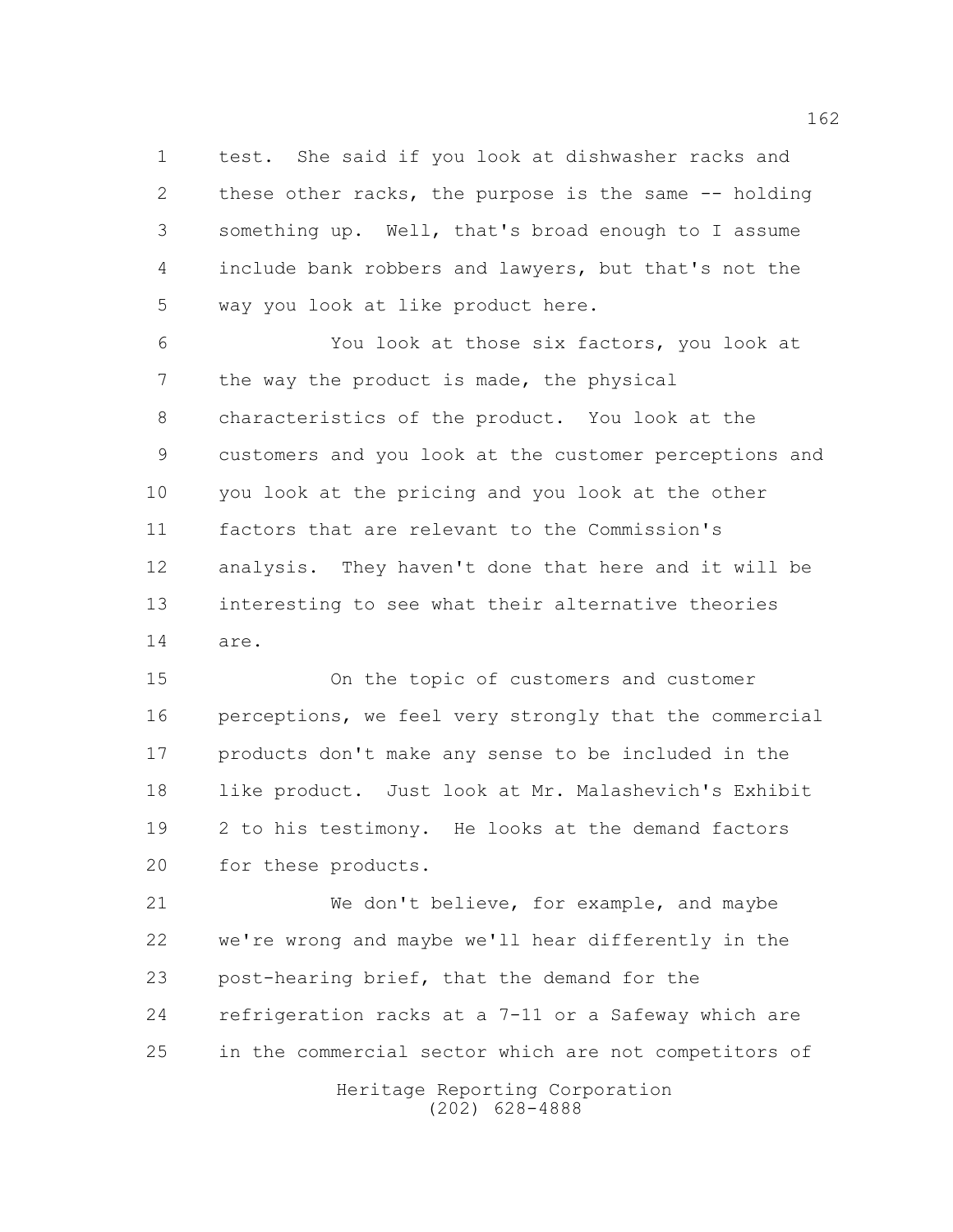course of GE, Whirlpool, or Electrolux, are affected by housing starts to any great extent, or the other factors listed by Mr. Malashevich in his Exhibit 2. Totally different environment, totally different market, different customers, different channels of distribution. As you heard, the product characteristics are different and so are the methods of production.

 By the way, on the topic of demand factors, 10 there was some confusion, I think, but we all agree that there's a reduction in apparent consumption for refrigerators and ovens. The confusion is that with 13 respect to oven racks the demand hasn't gone down, apparent consumption hasn't gone down because of the product mix mentioned earlier. other than that, we don't disagree that demand is down overall for those 17 products, but demand is down, you heard from their mouths, 13 to 16 percent overall for those products. You also heard testimony today from Mr. Kara that his employment is down 40 percent. Forty percent. Far exceeding the decline in the apparent consumption. You also heard the drop in capacity by Nashville Wire is down 50 percent, capacity utilization I should say. The impact on this industry of the Chinese imports has been far in excess of any decline in

> Heritage Reporting Corporation (202) 628-4888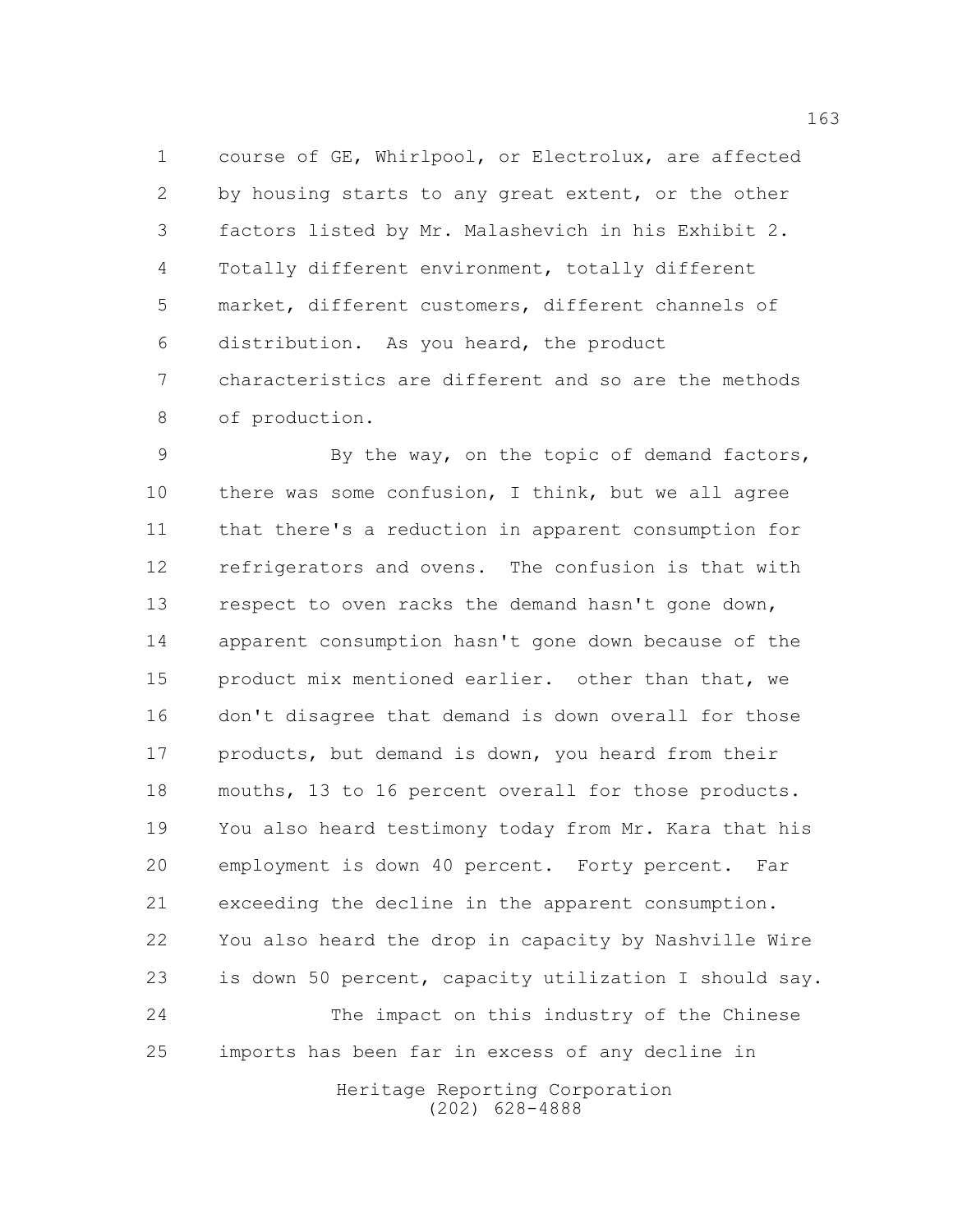demand that you may see.

| 2  | I wanted to just clarify one other thing               |
|----|--------------------------------------------------------|
| 3  | with respect to the cost/price squeeze.<br>Mr.         |
| 4  | Wessendorf I think said that Petitioners said that     |
| 5  | they can't raise prices. We never said that. We said   |
| 6  | we can't raise prices sufficient to cover our cost     |
| 7  | increases. That's what we said.                        |
| 8  | We have, Petitioners have raised prices                |
| 9  | quite significantly in the past year, but not as       |
| 10 | significantly as their costs have gone up. That's the  |
| 11 | problem. The reason for that is the imports from       |
| 12 | China.                                                 |
| 13 | I was fascinated listening to what I regard            |
| 14 | as very credible, honest testimony by the Respondent   |
| 15 | witnesses about how they scour the globe, I think that |
| 16 | was the quote, to find qualified sources for their     |
| 17 | supplies. Why do you do that? Why do you scour the     |
| 18 | globe? Why do you expend those resources to qualify    |
| 19 | suppliers if ultimately what you want, if you don't    |
| 20 | want the lowest priced product out of those qualified  |
| 21 | suppliers. And understandably the companies on         |
| 22 | Respondent's side here have great pride in their       |
| 23 | products. They're only going to get qualified product  |
| 24 | but they want it at the lowest possible price so they  |
| 25 | can offer the latest and greatest appliances at as,    |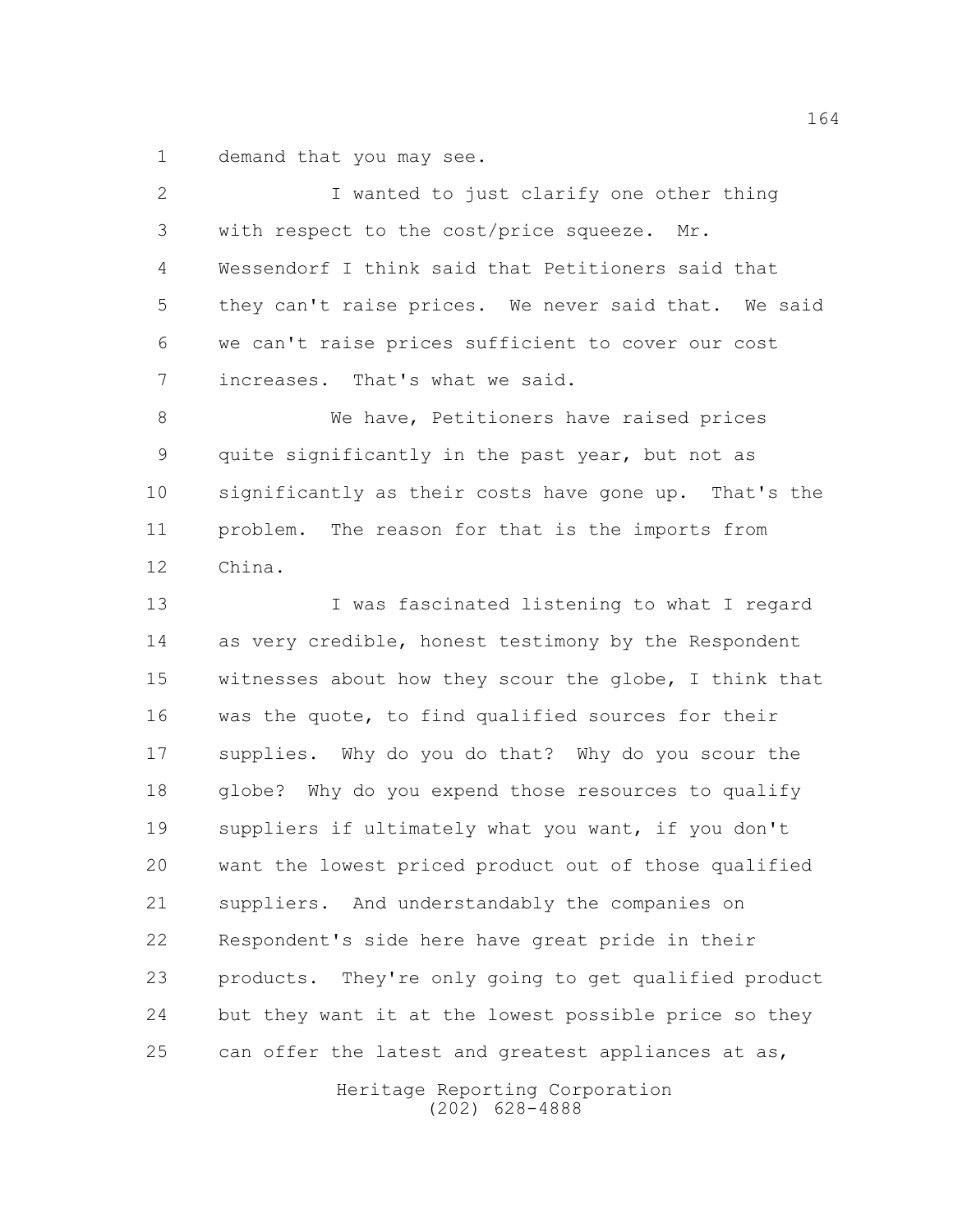what you heard Mr. Metzger say, at prices that are lower than you would think given the bells and whistles that are put on them, and given inflation. I'm paraphrasing that quote and you'll see it exactly in the transcript, but that's exactly what's going on. High quality product is demanded by the OEMs as they should be. Everyone who is supplying them is

 meeting those quality demands. Then once you meet that quality demand it's all about price. To their credit, no one denied that price wasn't important. One witness or another may have diminished it compared to quality, but once you qualify and once you have that quality I think they all conceded that price was 14 at least a factor, even if they didn't admit that it was the most important factor.

16 By the way, Mr. Metzger said that GE hasn't changed its sourcing patterns in the last few years. 18 I don't have any public information to refute that, but I think it's probably true that the reason why their sourcing patterns haven't changed very recently is that GE I believe is one of the original OEMs to begin sourcing from China. So not much new has changed there.

Heritage Reporting Corporation (202) 628-4888 24 How much time left? Okay. I will conclude by emphasizing -- We'll have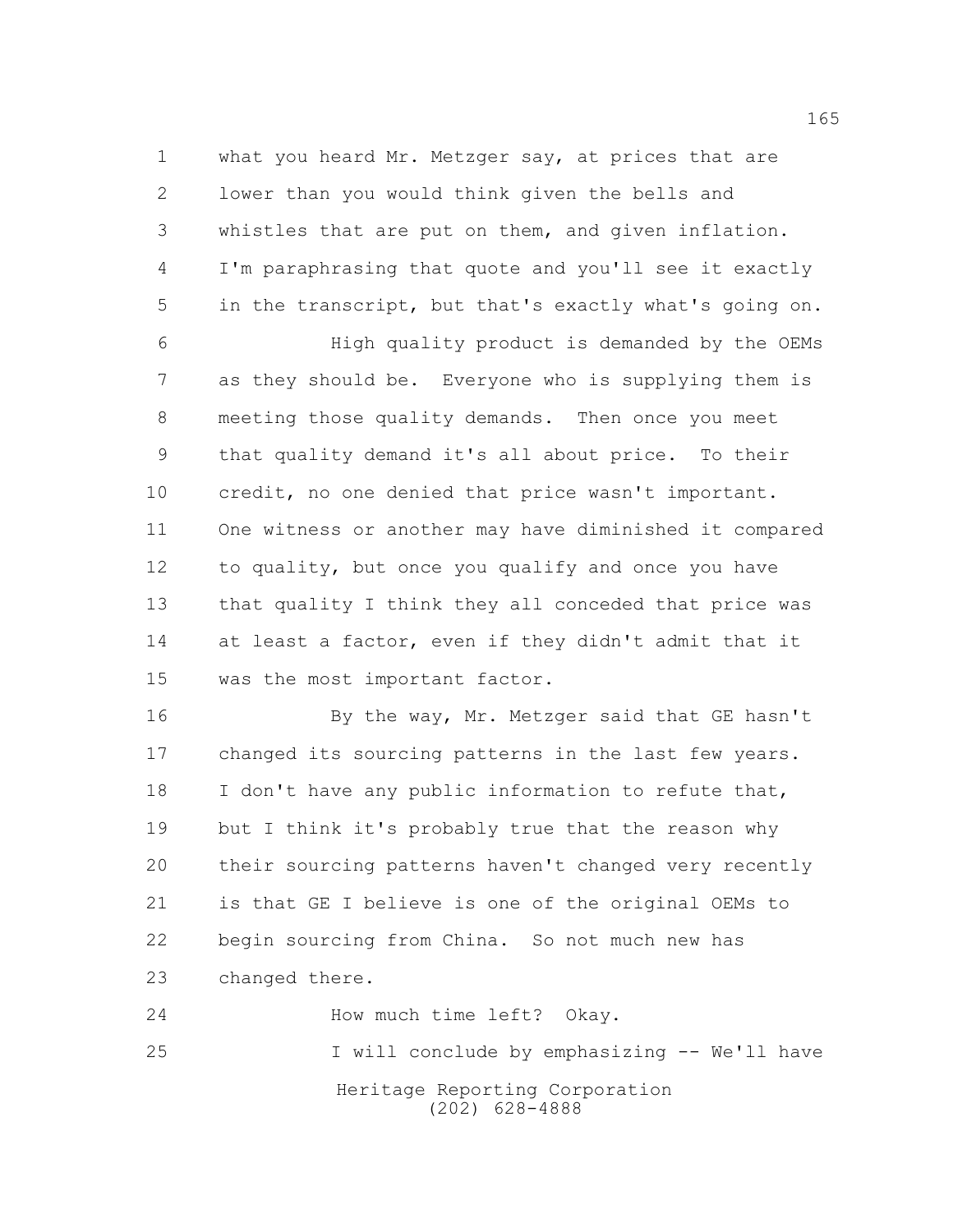some rebuttal or some clarification about the example given by Mr. Wessendorf and the Whirlpool conversations with Nashville and the qualifying the Chinese source.

 In conclusion I will say that what you heard from this hearing and what you will see in the documentation is clearly evidence that price is key here. Price undercutting is rampant. Price suppression is rampant. And the result of all of the pressure by the imports from China has been declining profitability, production, capacity utilization, and ultimately material injury being suffered by the domestic industry. So we urge the Commission to issue an affirmative determination in this case. Thank you. MR. CARPENTER: Thank you, Mr. Rosenthal. 17 Ms. Trossevin? MS. TROSSEVIN: Thank you very much. I know it's been a long day for everybody, so I will be brief. Also because it's very evident, two things 22 are very evident to me today. One, Mr. Rosenthal and I know each other for a long time and sometimes we agree on a lot of things. We're not going to agree on very much in this case, that's for sure.

> Heritage Reporting Corporation (202) 628-4888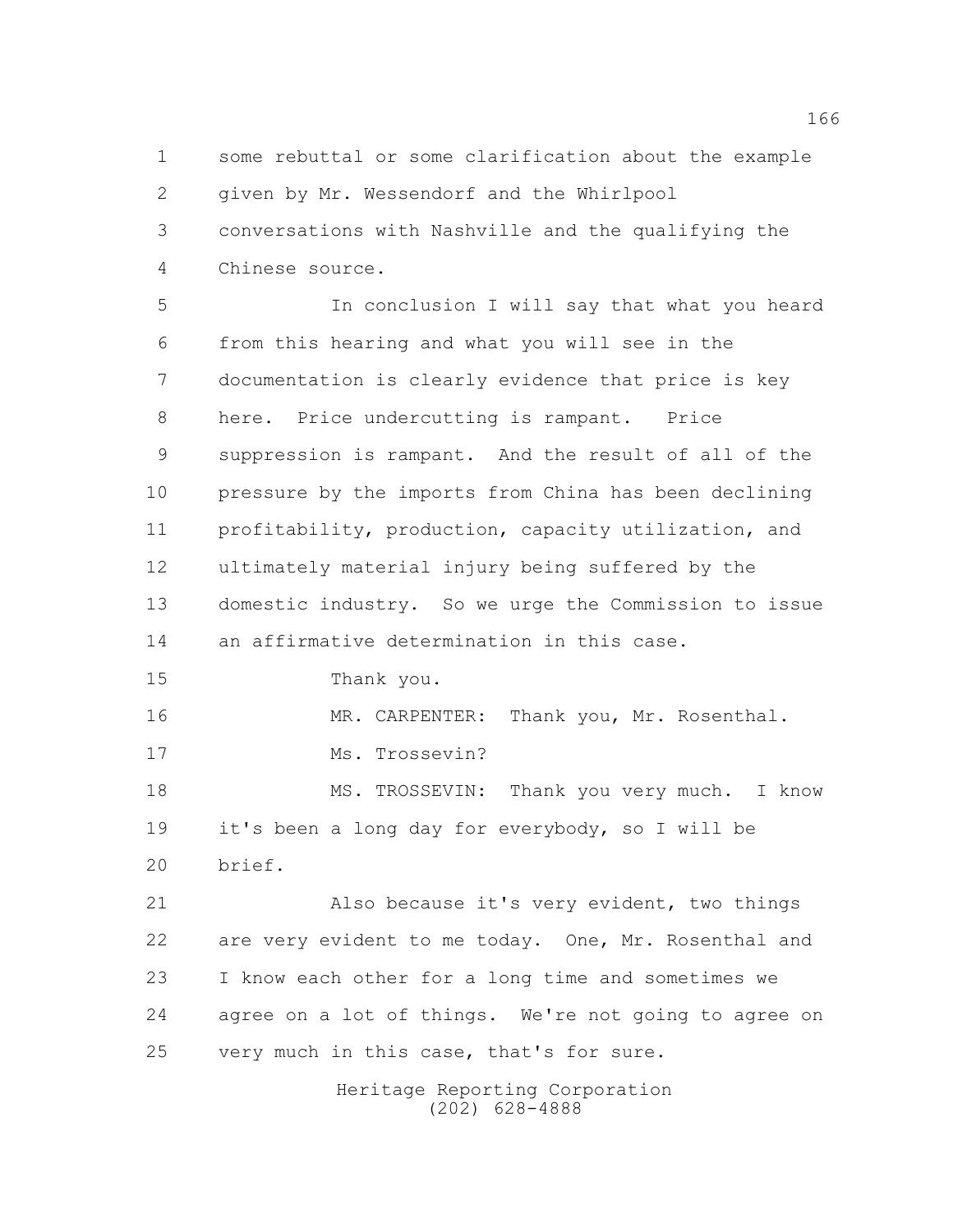But I'm also very confident from the staff's questions that they understand very well the issues that we present here. The facts, the key facts here about the like product. I think it's much better really for us to continue this debate, shall we say, in our post-conference brief where we can provide you with a little bit more robust information than we're able to do in this public forum.

 So I would simply like to thank you for all your time and attention today, and we will do our utmost to answer all your questions in the post- conference brief, and of course anything else you would need from us in the future.

Thank you.

15 MR. CARPENTER: Thank you, Ms. Trossevin. On behalf of the Commission and the staff I want to thank the witnesses who came here today as well as counsel for sharing your insights with us to help us gain a better understanding of the conditions of competition in this industry and the product that we're looking at.

 Before concluding, let me mention a few dates to keep in mind.

 The deadline for the submission of corrections to the transcript and for briefs in the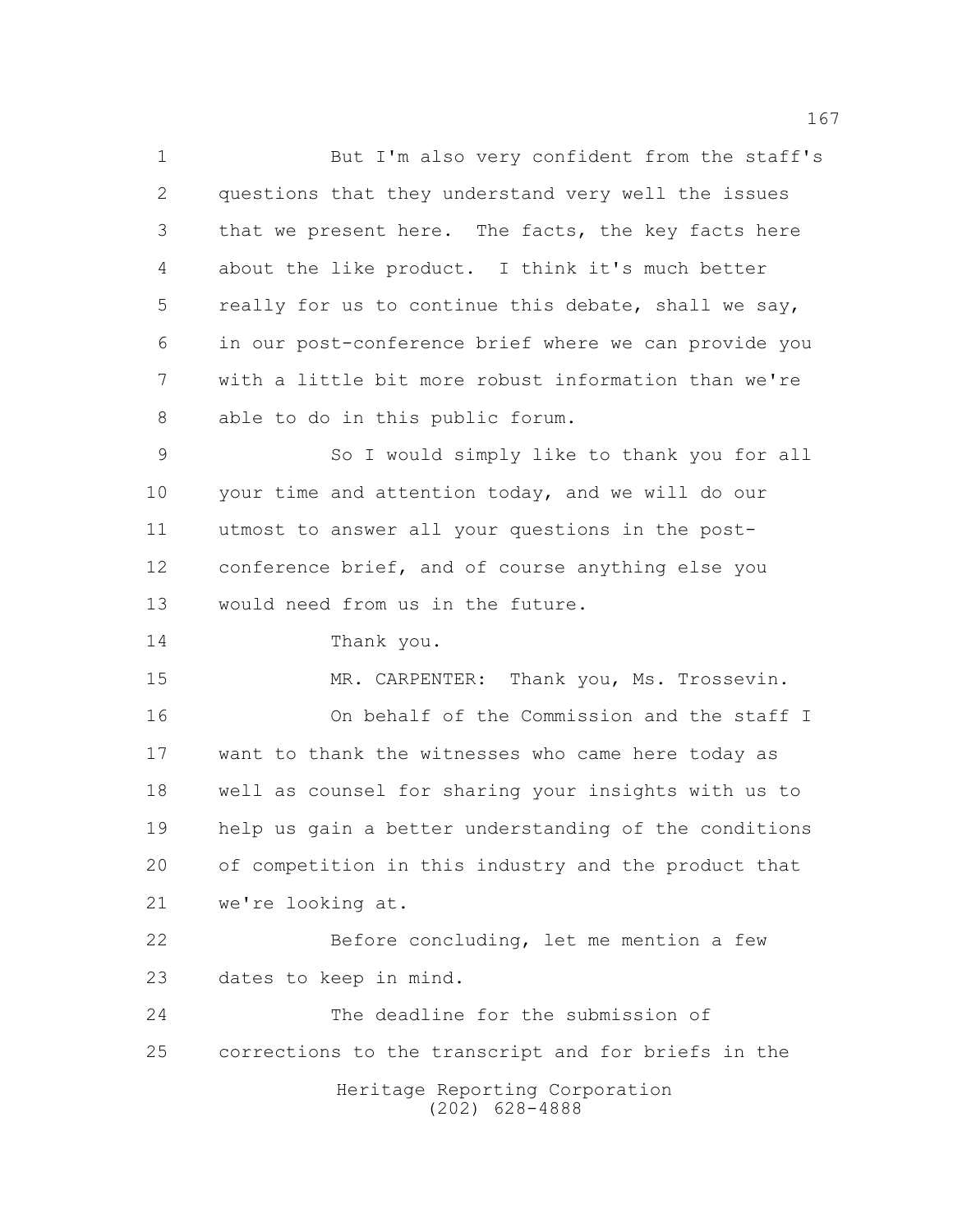investigation is Tuesday, August 26th.

| $\mathbf{2}$  | If briefs contain business proprietary                 |
|---------------|--------------------------------------------------------|
| 3             | information a public version is due on August 27th.    |
| 4             | The Commission has tentatively scheduled its           |
| 5             | vote on the investigations for September 12th at 11:00 |
| 6             | It will report its determinations to the<br>a.m.       |
| 7             | Secretary of Commerce on September 15th. And           |
| $\,8\,$       | Commissioners' opinions will be transmitted to         |
| $\mathcal{G}$ | Commerce on September 22nd.                            |
| 10            | Thank you for coming. This conference is               |
| 11            | adjourned.                                             |
| 12            | (Whereupon, at 1:44 p.m., the preliminary              |
| 13            | conference in the above-entitled matter was            |
| 14            | concluded.)                                            |
| 15            | $\frac{1}{2}$                                          |
| 16            | $\frac{1}{2}$                                          |
| 17            | $\frac{1}{2}$                                          |
| 18            | $\frac{1}{2}$                                          |
| 19            | $\frac{1}{2}$                                          |
| 20            | $\frac{1}{2}$                                          |
| 21            | //                                                     |
| 22            | $\!/\!$                                                |
| 23            | $\!/\!$                                                |
| 24            | $\!/\!$                                                |
| 25            | //                                                     |
|               |                                                        |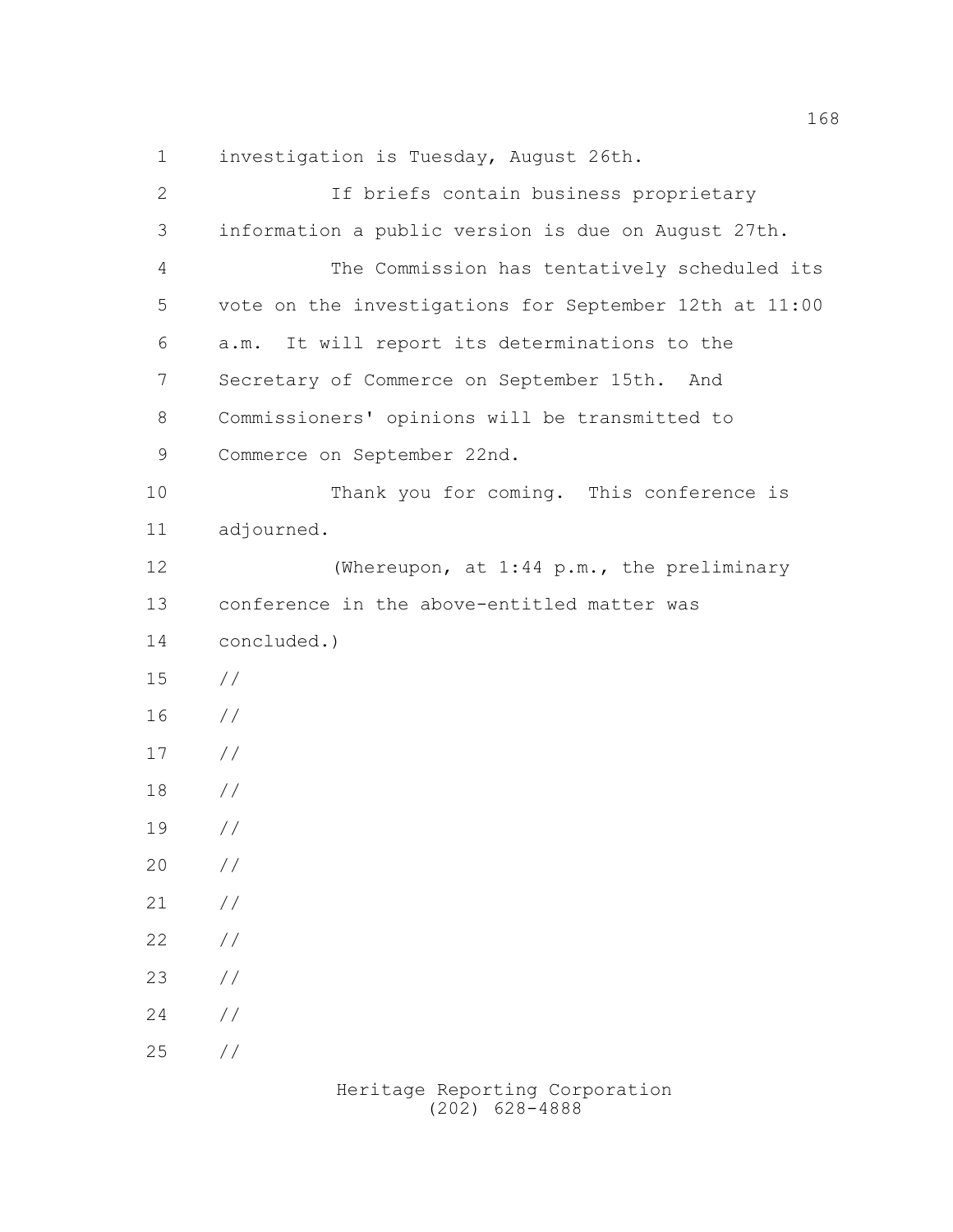**TITLE**: Certain Kitchen Appliance and Shelving

**INVESTIGATION NOS.**: 701-TA-458, 731-TA-1154 (Preliminary)

**HEARING DATE**: August 21, 2008

**LOCATION**: Washington, D.C.

**NATURE OF HEARING**: Preliminary conference

I hereby certify that the foregoing/attached transcript is a true, correct and complete record of the above-referenced proceeding(s) of the U.S. International Trade Commission.

DATE: August 21, 2008

SIGNED: LaShonne Robinson Signature of the Contractor or the Authorized Contractor's Representative 1220 L Street, N.W. - Suite 600 Washington, D.C. 20005

> I hereby certify that I am not the Court Reporter and that I have proofread the above-referenced transcript of the proceeding(s) of the U.S. International Trade Commission, against the aforementioned Court Reporter's notes and recordings, for accuracy in transcription in the spelling, hyphenation, punctuation and speakeridentification, and did not make any changes of a substantive nature. The foregoing/attached transcript is a true, correct and complete transcription of the proceeding(s).

SIGNED: Carlos E. Gamez Signature of Proofreader

> I hereby certify that I reported the abovereferenced proceeding(s) of the U.S. International Trade Commission and caused to be prepared from my tapes and notes of the proceedings a true, correct and complete verbatim recording of the proceeding(s).

SIGNED: Christina Chesley